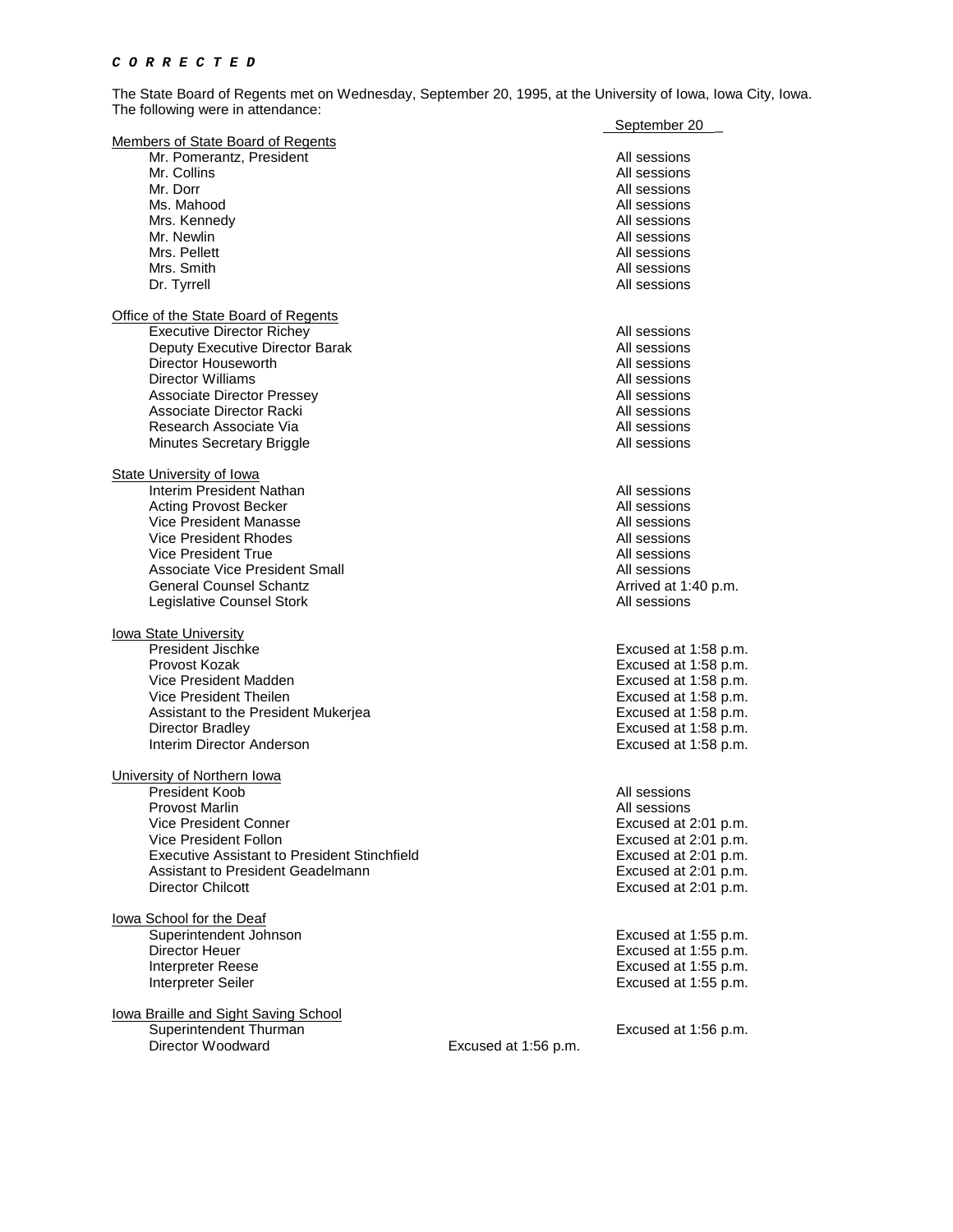# GENERAL

The following business pertaining to general or miscellaneous business was transacted on September 20, 1995.

**APPROVAL OF MINUTES OF BOARD MEETINGS, JULY 19 AND AUGUST 18, 1995**. The Board Office recommended the Board approve the Minutes, as written.

President Pomerantz asked for corrections, if any, to the Minutes.

ACTION: President Pomerantz stated the Board approved the Minutes of the July 19 and August 18, 1995, meetings, as written, by general consent.

**CONSENT ITEMS**. The Board Office recommended the Board approve the consent docket, as follows:

Receive reports on the following affiliated organizations: Iowa Measurement Research Foundation (SUI) and the Stanton Memorial Carillon Foundation (ISU);

Approve the Board Meetings Schedule;

Receive the Registers of Capital Improvement Business Transactions for the Iowa School for the Deaf and the Iowa Braille and Sight Saving School (none);

Refer the Iowa State University proposed name change for the Center for Immunity Enhancement in Domestic Animals to the Interinstitutional Committee on Educational Coordination and the Board Office for review and recommendation; and

Refer the Iowa State University request for approval of the Institute for International Cooperation in Animal Biologics to the Interinstitutional Committee on Educational Coordination and the Board Office for review and recommendation.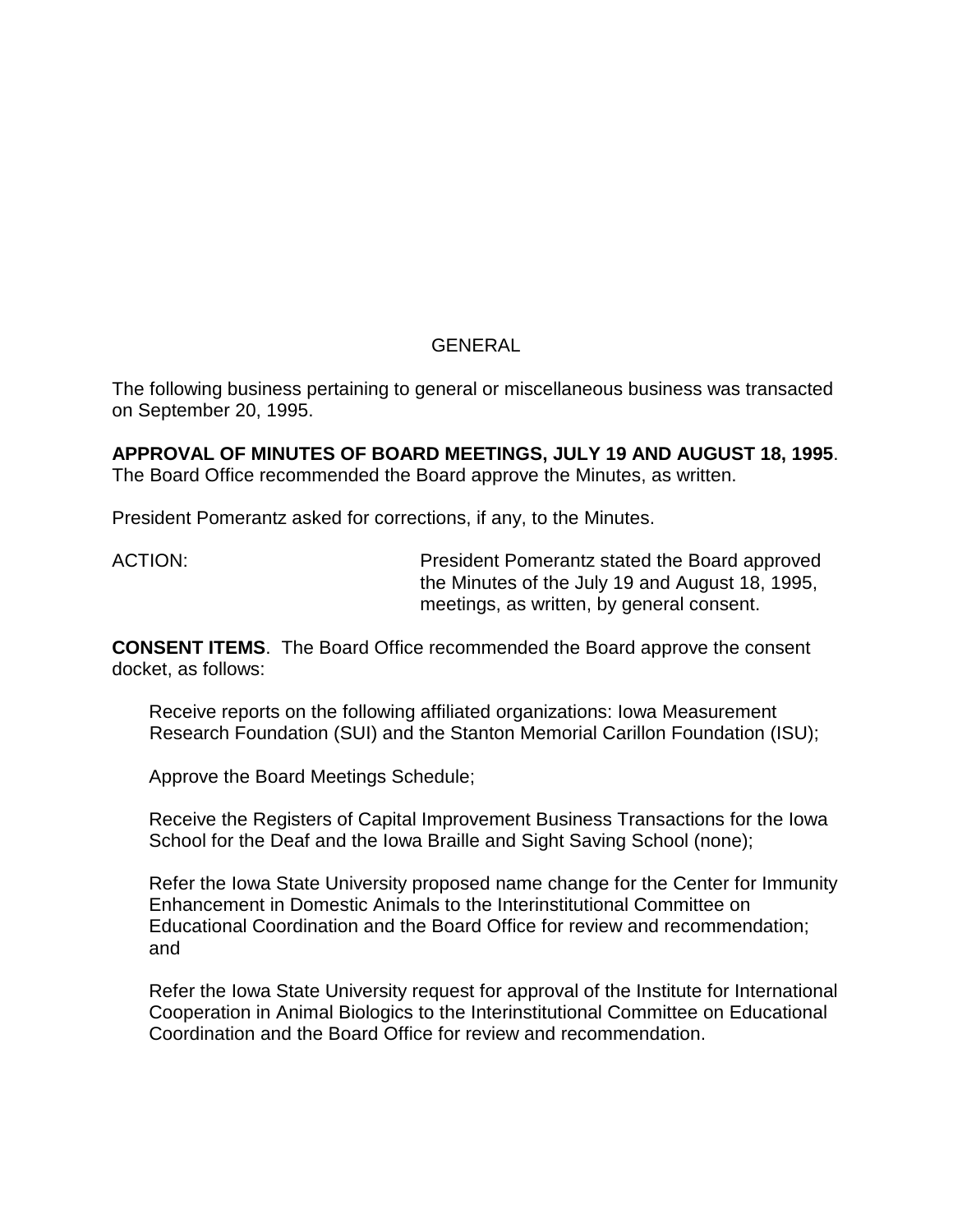ACTION: President Pomerantz stated the Board approved the consent docket, as presented, by general consent.

**INTERINSTITUTIONAL COMMITTEE ON EDUCATIONAL COORDINATION**. (a) Request for Master of Engineering Degree, Iowa State University. The Board Office recommended the Board approve the request from Iowa State University to establish an interdepartmental Master of Engineering in Systems Engineering contingent upon approval of the Iowa Coordinating Council for Post-High School Education at its October 4, 1995, meeting.

The proposed program was reviewed by the Board Office and the Interinstitutional Committee on Educational Coordination and both recommended approval.

The program is designed to improve the abilities of engineers both on and off campus to analyze and solve the complex problems that arise in modern engineering practice.

University officials indicated that no programs in this field of study are available in Iowa. The proposed program does not duplicate educational programs of the College of Engineering at the University of Iowa but it is intended that the two programs will work together on developing the details of the program so that courses from both engineering colleges may be used in satisfying requirements for the degree.

The program builds on the existing strengths of Iowa State University. A substantial part of the course work is already in place. The estimated incremental costs for implementing this program for the first three years was \$1,500.00. The proposed program is consistent with the mission of Iowa State University. It was anticipated that 20 to 40 majors will be enrolled in this program over the next five years.

MOTION: Regent Dorr moved to approve the request from Iowa State University to establish an interdepartmental Master of Engineering in Systems Engineering contingent upon approval of the Iowa Coordinating Council for Post-High School Education at its October 4, 1995, meeting. Regent Smith seconded the motion. MOTION CARRIED UNANIMOUSLY.

(b) Post-Audit Review of Master of Fine Arts Degree in Graphic Design and Interior Design, Iowa State University. The Board Office recommended the Board (1) receive the report and approve the continuation of the Master of Fine Arts Degree in Graphic Design at Iowa State University and (2) postpone the post-audit for the Master of Fine Arts in Interior Design until one year following the first graduation from the program.

Iowa State University officials submitted the 5 year post-audit report on the new Master of Fine Arts (MFA) programs in Graphic Design and in Interior Design that were approved by the Board in February 1990. The program in interior design had not yet had any graduates. It was requested that the post-audit in interior design be postponed until one year after the first persons have graduated from the program.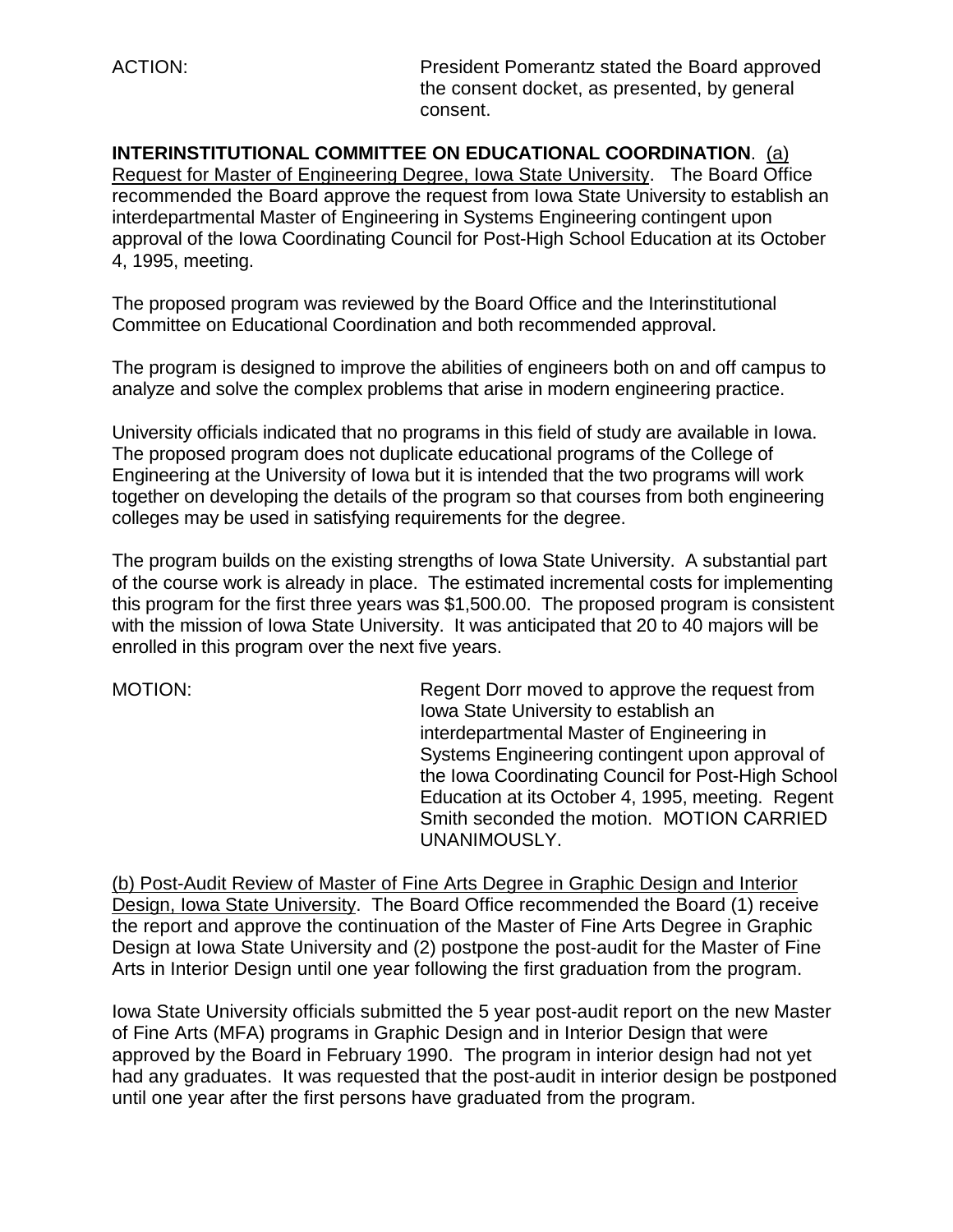The program in graphic design was reviewed by the Interinstitutional Committee and the Board Office and was recommended to receive approval for continuation. The graphic design program is unique in the state of Iowa as no other institution offers the MFA in Graphic Design. The program meets Regent standards for non-duplicative programming.

As anticipated, enrollment growth has been steady and slow. Attrition has not been a concern for the program. The program has met initial enrollment projections within the Department of Art and Design. The MFA offering was to lead to more applications and selectivity within the program, not necessarily to program growth. Graphic design faculty have set new enrollment goals in which greater interactions within the program are available for classes of 6 to 10 graduate students; maximum enrollment will stabilize with 20 graduate students.

All students completing the graphic design program have found positions as faculty in other institutions or have pursued doctorates in related fields of study. By offering the terminal degree in the visual arts, the MFA program in Graphic Design prepares students to enter the academic arena in addition to providing greater technically accomplished and more conceptually sophisticated designers.

No accreditation is available for this program at the graduate level.

Staffing requirements are inconsistent with the estimated staffing proposed at the time of its initial approval by the Board of Regents. Faculty continue to teach at undergraduate and graduate levels.

Costs for the MFA program in Graphic Design have been consistent with the estimates proposed at the time the program was initially approved by the Board of Regents.

ACTION: President Pomerantz stated the Board, by general consent, (1) received the report and approved the continuation of the Master of Fine Arts Degree in Graphic Design at Iowa State University and (2) postponed the post-audit for the Master of Fine Arts in Interior Design until one year following the first graduation from the program.

(c) Post-Audit Review of Master of Arts Major in Leisure Services-Youth/Human Service Agency Administration, University of Northern Iowa. The Board Office recommended the Board receive the report on the post-audit of the Master of Arts in Leisure Services-Youth/Human Service Agency Administration and recommend continuance of the program.

The report was reviewed by the Interinstitutional Committee on Educational Coordination and the Board Office and is recommended for continuance.

The program has been very successful in meeting or exceeding expectations for the program set at the time of the initial approval of the program. Enrollments have met or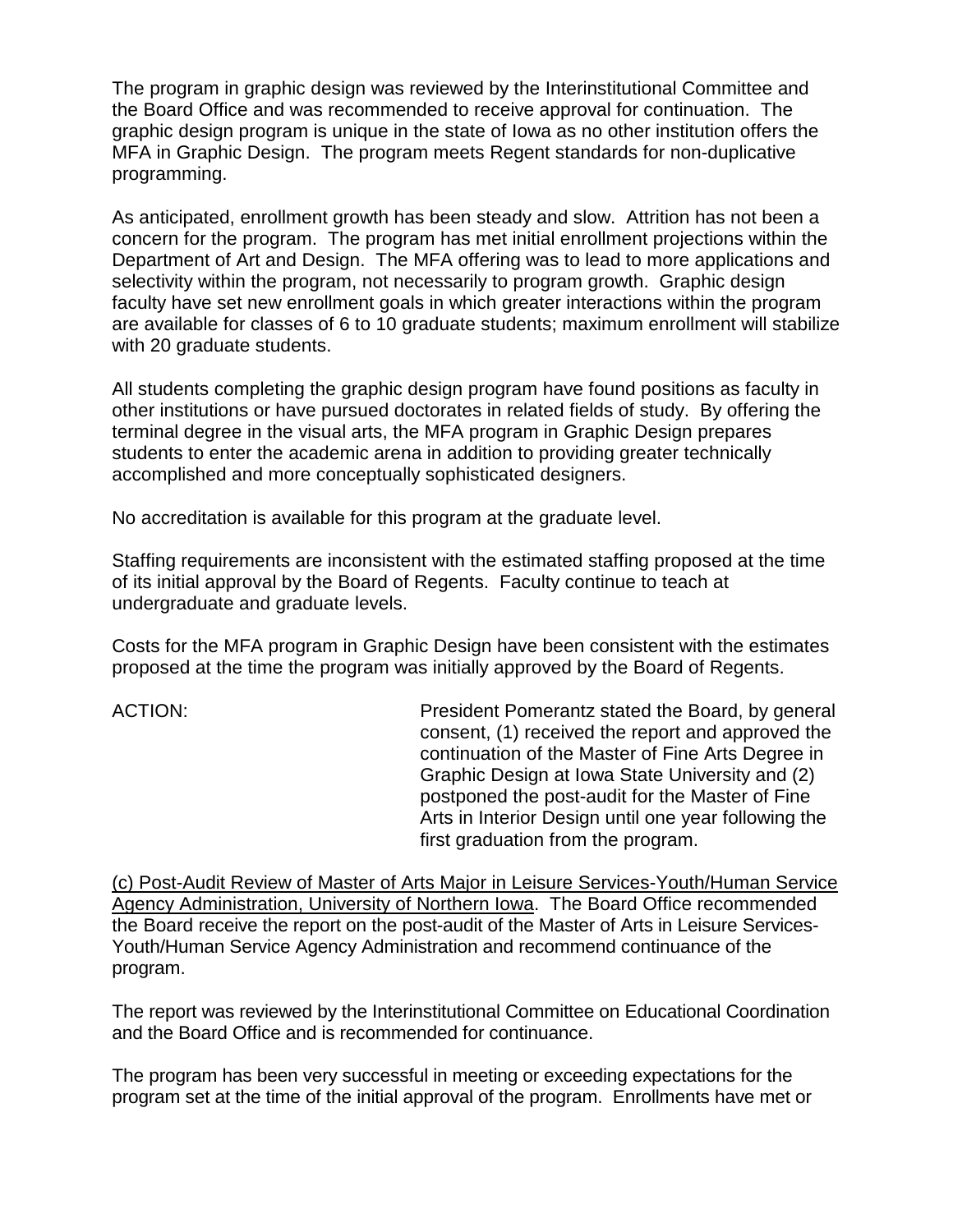exceeded estimates. Most graduates of the program have succeeded in finding relevant employment. The success rate in finding jobs is estimated at 90 percent.

Costs for the program are as estimated for the program at the time that the program was initially approved. It was estimated that on an annual basis, the cost of the program is approximately \$145,975. The program has received a \$500,000 endowment from the McElroy Foundation and a \$629,096 grant from the W. K. Kellogg Foundation that have provided multiple year support for the program.

Regent Tyrrell asked that University of Northern Iowa officials elaborate on the relationship of the grant funds and funds provided by the University of Northern Iowa over the past 5 years and what the implications are for the future. Will the program be completely self-supported by the University of Northern Iowa in the future?

Provost Marlin stated that University of Northern Iowa officials are very proud of the grants this program has attracted. She said it was notable that the program has received the financial support that it has, and has attracted national attention.

Regent Tyrrell asked about the \$629,000 5-year grant. Provost Marlin responded that the grant served particular purposes. Those activities will be dropped when the funding ends.

MOTION: MOTION: Regent Tyrrell moved to receive the report on the post-audit of the Master of Arts in Leisure Services-Youth/Human Service Agency Administration and recommend continuance of the program. Regent Newlin seconded the motion. MOTION CARRIED UNANIMOUSLY.

(d) Post-Audit Review of the Master in Public Policy Degree Program, University of Northern Iowa. The Board Office recommended the Board receive the post-audit report on the Master of Public Policy Degree Program and approve the continuance of the program.

A review of the post-audit report by the Interinstitutional Committee and the Board Office indicated that the program has been successful in meeting and even exceeding some of the objectives set for the program at the time of its initial approval.

Enrollments in the program have been several students lower than the 25 students projected in 1990 but still sufficient to maintain a healthy graduate program. A recruitment drive resulted in an enrollment of a projected 29 students this fall.

Graduates have generally found employment in positions utilizing the skills they acquired in the program or continued on with graduate study. Of the 19 graduates, ten are employed in the public sector, two in the private sector, and five have gone on to graduate study and the program has lost track of two.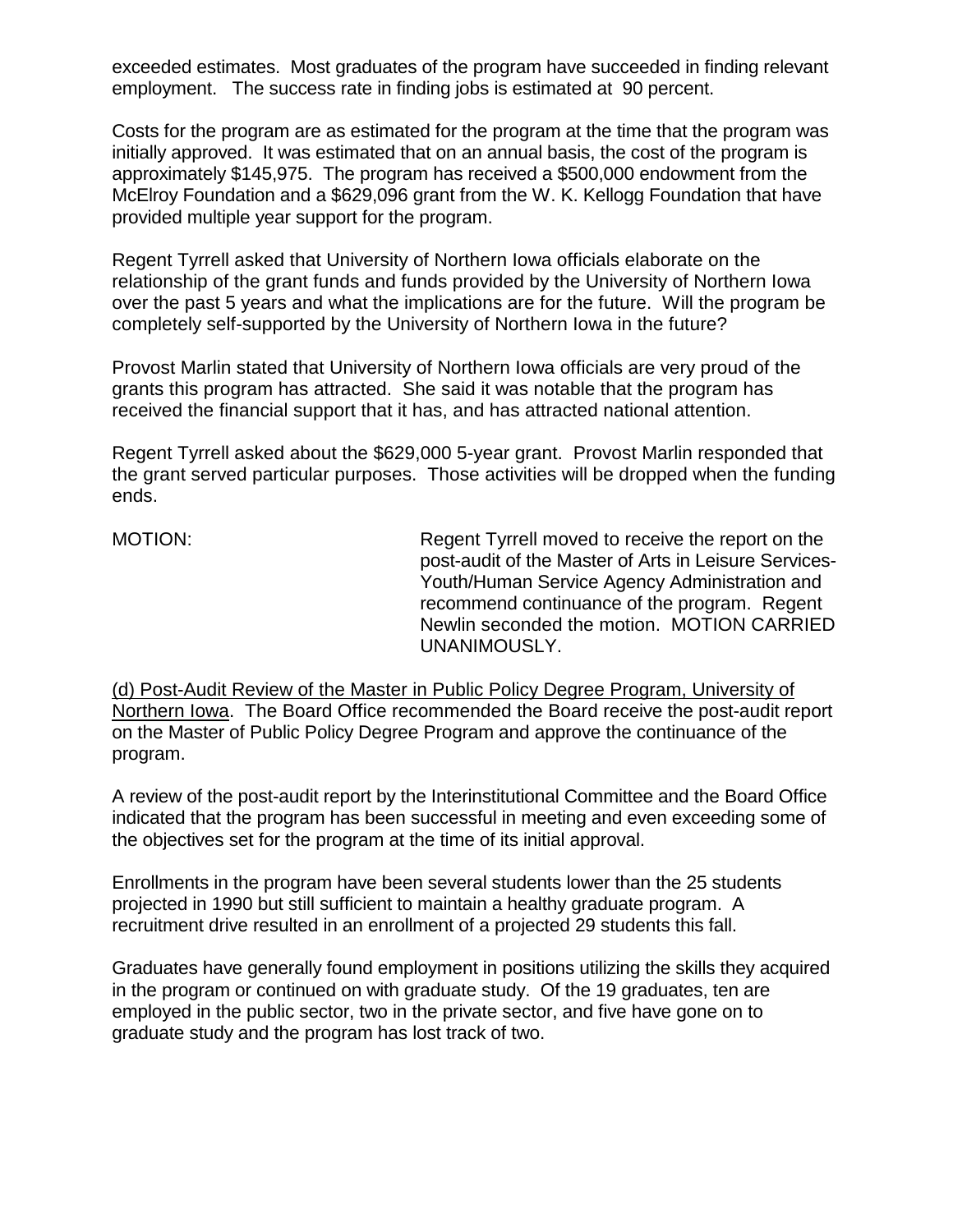Costs incurred by the program over the past 5 years were consistent with the costs estimated at the time the program was approved. The estimated cost in the third year of the proposed program was \$73,900. The actual cost was \$60,632.

MOTION: Regent Smith moved to receive the post-audit report on the Master of Public Policy Degree Program and approve the continuance of the program. Regent Pellett seconded the motion. MOTION CARRIED UNANIMOUSLY.

**SPECIAL SCHOOLS ADVISORY COMMITTEES**. (a) Annual Report of the Advisory Committee of the Iowa School for the Deaf. The Board Office recommended the Board receive the annual report of the Advisory Committee of the Iowa School for the Deaf.

The chairperson of the Iowa School for the Deaf Advisory Committee this year was Dr. Richard Stinchfield of the University of Northern Iowa.

The Iowa School for the Deaf committee met 3 times during 1994-95. Highlights of the advisory committee's activities included:

- o Reviewing and critiquing the school's strategic plan.
- o Reviewing the school's progress toward receiving accreditation from the North Central Association and the Conference of Educational Administrators Serving the Deaf.
- o Offering a critique and advice on a proposed policy on student-to-student sexual harassment.
- o Reviewing the possible development of a program at Iowa School for the Deaf for hearing impaired/behavior disordered students.
- o Receiving a follow-up report on last year's protest by members of the deaf community over bi-lingual/bi-cultural issues, including subsequent attempts to include protesters in school activities related to bi-lingual/bi-cultural issues.

The committee members' technical advice and valuable insights contributed to the quality of the goals and long-range plans of the school and aided the school in developing and refining polices and procedures.

ACTION: President Pomerantz stated the Board received the annual report of the Advisory Committee of the Iowa School for the Deaf, by general consent.

(b) Appointments to the Advisory Committees of Iowa Braille and Sight Saving School and Iowa School for the Deaf. The Board Office recommended the Board (1) approve the reappointment of Dr. Marion Thompson, Dr. Elizabeth Ann Thompson, Dr. Anton J. Netusil, and Dr. John Folkins to the Advisory Committee for the Iowa Braille and Sight Saving School and (2) approve the reappointment of Dr. Marion Thompson and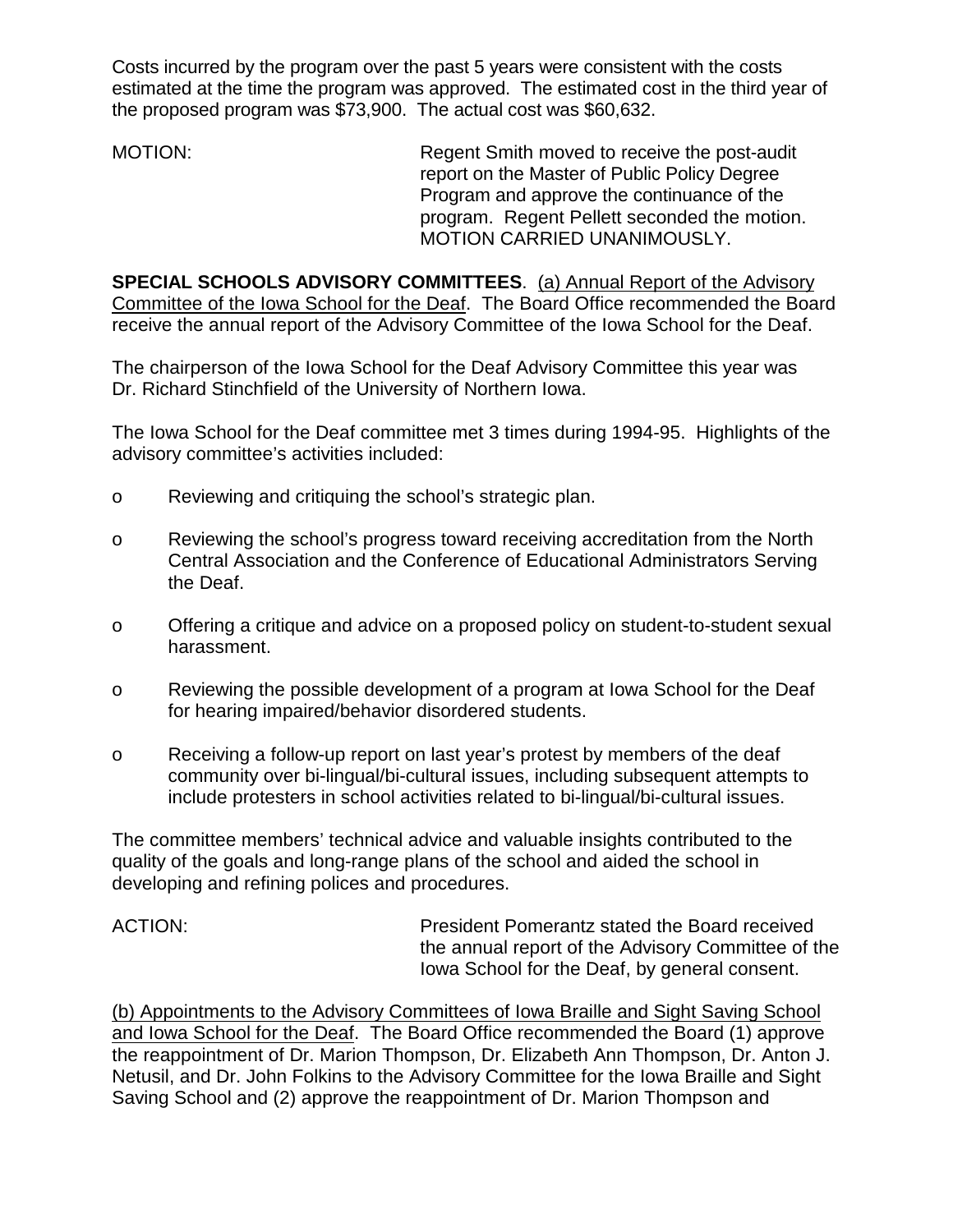Dr. Steven Yussen to the Advisory Committee of the Iowa School for the Deaf.

The university presidents nominated the following individuals from their respective institutions for reappointment to the Advisory Committees for the two special schools:

Dr. Marion Thompson of the University of Northern Iowa's Department of Special Education to the Advisory Committees of both the Iowa Braille and Sight Saving School and the Iowa School for the Deaf.

Dr. Elizabeth Ann Thompson of Iowa State University's Department of Curriculum and Instruction, and Dr. Anton J. Netusil of Iowa State University's Department of Professional Studies, to the Advisory Committee of the Iowa Braille and Sight Saving School.

Dr. John W. Folkins, Associate Provost at the University of Iowa, to the Advisory Committee of the Iowa Braille and Sight Saving School; and Dr. Steven R. Yussen, Dean of the College of Education at the University of Iowa, to the Advisory Committee for the Iowa School for the Deaf.

MOTION: Regent Dorr moved to (1) approve the reappointment of Dr. Marion Thompson, Dr. Elizabeth Ann Thompson, Dr. Anton J. Netusil, and Dr. John Folkins to the Advisory Committee for the Iowa Braille and Sight Saving School and (2) approve the reappointment of Dr. Marion Thompson and Dr. Steven Yussen to the Advisory Committee of the Iowa School for the Deaf. Regent Kennedy seconded the motion. MOTION CARRIED UNANIMOUSLY.

**ANNUAL REPORT ON STUDENT FINANCIAL AID**. The Board Office recommended the Board (1) receive the annual report on student financial aid and (2) request that the financial aid directors during the 1995-96 school year:

- o continue to monitor the Federal Direct Student Loan Program and assess its costs and savings by the universities;
- o continue to monitor the Federal budget process as it relates to student financial aid and its implications for Iowa families; and
- o continue periodic meetings among the three financial aid staffs to discuss common issues.

In 1994-95, Regent institutions provided over \$334 million in student financial aid, a 9 percent increase over 1993-94 and a 35 percent increase over 1990-91. Meanwhile, tuition and fees to attend the Regent institutions have risen approximately 29 percent from 1990-91 to 1994-95.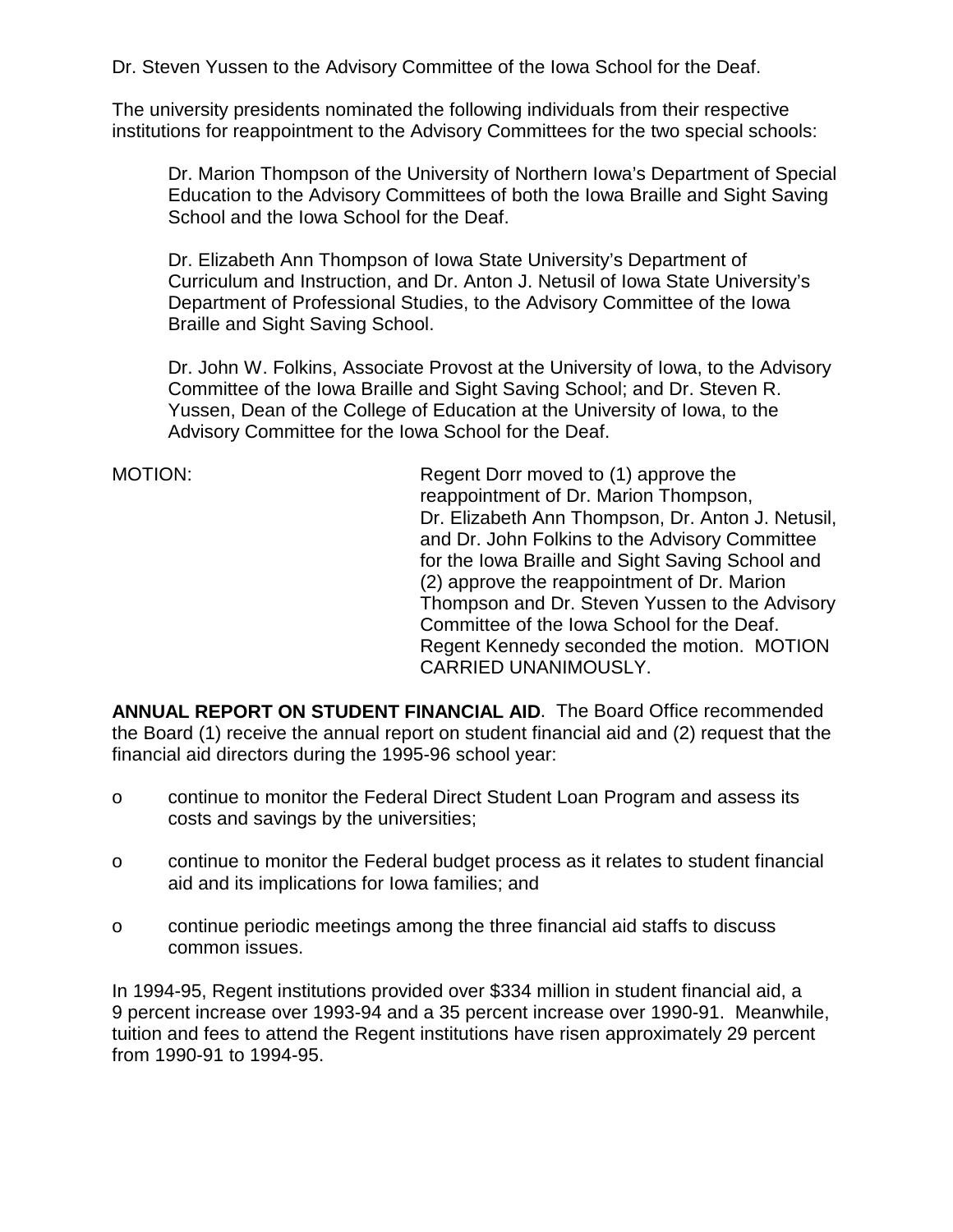About 57 percent of Regent-wide financial aid funds come from Federal programs, about 2 percent from State programs, and about 41 percent from institutional programs.

Financial aid directors monitor Congressional actions, as the Department of Education and its financial aid funds have been targets for Federal budgetary reform.

The percentage of type of financial aid distributed by the institutions has changed over the 5-year period.

- o Regent-wide, grants accounted for 29.9 percent of student financial aid dollars in 1990-91; in 1994-95, grants were 25.6 percent.
- o Loans accounted for 32.9 percent in 1990-91; they were 45 percent in 1994-95.
- o Student employment was 37.3 percent in 1990-91 and 29.5 percent in 1994-95.

Average indebtedness of a student at graduation in 1995 who has received loans was estimated to be \$11,278 at the University of Iowa, \$14,911 at Iowa State University, and \$14,641 at the University of Northern Iowa. Iowa State University officials estimated that a 1991 graduate's average indebtedness was \$11,445.

The institutions continue to seek quality and diversity within their respective student bodies through numerous targeted grants and scholarships that are designed to recognize merit and needs and to increase access to the Regent institutions.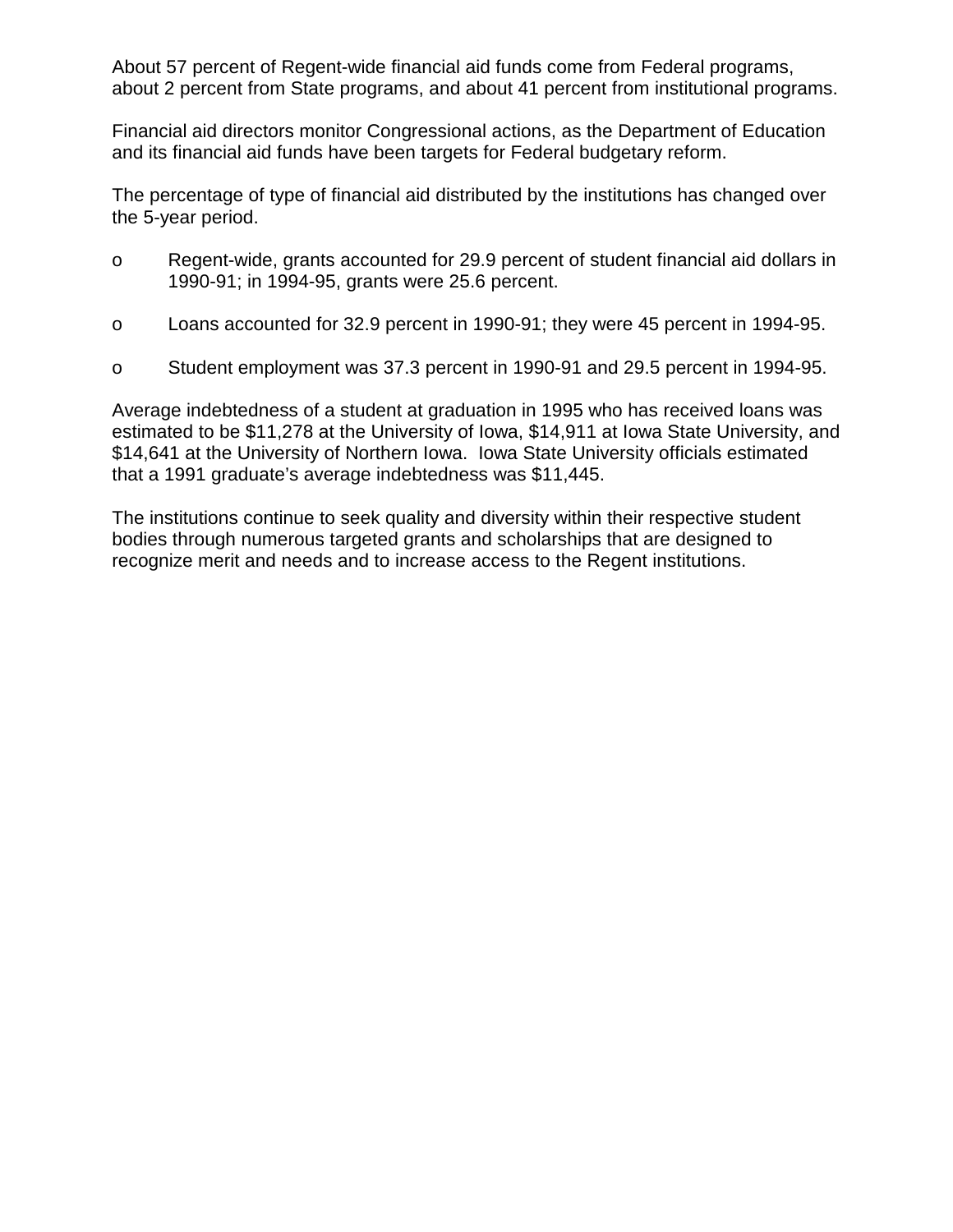Figure 1 Regent-wide Total Financial Aid Distribution: 1990-91 to 1994-95



Figure 2 Source of Aid: Institutionally-controlled Federal Programs

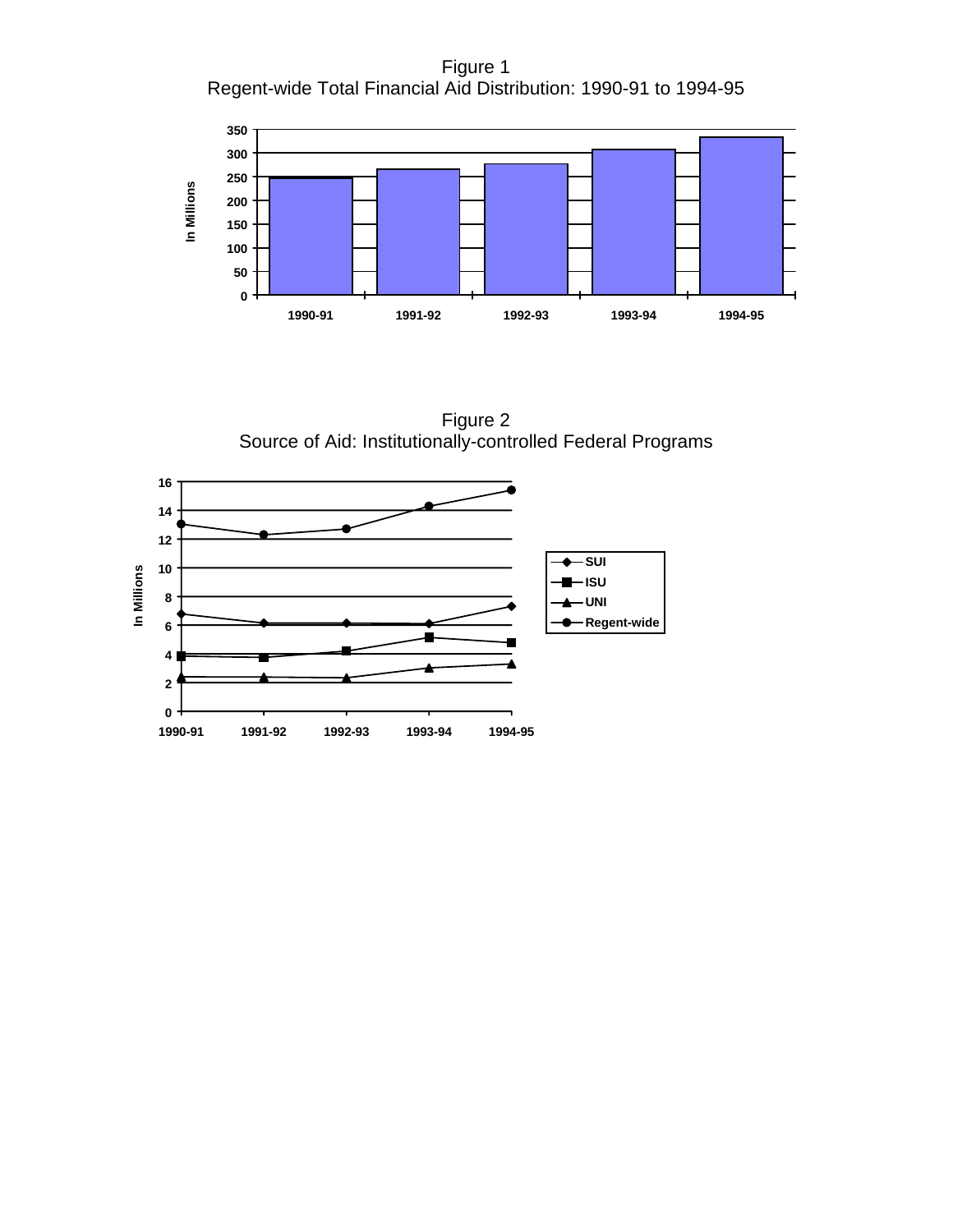Figure 3 Sources of Aid: Institutional Programs



Figure 4 Sources of Aid: State Programs

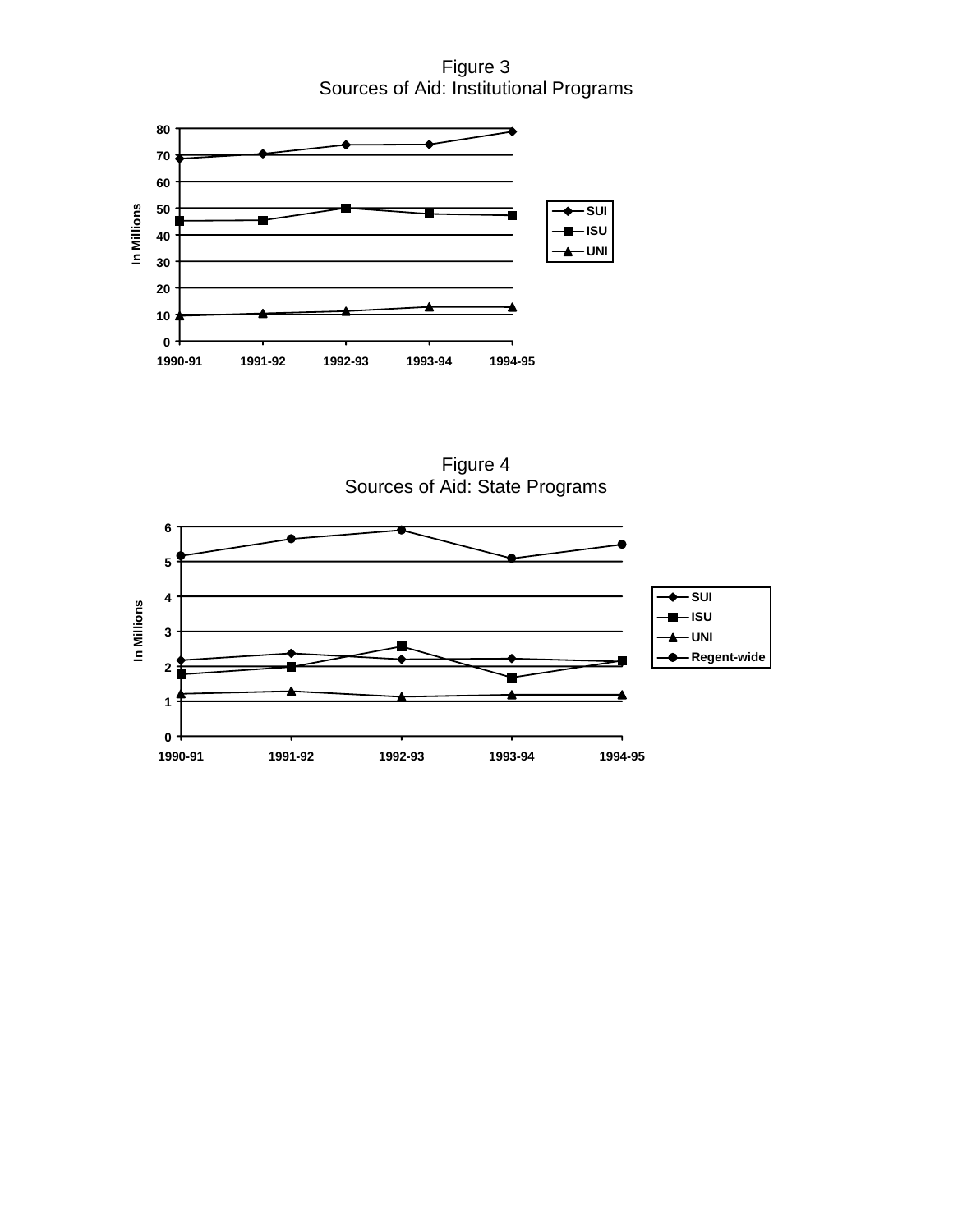Figure 5 Percentage of Financial Aid Dollars Awarded as Grants



Figure 6 Number of Awards: Grants

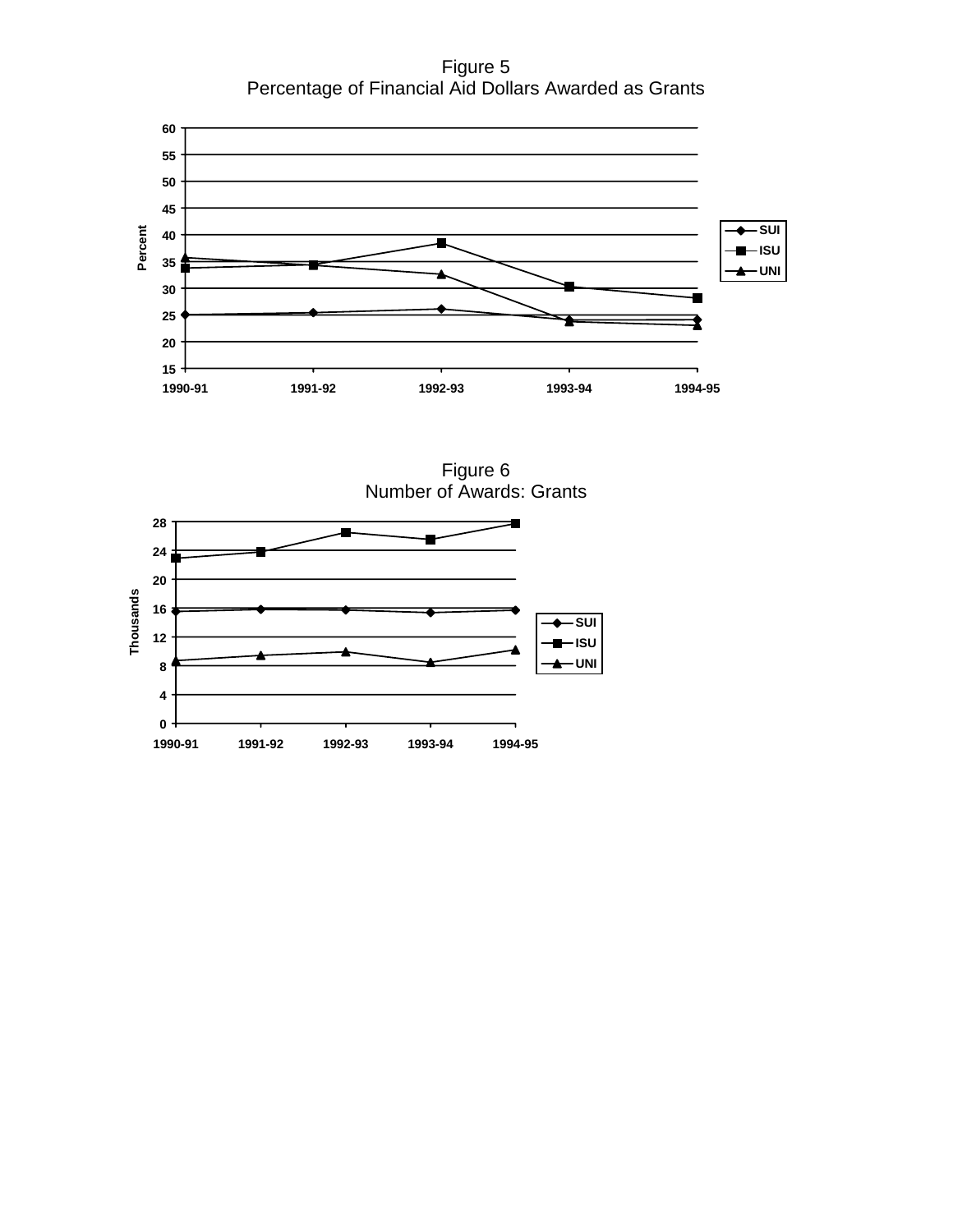Figure 7 Percentage of Financial Aid Dollars Awarded as Loans



Figure 8 Number of Awards: Loans

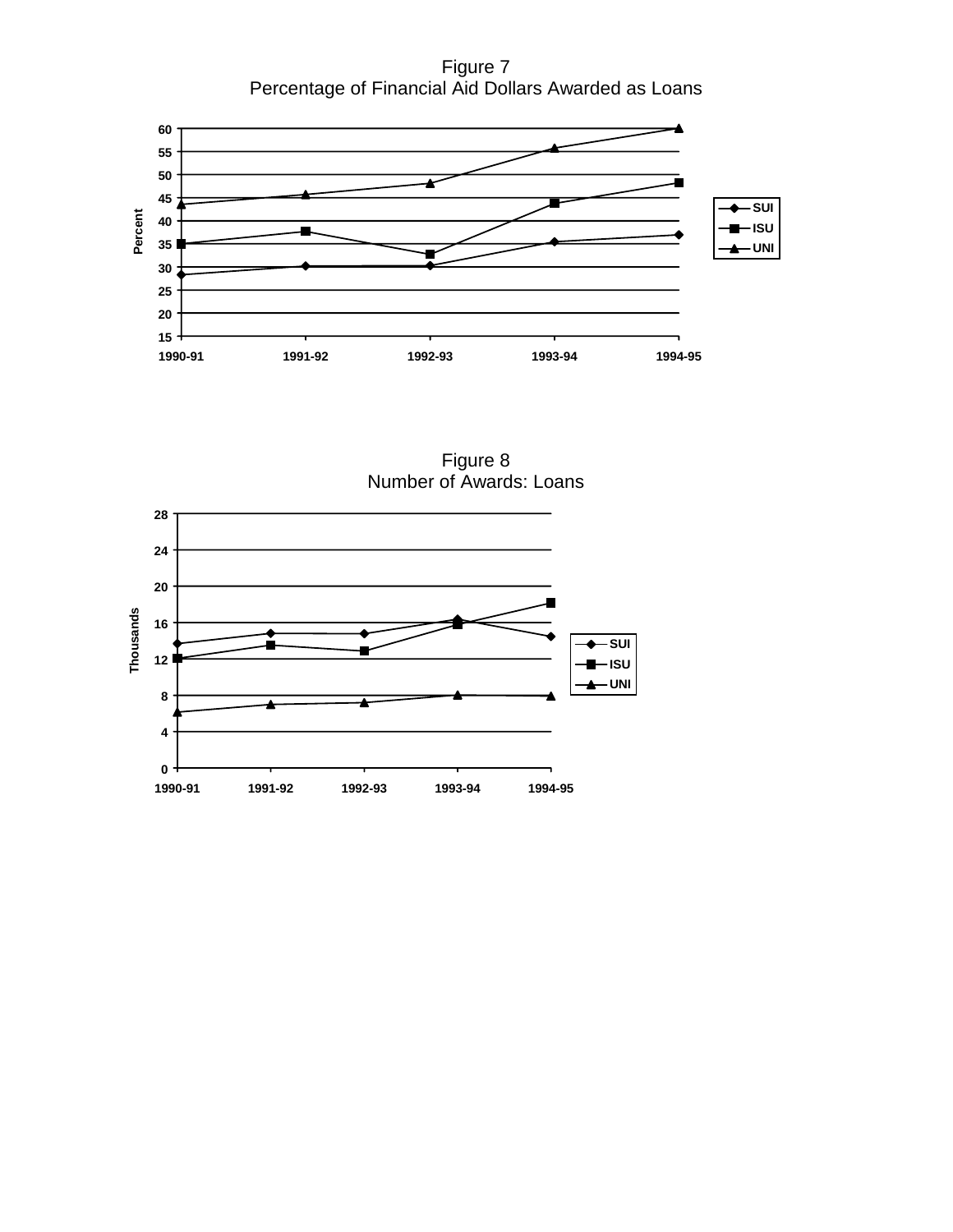Figure 9 Percentage of Financial Aid Awarded as Employment



Figure 10 Number of Awards: Employment



Mr. Richey reviewed the information contained in the docket memorandum with the Regents. He noted that the Federal policy on student financial aid has been in turmoil although at this time it appeared that financial aid to the student themselves will not be materially affected.

Regent Dorr asked for the current prognosis relative to the Federal direct student loan program. Mr. Richey responded that under the current proposal it would be capped at 30 percent and includes all three of Iowa's Regent universities. There are proposals to remove some of the administrative support.

Regent Dorr asked for an explanation of the 30 percent cap. Mr. Richey stated that 30 percent of the present loans under the direct student loan program are for those institutions that opted to join the program. The proposal would stop additional institutions from participating in the program.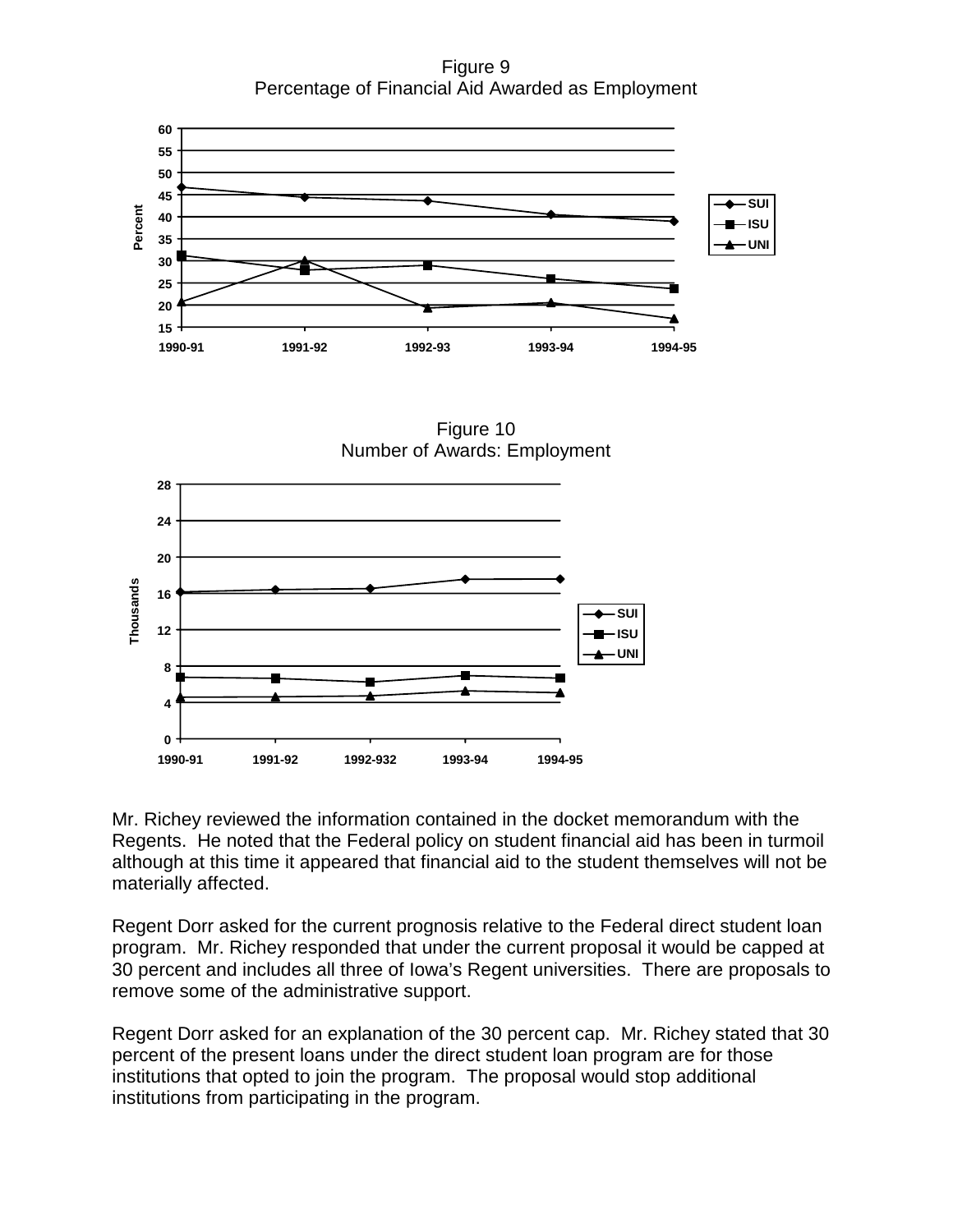Regent Dorr asked whether in Iowa student loans can be granted both through a bank and through a university. Mr. Richey stated that it was his understanding that all of the institutions that opted for direct lending are strictly direct lending institutions.

Mark Warner, Director of Student Financial Aid, University of Iowa, stated that when schools applied to participate in the direct student loan program, they could request permission to the Department of Education that all first-year students be eligible for the federal direct student loan program, for example, and that all returning students participate in the federal education loan program. There was some variation allowed in participation under the direct student loan program.

Mr. Richey noted that Iowa's Regent universities opted for all students to be eligible for the direct student loan program.

President Pomerantz asked for the mission of the Iowa College Student Aid Commission. Mr. Richey responded that the Iowa College Student Aid Commission is the State guarantor for student loans processed through Iowa lenders.

President Pomerantz asked if the Federal government is the designated guarantor for the Federal guaranteed student loan program. Mr. Richey responded that the Federal government does not guarantee all of the funds loaned through the federal student loan program.

Regent Dorr asked about the discount rate. Mr. Richey responded that at this time the discount rate was approximately 1 percent.

President Pomerantz stated that the Iowa College Student Aid Commission has about \$1/2 billion in resources. Does it have the capacity to be of additional assistance?

Mr. Richey responded that the issue was the use of reserve funds. The Federal government claims most of those. The basic issue is how much reserve should be required for the loan value outstanding, which has not yet been resolved.

Regent Dorr asked about the 2 percent discount fee proposed to be imposed. Mr. Richey responded that it would be an institutional charge and would not be charged to students.

Regent Dorr questioned whether, in light of the current state of flux, it would be appropriate to reevaluate this entire process to see if there were a less expensive method for processing student loans.

Director Warner stated that the 2 percent proposal was coming out of the Senate Labor and Human Resources Committee. The 2 percent would be taxation on all institutions on all Federal family education loan programs; it would not just be a taxation for participating in the Federal direct student loan program. He said the budget resolution passed by the House and Senate in August called for a \$10.4 billion savings in the Federal student loan program; \$4.4 billion would be gained over 7 years by the 2 percent taxation.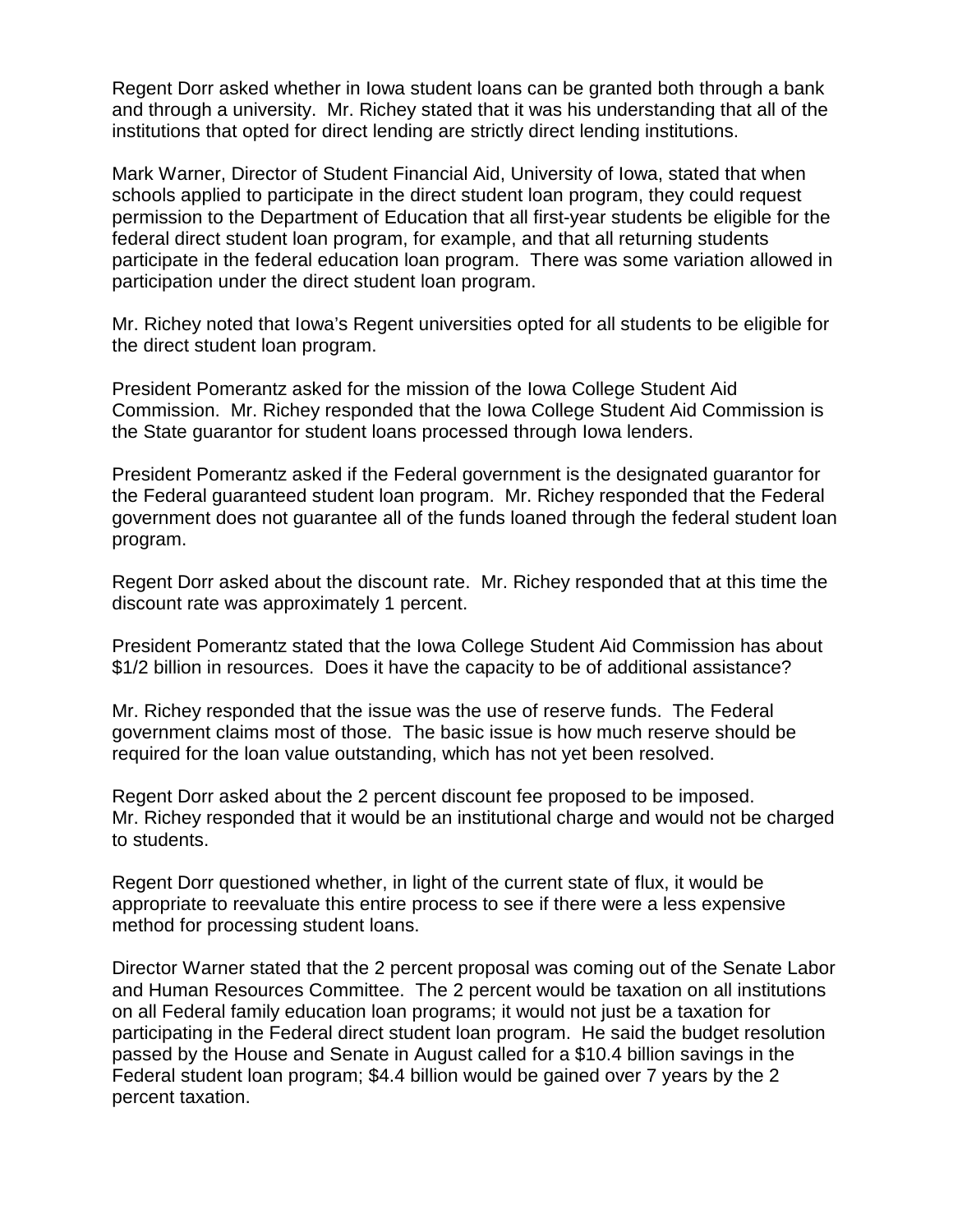President Pomerantz stated that it was premature for the Board to start making policy on what may come out of Congress. They must try to lobby before the legislation becomes law. When the law is made, they will do what they have to do.

Mr. Richey stated that a report on all Federal issues was scheduled for the October Board meeting. Hopefully by that time all of the proposals will have "gelled".

Regent Dorr said there were a lot of indications that the Federal government wants to get out of the lending business. He hopes the Regent institutions are prepared when those kinds of resources are considerably diminished.

At this point in the meeting, Interim President Nathan introduced the new Dean of Dentistry, David Johnsen. He said Dr. Johnsen did his training in pedodontics at the University of Iowa. University officials were delighted to welcome him to the University of Iowa.

Dean Johnsen thanked the Board members for their support of his appointment. He has been at the university for a week. He has heard from dentists as he has traveled around the state that they view the University of Iowa College of Dentistry as a statewide resource. He said it is viewed nationally as one of the finest academic colleges of dentistry. He was pleased to be part of the academic health team at the University of Iowa.

ACTION: President Pomerantz stated the Board approved the recommended action, as outlined on page 167 of these Minutes.

**REVIEW OF TUITION POLICIES AND RATES**. The Board Office recommended (1) That the Board give preliminary consideration to approving academic year tuition rates and mandatory fees, effective with the summer session 1996, as shown in Table 1 and described below:

- a. Increase all tuition categories at Iowa State University and the University of Northern Iowa by 3.5 percent;
- b. Increase all resident tuition categories at the University of Iowa except Undergraduate Pharmacy, Pharm. D., and Law by 3.5 percent.
- c. Increase all nonresident tuition categories at the University of Iowa except Undergraduate Pharmacy, Pharm. D., and Law by 5 percent.
- d. Continue the third year of a 4-year program to implement an entry-level Doctor of Pharmacy program at the University of Iowa by increasing resident Undergraduate Pharmacy and Pharm. D. tuition by a 3.5 percent base increase, plus a 7.5 percent surcharge, and increasing nonresident Undergraduate Pharmacy and Pharm. D. tuition by a 5 percent base increase plus a 7.5 percent surcharge;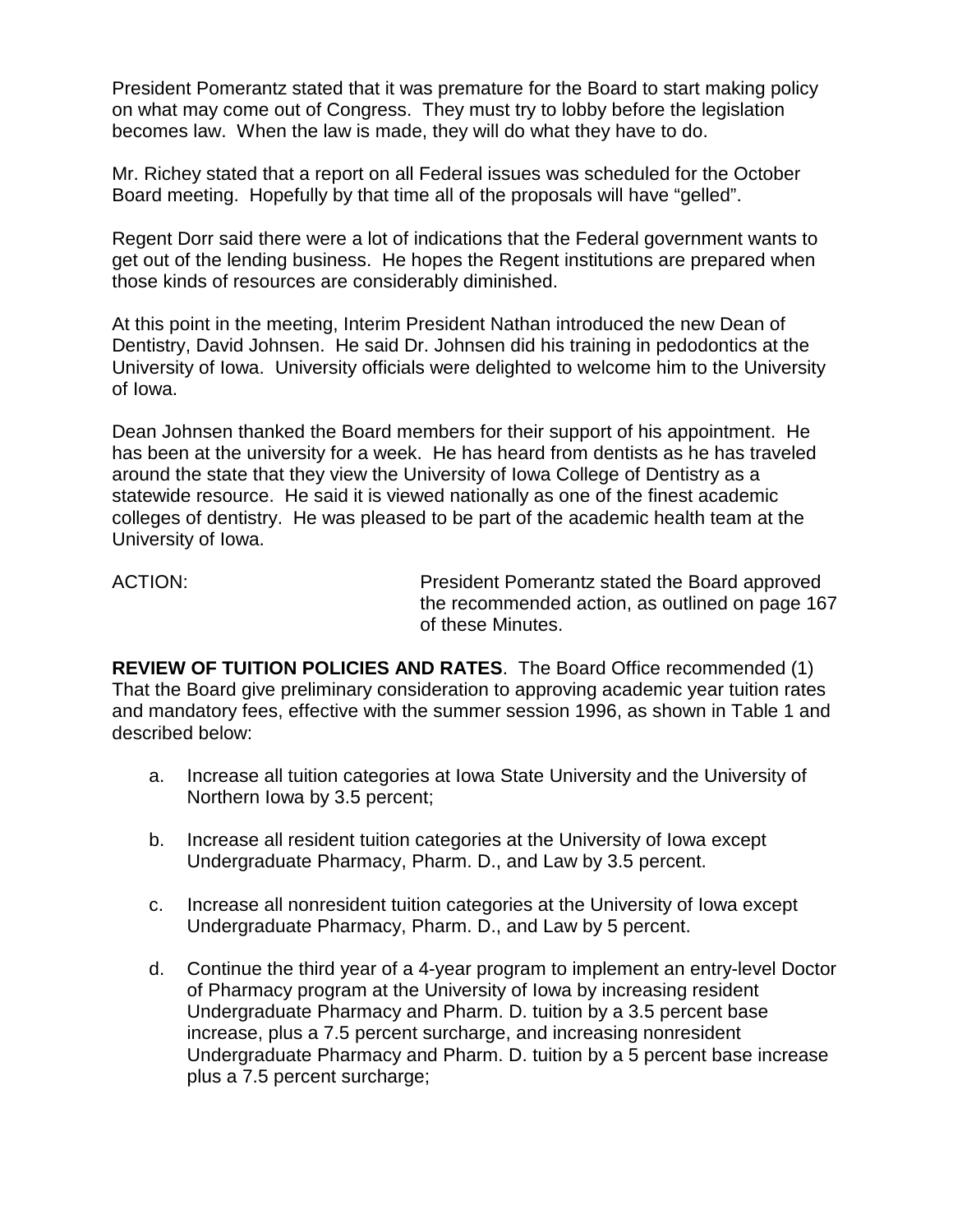- e. Continue to increase funding to advance the College of Law's strategic planning goals related to strengthening fundamental lawyer skills training by increasing resident Law tuition at the University of Iowa by a base increase of approximately 3.5 percent plus a \$350 surcharge, and increase nonresident Law tuition by a base 5 percent increase plus a \$500 surcharge;
- f. Increase the computer fee charged to all students at all three Regent universities, other than Engineering and Law students at the University of Iowa, and Engineering, Computer Science, and Management Information Systems students at Iowa State University, from \$88 to \$92 per academic year.
- g. Increase the computer fee charged Law students at the University of Iowa from \$88 to \$150 per academic year.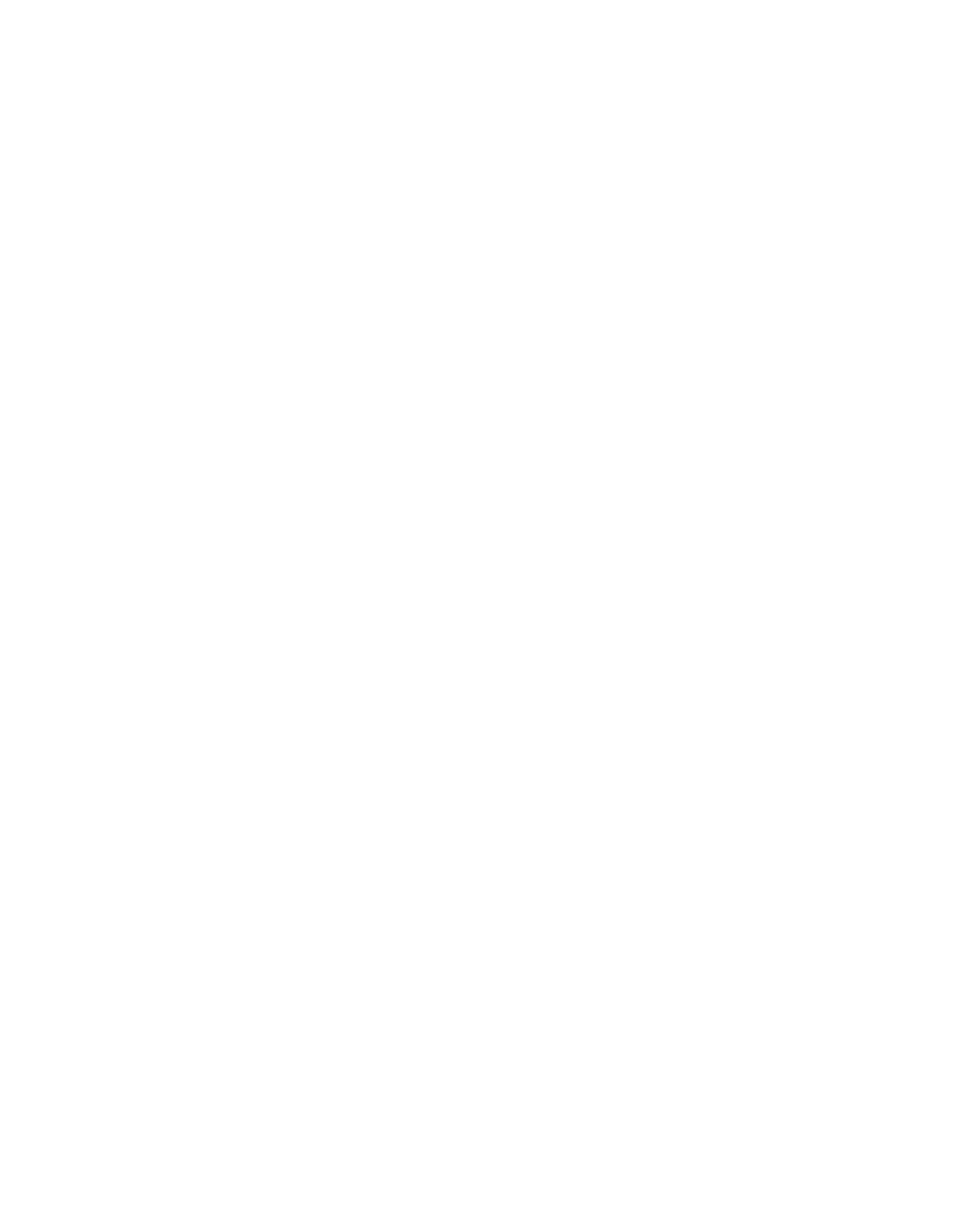- h. Increase the student health fee charged at Iowa State University and the University of Northern Iowa from \$84 to \$88 per academic year.
- (2) That general institutional financial aid for students be increased at the same rate as the proposed increase in tuition and mandatory fees to offset the impact on students now receiving institutional financial aid.
- (3) That the additional tuition revenues be used for:
	- o Implementation of the Doctor of Pharmacy program at SUI;
	- o Advancement of the SUI College of Law's strategic planning goals;
	- o At SUI: Modernization of classrooms and instructional labs, upgrading library technology and library staff training, upgrading faculty and support staff access to personal computing resources, and acquiring and upgrading instructional equipment;
	- o At ISU: Continued implementation of the 4-year graduation plan, increasing undergraduate and graduate instruction through expanded course offerings and instructional hours, improving student graduation and retention rates, increasing instruction of introductory courses by senior faculty, upgrading instructional support facilities, improving responsiveness to student needs, and accommodating the needs of nontraditional students;
	- o At UNI: Upgrading the technological infrastructure to improve services to students via on-line and telephone access to registration, degree audits, transcripts requests, open/closed class lists, financial aid information, etc.; and improving student access to academic and instructional services via networking of library materials and other instructional resources and services.
- (4) That the Board schedule final action on the proposed tuition and mandatory fee rates at the October Board meeting.

The recommended increases in resident undergraduate tuition and fees closely match the projected increase in the Consumer Price Index (3.5 percent) for 1996-97, are less than the projected increase in the Higher Education Price Index (4.2 percent), and are less than the growth built in to the institutional budgets for inflation and salary adjustments (3.7 percent).

The 3.5 percent increase is the smallest percentage increase since the Board began setting tuition rates annually, rather than biannually, in 1981-82.

The recommended increases in all resident and nonresident tuition and fees categories at Iowa State University and the University of Northern Iowa were 3.5-3.6 percent.

Recommended total resident undergraduate tuition and fees were \$2,646 at the University of Iowa, \$2,666 at Iowa State University, and \$2,650 at the University of Northern Iowa.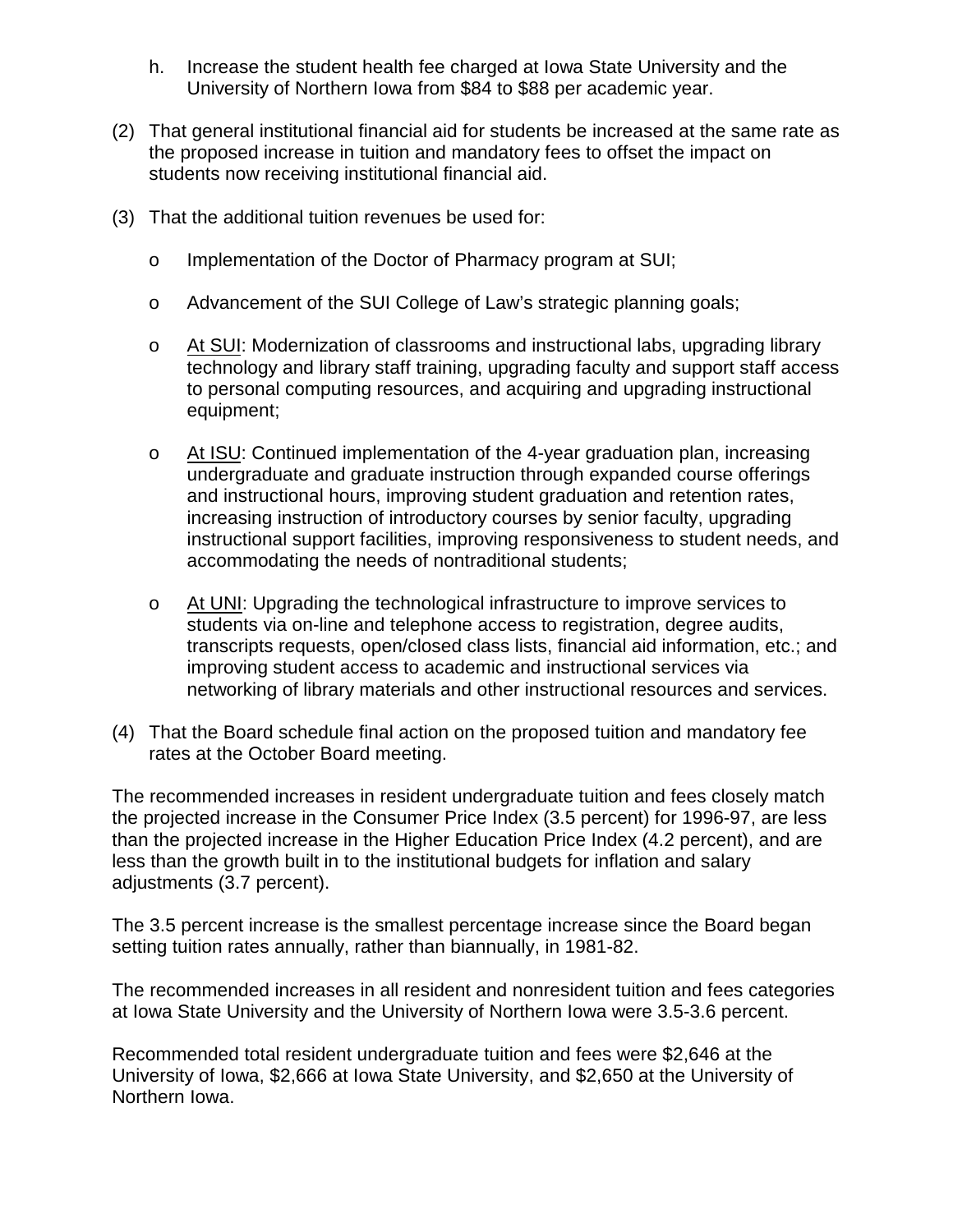At the University of Iowa, a larger percentage increase was recommended for most nonresident categories (5.0 percent) than for most resident categories (3.5 percent).

Larger increases for Pharmacy and Law at the University of Iowa, ranging from 8.9-12.5 percent, were recommended to continue multi-year programs to raise tuition levels in those areas to fund new programs and initiatives.

The recommended increase in the basic computer fee was \$4 (4.5 percent) per year, from \$88 to \$92 at all three universities.

The recommended increase in the student health fee at Iowa State University and the University of Northern Iowa as \$4 (4.8 percent) per year, from \$84 to \$88. No increase was requested by the University of Iowa.

Proceeds from the tuition increase will be used to:

- o Strengthen undergraduate and graduate instruction with particular emphasis on improving and upgrading instructional technology and equipment;
- o Implement the 4-year graduation plan and improve student retention and graduation rates;
- o Improve student services via electronic access to registration, financial aid information, open/closed class lists, etc.; and
- o Improve student access to academic and instructional resources via electronic networking of library and other instructional resources and services.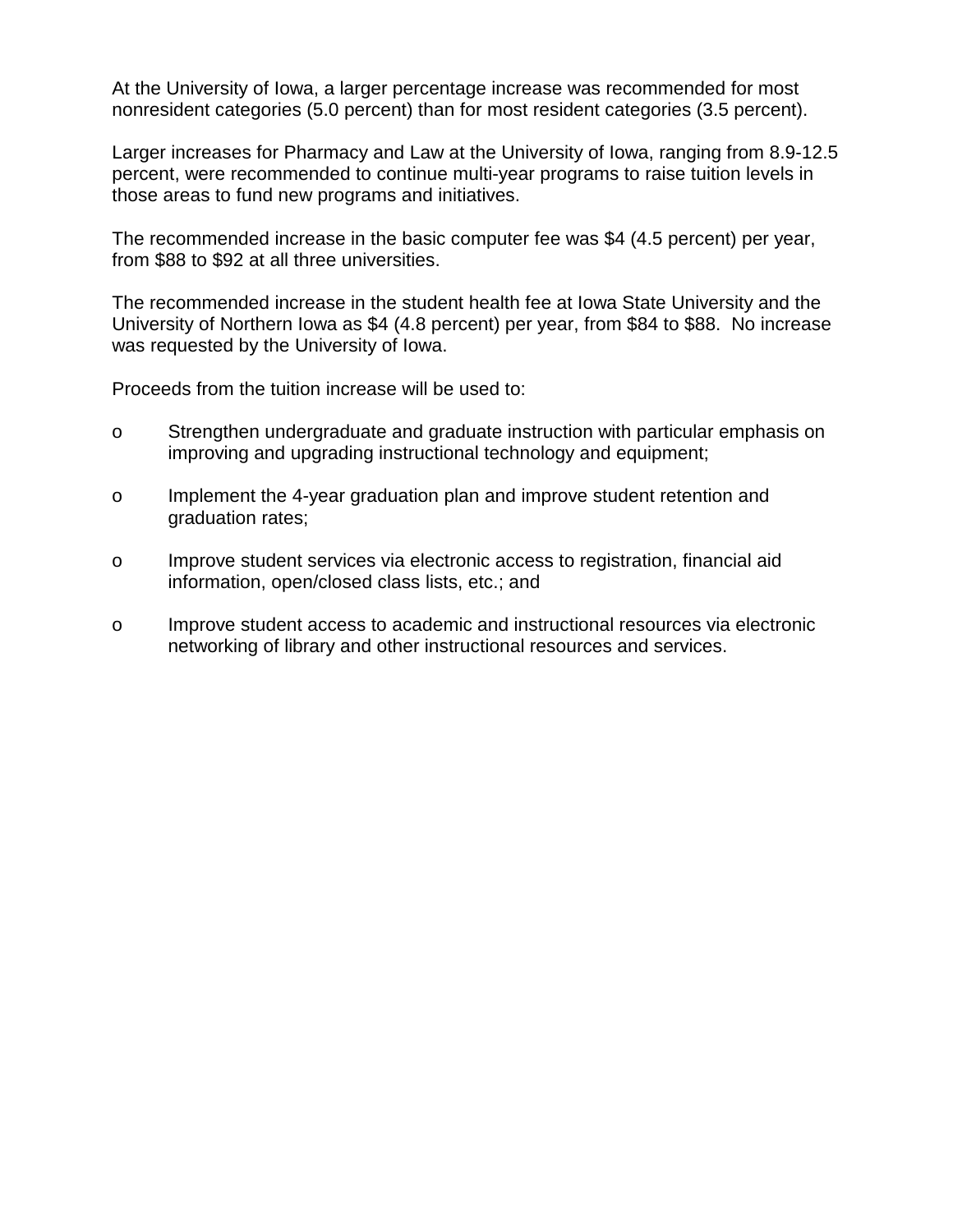## *Nonresident Tuition:*

The recommended increase was 5 percent in most nonresident tuition categories at the University of Iowa and was 3.5 percent in all nonresident categories at Iowa State University and the University of Northern Iowa.

# *Increases in Pharmacy Tuition at the University of Iowa:*

In order to assure adequate funding for the continuing implementation and development of the Pharm D. program, the Board Office recommended that a 7.5 percent tuition surcharge be added to the basic 3.5 percent resident and 5 percent nonresident undergraduate Pharmacy and Pharm D. tuition increases for 1996-97. The total percentage increase in Pharmacy tuition and fees was 10.5 percent for residents and 12.3 percent for nonresidents.

Two years ago the Board approved plans to phase out the University of Iowa's undergraduate Pharmacy program and replace it with an entry-level Doctor of Pharmacy (Pharm. D.) program. To fund additional costs associated with the Pharm. D. program, it was proposed that both undergraduate Pharmacy and Pharm. D. tuition be raised each year from 1994-95 through 1997-98 by an amount equal to the increase in basic tuition plus a surcharge.

The Board approved a \$600 surcharge for 1994-95 and a 7.5 percent surcharge for 1995-96. Surcharges of 7.5 percent were proposed for 1996-97 and 1997-98.

The recommended tuition increases for 1996-97 were not expected to have a negative impact on enrollments.

*Increases in Law Tuition at the University of Iowa:*

In order to increase funding for the College of Law at the University of Iowa to the level needed to advance the college's strategic planning goals related to strengthening fundamental lawyer skills training, the Board Office recommended increasing resident Law tuition by a base increase of approximately 3.5 percent plus a \$350 surcharge, and increasing nonresident Law tuition by a base 5 percent increase plus a \$500 surcharge.

The total percentage increase in Law tuition and fees was 11.8 percent for residents and 9.2 percent for nonresidents. This will be the third year that Law tuition has been raised by a base increase plus a surcharge, and will bring Law tuition to the level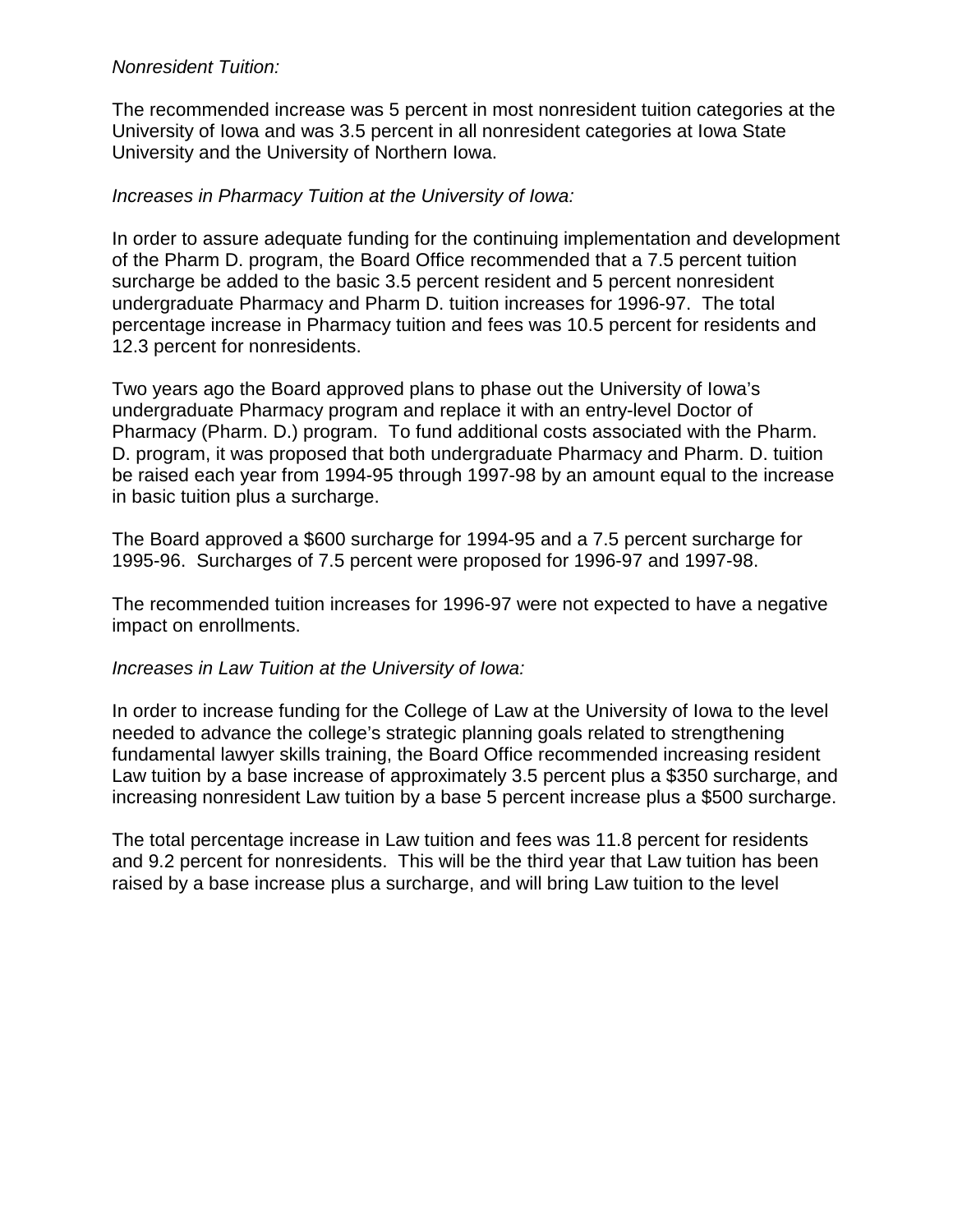originally requested by the College of Law when the series of surcharges was initially proposed in 1993.

Last year, the Board approved increases in Law tuition for 1995-96 of 4.2 percent plus a \$350 surcharge for residents, and 6 percent plus a \$735 surcharge for nonresidents. In 1994-95, the Law tuition increases were 4.5 percent plus a \$350 surcharge for residents, and 7.5 percent plus a \$500 surcharge for nonresidents.

University of Iowa officials do not expect the competitive position of the College of Law to be affected by the increases. The University of Iowa stated that Law students have been consulted on the surcharge and appreciate that the program improvements enabled by the increases will directly enhance the quality of their educational experience.

#### 1995-96 Res. Regent % Regent \$ Undergraduate Diff. From Diff. From Tuition & Fees | Median/Aver. Median/Aver. University of Iowa \$2,558 Iowa State University **\$2,574** University of Northern Iowa **\$2,558** Big Ten Public U. Median  $\frac{1}{3}3,706$   $\frac{1}{31.0\%}$  -31.0%  $\frac{1}{31,148}$ SUI AAU Group Median <br>
ISU Land Grant Group Median <br>  $$3,165$  -18.7% -\$591 ISU Land Grant Group Median  $$3,165$  -18.7% UNI Pub. Comp. U. Group Median  $$2,814$   $|-9.1\%$   $|-$256$  $I_{\text{row}}$  Independent College Average  $\frac{1}{311,369}$  -77.5%  $\frac{1}{38,811}$

#### *How Do Regent Tuition Rates Compare?*

|                                    | 1 Year<br>% Increase<br>94-95 to 95-96 | 1 Year<br>\$ Increase<br>94-95 to 95-96 | 5 Year<br>% Increase<br>90-91 to 95-96 | 5 Year<br>\$ Increase<br>90-91 to 95-96 |
|------------------------------------|----------------------------------------|-----------------------------------------|----------------------------------------|-----------------------------------------|
| University of Iowa                 | 4.2%                                   | \$103                                   | 34.6%                                  | \$658                                   |
| <b>Iowa State University</b>       | 4.2%                                   | \$103                                   | 35.5%                                  | \$674                                   |
| University of Northern Iowa        | 4.2%                                   | \$103                                   | 35.6%                                  | \$658                                   |
| Big Ten Public U. Median           | 5.1%                                   | \$180                                   | 38.7%                                  | \$1,035                                 |
| SUI AAU Group Median               | 6.1%                                   | \$198                                   | 58.4%                                  | \$1,264                                 |
| <b>ISU Land Grant Group Median</b> | 6.0%                                   | \$179                                   | 48.6%                                  | \$1,035                                 |
| UNI Pub. Comp. U. Group Med.       | 10.1%                                  | \$257                                   | 42.0%                                  | \$832                                   |
| Iowa Independent College Aver.     | 2.9%                                   | \$323                                   | 38.5%                                  | \$3,163                                 |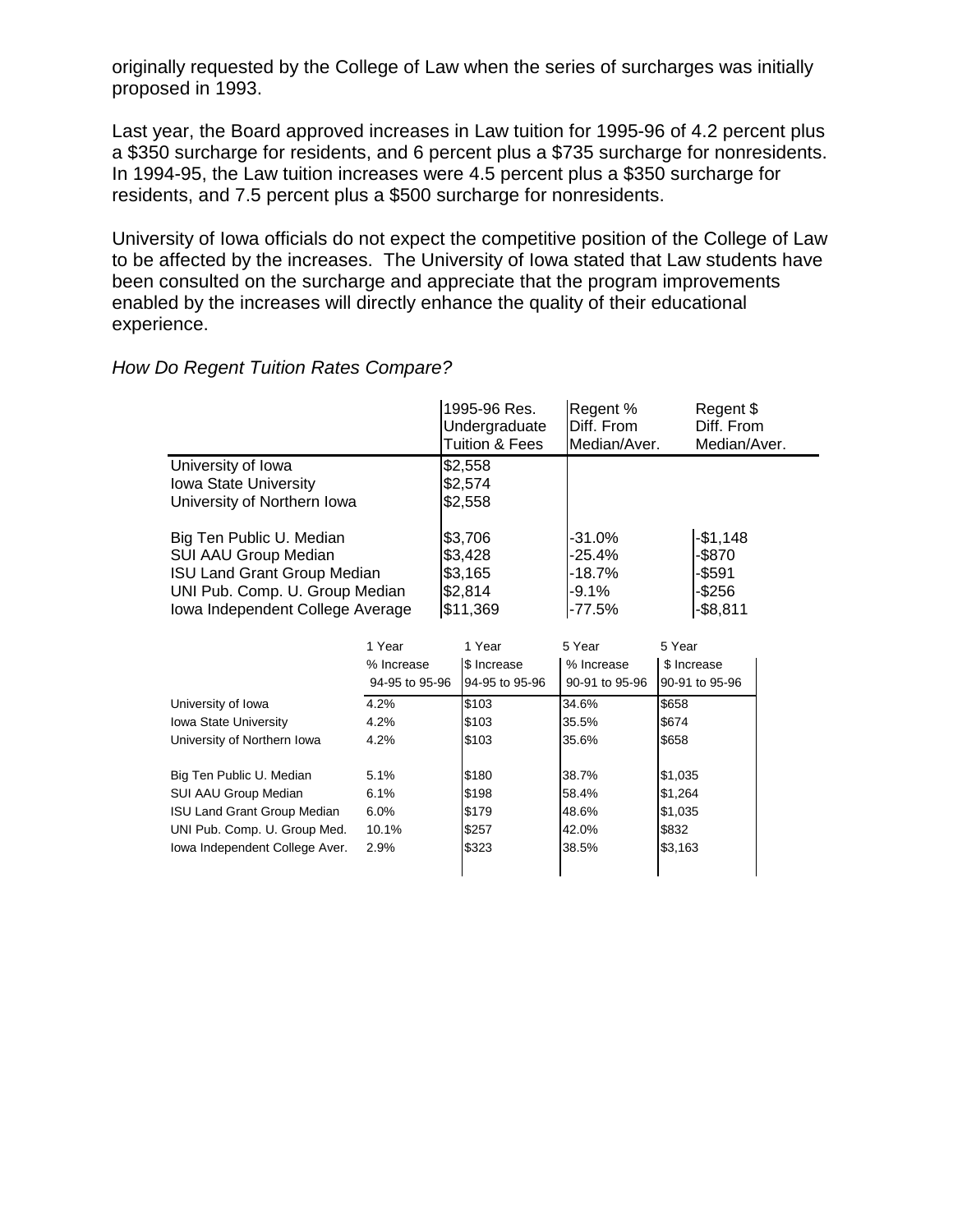|                                     | FY1997    | FY1996    | FY1995    | FY1994  | FY1993 | FY1992 |
|-------------------------------------|-----------|-----------|-----------|---------|--------|--------|
| <b>Higher Education Price Index</b> | $4.2\%$ * | $4.4\%$ * | 2.9%      | $3.2\%$ | 3.4%   | 3.2%   |
| <b>Consumer Price Index</b>         | $3.5\%$ * | $3.6\%$ * | 2.7%      | 2.5%    | 3.1%   | 3.2%   |
| Per Capita Personal Income-US**     | <b>NA</b> | <b>NA</b> | ΝA        | 4.9%    | 3.3%   | 4.9%   |
| Per Capita Personal Income-IA**     | $5.6\%$ * | $5.1\%$ * | $5.6\%$ * | 10.9%   | .7%    | 6.2%   |
| Resident Undergrad. Tuit. & Fees    | $3.5\%$ * | 4.2%      | 4.4%      | 5.6%    | 7.5%   | 9.1%   |

\* = Projected/Proposed

\*\* = Figures are calendar year rather than fiscal year

NA = Not Available

*Income in Relation to Tuition and Fees:*

| Tuition and Fees as a Percentage of Per Capita Personal Income |
|----------------------------------------------------------------|
|                                                                |

|                  | 1994    | 1993     | 1992    | 1991    | 1990    | 1989     | 1988  |
|------------------|---------|----------|---------|---------|---------|----------|-------|
| IOWA             | 12.1%   | 12.9%    | 12.3%   | 12.1%   | 11.4%   | 11.7%    | 11.9% |
|                  |         |          |         |         |         |          |       |
| Arizona          | 10.0%   | $10.2\%$ | $9.1\%$ | $9.5\%$ | $9.5\%$ | $9.1\%$  | 8.5%  |
| California       | 19.3%   | 18.1%    | 15.0%   | 12.8%   | 9.7%    | 8.5%     | 8.2%  |
| <b>Illinois</b>  | 15.6%   | 15.5%    | 15.9%   | 15.4%   | 14.8%   | 15.4%    | 16.0% |
| Indiana          | 15.3%   | 14.9%    | 14.6%   | 14.4%   | 13.2%   | 13.1%    | 13.7% |
| Michigan         | 24.5%   | 24.9%    | 23.3%   | 21.6%   | 20.2%   | 19.3%    | 19.2% |
| Minnesota        | 16.1%   | 16.5%    | 16.2%   | 15.2%   | 14.5%   | 14.2%    | 14.9% |
| Missouri         | 16.4%   | 15.8%    | 14.7%   | 13.9%   | 11.9%   | 11.5%    | 11.4% |
| Nebraska         | 11.8%   | 11.6%    | 11.0%   | 11.3%   | 11.0%   | 11.3%    | 11.2% |
| North Carolina   | $7.7\%$ | 7.6%     | 7.0%    | 7.2%    | 6.5%    | 6.5%     | 6.1%  |
| Ohio             | 14.8%   | 14.9%    | 14.8%   | 14.3%   | 13.4%   | 13.2%    | 13.0% |
| South Dakota     | 12.7%   | 12.1%    | 12.0%   | 12.1%   | 12.0%   | 12.8%    | 13.3% |
| Texas            | 8.6%    | 7.8%     | 7.7%    | 7.3%    | $6.0\%$ | 6.2%     | 5.9%  |
| Wisconsin        | 13.0%   | 12.8%    | 12.3%   | 12.2%   | 12.1%   | $12.2\%$ | 12.1% |
| National Average | 13.9%   | 13.6%    | 13.0%   | 12.5%   | 11.6%   | 11.1%    | 11.0% |
|                  |         |          |         |         |         |          |       |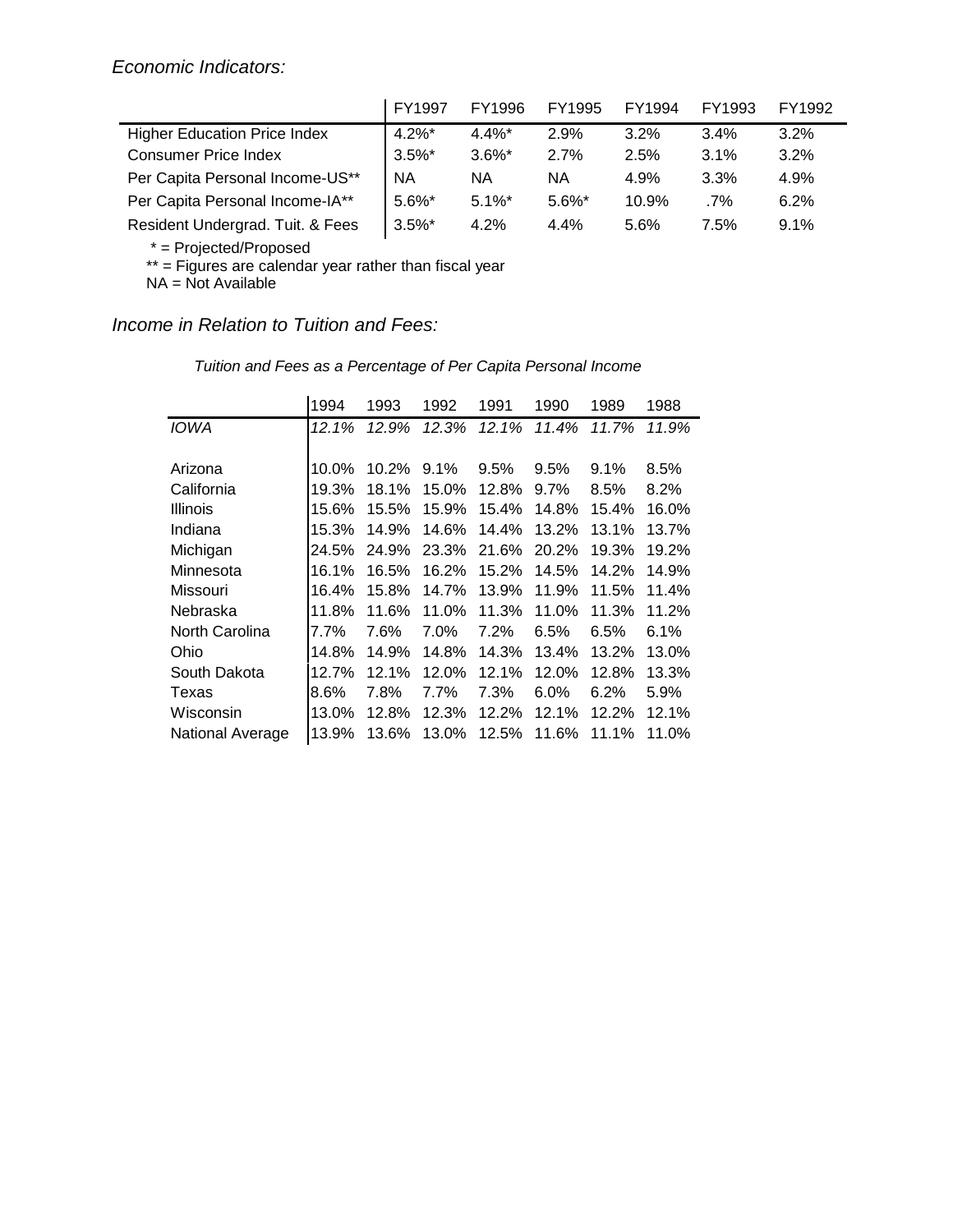# *Tuition and Fees and Institutional Costs:*

| University of Iowa                     | % Change<br>1990-91 to<br>1995-96 | 1995-96   | 1994-95  | 1993-94  | 1992-93 | 1990-91 |
|----------------------------------------|-----------------------------------|-----------|----------|----------|---------|---------|
| Resident Undergrad. Tuit. & Fees       |                                   | \$2558    | \$2455   | \$2352   | \$2228  | \$1900  |
| % Increase                             | 34.6%                             | 4.2%      | 4.4%     | 5.6%     | 17.3%   |         |
| Nonres. Undergrad. Tuit. & Fees        |                                   | \$8808    | \$8313   | \$7740   | \$7192  | \$6240  |
| % Increase                             | 41.2%                             | 6.0%      | 7.4%     | 7.6%     | 15.3%   |         |
| <b>Undergraduate Unit Costs</b>        |                                   | \$7167*   | \$6807*  | \$6532*  | \$6069  | \$5731  |
| % Increase                             | 25.1%*                            | 5.3%      | 4.2%     | 7.6%     | 5.9%    |         |
| <b>University Composite Unit Costs</b> |                                   | \$11,409* | \$10826* | \$10346* | \$9676  | \$9179  |
| % Increase                             | 24.3%*                            | 5.4%      | 4.6%     | 6.9%     | 5.4%    |         |
| $* =$ Estimate                         |                                   |           |          |          |         |         |
| Iowa State University                  | % Change<br>1990-91 to<br>1995-96 | 1995-96   | 1994-95  | 1993-94  | 1992-93 | 1990-91 |
| Resident Undergrad. Tuit. & Fees       |                                   | \$2574    | \$2471   | \$2352   | \$2228  | \$1900  |
| % Increase                             | 35.5%                             | 4.2%      | 5.1%     | 5.6%     | 17.3%   |         |
| Nonres. Undergrad. Tuit. & Fees        |                                   | \$8192    | \$7731   | \$7386   | \$6996  | \$6180  |
| % Increase                             | 32.6%                             | 6.0%      | 4.7%     | 5.6%     | 13.2%   |         |
| Undergraduate Unit Costs               |                                   | \$7715*   | \$7248*  | \$6770*  | \$6509  | \$6612  |
| % Increase                             | 16.7%*                            | 6.4%      | 7.1%     | 4.0%     | $-1.6%$ |         |
| <b>University Composite Unit Costs</b> |                                   | \$8909*   | \$8331*  | \$7819*  | \$7592  | \$7662  |
| % Increase                             | 16.3%*                            | 6.9%      | 6.5%     | 3.0%     | $-.9%$  |         |
| $\overline{f}$ = Estimate              |                                   |           |          |          |         |         |
| University of Northern Iowa            | % Change<br>1990-91 to<br>1995-96 | 1995-96   | 1994-95  | 1993-94  | 1992-93 | 1990-91 |
| Resident Undergrad. Tuit. & Fees       |                                   | \$2558    | \$2455   | \$2352   | \$2228  | \$1900  |
| % Increase                             | 34.6%                             | 4.2%      | 4.4%     | 5.6%     | 17.3%   |         |
| Nonres. Undergrad. Tuit. & Fees        |                                   | \$6634    | \$6261   | \$5994   | \$5570  | \$4810  |
| % Increase                             | 37.9%                             | 6.0%      | 4.5%     | 7.6%     | 15.8%   |         |
| <b>Undergraduate Unit Costs</b>        |                                   | \$6689*   | \$6526*  | \$6343*  | \$5956  | \$5199  |
| % Increase                             | 28.7%*                            | 2.5%      | 2.9%     | 6.5%     | 14.6%   |         |
| University Composite Unit Costs        |                                   | \$7102*   | \$6942*  | \$6787*  | \$6388  | \$5571  |
| % Increase                             | 27.5%*                            | 2.3%      | 2.3%     | 6.2%     | 14.7%   |         |
| $*$ $F_{\alpha+1}$ $\cdots$            |                                   |           |          |          |         |         |

 $=$  Estimate

It has been Board policy that nonresident students pay, at a minimum, the full cost of their education at Regent universities.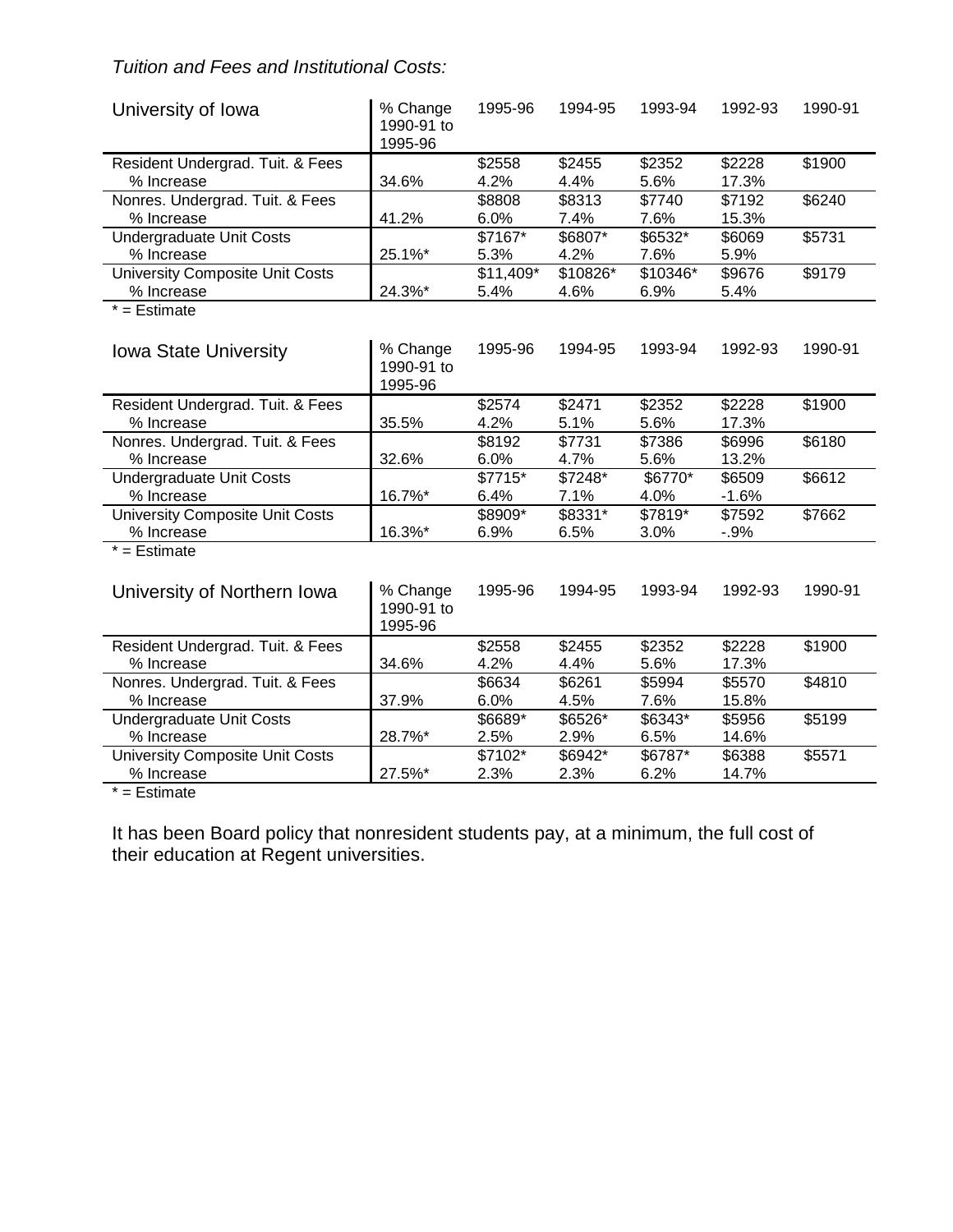*Percentage of General University Revenue from General Funds Met Through Tuition Income*

|          | University of | <b>Iowa State</b> | University of | <b>Regent Universities</b> |
|----------|---------------|-------------------|---------------|----------------------------|
|          | Iowa          | University        | Northern Iowa | <b>Combined Total</b>      |
| 1990-91  | 27.0%         | 29.3%             | 26.5%         | 27.8%                      |
| 1991-92  | 29.0%         | 31.0%             | 29.2%         | 29.8%                      |
| 1992-93  | 29.2%         | 31.2%             | 26.9%         | 29.6%                      |
| 1993-94  | 29.4%         | 32.1%             | 27.4%         | 30.1%                      |
| 1994-95  | 30.3%         | 32.0%             | 27.6%         | 30.5%                      |
| 1995-96* | 30.5%         | 31.4%             | 27.3%         | 30.3%                      |
| als in   |               |                   |               |                            |

\* Budgeted

*The Impact of the Proposed 1996-97 Tuition Rates on Tuition Revenues:*

| <b>Gross Tuition Proceeds</b>                                        | University of<br>Iowa                 | <b>Iowa State</b><br>University | University of<br>Northern Iowa |
|----------------------------------------------------------------------|---------------------------------------|---------------------------------|--------------------------------|
| Basic 3.5% and 5% Inc.<br><b>Pharmacy Surcharge</b><br>Law Surcharge | \$4,020,000<br>\$207,000<br>\$371,000 | \$2,714,000                     | \$961,000                      |
| <b>TOTALS</b>                                                        | \$4,598,000                           | \$2,714,000                     | \$961,000                      |

The estimated increases in the student financial aid set aside for 1996-97 are:

| University of Iowa           | \$735,000   |
|------------------------------|-------------|
| <b>Iowa State University</b> | \$299,000   |
| University of Northern Iowa  | \$187,000   |
| <b>TOTAL</b>                 | \$1,221,000 |

The estimated increase in net tuition revenues after deducting the student financial aid set aside are as follows:

| <b>Net Tuition Proceeds</b>                                          | University of<br>Iowa                 | <b>Iowa State</b><br>University | University of<br>Northern Iowa |
|----------------------------------------------------------------------|---------------------------------------|---------------------------------|--------------------------------|
| Basic 3.5% and 5% Inc.<br><b>Pharmacy Surcharge</b><br>Law Surcharge | \$3,378,000<br>\$174,000<br>\$311,000 | \$2,415,000                     | \$774,000                      |
| <b>TOTALS</b>                                                        | \$3,863,000                           | \$2,415,000                     | \$774,000                      |

*Use of Tuition Proceeds:*

## University of Iowa

Doctor of Pharmacy (Pharm. D.): University officials state that additional support for the Pharm. D. program will be provided by hiring two additional FTE faculty, additional teaching assistants and clerical staff, and acquiring additional supplies and equipment.

The College of Law will:

o Permanently fund a clinical faculty member who teaches law practice skills and the College's female African-American faculty member, both of whom had previously been supported by nonrecurring funds;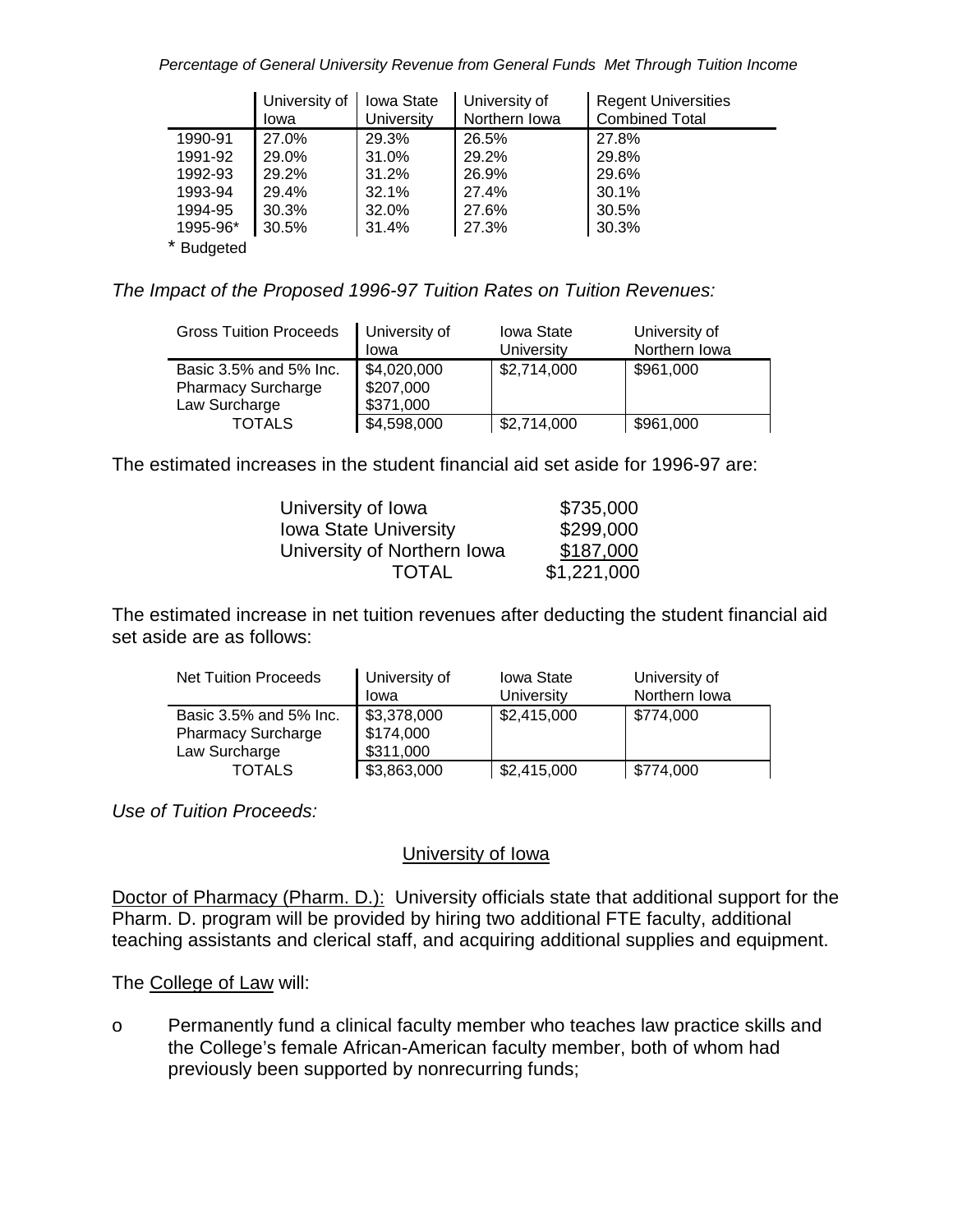- o Employ a new half-time technician to provide management, training, and technical support for student computer work stations;
- o Employ a half-time staff member to provide clerical support to student-run cocurricular programs; and
- o Augment the general budget in areas that support ongoing student activities.

General University: Tuition proceeds will be used for:

- o Modernization of classrooms and instructional labs, and acquiring and upgrading instructional equipment
- o Upgrading library technology and library staff training;
- o Upgrading faculty and support staff access to personal computing resources.

## Use of Proceeds at Iowa State University

Tuition proceeds will be used for:

- o Continued implementation of the 4-year graduation plan;
- o Increasing undergraduate and graduate instruction through expanded course offerings and instructional hours;
- o Improving student graduation and retention rates;
- o Increasing instruction of introductory courses by senior faculty;
- o Upgrading instructional support facilities;
- o Improving responsiveness to student needs; and
- o Accommodating the needs of nontraditional students.

## Use of Proceeds at the University of Northern Iowa

Tuition proceeds will be used to:

- o Upgrade the university's technological infrastructure to:
	- o Improve services to students via on-line and telephone access to registration, degree audits, transcript requests, open/closed class lists, financial aid information, etc.; and
	- o Improve student access to academic and instructional services via networking of library materials and other instructional resources and services.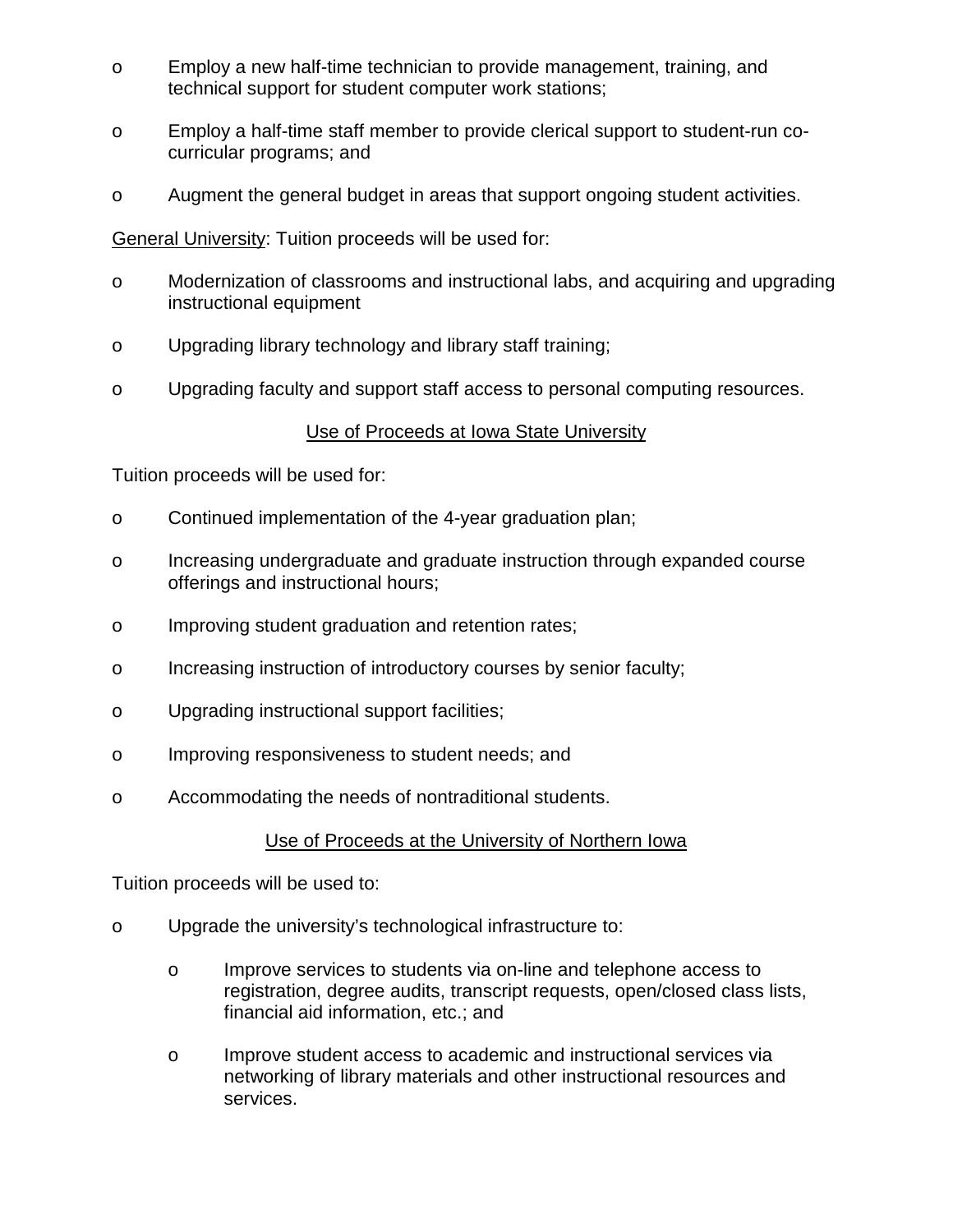#### *Student Health Fees:*

The Board Office recommended the student health fee at Iowa State University and the University of Northern Iowa be increased from \$42 to \$44 per semester, a 4.8 percent increase. The Board Office recommended the increase to cover increased costs due to inflation and to remove the need for larger, extraordinary increases in the future.

No increase in the student health fee at the University of Iowa, currently \$42 per semester, was requested. University of Iowa officials indicate it does not currently need additional health fee revenues.

During FY1996 the university will consider recommendations from a university task force for improving student health services programs and facilities. The recommendations will form the basis for proposals on the needed level of student health fees in FY 1998 and beyond.

Assuming stable enrollments, the estimated revenue from the recommended 1996-97 student health fees are:

| Estimated 1996-97 Student   | Estimated 1996-97     | <b>Estimated Increase</b> |
|-----------------------------|-----------------------|---------------------------|
| <b>Health Fee Revenues</b>  | <b>Gross Revenues</b> | From 1995-96              |
| University of Iowa          | \$1,823,000           | \$0                       |
| Iowa State University       | \$2,113,000           | \$96,000                  |
| University of Northern Iowa | \$983,000             | \$44,000                  |
| TOTAL                       | \$4,939,000           | \$140,000                 |

#### *Student Health Facility Fee at Iowa State University:*

No increase in Iowa State University's \$8 per semester mandatory student health facility fee was proposed or recommended. This fee, which was first approved two years ago and was effective with the 1994-95 academic year, will cover debt service on bonds issued in July 1995 to cover the costs of the new Student Health Facility at Iowa State University.

Estimated 1996-97 revenue from the Student Health Facility Fee is \$416,000.

The Board has approved the schematic design of the Student Health Facility and bids are expected in November.

#### *Computer Fees:*

The Board Office recommended the computer fee charged to students at the three Regent Universities, other than Engineering and Law students at the University of Iowa, and Engineering, Computer Science, and Management Information Systems students at Iowa State University, be raised from \$44 to \$46 per semester, a 4.5 percent increase.

Assuming stable enrollments, the estimated 1996-97 revenue from the recommended computer fee is: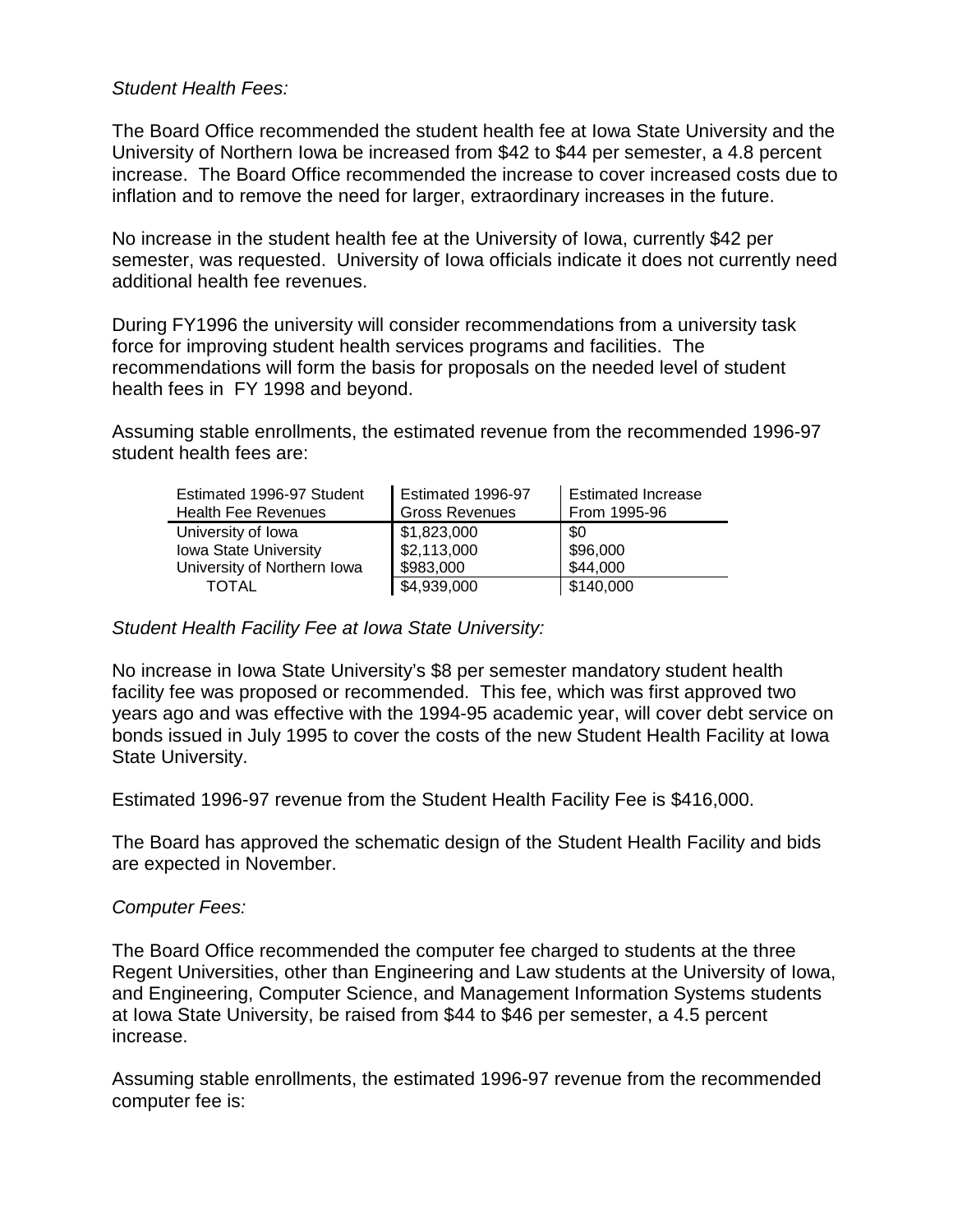| Estimated 1996-97 Computer   Estimated 1996-97<br>Fee Revenues | <b>Gross Revenues</b> | <b>Estimated Increase</b><br>From 1995-96 |
|----------------------------------------------------------------|-----------------------|-------------------------------------------|
| University of Iowa**                                           | \$1,796,000           | \$78,000                                  |
| Iowa State University**                                        | \$2,008,000           | \$86,000                                  |
| University of Northern Iowa                                    | \$985,000             | \$45,000                                  |
| TOTAL                                                          | \$4,789,000           | \$209,000                                 |

\*\* = Excludes Engineering and Law computer fees at SUI and Engineering, Computer Science, and Management Information Systems computer fees at ISU.

The Board Office recommended the increase to cover increased costs due to inflation, to remove the need for larger, extraordinary increases in the future, and to continue to meet the growing demands and rising expectations of accrediting agencies, faculty, and students for expanded, state-of-the-art instructional computing resources.

#### *Law Computer Fee at the University of Iowa:*

University of Iowa officials proposed and the Board Office recommended that the computer fee charged Law students at the university be increased from \$44 per semester to \$75 per semester. The recommended increase would raise computer fee revenues in the College of Law from approximately \$70,000 to approximately \$120,000.

The increased revenues would be used to maintain, upgrade, and provide support for the network of approximately 40 computers, printers, and CD-ROMs used for database access and word processing in the Law Library.

#### *Other Computer Fees:*

No increase in the computer fee for Engineering students at the University of Iowa and Iowa State University, which is currently \$160 per semester, was proposed or recommended.

The fee is expected to generate approximately \$395,000 in revenue at the University of Iowa and \$1,048,000 at Iowa State University in 1996-97, with the funds earmarked for support of the computer services and facilities used by students majoring in Engineering.

No increase in the computer fee for Computer Science students and Management Information Systems students at Iowa State University, currently \$125 per semester, was proposed or recommended.

The fee was expected to generate approximately \$109,000 in revenue in 1996-97, with the funds earmarked for support of the computer services and facilities used by students majoring in Computer Science and Management Information Systems.

#### *Student Financial Aid Considerations:*

By far the largest source of student financial aid funds is the Federal government.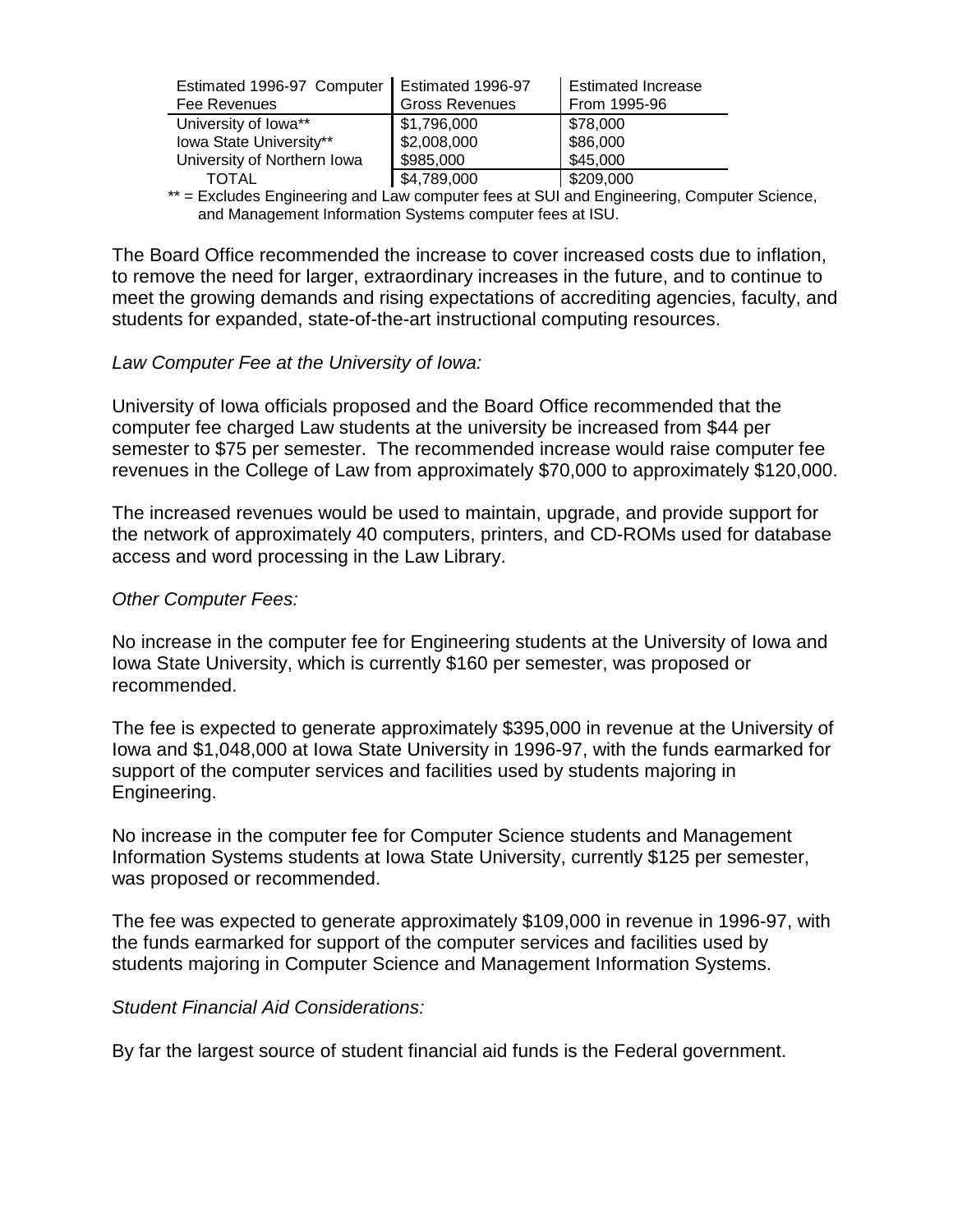The major Federal student aid programs were largely untouched in the recently-passed Federal fiscal year 1995 recissions package, but Congressional funding proposals for Federal fiscal year 1996 do contain significant cuts in Federal student aid programs.

Because most Federal financial aid programs are forward funded a year ahead, the impact of Federal fiscal year 1996 cuts will not be felt by students and the universities until the 1996-97 academic year.

Perhaps the most significant and far reaching proposal currently being discussed is elimination of the in-school interest subsidy on student loans. Some proposals speak of eliminating the subsidy for all students, while others would only eliminate it for graduate and professional students.

University of Iowa officials estimated that loss of the interest subsidy for its undergraduates would cost the average undergraduate borrower \$515 per year and increase the individual borrower's total debt by 21 percent. Aggregate cost for University of Iowa undergraduates would be \$1.7 million for one year, \$6.5 million over 4 years.

Loss of the graduate/professional student subsidy would cost the borrower \$948 per year and increase the individual borrower's total debt by 32 percent. Aggregate cost for University of Iowa graduate/professional students would be \$1.4 million for one year, \$5.5 million over 4 years.

The financial impact on individual students at Iowa State University and the University of Northern Iowa would be similar.

The Pell Grant proposal passed by the House of Representatives would increase the maximum grant award by a small amount (\$100) but finance the increase by reducing the number of small grants, with the net effect of significantly lowering the total number of grants and total dollars awarded.

In recent years the proportion of student aid provided in the form of loans has increased significantly, while the proportion provided by grants and employment has declined.

The Regent universities estimate that the average loan indebtedness of Regent students upon graduation is currently between \$11,000-15,000.

The increased loan volume and the greater student reliance on loans means that issues of affordability and access are becoming more prominent.

*Estimated Total Cost of Attending Regent Universities:*

The Regent residence systems and financial aid offices have provided the following estimated 1996-97 room and board charges and other costs associated with attending the Regent universities: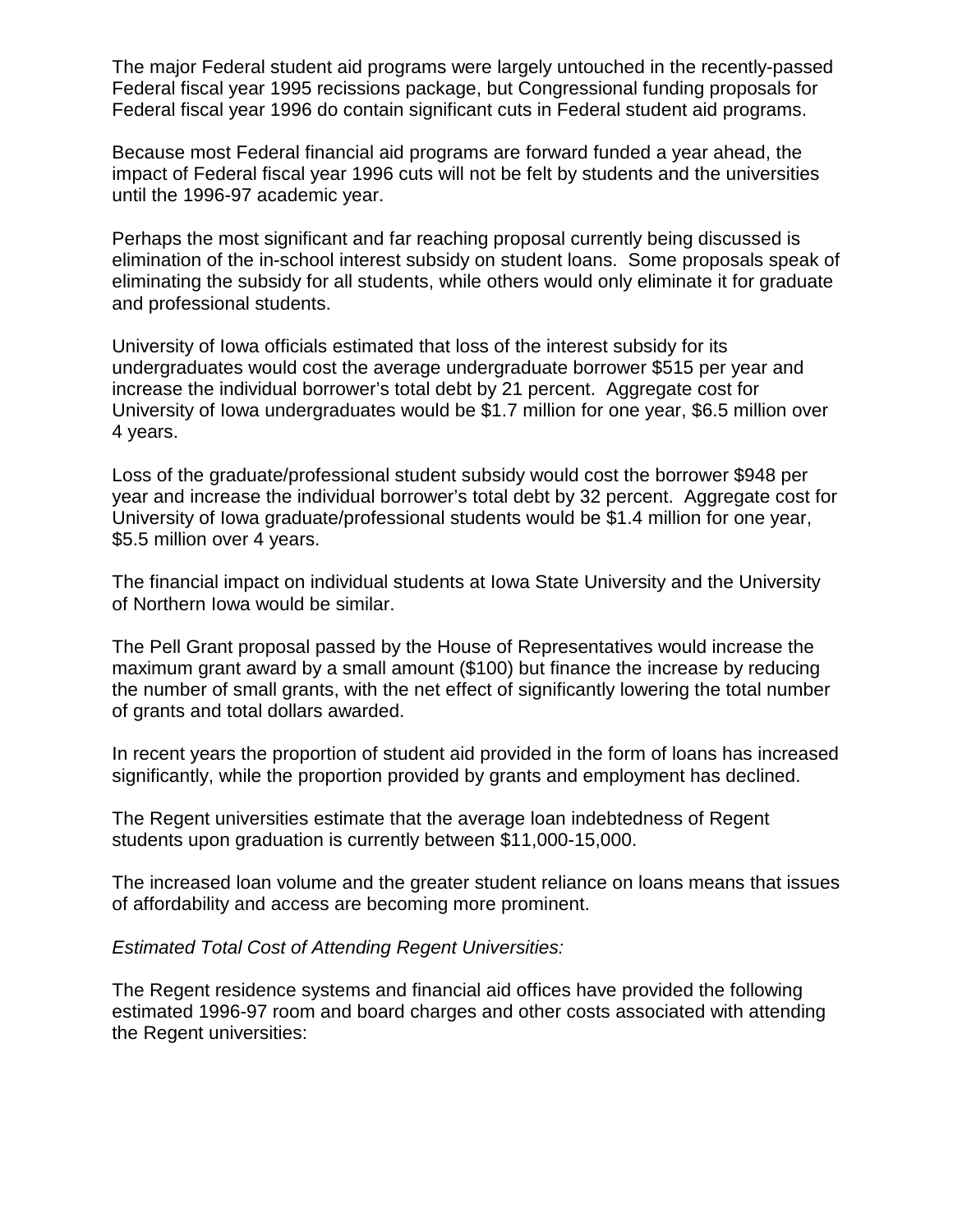| 1996-97 Estimated Total Cost<br>of Attendance | Resident<br>Undergrad.<br>Tuition and<br>Fees* | Room and<br>Board** | Other<br>Costs** | Estimated<br>Total<br>Costs** |
|-----------------------------------------------|------------------------------------------------|---------------------|------------------|-------------------------------|
| University of Iowa                            | \$2646                                         | \$3717              | \$3320           | \$9683                        |
| % Increase                                    | 3.4%                                           | 4.7%                | 5.6%             | 4.3%                          |
| <b>Iowa State University</b>                  | \$2666                                         | \$3548              | \$3138           | \$9352                        |
| % Increase                                    | 3.6%                                           | 4.9%                | 4.3%             | 4.3%                          |
| University of Northern Iowa                   | \$2650                                         | \$3283              | \$3405           | \$9338                        |
| % Increase                                    | 3.6%                                           | 5.5%                | 4.8%             | $4.7\%$                       |
| $* =$ Proposed                                |                                                |                     |                  |                               |
| $**$ = Estimated                              |                                                |                     |                  |                               |

Mr. Richey reviewed the Board Office recommendations with the Regents.

President Pomerantz stated that student government representatives had asked to make public statements. He then recognized Jennifer Sulentic, Vice President of the Iowa State University Government of the Student Body.

Ms. Sulentic said she was ecstatic that such a reasonable rate of tuition increase was proposed. She proceeded to discuss trends in increases in tuition including nonresident student tuition and the Higher Education Price Index.

President Pomerantz recognized Daniel Mangan, President of the Iowa State University Government of the Student Body.

Mr. Mangan reviewed with the Regents the Iowa State University FY 1995 expenditures by month, noting that during the last month of the fiscal year expenditures increased dramatically. He acknowledged that it was probably just wise fiscal planning to wait to the end of the year to make certain expenditures, but questioned whether the expenditures were all necessary. He then stated that Iowa State University students were very satisfied with the proposed tuition increase and that a 3-1/2 percent increase in tuition was worth it to maintain the educational quality.

President Pomerantz recognized Paul Olson, President of the Student Government at the University of Northern Iowa.

Mr. Olson addressed his comments to the future and how the stress of tuition costs affects students. He stated that students at the University of Northern Iowa appreciated that tuition will increase by only \$94 next year. He said financial aid is more frequently becoming loans which increases the hardship on students.

President Pomerantz recognized Tim Williams and John Gardner, University of Iowa student government representatives.

Mr. Gardner stated that he was not there to argue about the amount of tuition increase. He said he saw this moment as following others which have had a positive effect on the students and campuses. The footbridge by the Iowa Memorial Union has finally been repaired. Students were glad to see deferred maintenance being addressed. Students also appreciated the Board's emphasis on excellence in education and on the 4-year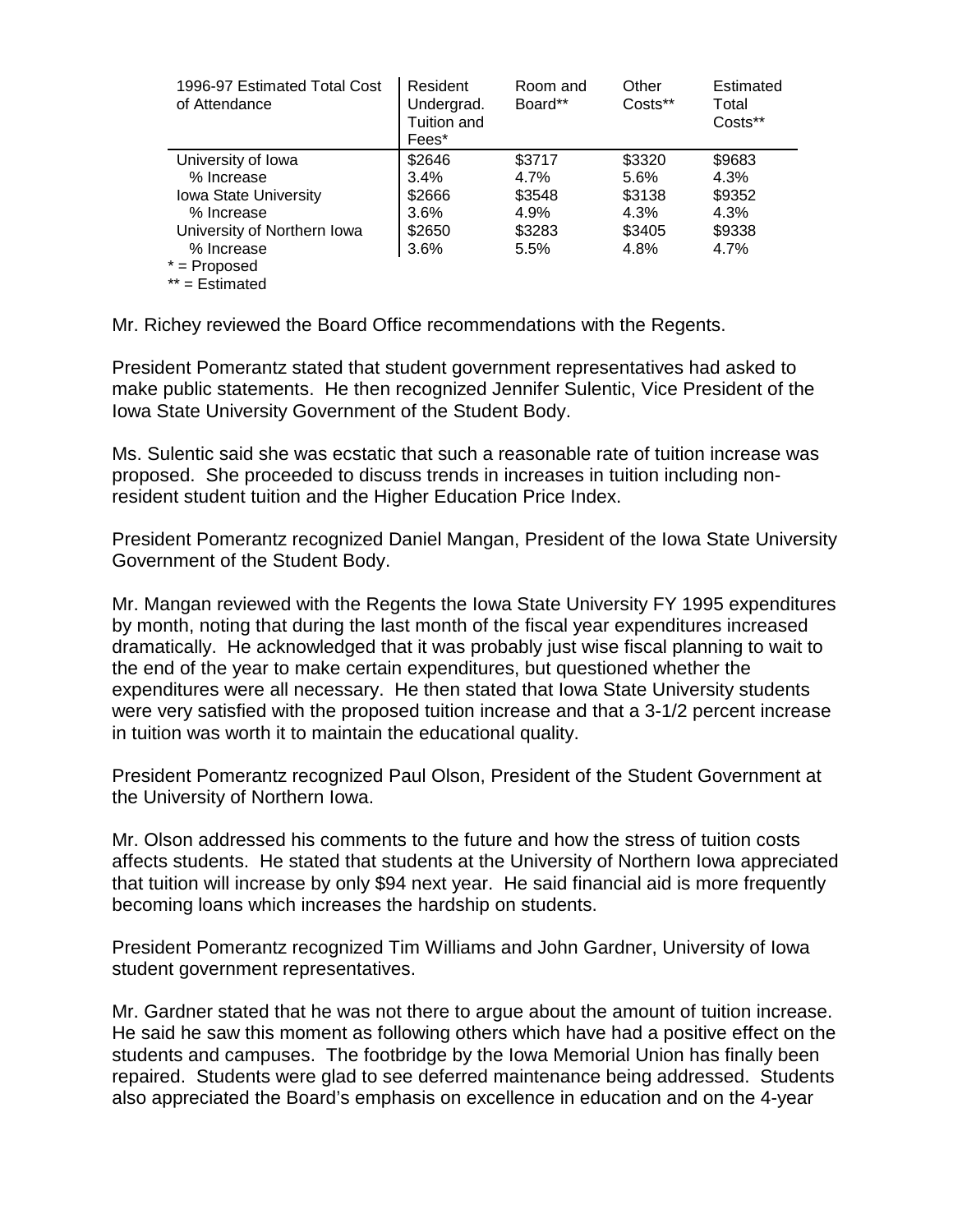graduation rate. He thanked the Regents for visiting the university's child care centers and for their dedication to excellence in education. He welcomed the new student Regent, Aileen Mahood, and invited her to meet with student leaders. He thanked President Pomerantz for attending students' meeting last night, noting that every time students and the Regents talk, things improve. They appear to finally be at a point where they can start working together. Students would like to see tuition remain affordable and for improvements to continue on the campuses.

Mr. Williams said it was nice to see that students' voices had been heard. The proposed tuition increase was the lowest increase in the last 14 years. He said students are important to society and the Board of Regents is important to students. Today's students will take over leadership of this country. Education prepares students to become leaders. Tuition determines access to education. He then asked for the Regents' assistance with the amount of out-of-state tuition. He said 35 to 40 percent of the student body consists of non-resident students. Non-resident students provide the university with more than just money.

Mr. Williams conveyed the hopes of all students that education will continue to be the Regents' #1 priority.

President Pomerantz expressed appreciation to the students for their presentations and said their messages had been delivered. The Board fully recognizes its obligations to the students. He underscored the issues around quality and said that if quality is not maintained, all students will be cheated. When it is necessary to increase tuition, the Board will take appropriate action but will always be mindful of the issues around access. He said the Board recognizes the value of the students. There was much on which the Regents and students had agreed today. He said he hoped that in the future when higher tuition increases may be necessary that the students will continue to be mindful of the quality issues.

Mr. Richey reviewed the proposed uses of the funds resulting from the tuition increase. He noted that Iowans are very fortunate that the Governor and General Assembly allow the proceeds of tuition rate increases to be targeted on the campuses. This year institutional officials unanimously proposed to target all proceeds for student-directed activities.

President Pomerantz referred to the proposed increases in tuition for non-resident students, stating that the tuition levels are intended, at a minimum, to cover the total cost of educating those students. This year an increment for capitals was added to the formula. He believes that non-resident tuition levels appropriately include building costs.

ACTION: President Pomerantz stated the Board, by general consent, approved the recommended action for this item, as outlined on page 176 of these Minutes.

**REPORT OF THE BANKING COMMITTEE**. The Board Office recommended the Board accept the report of the Banking Committee.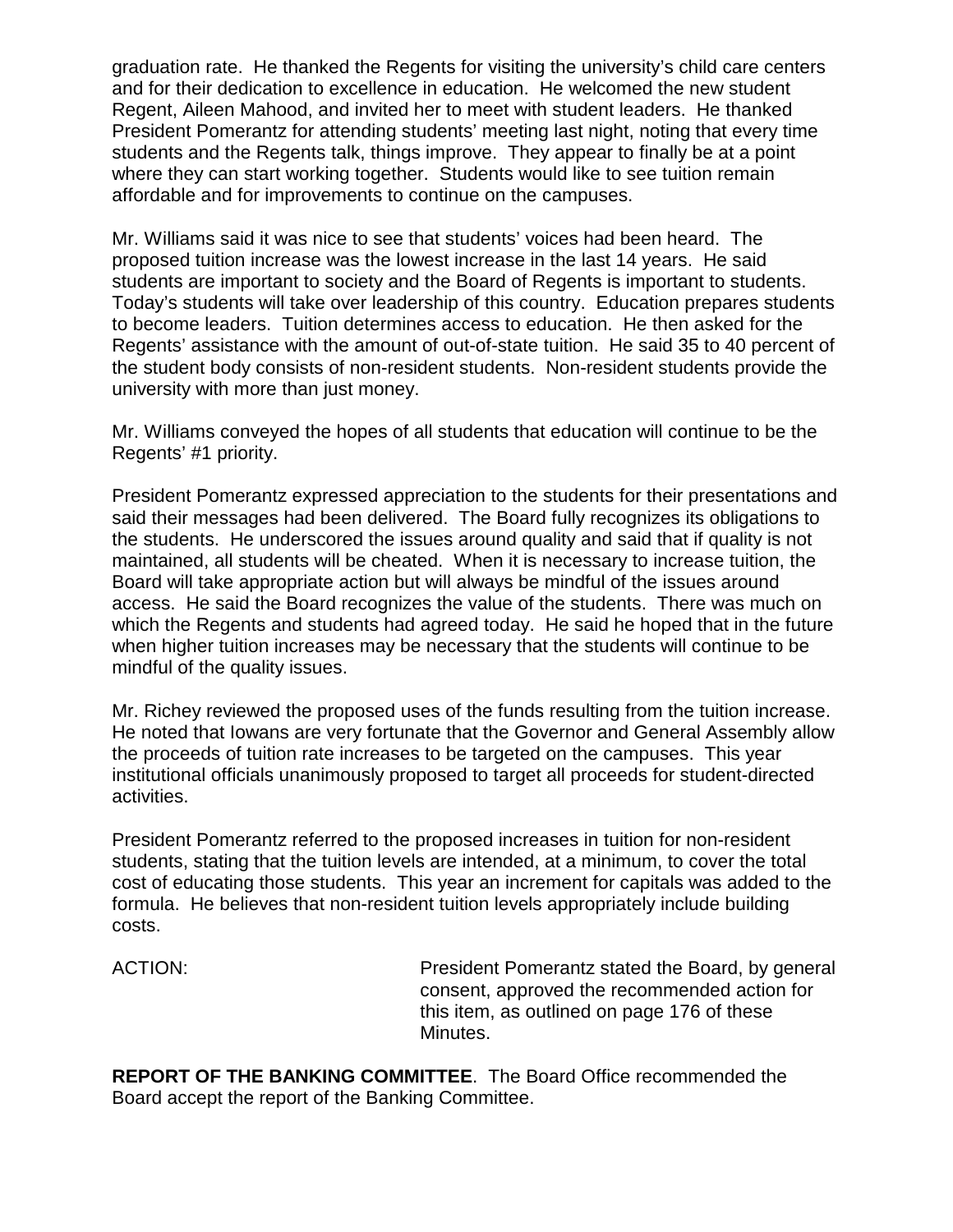Regent Dorr stated that the Banking Committee completed its agenda that morning with the exception of the investment and cash management reports for the fiscal year ended June 30, 1995. He said the Banking Committee members discussed and took action on several items, some of which also required Board action, as follows:

MOTION: Regent Dorr moved to approve the preliminary resolution for the sale of up to \$15,900,000 Telecommunications Facilities Revenue Bonds, Series S.U.I. 1995. Regent Newlin seconded the motion, and upon the roll being called, the following voted: AYE: Collins, Dorr, Kennedy, Mahood, Newlin, Pellett, Pomerantz, Smith, Tyrrell. NAY: None. ABSENT: None.

# MOTION CARRIED UNANIMOUSLY.

Regent Dorr stated that the Banking Committee members reviewed the Iowa State University Memorial Union Food Service and Student Office Space Remodeling and Financing project proposal. He said it sounded like an exciting project.

Vice President Madden stated that although the Iowa State University Memorial Union is a separate entity from the university, its financing obligations require Board of Regents approval. He believes the revenue streams are adequate to meet the debt service obligation. University officials will bring back next month the actual loan agreement.

President Pomerantz stated that he had a conflict and would not vote on the motion.

MOTION: Regent Dorr moved to approve the Memorial Union food service and student office space remodeling and financing for Iowa State University. Regent Tyrrell seconded the motion, and upon the roll being called, the following voted: AYE: Collins, Dorr, Kennedy, Mahood, Newlin, Pellett, Smith, Tyrrell. NAY: None. ABSTAIN: Pomerantz. ABSENT: None.

MOTION CARRIED UNANIMOUSLY.

Regent Dorr stated that the Banking Committee members received a presentation on The Common Fund and the issues around its investment activities. The Banking Committee recommended Board adoption of the following motion: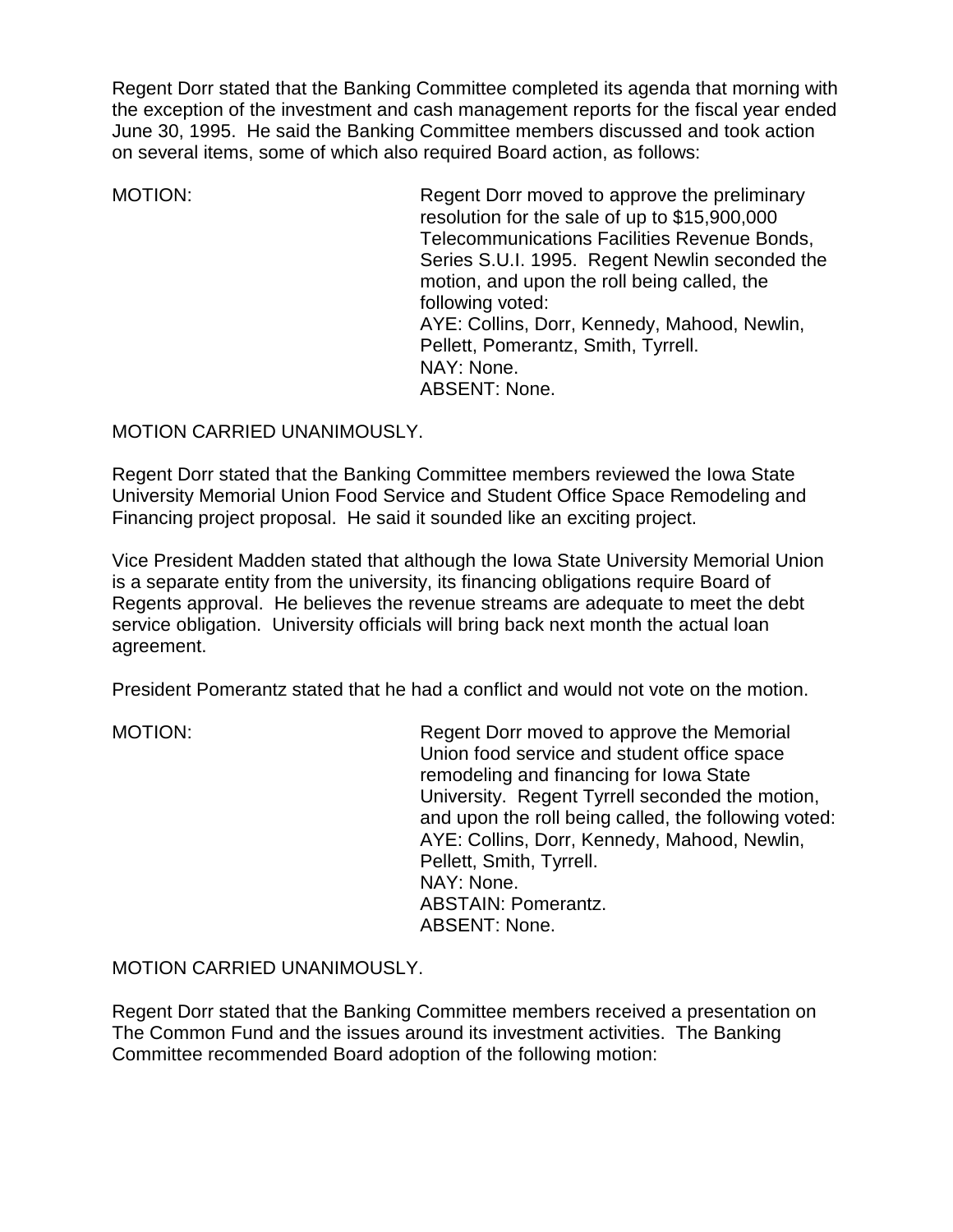MOTION: Regent Dorr moved to withdraw funds from The Common Fund and invest in money market funds while evaluating/selecting new fund managers for funds currently invested in The Common Fund Short-Term Investments and Intermediate Cash Fund. Regent Newlin seconded the motion.

President Pomerantz stated that he had a conflict and would not vote on the motion.

Regent Tyrrell stated that what happened to The Common Fund could happen to any financial institution. He questioned whether moving the funds from The Common Fund would guarantee that the same sort of problem would not again arise.

Regent Dorr stated he was confident that moving funds from The Common Fund was the right action to take.

Vice President True stated that there are never any guarantees; what was proposed would provide greater assurances. Custody would be held at a bank selected by Regent representatives. He said The Common Fund has done well for the Regent institutions; but, given all of the circumstances, he felt they should make a change at this time. They would select another manager to provide intermediate investment services.

Regent Tyrrell questioned whether the amount of funds to be invested with an intermediate firm was contingent upon the amount of the losses. Vice President True responded that 100 percent of the short-term funds could be withdrawn. Initially, 90 percent of the funds from the intermediate pool can be withdrawn, which has been the policy of The Common Fund for a number of years. The Regent institutions would not lose earnings on the remaining 10 percent during the time it remains in the intermediate pool.

Regent Dorr noted that there would also be no loss of capital during the time the funds remain in the intermediate pool.

Regent Tyrrell asked for the yield projections. Vice President True responded that interest rates for money market accounts, which all three universities use, is around 5 percent and the yield curve is nearly flat. With regard to long-term investments, he said the target is to produce a yield of one-half of 1 percent higher than the Merrill Lynch 1 year treasury index.

Regent Tyrrell said he would defer to the collective wisdom of those who have studied this matter. President Pomerantz responded that since an issue had been made of the matter, it needed to be addressed. He said that if a similar incident happens with another fund in which the Regents invest, the funds will be moved again. The Board of Regents cannot afford to take the risk of leaving the funds with The Common Fund. There are risks inherent in leaving the funds versus moving the funds, but there is little choice. He hoped they were not moving into the "fire" from the "frying pan". He noted that the performance of Regent funds that are invested has been better than that of any other State agency or other comparable institution. Performance of Iowa's Regent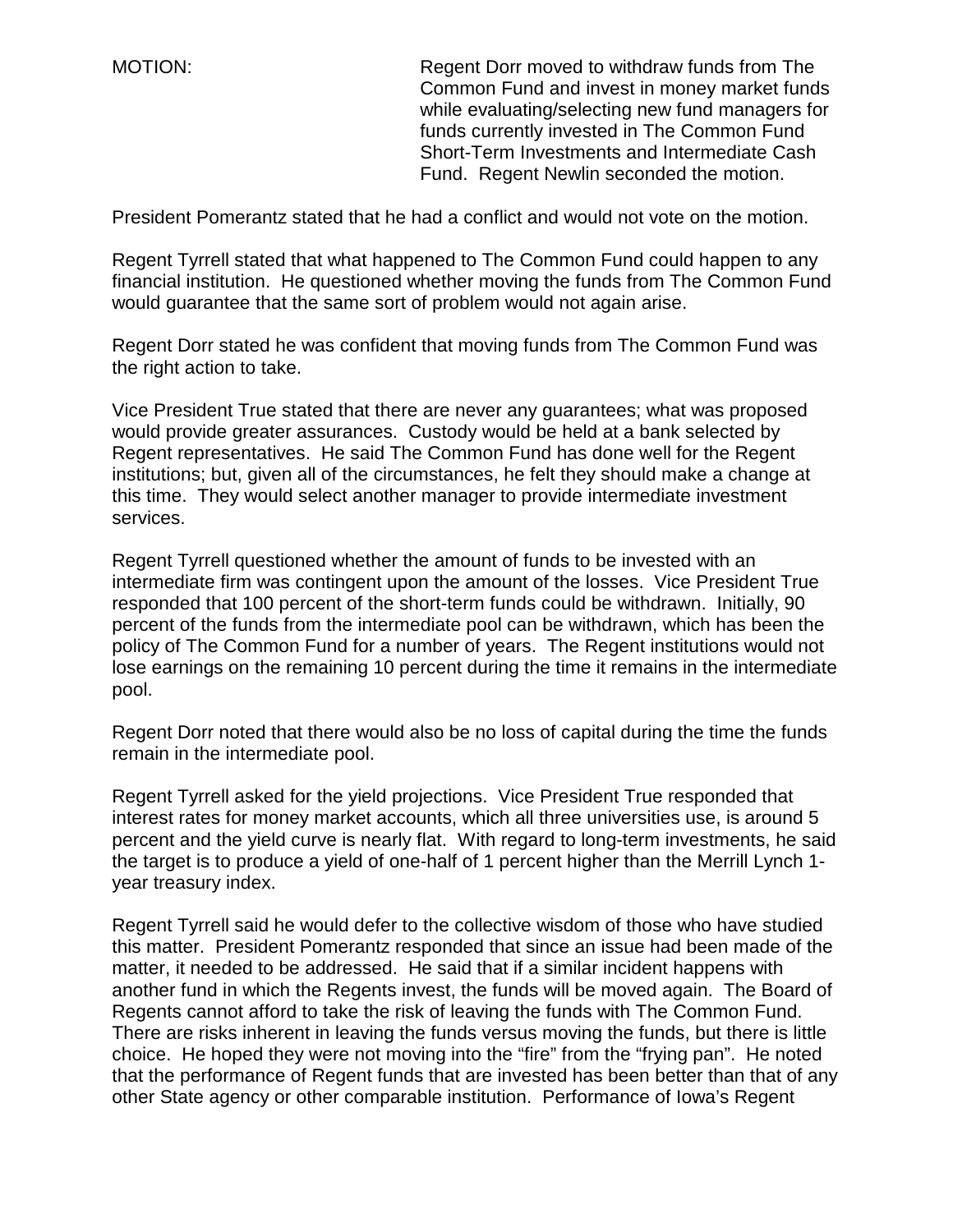system investments ranks very high around the country. The Regents have to make sure the public funds are safeguarded. The idea of being absolutely safe is not in the equation.

Regent Dorr said he believed that the decision of the Banking Committee exemplified due diligence; not to do what was suggested would be irresponsible.

Regent Newlin stated that he concurred with Regent Dorr's comments and that he vigorously supported the motion.

VOTE ON THE MOTION: The motion carried with President Pomerantz abstaining.

Regent Dorr concluded the report of the Banking Committee by stating that the committee members reviewed internal audit reports of the University of Iowa and the University of Iowa Hospitals and Clinics.

ACTION: President Pomerantz stated the Board received the report of the Banking Committee, by general consent.

**PROGRESS REPORT ON REVIEW OF ORGANIZATIONAL AUDIT**. The Board Office recommended the Board receive a progress report and the oral reports of President Pomerantz and Regent Kennedy on the organizational audit.

The Organizational Audit Oversight Committee met on September 11 for an initial discussion of the organizational audit. Below is a brief summary of that discussion.

- o The Pappas Consulting Group has already begun its initial work on the organizational audit by reviewing and analyzing the final reports from the previous audit and the development of a list of questions and issues to be pursued during their visits at the institutions.
- o Alceste Pappas indicated that she would be meeting with all members of the Board of Regents in the near future to gain the perspective of each of the Regents.
- o The on-site visits are likely to start sometime in October. At this time it appears that the consultants will visit the University of Northern Iowa first, followed by the two special schools. The University of Iowa and Iowa State University would be the last to be visited.
- o It was anticipated that a preliminary report will be drafted in December and the final report presented to the Board in January 1996.

Regent Kennedy stated that President Pomerantz, Mr. Richey, Dr. Barak and she met with Dr. Pappas earlier in the month. She said Dr. Pappas would first do a quick checklist and then would perform an in-depth audit on campus which would include interviews with the campus community concerning changes proposed in the original organizational audit to determine whether or not a particular goal had been met.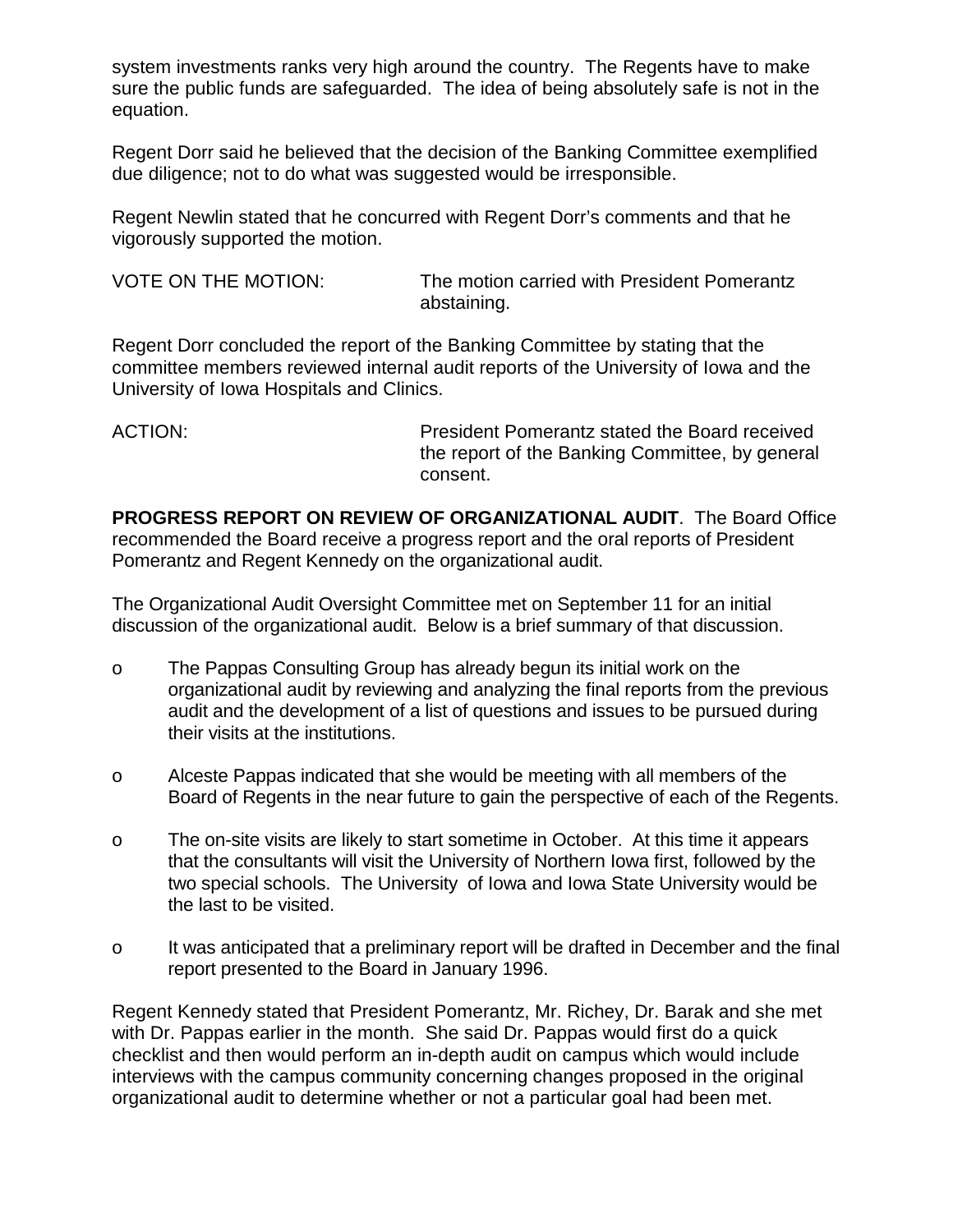Dr. Pappas would then report back to the Board with recommendations and findings. Regent Kennedy asked that a procedure be established to continue to check the goals and whether or not they had been met. She said she felt that at the end of the meeting everyone had a clear understanding of the expectations. She believes there will be good communication with the Board and others involved as the process goes along.

ACTION: President Pomerantz stated the Board received the progress report on the organizational audit, by general consent.

**APPROPRIATION REQUESTS FOR FISCAL YEARS 1997 AND 1998**. The Board Office recommended the Board (1) approve the Board Office recommendation of FY 1997 and FY 1998 general fund operating appropriations, as follows:

|                                      |               |               | %           |               | %           |
|--------------------------------------|---------------|---------------|-------------|---------------|-------------|
|                                      | FY 1996       | FY 1997       | <u>Inc.</u> | FY 1998       | <u>lnc.</u> |
| University of Iowa                   | \$252,671,126 | \$260,262,995 | 3.0         | \$267,620,890 | 2.8         |
| Iowa State University                | 214,349,193   | 220,451,795   | 2.8         | 226, 156, 234 | 2.6         |
| University of Northern Iowa          | 71,673,771    | 74,037,708    | 3.3         | 76,324,305    | 3.1         |
| Iowa School for the Deaf             | 6,668,097     | 6,799,856     | 2.0         | 6,871,797     | 1.1         |
| Iowa Braille and Sight Saving School | 3,701,066     | 3,804,123     | 2.8         | 3,784,914     | 1.1         |
| <b>Special Purpose</b>               | 4,882,229     | 7,358,622     | 50.7        | 7,103,105     | $-3.5$      |
| <b>Regional Study Centers</b>        | 302,327       | 334,778       | 10.7        | 337,290       | 0.8         |
| <b>Board Office</b>                  | 1,134,215     | 1,170,253     | 3.2         | 1,231,624     | 5.2         |

(2) Receive the report requested by the Board on two alternatives assuming: 1) no increase in appropriations for operations and 2) no increase except to fund the State salary policy for FY 1997.

The final Board Office recommendation for FY 1997 State appropriations for the five Regent institutions (exclusive of special purpose appropriations) was \$565,356,477, an increase of 3.0 percent over FY 1996, and \$580,758,140 for FY 1998, an increase of 2.7 percent over FY 1997.

Appropriations for FY 1997 salary increases, except annualization, will be included in a separate salary adjustment bill administered by the Department of Management.

The final Board Office recommendation for FY 1997 State appropriations for the five Regent institutions, including the cost of salary increases, was \$589,186,178, an increase of 7.3 percent over FY 1996.

The final Board Office recommendation for special purpose appropriations was \$7,358,622 (+50.7 percent) for FY 1997 and \$7,103,105 (-3.5 percent) for FY 1998. The increased recommendation for special purpose appropriation funding in FY 1997 reflected the \$2,675,000 for the construction of the building to house the National Advanced Driving Simulator (NADS); when this capital project is excluded, the increase is 7.2 percent.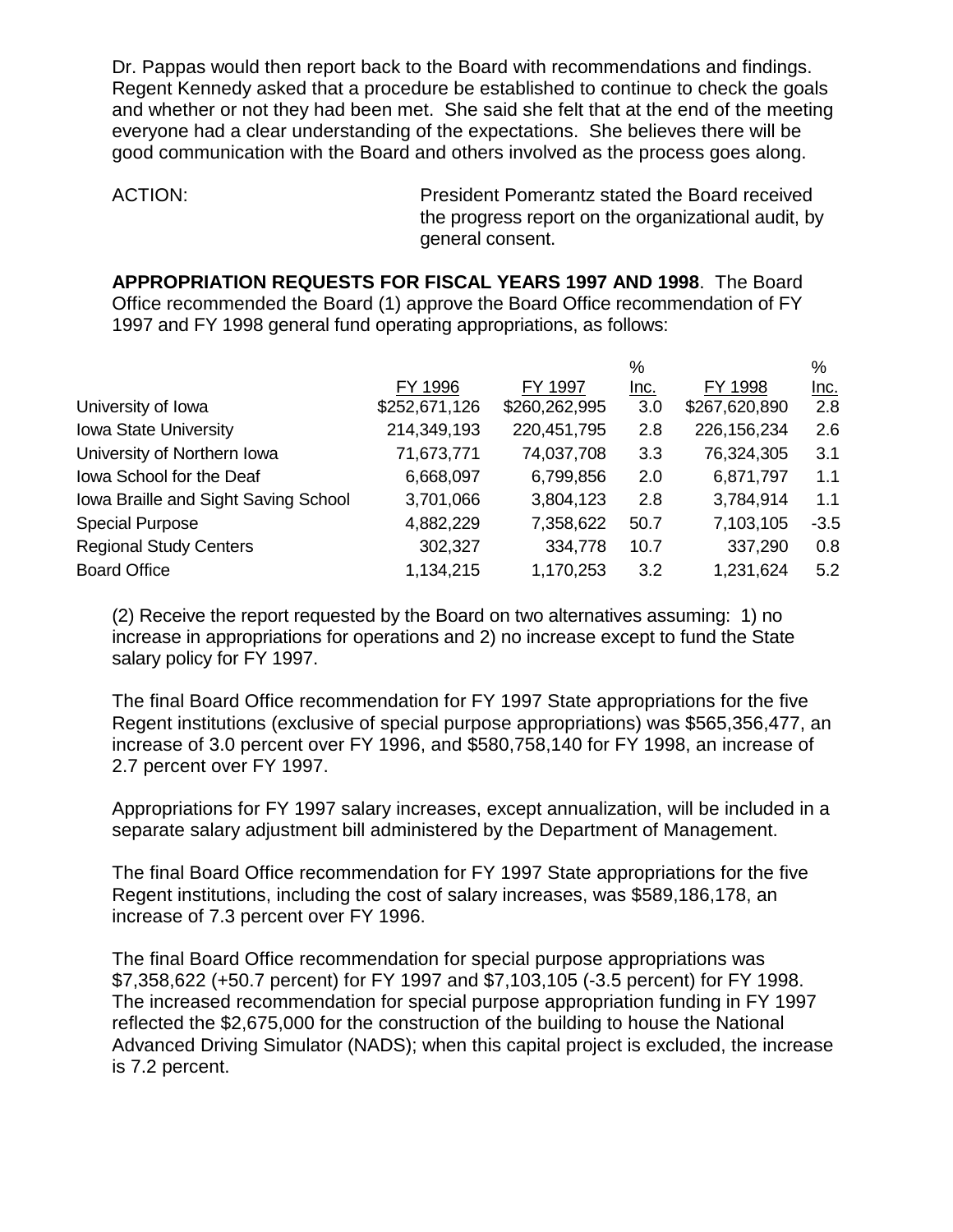|                                     |               |                    | %           |               | %           |  |
|-------------------------------------|---------------|--------------------|-------------|---------------|-------------|--|
|                                     | FY 1996       | FY 1997            | <u>Inc.</u> | FY 1998       | <u>Inc.</u> |  |
| Operating Budget Total <sup>1</sup> | \$549,063,253 | \$565,356,477      | 3.0         | \$580,758,140 | 2.7         |  |
| <b>Salary Adjustment</b>            |               | 23,829,701         |             | 0             | $-100$      |  |
| Sub-total                           | \$549,063,253 | \$589,186,178      | 7.3         | \$580,758,140 | $-1.4$      |  |
| Special Purpose Total <sup>2</sup>  | 4,882,229     | 7,358,622 50.7     |             | 7,103,105     | $-3.5$      |  |
| <b>Total Institutional</b>          | 553,945,482   | 596,444,800        | 7.7         | 587,861,245   | $-1.5$      |  |
| <b>Board Office</b>                 | 1,134,215     | 1,170,253          | 3.2         | 1,231,624     | 5.2         |  |
| <b>Regional Study Centers</b>       | 302,327       | 334,778            | 10.7        | 337,290       | 0.8         |  |
| Clothing and Transportation         | 11,232        | 11,232             | 0.0         | 11,232        | 0.0         |  |
| <b>Tuition Replacement</b>          | 26,900,000    | 27,900,000         | 3.7         | 28,200,000    | 1.1         |  |
| Total                               | \$582,293,256 | \$625,961,053 7.5% |             | \$617,641,391 | $-1.3%$     |  |

 $1$  Includes salary annualization for FY 1997 and 1998

<sup>2</sup> Increase in FY 1997 is primarily due to funding recommended for the construction of the building to house the National Advanced Driving Simulator (NADS).

The percentage increase in the operating appropriations of the University of Iowa and Iowa State University are similar, with the exception of the impact of additional funding for enrollment growth at the University of Iowa.

Mr. Richey reviewed the Board Office recommendations with the Regents. The annualization for salaries was added so the reduction may not appear to be great; but the real decrease from the preliminary recommendations is \$1.9 million. He said \$23.9 million was to fund the salary policy, including salary annualization.

President Pomerantz referred to the University of Iowa strategic plan to address the shortage of library materials, and asked if the proposed budget would help to mitigate that problem.

Interim President Nathan responded that he believed that both the budgets projected for this year as well as for next year would address library needs to a significant extent. There will be an increase in the budget for library acquisitions. The university also was recommended to receive funding for infrastructure to add to the technology base for the library which will increase their ability to educate users. The allocations for this year and next year, which he said were generous, will take the university a far distance along the way to a solution to library funding problems.

President Pomerantz suggested that University of Iowa officials modify the strategic plan to deal with the realities of the library funding. Interim President Nathan responded that the matter would be addressed.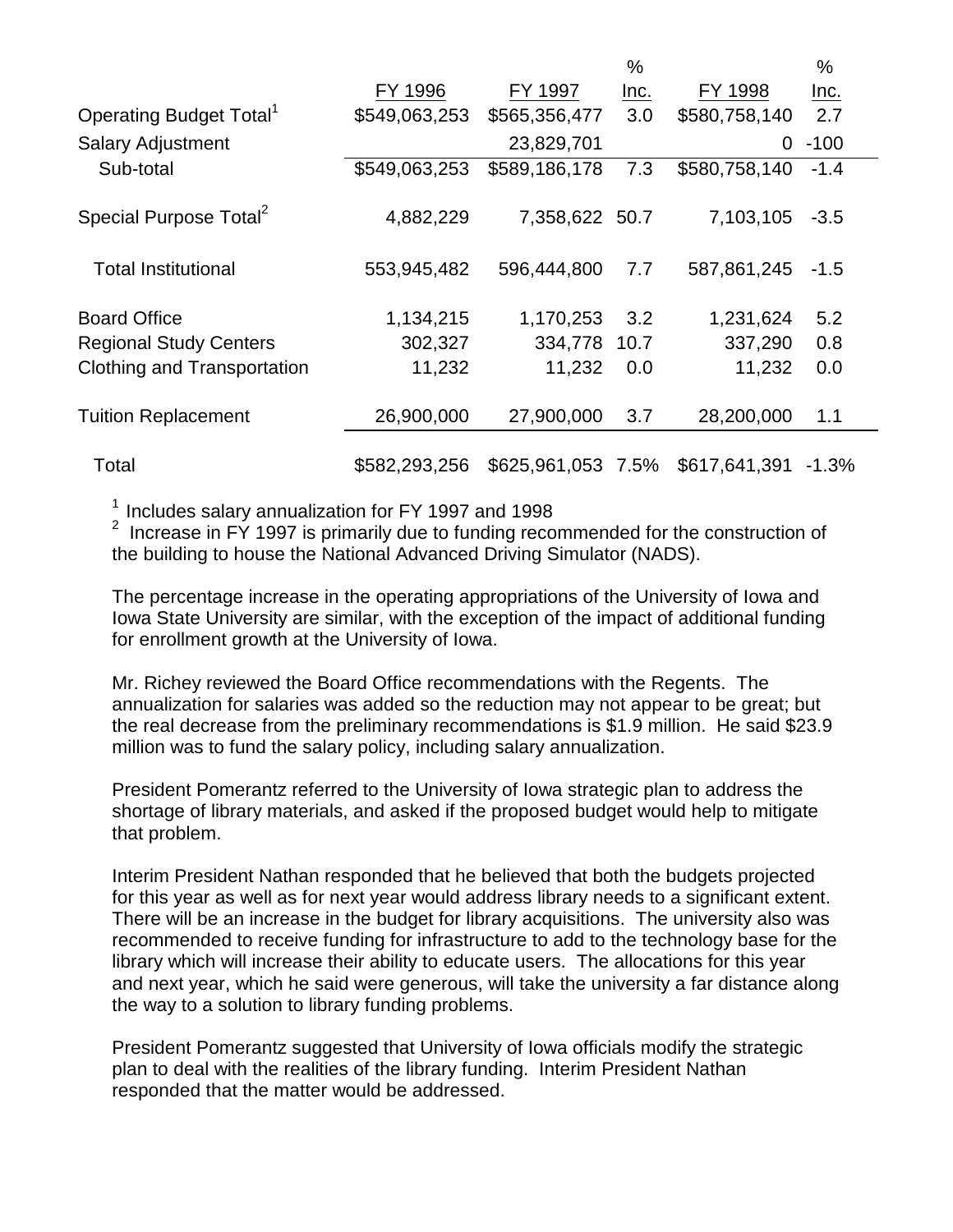Regent Dorr referred to the 3 percent aggregate growth in the operating budget for salary adjustment, and asked if it was 3 percent of the salary component of the original budget or whether the salary adjustment was on top of the existing budget.

Mr. Richey responded that salary adjustment was an addition which would actually make the increase 7.3 percent.

Regent Dorr asked whether the salary component within the FY 1996 operating budget was increased by 3 percent plus the additional salary adjustment. Mr. Richey responded that the base salaries were in the \$585 million but the 3 percent increase was not for those salaries; it was for all the programs plus price inflation. Three percent of \$549 million was the \$16 million recommended in addition to the salary increase.

Regent Dorr asked whether there was a doubling up of the adjustment. Mr. Richey responded that there was not.

President Pomerantz stated that the philosophy for the appropriation package for several years has been to ensure there are adequate appropriations for competitive salaries. In an effort to have the best faculties in the country, one of the component pieces is salaries. The first priority for appropriations requests is to make sure they have top faculty. The next priorities are for libraries and supplies necessary to teach and do research. They were trying to have first-rate facilities, faculties and supplies which was what the appropriations requests were all about. He said it was important to have that philosophy in mind. The State legislature and the Governor must make sure the appropriations address the needs of the institutions which was inherent in the tuition discussion and appropriations requests.

MOTION: Regent Pellett moved to (1) approve the Board Office recommendation of FY 1997 and FY 1998 general fund operating appropriations, as presented, and (2) receive the report requested by the Board on two alternatives assuming: 1) no increase in appropriations for operations and 2) no increase except to fund the State salary policy for FY 1997. Regent Smith seconded the motion. MOTION CARRIED UNANIMOUSLY.

(a) University of Iowa. The Board Office recommended the Board approve the Board Office recommendation of FY 1997 and FY 1998 general fund operating appropriations for the University of Iowa.

|                             | FY 1997<br>Recommendation | FY 1997<br>% Increase | FY 1998<br>Recommendation | FY 1998<br>% Increase |
|-----------------------------|---------------------------|-----------------------|---------------------------|-----------------------|
| University of Iowa          |                           |                       |                           |                       |
| <b>General University</b>   | \$207,865,239             | 3.2                   | \$213,840,058             | 2.9                   |
| <b>University Hospitals</b> | 30,247,747                | 2.9                   | 31,203,874                | 3.2                   |
| <b>Psychiatric Hospital</b> | 7,286,693                 | 1.0                   | 7,361,545                 | 1.0                   |
| <b>Hospital School</b>      | 5,985,590                 | 1.2                   | 6,058,367                 | 1.2                   |
| Oakdale                     | 2,964,487                 | 2.7                   | 3,043,914                 | 2.7                   |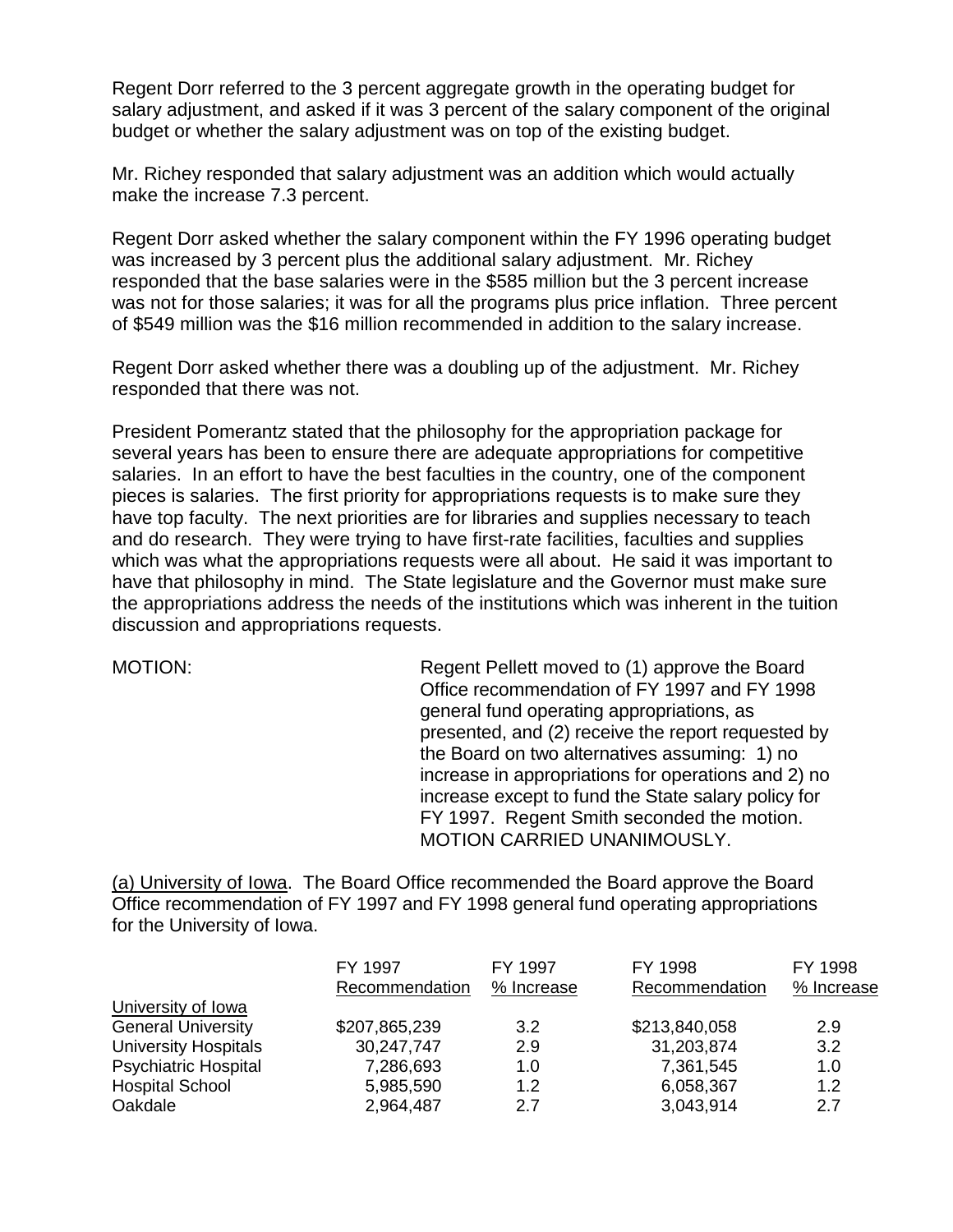| <b>Hygienic Laboratory</b> | 3,385,602     | 2.8 | 3,431,547     | 1.4              |
|----------------------------|---------------|-----|---------------|------------------|
| <b>Family Practice</b>     | 2.062.696     | 0.1 | 2,215,838     | 7.4              |
| <b>SCHS CA/HE</b>          | 464.941       | 0.2 | 465.747       | $0.2^{\circ}$    |
| Total                      | \$260,262,995 | 3.0 | \$267,620,890 | 2.8 <sub>2</sub> |

The final Board Office recommendation for State appropriation funding for FY 1997 was \$260,262,995 (3.0 percent) and FY 1998 was \$267,620,890 (2.8 percent).

The following table reflects the final FY 1997 and FY 1998 Board Office recommendation changes from the preliminary recommendation: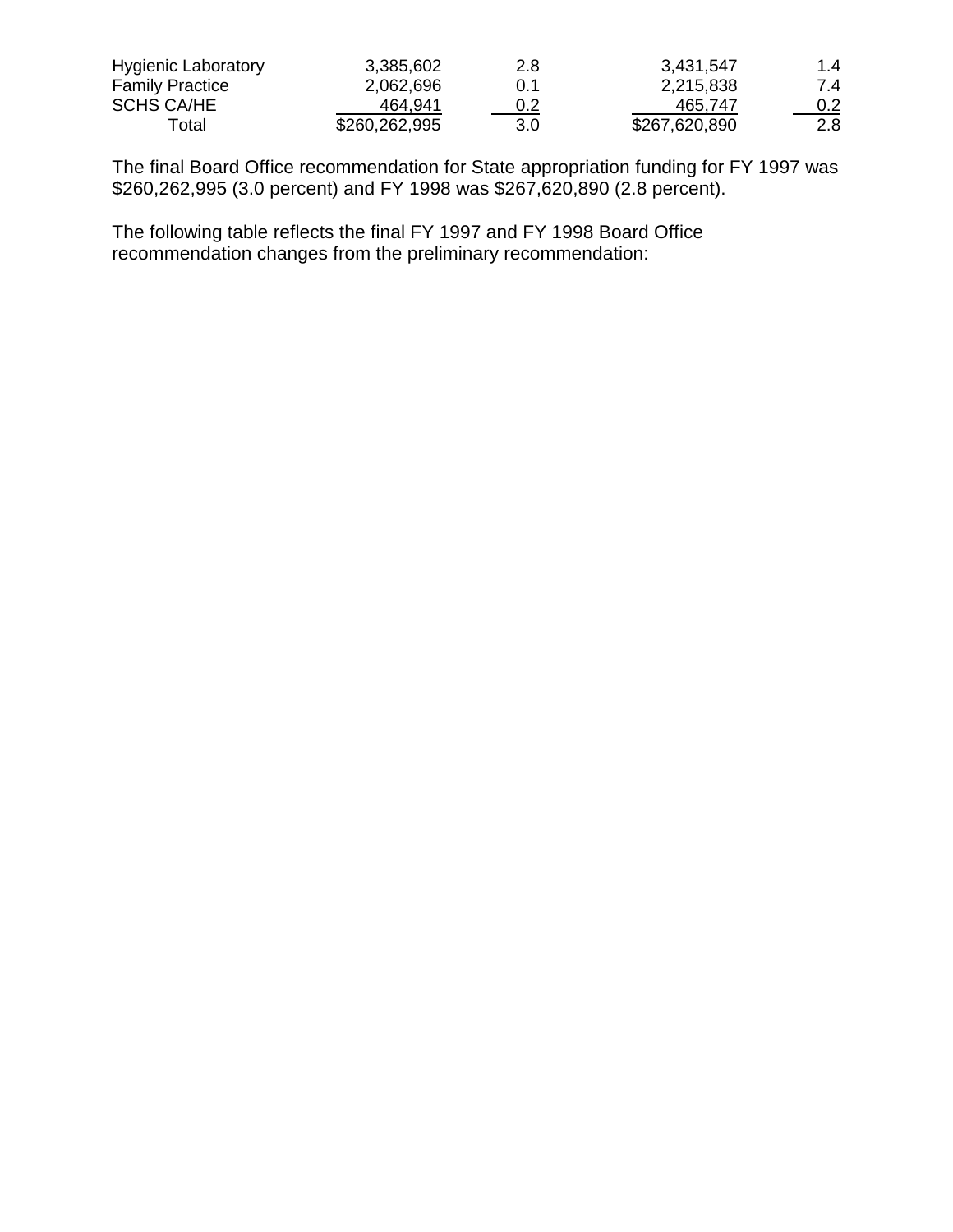|                                                | FY 1997       | FY 1998       |
|------------------------------------------------|---------------|---------------|
|                                                | Increment     | Increment     |
| <b>Salary Annualization</b>                    | 626,489<br>S  | \$662,608     |
| <b>General Inflation</b>                       | $-238,923$    | $-252,063$    |
| Utilities Inflation                            | $-721,335$    | $-711,137$    |
| <b>Building Repairs</b>                        | $-591,213$    | $-591,213$    |
| <b>Undergraduate Education</b>                 | 300,000       | 300,000       |
| <b>UIHC - Indigent Care Program</b>            | $-500,000$    | $-500,000$    |
| Hygienic Lab - Safety Renovation Program       | 30,550        |               |
| Hygienic Lab - Enhanced Communications Program | 22,000        | 5,500         |
| Total                                          | $-$1,072,432$ | $-$1,086,305$ |

Inflation funding assuming price inflation of 2.5 percent except for library collections (8.5 percent) was recommended as follows:

|                  | FY 1997        | FY 1998        |
|------------------|----------------|----------------|
|                  | Recommendation | Recommendation |
| General          | \$1,194,612    | \$1,224,478    |
| <b>Utilities</b> | 460,218        | 471,723        |
| Library          | 561,000        | 608,000        |
| Total            | \$2,215,830    | \$2,304,201    |

Building repair funds were recommended at \$655,000 for FY 1997 and FY 1998.

Opening new building funds were recommended as follows:

|                               | FY 1997        | FY 1998        |
|-------------------------------|----------------|----------------|
|                               | Recommendation | Recommendation |
| <b>General Education Fund</b> | \$250,000      |                |
| <b>UIHC</b>                   |                | \$93,586       |
| Total                         | \$250,000      | \$93,586       |

The recommended funding for FY 1997 represented the cost of operating the new Pharmacy Building addition. The new Pharmacy Building addition is scheduled for full occupancy in January 1996; the recommended funding would supplement the one-half year amount which was incorporated in the FY 1996 budget. Funding recommended for the costs of opening new buildings at the University of Iowa Hospitals and Clinics include completion of two capital projects scheduled for FY 1998.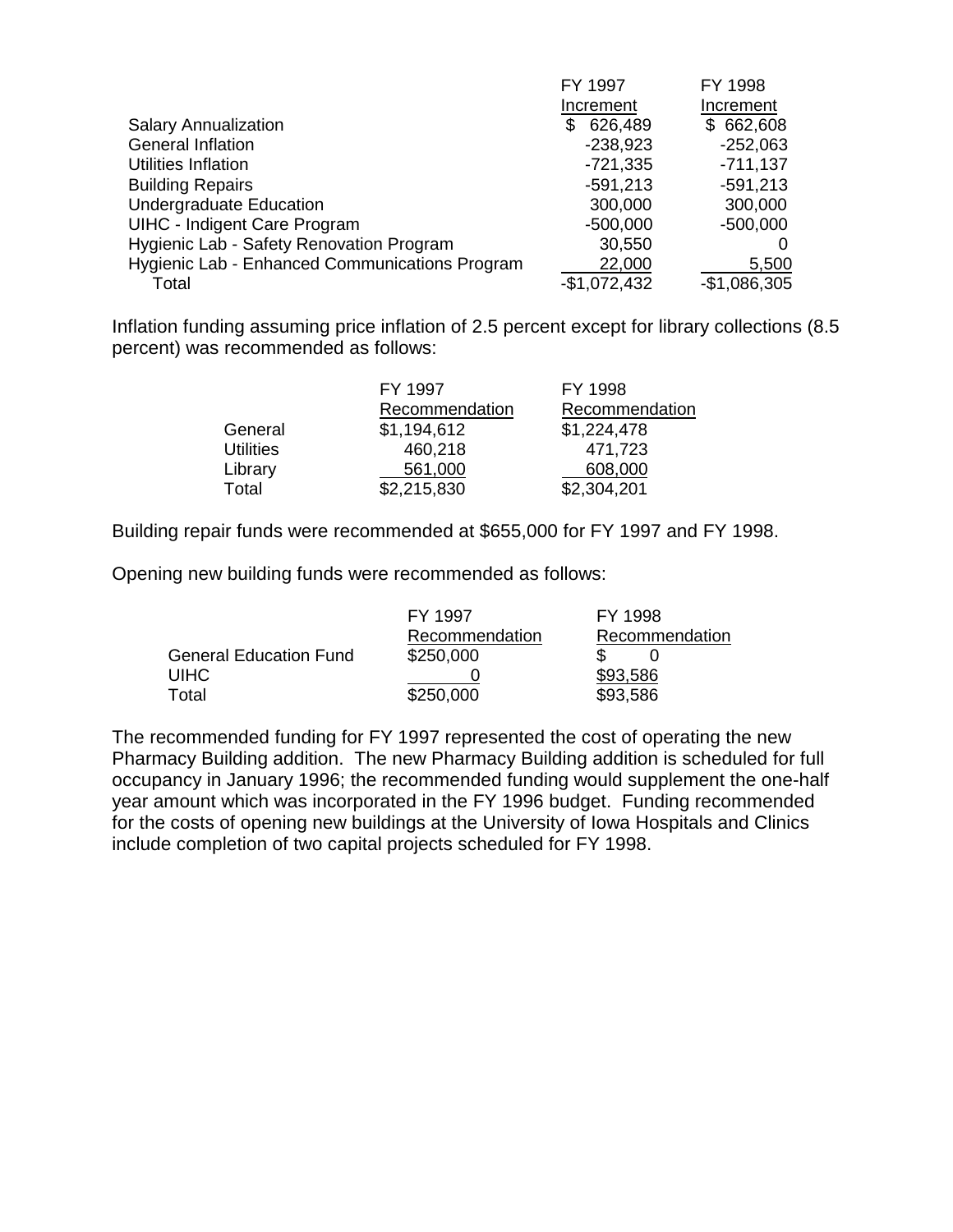|                         | FY 1997        | FY 1998        |
|-------------------------|----------------|----------------|
|                         | Recommendation | Recommendation |
| Undergraduate Education | \$700,000      | \$700,000      |

Total fall 1995 enrollment at the University of Iowa of 27,597 represented an increase of 298 students (+1.1 percent); increased undergraduate enrollment of 464 students (+2.2 percent) is offset by decreased graduate enrollment of 166 students (-2.5 percent).

The additional \$300,000 over the Board Office preliminary recommendation recognized the need for enrollment growth funding due to increased fall FY 1995 enrollments.

|                                        | FY 1997        | FY 1998        |
|----------------------------------------|----------------|----------------|
|                                        | Recommendation | Recommendation |
| Graduate Assistant Stipends & Benefits | \$350,000      | \$0            |

In FY 1995 and FY 1996, the university was able to accomplish the first two steps of the Plan to Revitalize Graduate Education by reallocating resources and applying new appropriations and revenues. Funding in the amount of \$350,000 in FY 1997 was recommended to complete the final year of the plan; the university will match this amount with reallocations or the application of new non-appropriated revenue.

|                                                        | FY 1997        | FY 1998        |
|--------------------------------------------------------|----------------|----------------|
|                                                        | Recommendation | Recommendation |
| Minority and Economically Disadvantaged Student Access | \$200,000      | \$200,000      |

Opportunity at Iowa's strategic plan proposes programs and initiatives to increase the pool of college bound Iowa minority and economically disadvantaged students into the next century, as well as striving to ensure that students who enroll, graduate and continue to pursue careers and/or graduate or professional degrees.

|                   | FY 1997        | FY 1998        |
|-------------------|----------------|----------------|
|                   | Recommendation | Recommendation |
| <b>Child Care</b> | \$60,000       | \$60,000       |

Through appropriation and reallocation, the university has been able to implement several of its highest priorities including providing support for the infant and toddler care needs of graduate assistants. The recommended funding of \$60,000 for both FY 1997 and FY 1998 will expand the number of student families who can be served.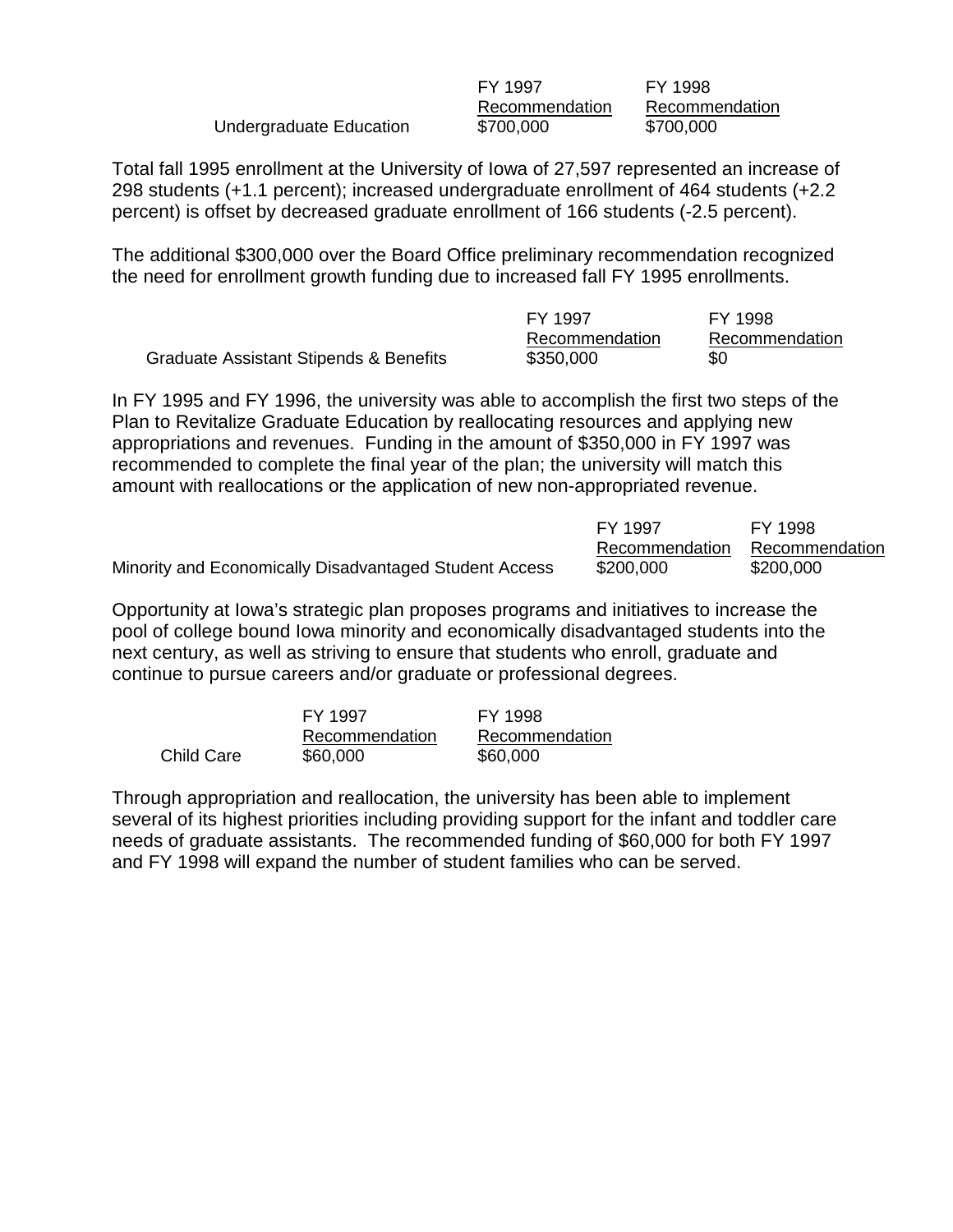Institutional Initiatives

|           | FY 1997        | FY 1998        |
|-----------|----------------|----------------|
|           | Recommendation | Recommendation |
| Libraries | \$652,000      | \$652,000      |

The addition of \$652,000 in both FY 1997 and FY 1998 was recommended for the university libraries budget in order to more fully meet critical campus informational needs.

|                    | FY 1997        | FY 1998        |
|--------------------|----------------|----------------|
|                    | Recommendation | Recommendation |
| <b>Biosciences</b> | \$500,000      | \$500,000      |

In FY 1996, the university plans to utilize \$680,000 from new state appropriations, other revenue sources and reallocations to focus recruitment in the highest priority areas of genetics and developmental biology and neurosciences.

The funding recommendations of \$500,000 in both FY 1997 and FY 1998 will be used for the recruitment of additional faculty, professional and scientific staff, and graduate students, and purchase of start-up equipment.

|                                             | FY 1997        | FY 1998        |
|---------------------------------------------|----------------|----------------|
|                                             | Recommendation | Recommendation |
| <b>Educational Computing and Networking</b> | \$500,000      | \$500,000      |

Funding in the amount of \$500,000 for both FY 1997 and FY 1998 was recommended to update and expand educational computing technologies and implement a program to sustain them at appropriate levels.

|                            | FY 1997        | FY 1998        |
|----------------------------|----------------|----------------|
|                            | Recommendation | Recommendation |
| <b>Primary Health Care</b> | \$330,000      | \$375,000      |

Funding of \$330,000 in FY 1997 and \$375,000 in FY 1998 was recommended to continue to improve the State's support for the University of Iowa's health center's primary health care initiative.

Indigent Patient Care Program - Recommendation Recommendation State Appropriation Support Shortfall  $$500,000$  \$500,000

FY 1997 FY 1998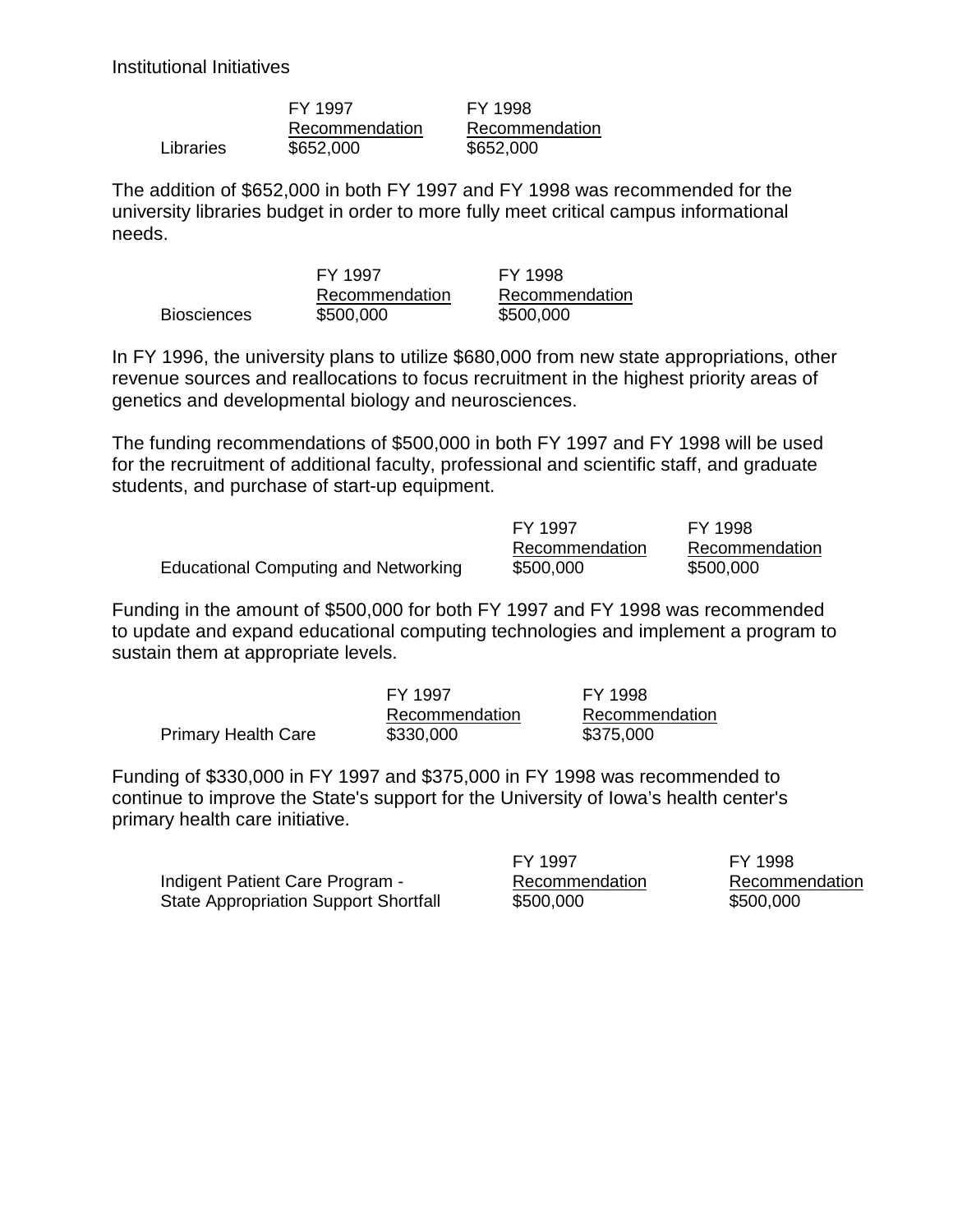University of Iowa Hospitals and Clinics officials requested a \$2,000,000 increase in its State appropriation for FY 1997 and an additional increment of \$2,178,000 in FY 1998 to replace paying patient revenues no longer available to subsidize the Indigent Patient Care Program. At this time, University of Iowa Hospitals and Clinics' request for additional appropriation support was limited to the known shortfall in State funding for the Indigent Patient Care Program; however, when the impact of Federal budget reduction proposals of \$17 million Medicare program reimbursement revenue reduction and \$5 million Medicaid program reduction become known, University of Iowa Hospitals and Clinics officials may modify its budget request to address these additional funding shortfalls.

|                                | FY 1997        | FY 1998        |
|--------------------------------|----------------|----------------|
| University Hygienic Laboratory | Recommendation | Recommendation |
| Safety Renovation Program      | \$30,550       | \$0            |

The UHL occupies old facilities not designed to serve as a modern day laboratory that must meet current worker occupational health and safety rules.

|                                        | FY 1997        | FY 1998        |
|----------------------------------------|----------------|----------------|
| University Hygienic Laboratory         | Recommendation | Recommendation |
| <b>Enhanced Communications Program</b> | \$22,000       | \$5,500        |

This program will connect the UHL to the Iowa Communications Network (ICN) and, working with its clients, expand the capacity and increase the efficiency of the Laboratory's communications and data transmission.

|                                   | FY 1997        | FY 1998        |
|-----------------------------------|----------------|----------------|
|                                   | Recommendation | Recommendation |
| Family Practice Expansion Program | \$0            | \$150,000      |

The additional recommended funding of \$150,000 in FY 1998 will accommodate program expansion by a total of 10 training positions over the current complement of 181.

Interim President Nathan thanked the Board and Board Office for recognizing the University of Iowa's most important needs. He said he wished to particularly acknowledge the importance of funding for undergraduate education considering the 500+ student increase in the liberal arts student body. The university must have appropriate courses for those students, especially considering the 4-year graduation plan. He acknowledged the proposed appropriation for graduate stipends, stating that the University of Iowa was at the mid-point in the Big 10 in terms of stipends offered to its graduate students. He expressed gratitude for the proposed funding for not only inflationary pressures on the library but also infrastructure needs of the libraries. He stated that the core of the university is the library.

Interim President Nathan acknowledged the recommendation for funding of the University of Iowa biosciences initiative. He commented on the National Research Council's rankings of the university's graduate programs. He said that 20 of the graduate programs were reviewed in 1992 and again in 1994. The ranking of thirteen of those programs had increased by at least a quartile while none of the rankings had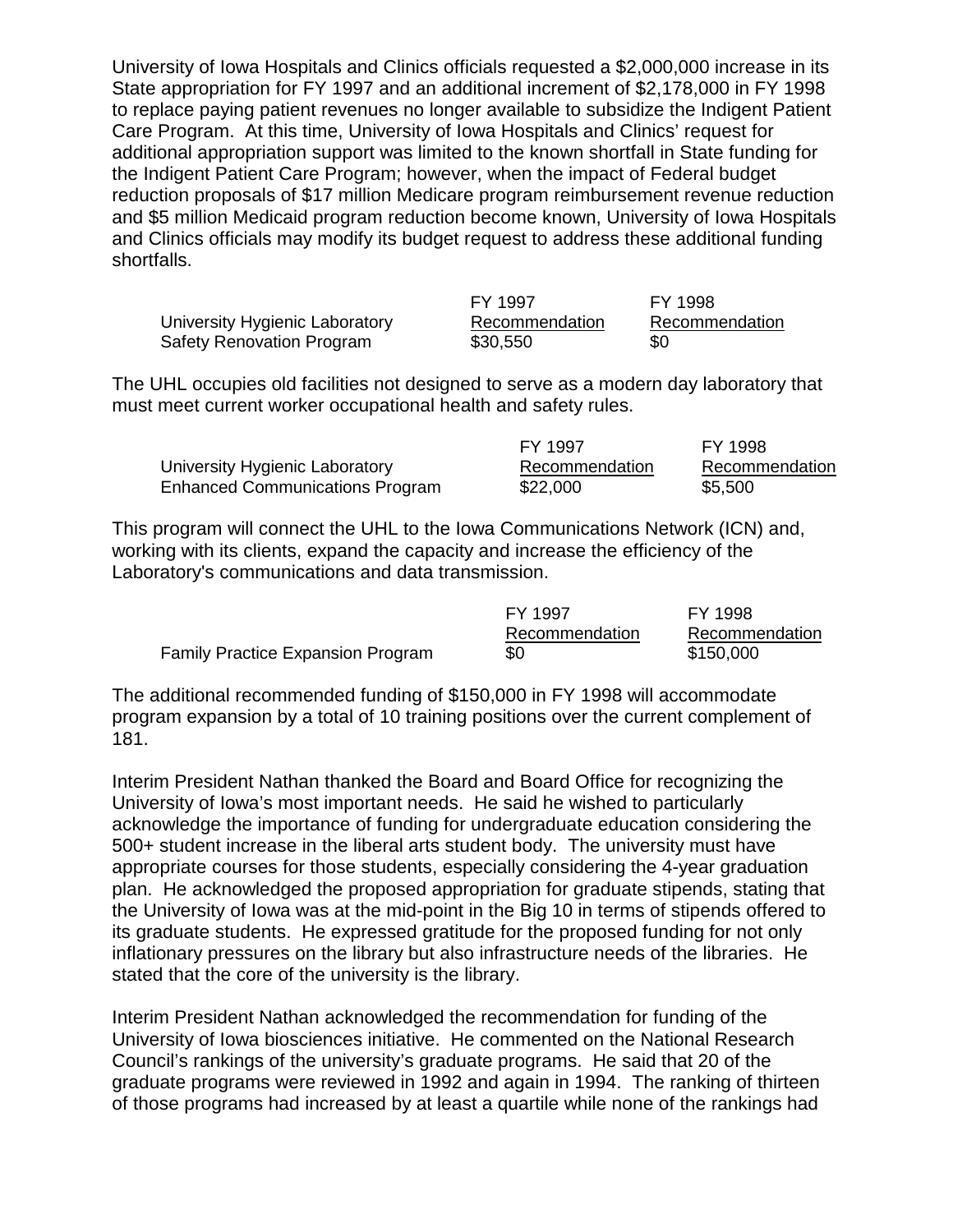decreased. He said it was enormously gratifying to have their efforts of the last decade acknowledged in this way, which makes clear the importance of the biosciences initiative.

University of Iowa officials submitted documentation on the implications of a zero growth budget. Interim President Nathan shared with the Regents the assumptions that were recognized as university officials underwent this exercise. He said the goal of achieving the highest quality academic programs possible cannot be compromised. Across-the-board reductions could not be envisioned for that reason. Selective program and service reductions were the only alternatives. University officials assumed the 4-year graduation plan would be continued and that very substantial internal reallocation, amounting to almost \$76 million in 1994, would be continued and accelerated.

Interim President Nathan stated that given the above assumptions and the established time frame for response, university officials were unable to identify the specific programs in the university that would be impacted by a zero growth budget. He said that doing so would require a great deal of additional study. Instead, university officials provided target estimates of the aggregate impact on the University of Iowa's appropriations. He said what became clear was that student access to university programs would be markedly curtailed. It would not be possible to continue to offer a quality undergraduate experience to the number of students currently enrolled. University officials would have to limit enrollment and ultimately reduce the student population by 1,000. There would be rather substantial layoffs of staff and faculty. He said there was no question that the goals of the strategic plan would have to be modified substantially.

Interim President Nathan said this exercise was immensely instructive, especially in anticipation of actions of the Federal government to reduce funding to the states. He said there was no question that the university would have to do what it does with lower rates of increase. They will have to be even more cost efficient and effective. He concluded by stating that he hoped university officials had been responsive to the Board's request.

Regent Collins stated that he has never looked at an entity's budget of over \$2 billion, such as that of the University of Iowa, where they were unable to find some savings from things that are there just because they were always there. Did university officials find any kind of savings along that line? He said everything seemed predicated on the basis that programs will have to be cut. There seemed to be no consideration given to rearranging faculty or dropping some things that were not really needed. Secondly, have university officials ever turned down students at any of the Regent universities because of the inability to accommodate them?

Interim President Nathan stated that the University of Iowa turned down non-residents this summer. He then addressed Regent Collins' first question. He said the university's health sciences center represented a large segment of the budget. Health sciences officials are currently involved in a draconian exercise to reduce the size of its budget each year in order to be competitive on a regional basis. With regard to the non-health components of the budget, he said that more than 85 percent was for salaries. He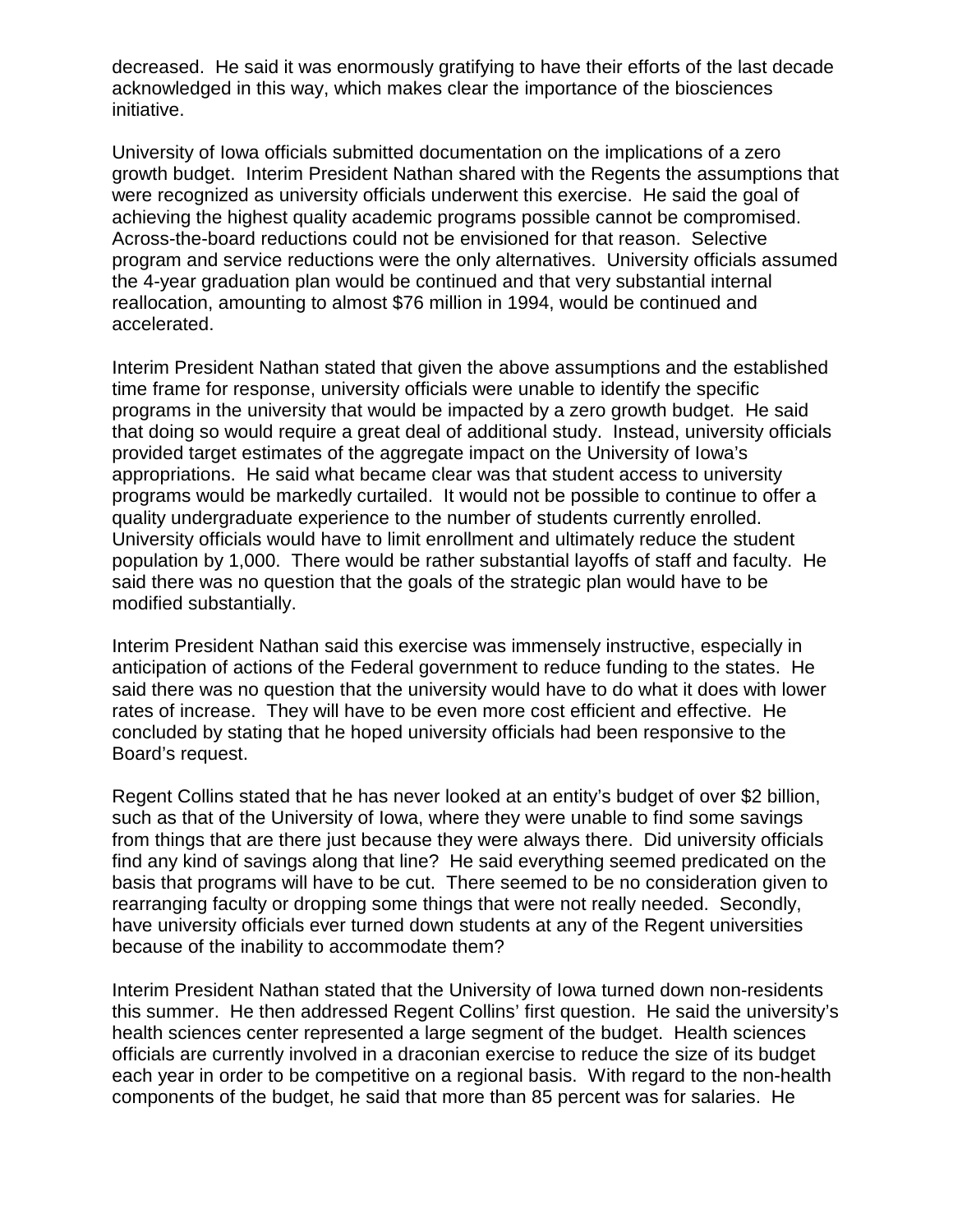stated that the University of Iowa has prospered in what, on a national basis, is a very lean resource environment. The University of Iowa has achieved quality with a thinner margin than any other university in the Big 10. In the judgment of University of Iowa officials, it would not have been responsible to just cut out a certain percent of the physical plant, residence system etc. If such a plan were necessary, the whole university community would be brought together to make those decisions. He said the responsible judgment was to share with the Regents the net effect of a zero increase base budget. He did not feel it was appropriate to pick and choose in the nonacademic areas.

Regent Dorr said there was no way to dispute the desire for quality and outstanding faculty; however, a 7.3 percent budget growth was not a small amount of budget growth. He found it enlightening that institutional officials pointed out that certain things may need to be done but that it would take some time. He hoped that there would be, in conjunction with the audit, a concerted effort to determine where programs and expenditures could be curtailed, reduced or at least re-evaluated. An article in the Iowa State Daily indicated that enrollment was down and that the high cost for non-resident tuition may be a factor. A Des Moines Register poll indicated that citizens want less government expenditures. He said he was empathetic about maintaining quality undergraduate and basic research programs. However, if institutional officials do not take it upon themselves to curtail the 7 to 10 percent budget growth, they will not have any alternatives. He hoped they would at least begin to lay the groundwork for maintaining the quality of these programs before they are backed into a corner and have to gut them. He suspected that would occur if they do not take the responsibility themselves.

Regent Collins stated that University of Iowa Hospitals and Clinics officials were doing a remarkable job of cost cutting through attrition, reducing rooms, etc., in response to reductions in revenues. UIHC officials anticipated that revenues were going to be reduced. He said that effort needed to be continued and strengthened, which would create a much stronger organization.

Interim President Nathan stated that the University of Iowa's tuition continues to be the lowest in the Big 10 by a substantial margin yet if offers an undergraduate education that is among the best in the Big 10. University officials work hard to maintain quality and to provide access. He did not want the Regents to think that university officials were not as committed to cost effectiveness as were the Regents.

President Pomerantz stated that it was very difficult for university administrators to respond to the kind of request that was made of them on a unilateral basis in a short period of time, focusing on what would be cut. He said the fact that they went through the intellectual process was a meaningful step. One of the reasons that he was so strongly in support of the strategic audit was because the process helps administrators focus on areas of improvement.

With regard to reconciling tuition and quality, President Pomerantz said there were a couple of ways in which to do that, including strong participation from the people of Iowa. Iowans have an unusual and admirable ethic around quality higher education. So how can they maintain the quality with limited resources? He said the answer was to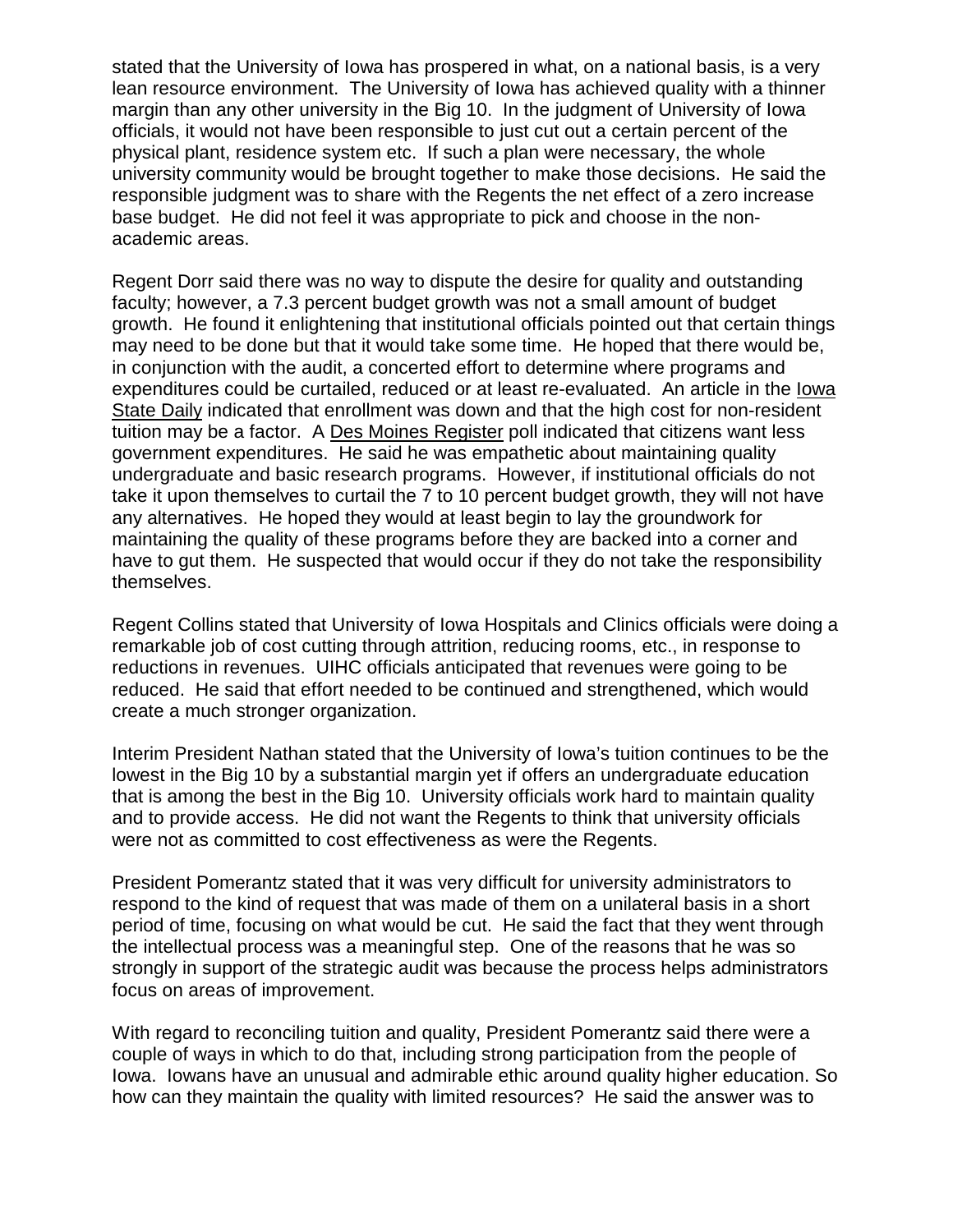focus. They cannot and should not be all things to all people. University officials are very good at funding and strengthening their quality programs, for which all the institutions should be commended. However, they were not yet very good at eliminating marginal programs, which they needed to do if they were going to achieve all of their goals. The Board can provide assistance in the form of strategic audits, budgeting programs, and in-depth questioning of institutional administrators. The only way the quality goals can be reached, while maintaining access for the people of Iowa, is with the tuition levels. The Regents' obligation is to make sure administrators focus programs to get the greatest benefit and quality for the people of this state. He believes they are on the path to doing that.

Regent Tyrrell said it was his impression that the strategic plans were based on the supposition that there would be a continual expansion of the institutions. The Regents need to look carefully at what they are saying to the institutions regarding the strategic plans.

President Pomerantz stated that the institutional strategic plans were based on the Regent strategic plan, which served as the original guideline. Part of the reason they were reviewing the organizational audits was because there has been some wavering. He suggested that if they allow the audits to go forward in a meaningful way, then at the end of the day they will be back on the track of achieving what was being suggested.

MOTION: The motion for this item can be found on page 199 of these Minutes.

(b) Iowa State University. The Board Office recommended the Board approve the recommendation for FY 1997 and FY 1998 general fund operating appropriations for Iowa State University.

|                                | FY 1997<br>Recommendation | % Increase | FY 1998<br>Recommendation | % Increase |
|--------------------------------|---------------------------|------------|---------------------------|------------|
| <b>Iowa State University</b>   |                           |            |                           |            |
| <b>General University</b>      | \$164,925,361             | $3.4\%$    | \$170,027,390             | 3.1%       |
| Ag. Experiment Station         | 31,868,933                | 0.4%       | 32,006,078                | 0.4%       |
| <b>Cooperative Extension</b>   | 19,391,072                | 1.7%       | 19,711,895                | 1.7%       |
| Inst. Physical Research & Tech | 4,266,429                 | 3.5%       | 4,410,871                 | 3.4%       |
| Total                          | \$220,451,795             | 2.8%       | \$226,156,234             | 2.6%       |

The Board Office recommendation for State appropriations for Iowa State University for FY 1997 was \$220,451,795 (+2.8 percent) and FY 1998 was \$226,156,234 (+2.6 percent).The final FY 1997 and FY 1998 Board Office recommendation reflected the following changes from the preliminary recommendation:

|                             | FY 1997    | FY 1998    |
|-----------------------------|------------|------------|
|                             | Increment  | Increment  |
| <b>Salary Annualization</b> | \$281,577  | \$216,888  |
| General Inflation           | -154.479   | $-162,977$ |
| Utilities Inflation         | 16,136     | $-255,249$ |
| <b>Building Repairs</b>     | $-307,402$ | $-307,402$ |
|                             |            |            |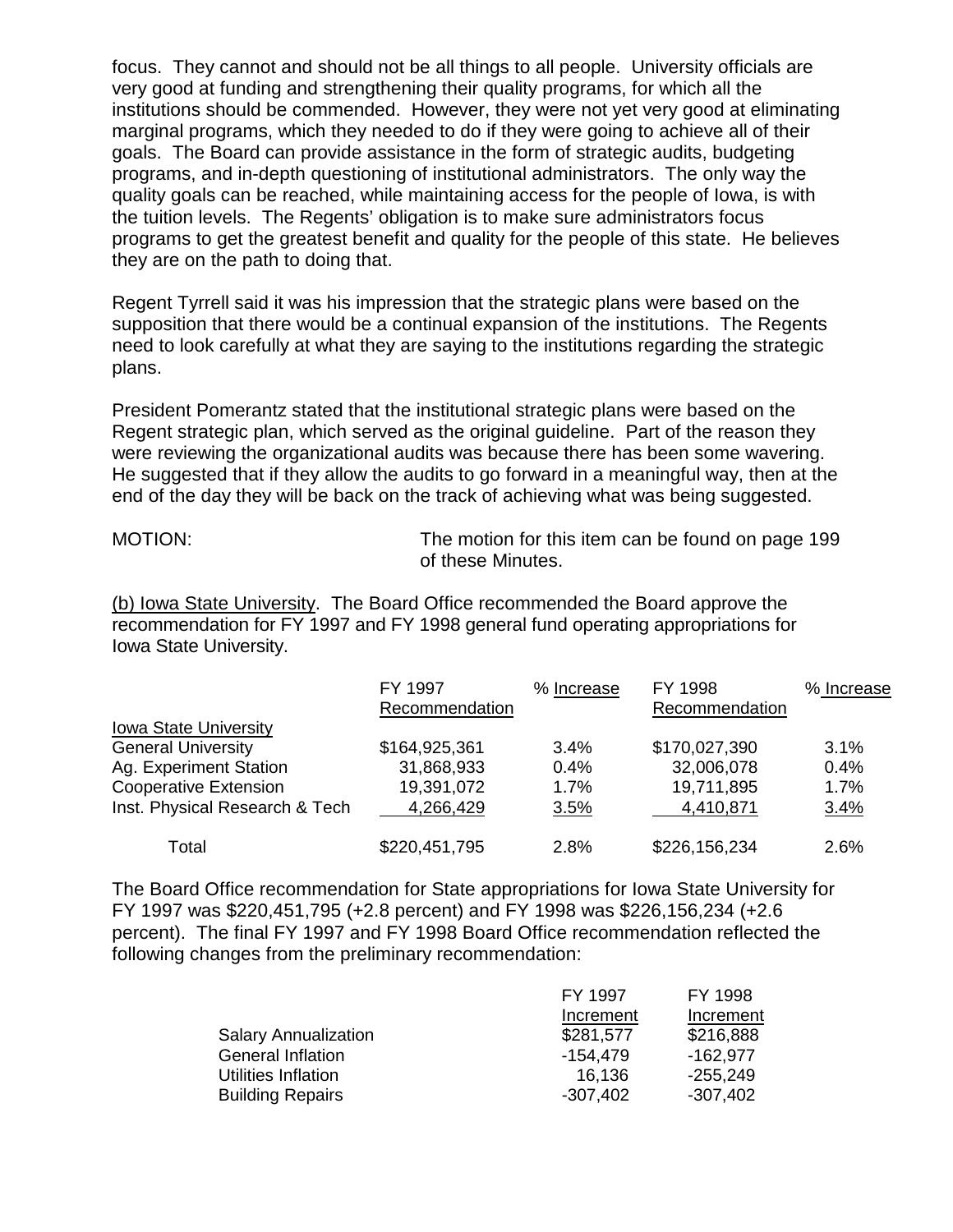| <b>Opening New Buildings</b>                | $-12,750$ |              |
|---------------------------------------------|-----------|--------------|
| <b>Community Development Infrastructure</b> | 400,000   | 400,000      |
| <b>Iowa Beef Cattle Industry Center</b>     | 100,000   | 100,000      |
| Total                                       | \$323,082 | $-$ \$ 8,740 |

Salary annualization funding of \$281,577 was recommended for FY 1997 and \$216,888 was recommended for FY 1998.

Inflation funding assuming price inflation of 2.5 percent except for library collections (8.5 percent) was recommended as follows:

|                  | FY 1997        | FY 1998        |
|------------------|----------------|----------------|
|                  | Recommendation | Recommendation |
| General          | \$772,400      | \$791,709      |
| <b>Utilities</b> | 401,124        | 411,153        |
| Library          | 437,501        | 474,689        |
| Total            | \$1,611,025    | \$1,677,551    |

Increased building repair funding was recommended at \$600,000 for both years, 9.9 percent greater than the FY 1996 budget of \$6,089,055.

|                                   | FY 1997        | FY 1998        |
|-----------------------------------|----------------|----------------|
|                                   | Recommendation | Recommendation |
| Improving Undergraduate Education | \$400,000      | \$400,000      |

Total fall 1995 enrollment of 24,431 represented a decrease of 297 students (-1.2 percent); although the enrollment of freshmen directly from high school has increased by 3 percent to 4 percent; undergraduate enrollment has decreased by 104 students and graduate enrollment has decreased by 193 students.

Iowa State University continues to place highest priority on strengthening undergraduate teaching, programs and services.

|                            | FY 1997        | FY 1998        |
|----------------------------|----------------|----------------|
|                            | Recommendation | Recommendation |
| <b>Graduate Assistants</b> | \$300,000      | \$300,000      |

In order to be competitive in attracting and retaining the best graduate students, Iowa State University officials desire to follow the practice that is common at many other major universities and provide full tuition scholarships for graduate students who are on assistantships of one-half time or more. Currently, Iowa State University provides such students half the cost of in-state graduate student tuition scholarships for graduate assistants who are employed by units receiving state funds.

|                                | FY 1997        | FY 1998        |
|--------------------------------|----------------|----------------|
|                                | Recommendation | Recommendation |
| <b>Higher Education Access</b> | \$200,000      | \$200,000      |

The funding recommendation of \$200,000 in both FY 1997 and FY 1998 will be used for additional scholarships to attract and provide financial support for more minority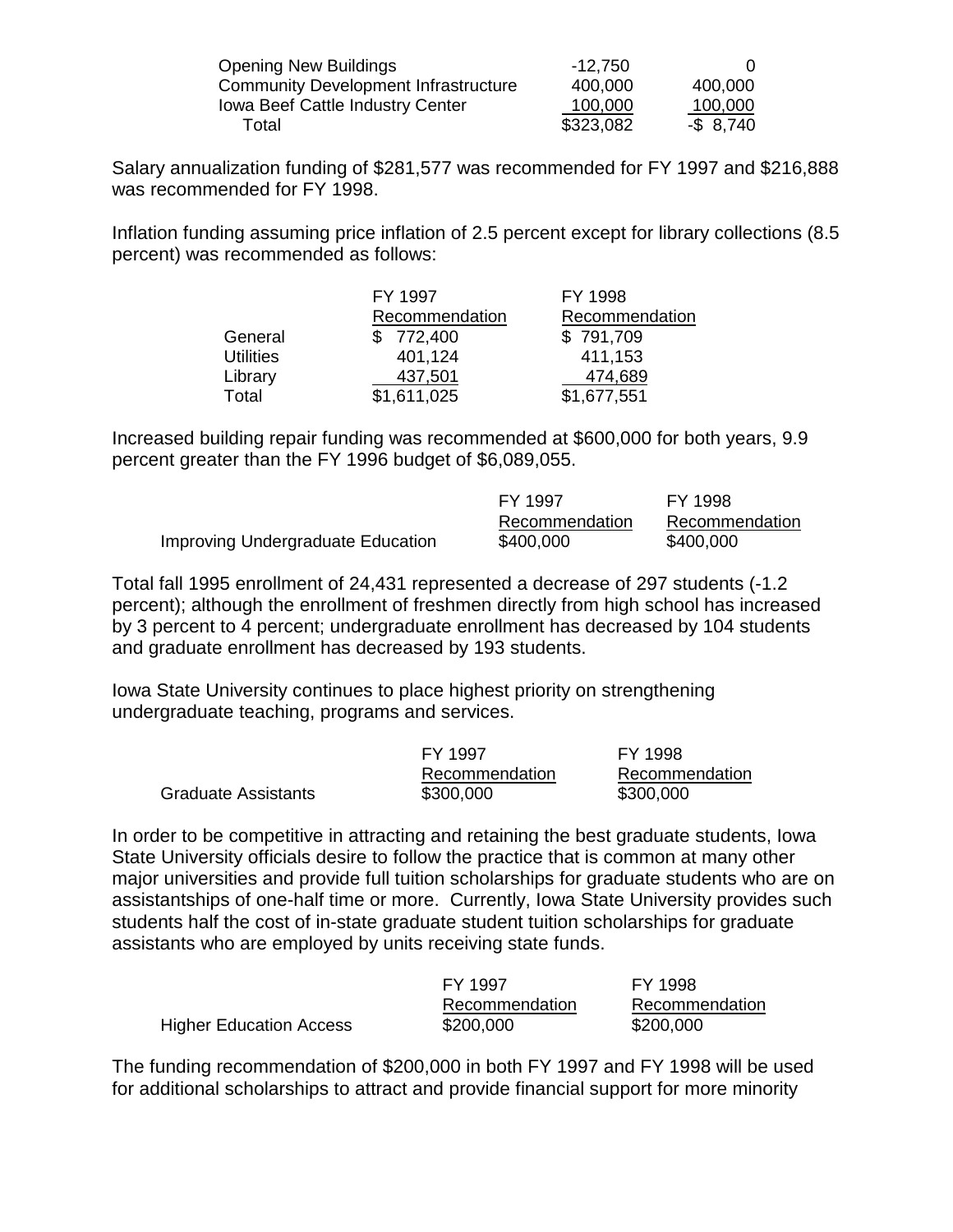students and expanded academic support services to ensure retention and progress toward graduation.

| FY 1997        | FY 1998        |
|----------------|----------------|
| Recommendation | Recommendation |
| \$60,000       | \$60,000       |

Funding of \$60,000 in both FY 1997 and FY 1998 was recommended for Iowa State University to subsidize the child care center fees for students and lower-paid Iowa State University staff whose combined family incomes fit into subsidized categories based on a sliding fee scale.

Institutional Initiatives

Child Care

FY 1997 FY 1998 Healthy Livestock for Iowa  $$1,200,000$   $$800,000$ 

Recommendation Recommendation

Iowa State University requested \$2 million funding for FY 1997 which would enable the annual funding for this initiative to reach a level of \$3 million in accordance with the university's budget request for FY 1996. The Board Office recommendation of funding of \$1,200,000 for FY 1997 and \$800,000 for FY 1998 will enable the annual funding for this initiative to reach a level of \$3 million in FY 1998.

|                                    | FY 1997        | FY 1998        |
|------------------------------------|----------------|----------------|
|                                    | Recommendation | Recommendation |
| Improving Iowa's Research Capacity | \$200,000      | \$200,000      |

In FY 1997, funds will be used to replace and add staff positions (4 of which are necessary to assure accreditation for the Laboratory of Animal Resources Unit), and maintenance contracts, new equipment, supplies, and services. FY 1998 funds will be used for staff positions, maintenance contracts, new and upgrading existing equipment, supplies, and services.

Community Development, Economic Development, and the Environment

This initiative includes community development infrastructure, distance education, Value-Added Products Laboratory, Iowa Pork Industry Center and Iowa Beef Industry Center.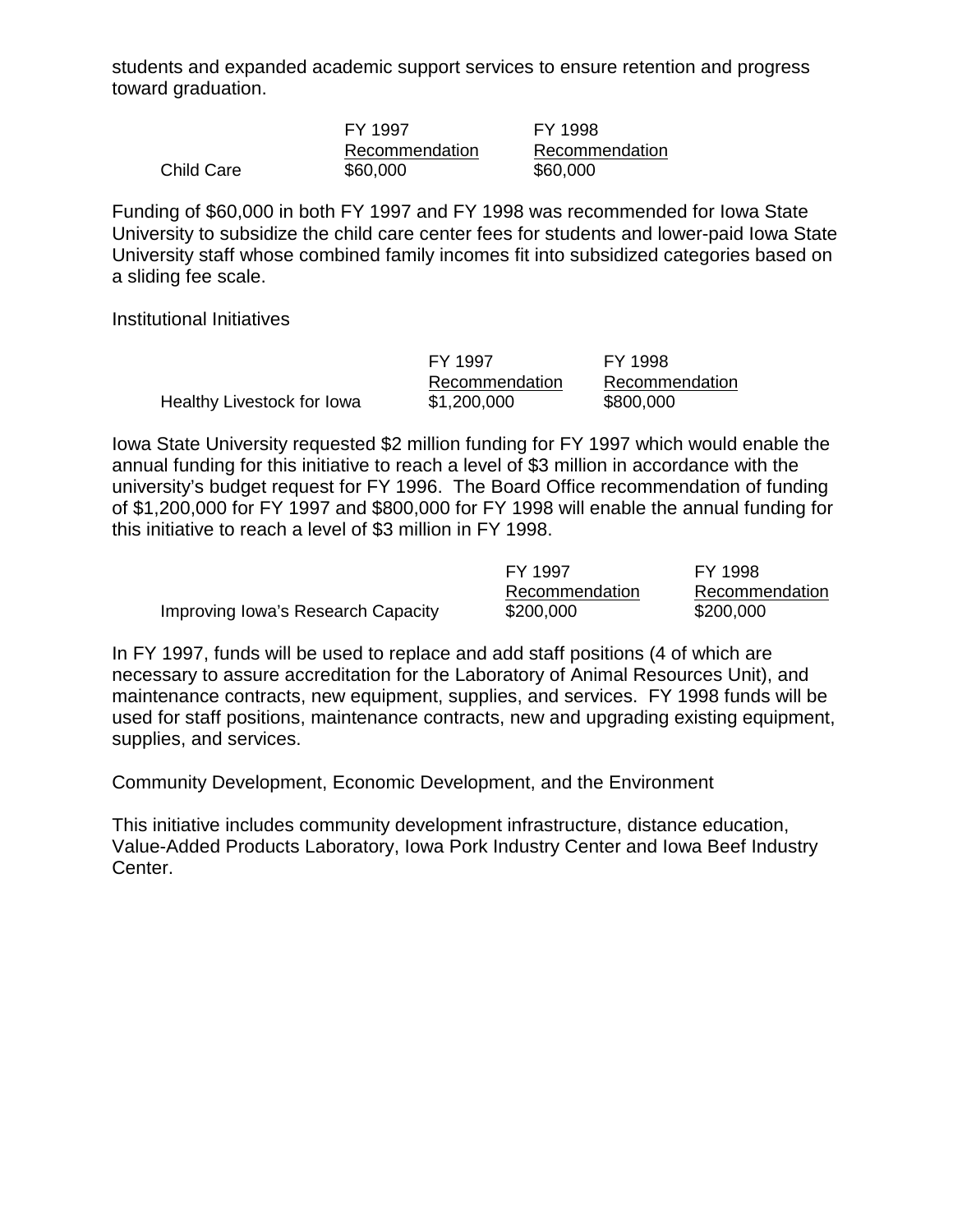|                                      | FY 1997        | FY 1998        |
|--------------------------------------|----------------|----------------|
|                                      | Recommendation | Recommendation |
| Community Development Infrastructure | \$400,000      | \$400,000      |

Funding was recommended in both FY 1997 and FY 1998 to use the experimental farm as a model, develop a regional planning and community development laboratory in conjunction with the initiatives of the Wallace Foundation for Rural Research and Development and Outreach Center at the Armstrong Farm near Atlantic, Iowa.

|                    | FY 1997        | FY 1998        |
|--------------------|----------------|----------------|
|                    | Recommendation | Recommendation |
| Distance Education | \$200,000      | \$200,000      |

The university plans to provide funds to faculty and departments on a short-term basis to develop and design a program and series of courses, thus allowing the funds to be reallocated continually across the campus as additional courses and degree programs are identified for the ICN.

|                                 | FY 1997        | FY 1998        |
|---------------------------------|----------------|----------------|
|                                 | Recommendation | Recommendation |
| Value-Added Products Laboratory | \$250,000      | \$250,000      |

The goal of this request is to use basic chemistry to develop new technologies for adding value to Iowa-grown crops through four initiatives.

The Board Office recommended \$250,000 in both FY 1997 and FY 1998 for personnel, equipment, and supplies and services for the four initiatives.

|                | FY 1997        | FY 1998        |
|----------------|----------------|----------------|
|                | Recommendation | Recommendation |
| ADA Compliance | \$100,000      | \$100,000      |

Iowa State University officials completed a thorough and detailed assessment of the campus for compliance with the Americans with Disability Accessibility Guidelines for Buildings and Facilities (ADAAG) in March 1994. University officials are now developing a transition plan that includes cost estimates and a timetable for structural changes on the campus that are necessary to achieve greater program accessibility.

|                                  | FY 1997        | FY 1998        |
|----------------------------------|----------------|----------------|
|                                  | Recommendation | Recommendation |
| <b>Iowa Pork Industry Center</b> | \$100,000      | \$100,000      |

The recently-formed Iowa Pork Industry Center will help Iowans make critical decisions that will have a large impact on the future of the swine industry in Iowa. The center will bring together the research-based information that is available from around the world, prepare instructional and informational materials, disseminate the information, and educate producers, public policy makers, and the public at large.

FY 1997 FY 1998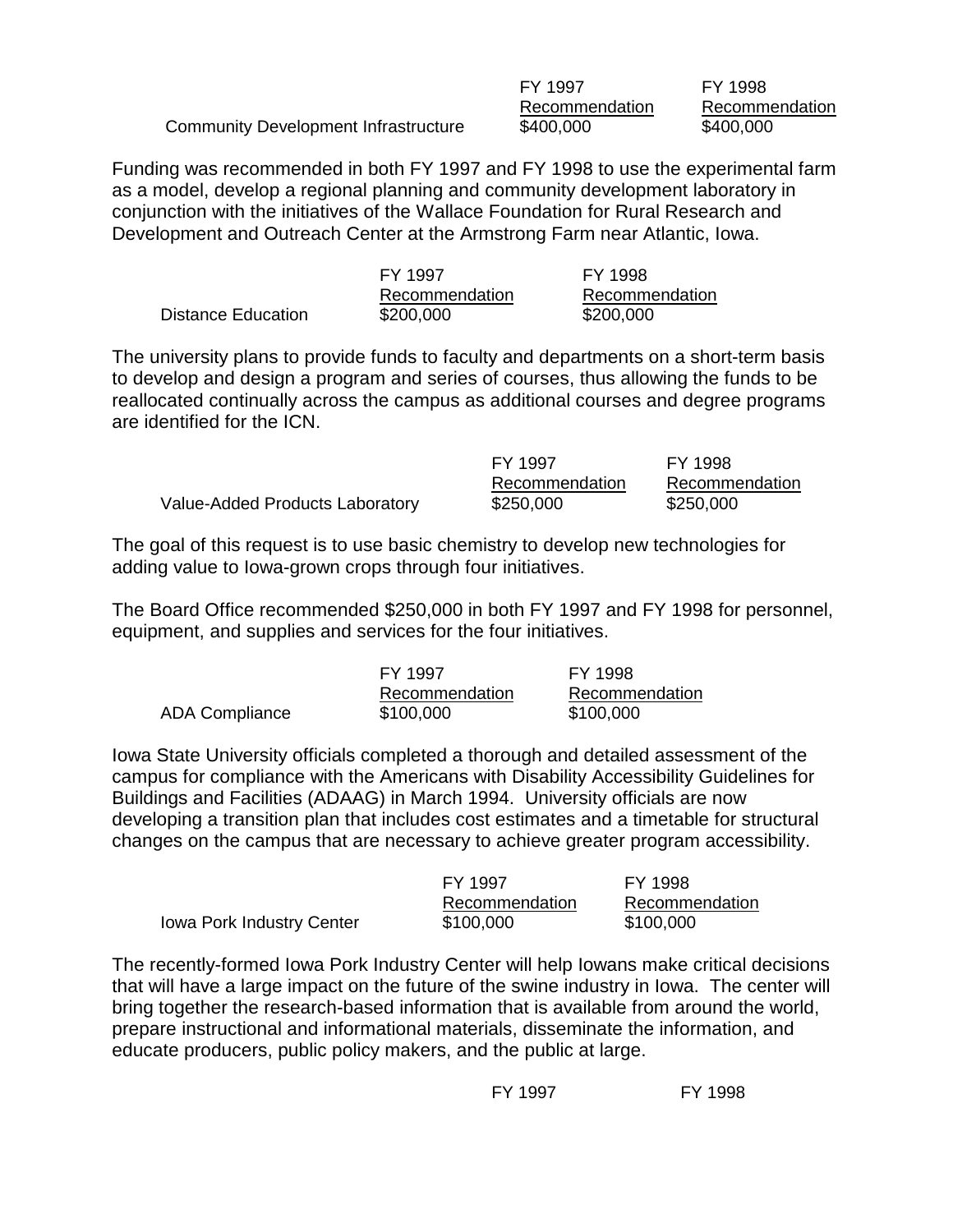Iowa Beef Cattle Industry Center  $$100,000$  \$100,000

Recommendation Recommendation

Iowa State University officials proposed to use the requested funds for a Beef Cattle Industry Center to help Iowans make critical decisions that will have a large impact on the future of the beef cattle industry in Iowa dealing with areas such as feed lots, use of drugs, genetics, value pricing, and the branding of products.

|                            | FY 1997        | FY 1998        |
|----------------------------|----------------|----------------|
|                            | Recommendation | Recommendation |
| <b>Technology Transfer</b> | \$100,000      | \$100,000      |

The recommended funding of \$100,000 in both FY 1997 and FY 1998 will be used by the IPRT Center for Advanced Technology Development (CATD) in its commercialization activities to extend its services more broadly across the University.

President Jischke said he was pleased that the Board Office recommendations reflected the overall priorities of Iowa State University. Support was continued for libraries and building repair. He said he was particularly pleased for the support of the rural development initiative. He noted that this was the most restrained request the Board had been given by the Board Office during his presidency, which was perhaps appropriate in this climate. He noted that what was proposed was a request. What has actually been funded in the past five to ten years for Iowa State University was very close to an inflationary adjustment.

President Jischke commented on the two scenarios which were beyond the more traditional one that university officials had developed. He noted that Interim President Nathan's comments were excellent and that they were endorsed by him. In one scenario, the university would seek to absorb both the salary costs and the non-salary mandatory increases of the university budget, which was about \$11.3 million. He pointed out that because there would be fewer State dollars with which to operate, the amount would leverage itself to over \$20 million -- fewer students would be served meaning less tuition income. The university would have fewer faculty and staff and, therefore, less grant and contract income. Therefore, the total impact on the university would exceed \$20 million, which he said was rather significant.

Iowa State University officials, over the last 6 or 7 years, have reallocated approximately \$45 million. President Jischke said there were few universities in the country that could match that record of reallocation. He cautioned that to try to reallocate to that extent in one year would have a very dramatic impact on the university. Iowa State University officials have tried to give the Board some sense of the meaning of a \$20.2 million budget reduction. They estimated that 250 faculty and staff would be impacted and 1,600 fewer students would be served. It represented the budget of about six academic departments and three to four research centers.

President Jischke stated the impact of a \$20.2 million budget reduction would be dramatic and significant. He said the aspiration to be the best land grant university in the country would not be achievable. University officials have some discretion over roughly one-third of the budget.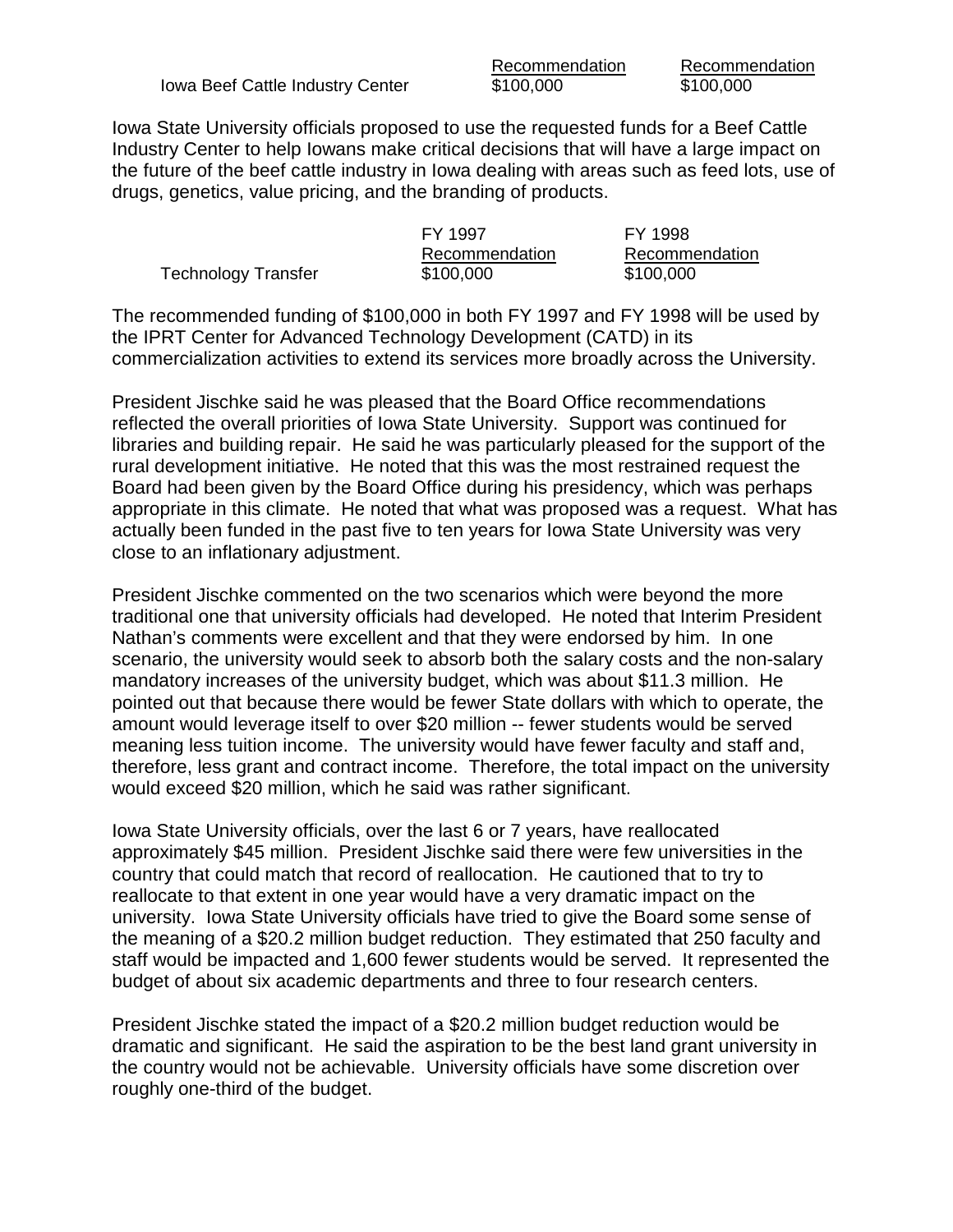President Jischke stated that Iowa State University provides an excellent education for students with a relatively lower tuition than other land grant universities. The administrative costs of Iowa State University are below national norms.

As an example that Iowa State University officials are, in fact, making progress toward greater efficiency and effectiveness, President Jischke referred to the National Research Council's report on doctoral programs in this country. He said that of the 23 Iowa State University doctoral programs that were evaluated, the ranking of 18 had improved over 5 years ago. Those programs are focused in the physical sciences and engineering.

Regent Dorr said he suspected that if the university lowered its price and was more cost effective, student enrollment may increase and overall revenues may increase, as well.

President Pomerantz suggested that it might also work the other way -- if they lower the price they may get less students. There was a quality implication in lowering prices.

MOTION: The motion on this item can be found on page 199 of these Minutes.

(c) University of Northern Iowa. The Board Office recommended the Board approve the general fund operating appropriation requests for the University of Northern Iowa of \$74,037,708 for FY 1997 and \$76,324,305 for FY 1998.

The Board Office recommendation for State appropriations for operations for the University of Northern Iowa was \$74,037,708 (3.3 percent) for FY 1997 and \$76,324,305 (3.1 percent) for FY 1998. The final FY 1997 and FY 1998 Board Office recommendation reflected the following changes from the preliminary recommendation:

|                                         | FY 1997       | FY 1998    |
|-----------------------------------------|---------------|------------|
|                                         | Increment     | Increment  |
| <b>Salary Annualization</b>             | \$113,830     | \$118,862  |
| <b>General Inflation</b>                | $-48,445$     | $-51,109$  |
| <b>Utilities Inflation</b>              | 62,885        | 64,457     |
| <b>Building Repairs</b>                 | $-402,000$    | $-402,000$ |
| Service and Outreach to Iowa Industries | 150,000       | 150,000    |
| <b>Distance Education</b>               | 100,000       | 100,000    |
| Total                                   | $-$ \$ 23,730 | $-$19,790$ |

|                             | FY 1997        | FY 1998        |
|-----------------------------|----------------|----------------|
|                             | Recommendation | Recommendation |
| <b>Salary Annualization</b> | \$113,830      | \$118,862      |

The Board Office recommendation for salary and benefit annualization for FY 1997 and FY 1998 included merit step increases for general service staff and related escalation of fringe benefit costs.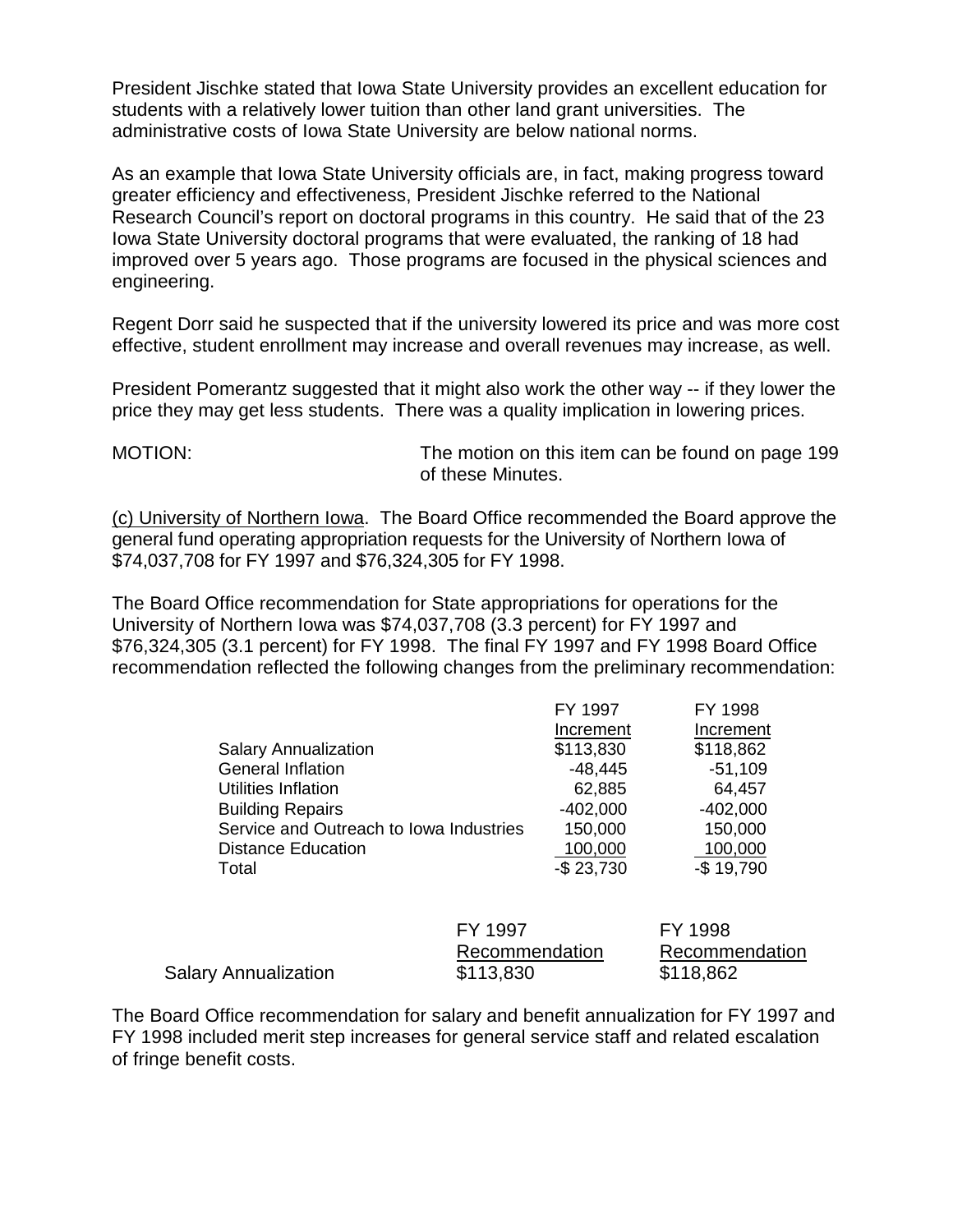Inflation funding assuming price inflation of 2.5 percent except for library collections (8.5 percent) was recommended as follows:

|                  | FY 1997        | FY 1998        |
|------------------|----------------|----------------|
|                  | Recommendation | Recommendation |
| General          | \$242,222      | \$248,278      |
| <b>Utilities</b> | 62,885         | 64,457         |
| Library          | 120,000        | 130,000        |
| Total            | \$425,107      | \$442,735.     |

Building repair funds were recommended at \$250,000 for both years. The sum of \$375,000 was recommended in FY 1998 for the opening of the Wellness/Recreation Center.

|                                          | FY 1997        | FY 1998        |
|------------------------------------------|----------------|----------------|
|                                          | Recommendation | Recommendation |
| <b>Improving Undergraduate Education</b> | \$400,000      | \$400,000      |

Total fall 1995 enrollment at the University of Northern Iowa of 12,802 represented an increase of 230 students (+1.8 percent); the increase included 180 undergraduate students and 50 graduate students.

|                                          | FY 1997        | FY 1998        |
|------------------------------------------|----------------|----------------|
|                                          | Recommendation | Recommendation |
| <b>Higher Education Access/Diversity</b> | \$200,000      | \$200,000      |

Funds were recommended for FY 1997 and FY 1998 for the "Iowa Minority Academic Grant for Economic Success" (IMAGES) program. Although the university is experiencing an increase in the number of minority students with IMAGES vouchers, limited funding has reduced individual awards and the number of students receiving awards.

|                   | FY 1997        | FY 1998        |
|-------------------|----------------|----------------|
|                   | Recommendation | Recommendation |
| <b>Child Care</b> | \$50,000       | \$50,000       |

The recommended funds will be used to implement recommendations made by the University of Northern Iowa's Campus Advisory Committee on Child Care.

### Institutional Initiatives

|                                               | FY 1997        | FY 1998        |
|-----------------------------------------------|----------------|----------------|
|                                               | Recommendation | Recommendation |
| Professional Development for Iowa's Educators | \$500,000      | \$200,000      |

The sum of \$500,000 was recommended for FY 1997 and \$200,000 for FY 1998 for the university to train current K-12 teachers in the use of instructional technology, with an emphasis on the ICN.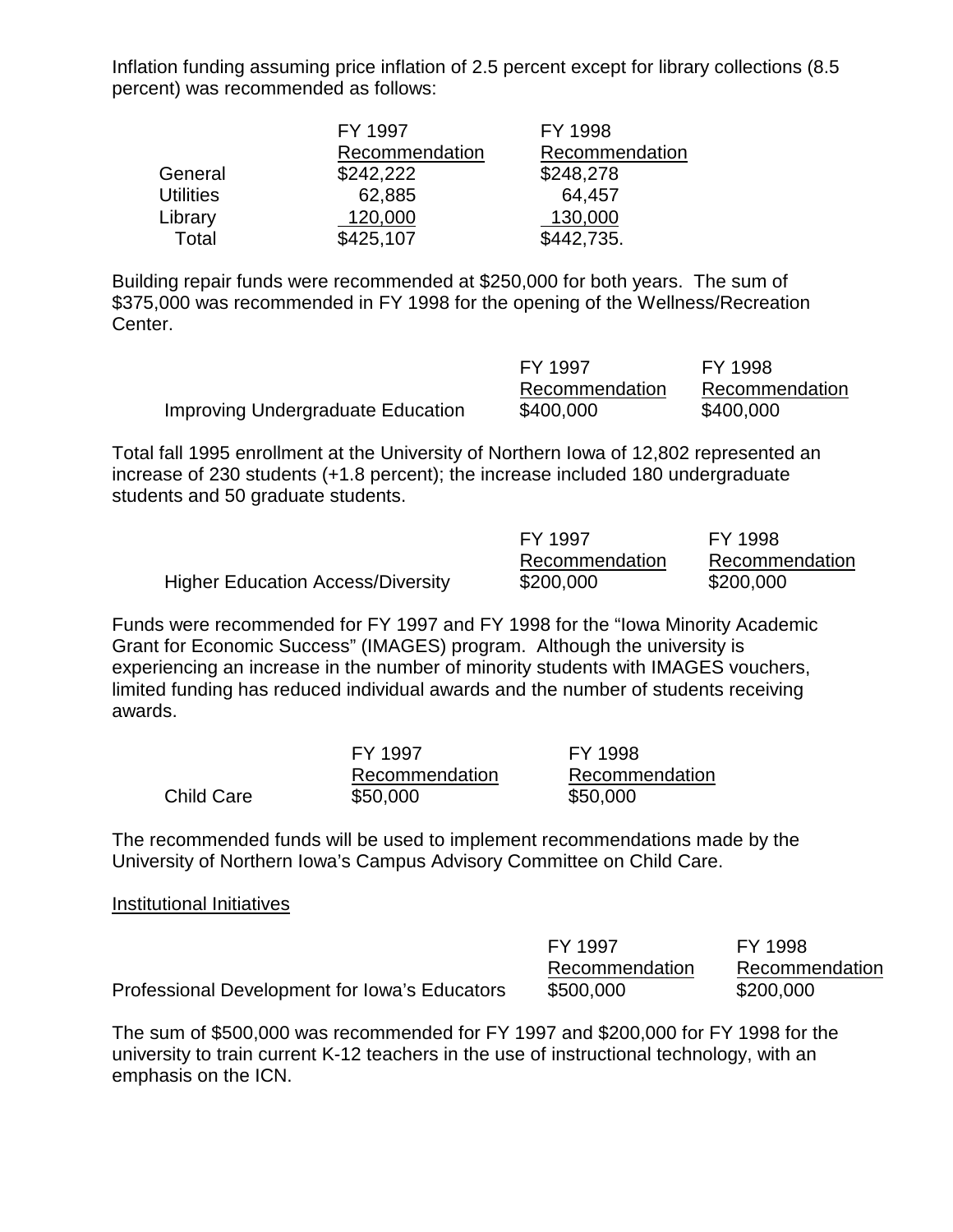| FY 1997        | FY 1998        |
|----------------|----------------|
| Recommendation | Recommendation |
|                |                |
| \$175,000      | \$0            |
|                |                |

Funds were recommended for a Juvenile Justice Initiative which would conduct research to evaluate treatment and prevention programs aimed at juvenile offenders and assess the impact of proposed policy changes.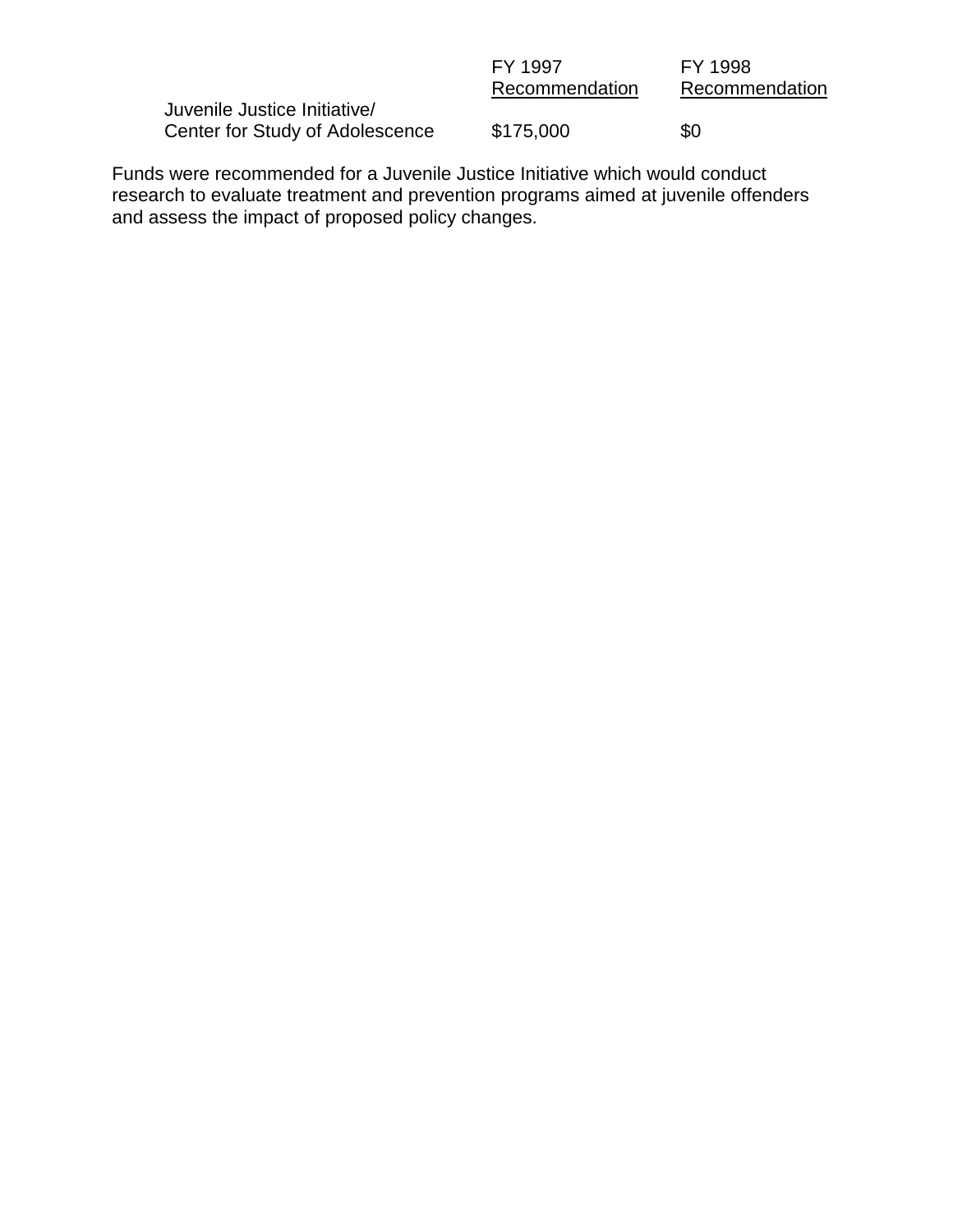|                                         | FY 1997        | FY 1998        |
|-----------------------------------------|----------------|----------------|
|                                         | Recommendation | Recommendation |
| Service and Outreach to Iowa Industries | \$150,000      | \$150,000      |

The university, through the Iowa Waste Reduction Center and the Recycling and Reuse Technology Transfer Center, has provided consultation, technical assistance and technology transfer through focused applied research to Iowa industries. The work of the centers encourages environmentally-sound solutions to environmental problems; the economic competitiveness of Iowa industries would, in turn, be enhanced.

|                    | FY 1997        | FY 1998        |
|--------------------|----------------|----------------|
|                    | Recommendation | Recommendation |
| Distance Education | \$100,000      | \$100,000      |

This initiative will allow the university to provide needed course work at community colleges and other sites to place-bound Iowans who are unable to be resident university students, such as currently provided in the elementary education program at Carroll.

President Koob said he was quite satisfied with the recommendations of the Board Office. University officials were pleased for the support for quality education.

President Koob addressed the zero growth aspect of the budget preparation. He stated that in observing nearly two decades of externally-imposed budget reductions on higher education institutions of all kinds, the immediate impact is a loss of productivity. If a course is pursued in which the University of Northern Iowa is to become more effective, university officials would have to carefully compare the goals at the institution with those of the Board and over a longer time frame. He said university officials cooperated with the Board's request for a review of the impact of a zero percent growth in the budget, and that he found the exercise to be less instructive than did his colleagues.

President Koob said he spoke from considerable experience in examining whether an institution can survive that type of budget reduction. It has been his observation, coming from a state that has experienced that, that even after five years of budget reductions, the administrative overhead for the institution was still a smaller fraction of the total of those of other states.

University of Northern Iowa officials provided a general response to the Board's request rather than a specific response. President Koob said he believed that any specific responses at this point in time would be unwise.

MOTION: The motion for this item can be found on page 199 of these Minutes.

(d) Iowa School for the Deaf. The Board Office recommended the Board approve the Board Office recommendation of the FY 1997 and FY 1998 general fund operating appropriations for the Iowa School for the Deaf.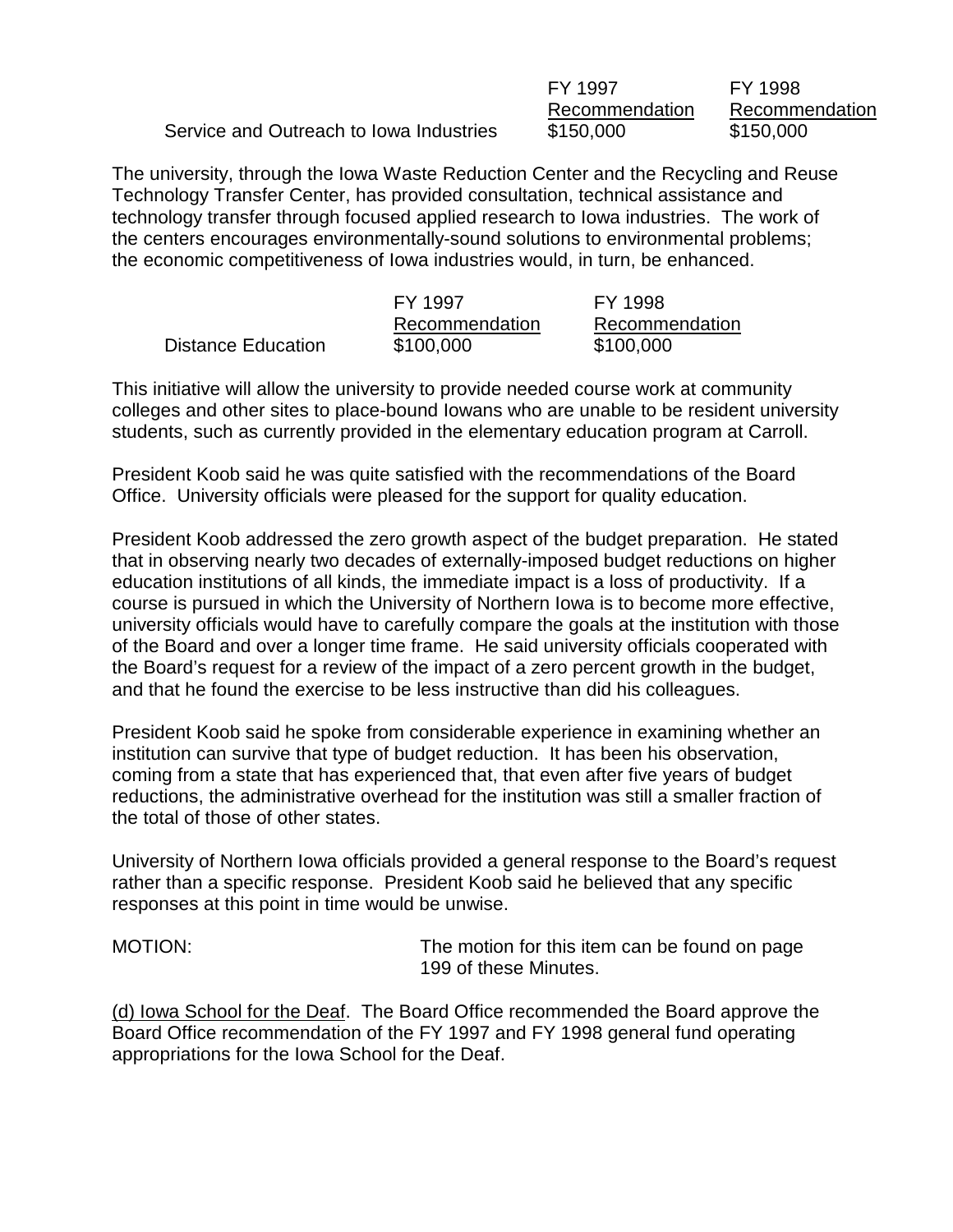The Board Office recommendation for State appropriations for operations for the Iowa School for the Deaf for FY 1997 was \$6,799,856 (+2.0 percent) and FY 1998 was \$6,871,797 (+1.1 percent). The final FY 1997 and FY 1998 Board Office recommendation reflected the following changes from the preliminary recommendation:

|                             | FY 1997    | FY 1998    |
|-----------------------------|------------|------------|
|                             | Increment  | Increment  |
| <b>Salary Annualization</b> | \$10,028   | \$9,386    |
| <b>General Inflation</b>    | $-5,325$   | $-5.618$   |
| Utilities Inflation         | -6,405     | -6,950     |
| <b>Building Repairs</b>     | $-26,865$  | $-26,865$  |
| Total                       | $-$28,567$ | $-$30,047$ |

Inflation funding assuming price inflation of 2.5 percent except for library collections (8.5 percent) was recommended as follows:

| General<br><b>Utilities</b><br>Library<br>Total | FY 1997<br>Recommendation<br>\$26,626<br>4,575<br>530<br>$\overline{$}31,731$ | FY 1998<br>Recommendation<br>\$27,291<br>4,689<br>575<br>\$32,555 |
|-------------------------------------------------|-------------------------------------------------------------------------------|-------------------------------------------------------------------|
| <b>Building Repairs</b>                         | FY 1997<br>Recommendation<br>\$26,000                                         | FY 1998<br><b>Recommendation</b><br>\$26,000                      |
| Technology                                      | FY 1997<br>Recommendation<br>\$10,000                                         | FY 1998<br>Recommendation<br>\$0                                  |
| Library                                         | FY 1997<br>Recommendation<br>\$4,000                                          | FY 1998<br>Recommendation<br>\$4,000                              |
| Textbooks                                       | FY 1997<br>Recommendation<br>\$50,000                                         | FY 1998<br>Recommendation<br>\$0                                  |

## Vehicle Replacement Program

The Board Office recommended that the \$52,000 funding appropriated in FY 1996 to replace a school bus be retained in Iowa School for the Deaf's base budget to establish a vehicle replacement program, which will assist the school in meeting its daily and residential transportation needs safely, comfortably, and economically.

The vehicle replacement plan calls for the purchase of two mid-sized passenger vehicles and two mini-vans in FY 1997 and two suburban vans in FY 1998.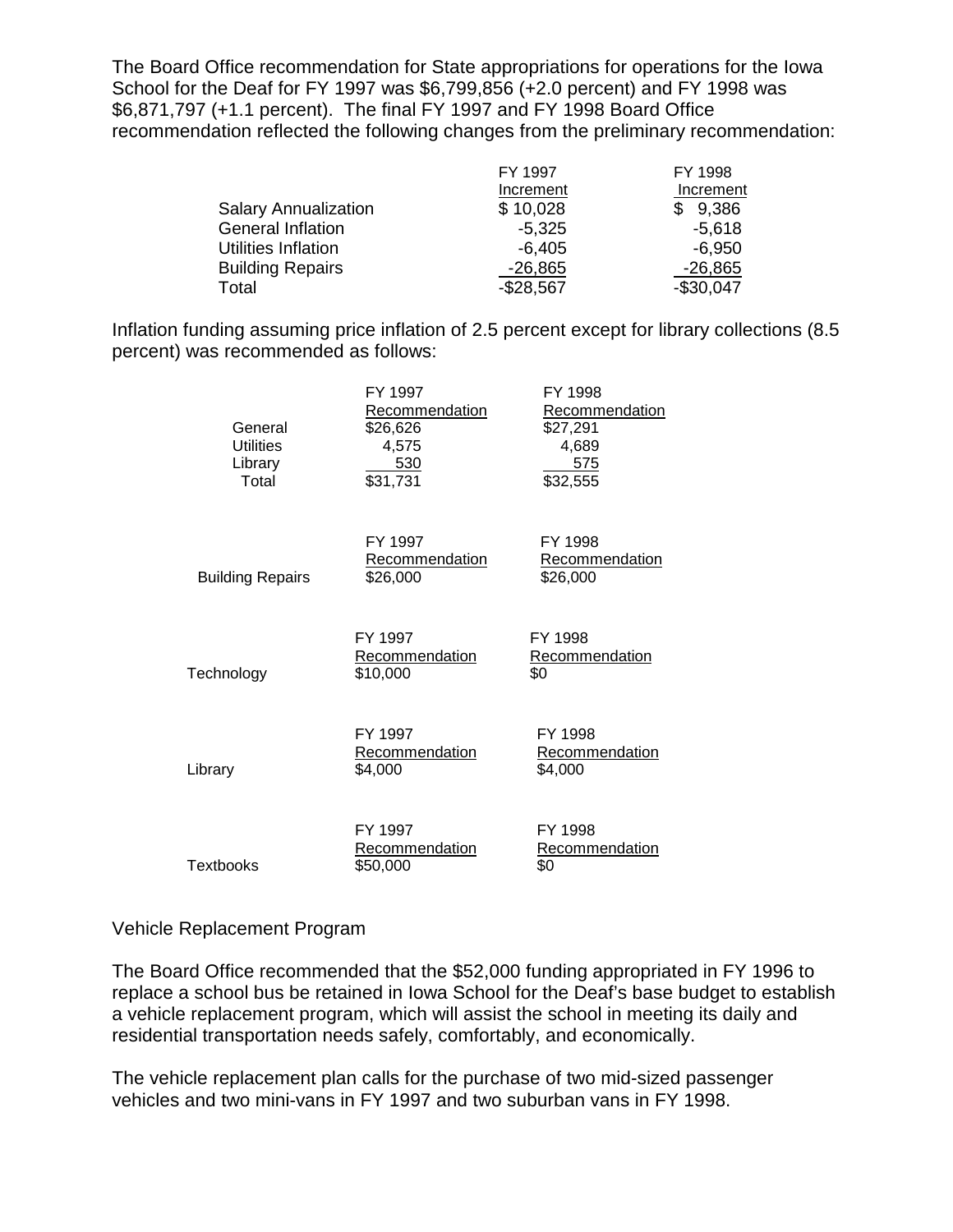Superintendent Johnson stated that he was very pleased with the recommendations of the Board Office. Institutional officials have been focusing efforts on improving academic achievement of students during the last few years. Those efforts have started to pay off. Enrollment is up over 10 percent while staff has been reduced by over 30 percent. School officials look at ways to become more efficient that will not impact students. He said he would also be very pleased if the Governor and General Assembly would support the Board Office recommendation on vehicle replacement.

MOTION: The motion for this item can be found on page 199 of these Minutes.

(e) Iowa Braille and Sight Saving School. The Board Office recommended the Board approve the Board Office recommendation of the FY 1997 and FY 1998 general fund operating appropriations for the Iowa Braille and Sight Saving School.

The Board Office recommendation for State appropriations for operations for the Iowa Braille and Sight Saving School for FY 1997 was \$3,804,123 (+2.8 percent) and FY 1998 was \$3,784,914 (+1.1 percent). The final FY 1997 and FY 1998 Board Office recommendation reflected the following changes from the preliminary recommendation: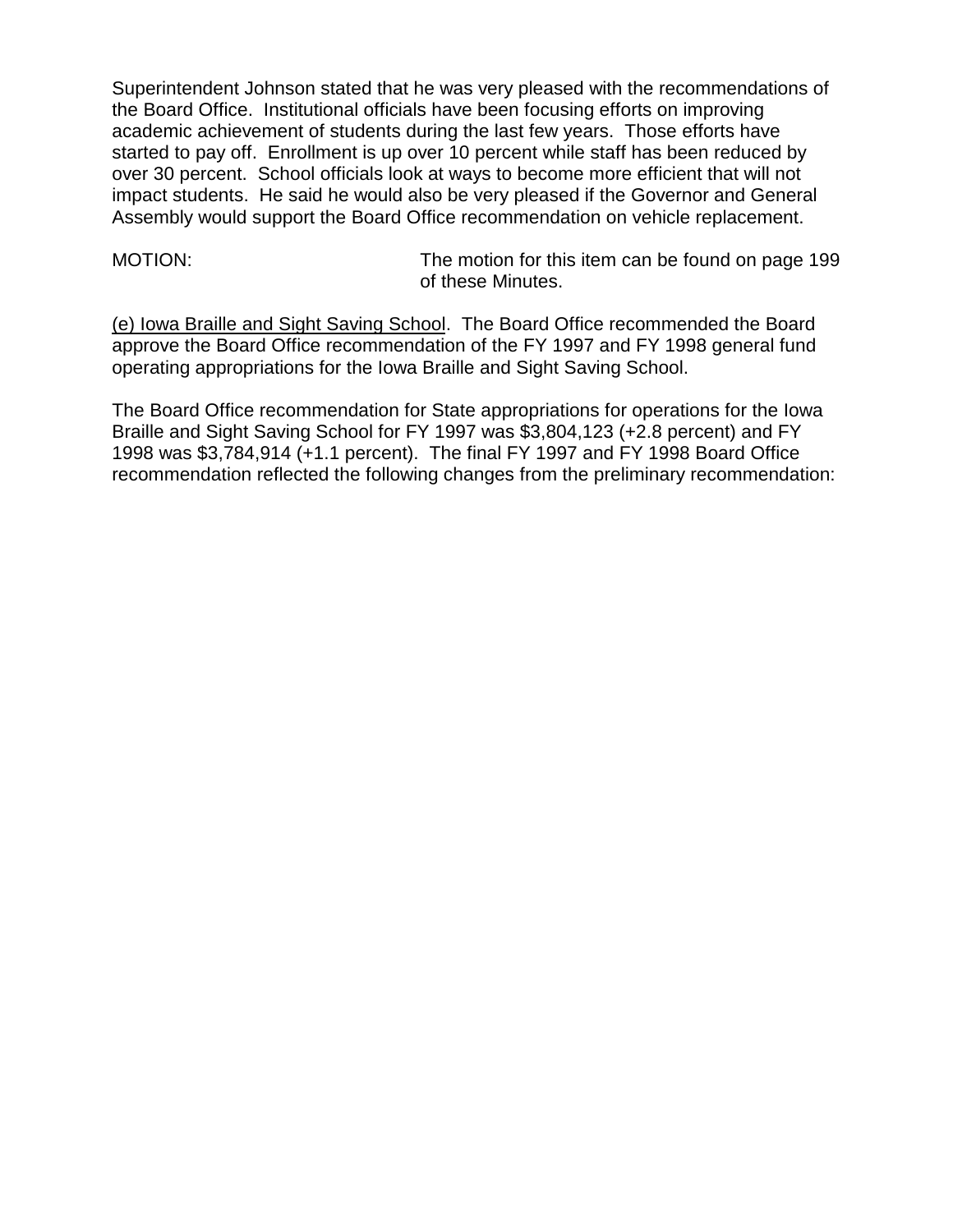|                             | FY 1997    | FY 1998    |
|-----------------------------|------------|------------|
|                             | Increment  | Increment  |
| <b>Salary Annualization</b> | 9,957      | 7,258      |
| <b>General Inflation</b>    | $-2,498$   | $-2,635$   |
| <b>Utilities</b>            | $-2,505$   | $-2,680$   |
| <b>Building Repairs</b>     | $-15,495$  | $-15,495$  |
| Total                       | $-$10,541$ | $-$13,552$ |

Salary annualization funding of \$9,957 was recommended for FY 1997 and \$7,258 was recommended for FY 1998.

Inflation funding assuming price inflation of 2.5 percent except for library collections (8.5 percent) was recommended as follows:

|                  | FY 1997        | FY 1998        |
|------------------|----------------|----------------|
|                  | Recommendation | Recommendation |
| General          | \$12,489       | \$12,802       |
| <b>Utilities</b> | 3,131          | 3,210          |
| Library          | 480            | 521            |
| Total            | \$16,100       | \$16,533       |
|                  |                |                |

|                  | FY 1997        | FY 1998        |
|------------------|----------------|----------------|
|                  | Recommendation | Recommendation |
| Building Repairs | \$17,000       | \$17,000       |

Building repair increases were recommended at \$17,000 for each year which was a 97.1 percent increase over the FY 1996 budget of \$17,500.

|                           | FY 1997        | FY 1998        |
|---------------------------|----------------|----------------|
|                           | Recommendation | Recommendation |
| Replace Accounting System | \$60,000       | \$0            |

One-time funding of \$60,000 in FY 1997 was recommended for the purchase of a new accounting system for the school.

Vehicle Replacement Program

The Board Office recommended that the \$52,000 funding appropriated in FY 1996 to replace a school bus be retained in Iowa Braille and Sight Saving School's base budget to establish a vehicle replacement program; these funds will be used to replace another high mileage school bus in FY 1997 and two suburban vans in FY 1998.

Superintendent Thurman expressed appreciation for the support of the Board Office. He stated that special education is unlike other education. Students in special education are covered by IEPs. The courts have repeatedly upheld that an IEP is a contract. The IEP states expected outcomes for each student in very specific terminology which the school has to base on the amount of people it has to deliver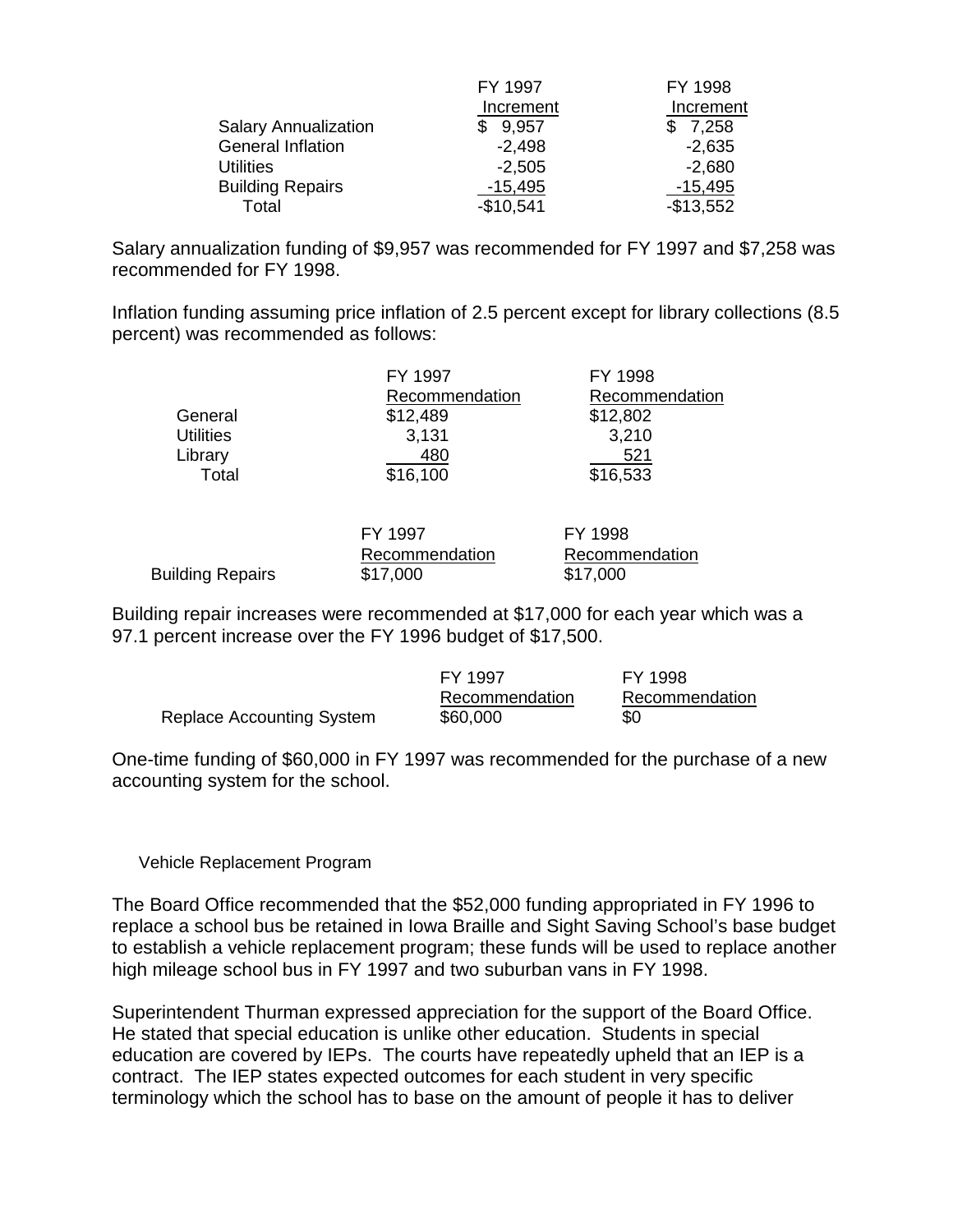services. From no other source than personnel can the school guarantee students' accomplishments. He said it was also nearly impossible to change an IEP once it is in place.

Superintendent Thurman stated that special education students have very specific safety, health and welfare needs which are dictated by students' abilities. He described a day this summer on which he went with summer school students to Adventureland. One student in particular required constant supervision. He stressed that safety and well being of their students requires people. In addressing a loss of money, it was not the teaching services which would be the primary concern. They will have to address the number of students who can be safely supervised in the school's environment. He asked that the Regents not think of this exercise in terms of the budget for Iowa Braille and Sight Saving School but rather as the resources that can be brought to bear on the students. He said 87 percent of the school's budget is for salaries.

MOTION: The motion for this item can be found on page 199 of these Minutes.

(f) Special Purpose Appropriations. The Board Office recommended the Board approve the Board Office recommendation of FY 1997 and FY 1998 special purpose appropriations.

|                                               | FY 1996        | FY 1997       | FY 1998       |
|-----------------------------------------------|----------------|---------------|---------------|
|                                               | <b>Budget</b>  | Recomm.       | Recomm.       |
| University of Iowa                            | \$2,731,144    | \$5,175,540   | \$4,987,971   |
| <b>Iowa State University</b>                  | 2,151,085      | 2,083,082     | 2,115,134     |
| <b>Lakeside Laboratory</b>                    |                | 100,000       |               |
| <b>Total All Institutions</b>                 | \$4,882,229    | \$7,358,622   | \$7,103,105   |
|                                               |                |               |               |
| <b>Total Wallace Technology</b><br>Foundation | 856,000<br>\$. | 856,000<br>\$ | 856,000<br>\$ |

The final FY 1997 and FY 1998 Board Office recommendation reflected the following changes from the preliminary recommendation:

- o The increased funding for the National Advanced Driving Simulator (NADS) reflected the \$2,675,000 recommended in FY 1997 and FY 1998 for construction of the NADS building.
- o The doubling in funding for the State of Iowa Cancer Registry reflected an effort to place it in a more competitive range with other registries of the National Cancer Institute's (NCI) Surveillance, Epidemiology, and End Results (SEER) Program, in order to avoid its elimination.
- o Consistent with the Lakeside Laboratory's goal of upgrading all living, teaching and laboratory facilities, one-time funding of \$100,000 was recommended for FY 1997 for infrastructure improvements.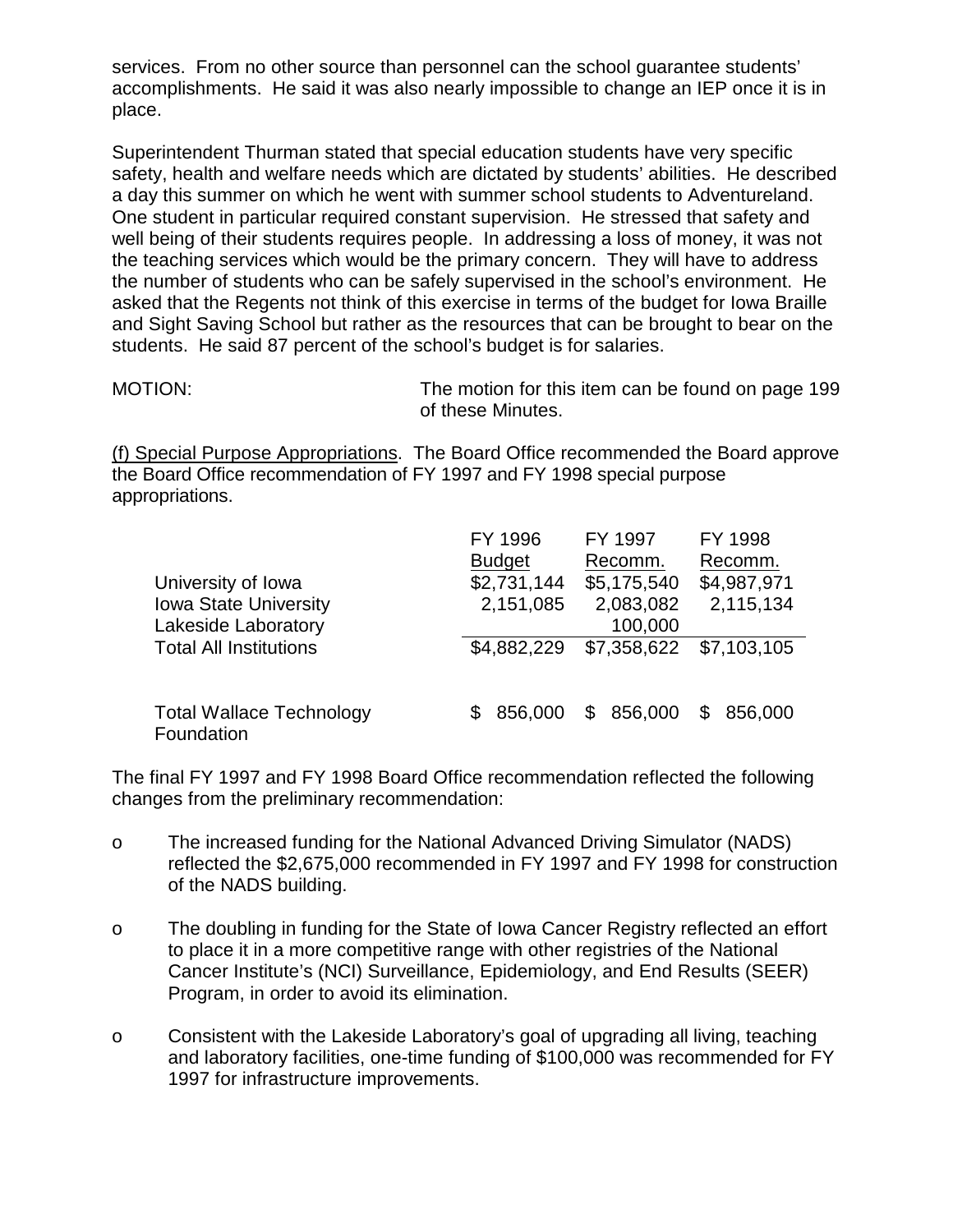Additional information concerning the amount of funding recommended for specific items can be found in the docket memorandum for this item.

MOTION: The motion for this item can be found on page 199 of these Minutes.

(g) Regional Study Centers. The Board Office recommended the Board approve the Board Office recommendation of general fund operating appropriation requests of \$334,778 for FY 1997 and \$337,290 for FY 1998 for the regional study centers.

The Board Office recommendation for the State of Iowa appropriation for the regional study centers was \$334,778 (10.7 percent) for FY 1997 and \$337,290 (.8 percent) for FY 1998. The final FY 1997 and FY 1998 Board Office recommendation reflected the following changes from the preliminary recommendation:

|                                 | FY 1997   | FY 1998 |
|---------------------------------|-----------|---------|
| <b>General Inflation</b>        | $-$ \$489 | $$-999$ |
| Southwest Iowa Regents Resource |           |         |
| Center                          | 30,000    | *       |

\* Includes funds for a computer laboratory and increased staffing.

Recommended State of Iowa appropriation amounts for FY 1997 and FY 1998 were as follows:

|                             |                     | FY 1997<br>Recommended | FY 1998<br>Recommended |
|-----------------------------|---------------------|------------------------|------------------------|
|                             | <b>FY 1996 lowa</b> | Amount from            | Amount from            |
| Center                      | Appropriation       | State of Iowa          | State of Iowa          |
| <b>Quad-Cities Graduate</b> |                     |                        |                        |
| <b>Study Center</b>         | \$154,278           | \$155,665              | \$157,087              |
| <b>Tri-State Graduate</b>   |                     |                        |                        |
| <b>Study Center</b>         | 74,511              | 74,957                 | 75,414                 |
| Southwest Iowa              |                     |                        |                        |
| <b>Regents Resource</b>     |                     |                        |                        |
| Center                      | 73,538              | 104,156                | 104,789                |
| TOTAL                       | \$302,327           | \$334,778              | \$337,290              |

Included was a 2.5 percent general inflationary cost increase, based on the Iowa share of the centers' non-personnel costs.

The FY 1997 recommendation for the Southwest Iowa Regents Resource Center includes \$20,000 to develop a small computer laboratory and provide an Internet connection, and \$10,000 to increase the coordinator position from .5 FTE to .67 FTE.

The FY 1998 recommendation for the Southwest Iowa Regents Resource Center retained the \$20,000 used to fund the computer laboratory and Internet connection in FY 1997; these funds will become a part of the center's operating budget base and will increase the positions of the coordinator and secretary (currently .6 FTE ) to approximately .87 FTE each.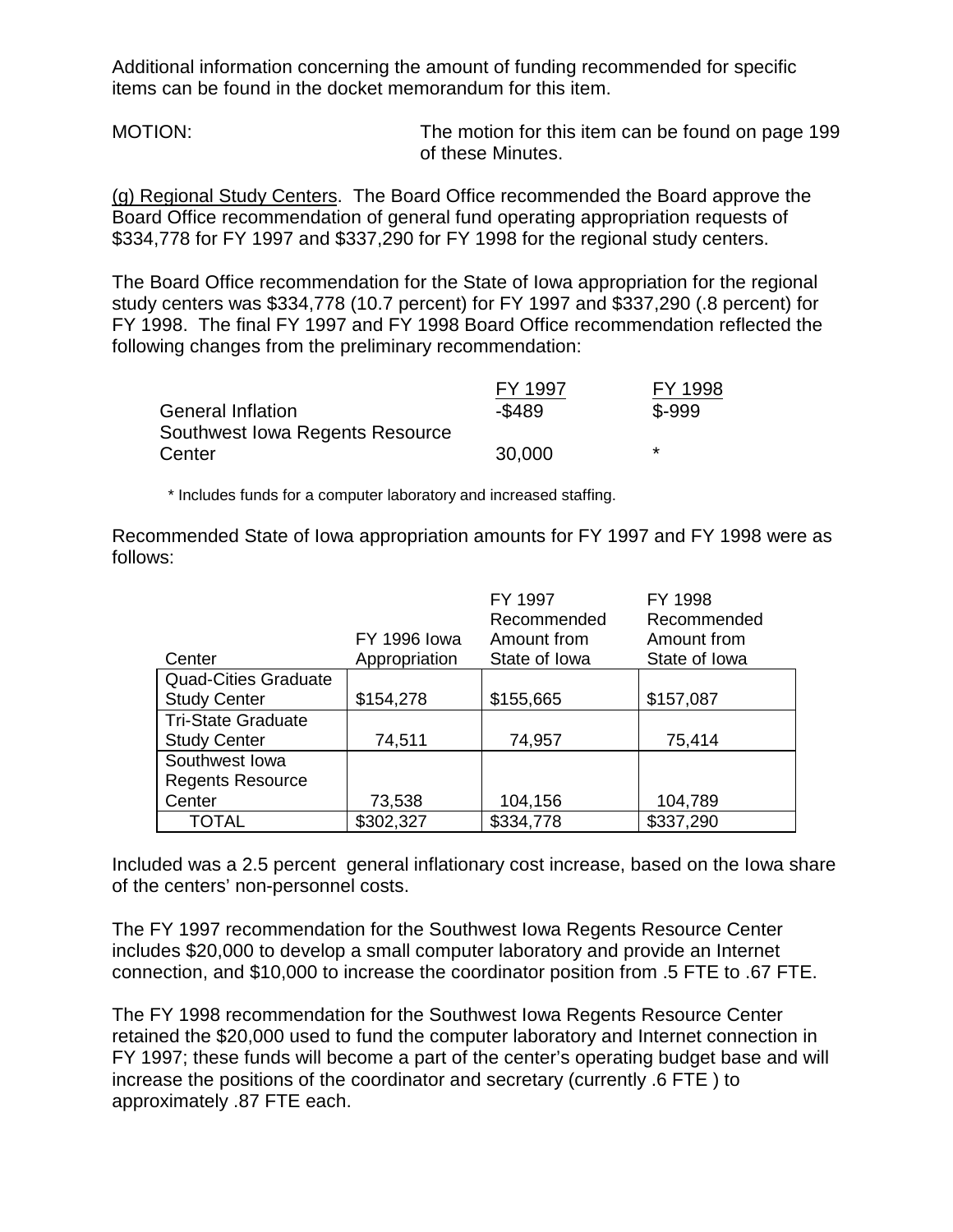MOTION: The motion for this item can be found on page 199 of these Minutes.

(h) Board Office Budget for Fiscal Years 1997 and 1998. The Board Office recommended the Board approve the Board Office request for the FY 1997 and FY 1998 general fund operating appropriation.

The requested budget for the Board Office for fiscal year 1997 reflected a 1.72 percent increase in total expenditures and a 3.18 percent increase in appropriations. The proposed budget included increases for annualization of salaries and two and one-half percent increase for price inflation; \$12,535 was included for updating office automation necessary to meet the responsibilities of the staff in working with the institutions on a day-to-day basis.

The request for additional staff in the Business and Finance unit was deferred until fiscal year 1998.

An appropriation increase of \$14,841 was requested for the FY 1997 budget as a partial reinstatement of the \$30,000 appropriated funds in FY 1996 that were mistakenly deleted during the 1995 Session.

The FY 1996 miscellaneous receipts declined due to a reduction on SPRE reimbursable expenses; however, it was necessary for the Board to make up the \$30,000 with additional institutional support.

The budget request for FY 1998 proposed the addition of a Business and Finance analyst position at a cost of approximately \$44,050 annually including supporting expenses of \$1,000, two and one-half percent price inflation and \$10,000 for continued technology upgrades for the Board Office.

The FY 1998 recommendation added an appropriation increase of \$15,159, to reinstate the total of \$30,000 cut in the appropriation during the 1995 Session.

The FY 1996 budget included the following programs financed from Federal and institutional funds:

- o Eisenhower/Title II is \$17,915 which included salary and benefits of \$\$9,225 and other expenses of \$8,690.
- o Facilities Officer is \$88,800, salary and benefits \$81,135 and other expenses totaling \$7,675.
- 0 Affirmative Action Officer \$93,093 for FY 1996 including an early retirement amount for FY 1996 of \$9,155.

The budgets for the Facilities Officer and the Affirmative Action Officer are a part of the University of Iowa budgets. FY97 funding for the Eisenhower/Title II is pending in Congress and will not be known until a later date.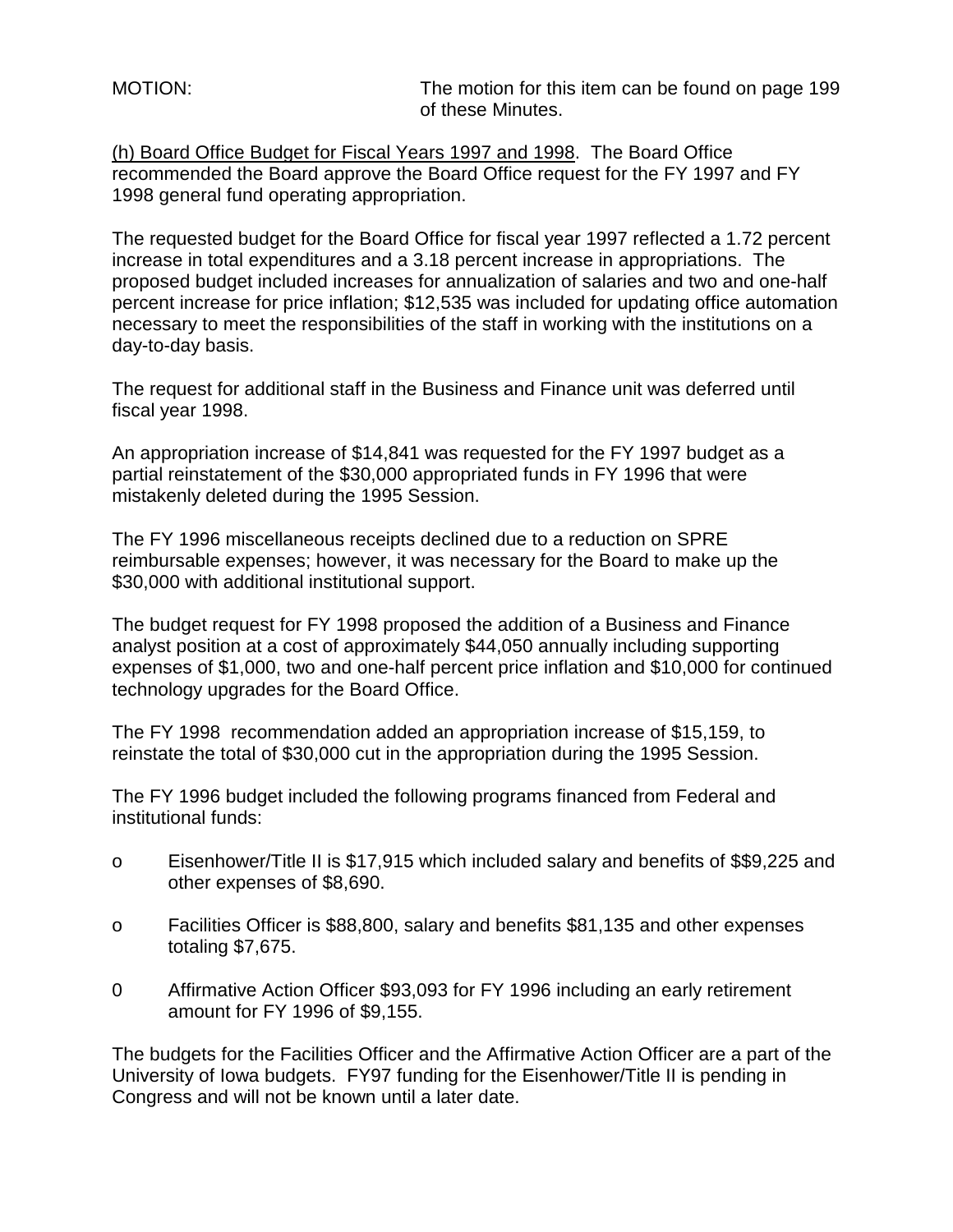MOTION: The motion for this item can be found on page 199 of these Minutes.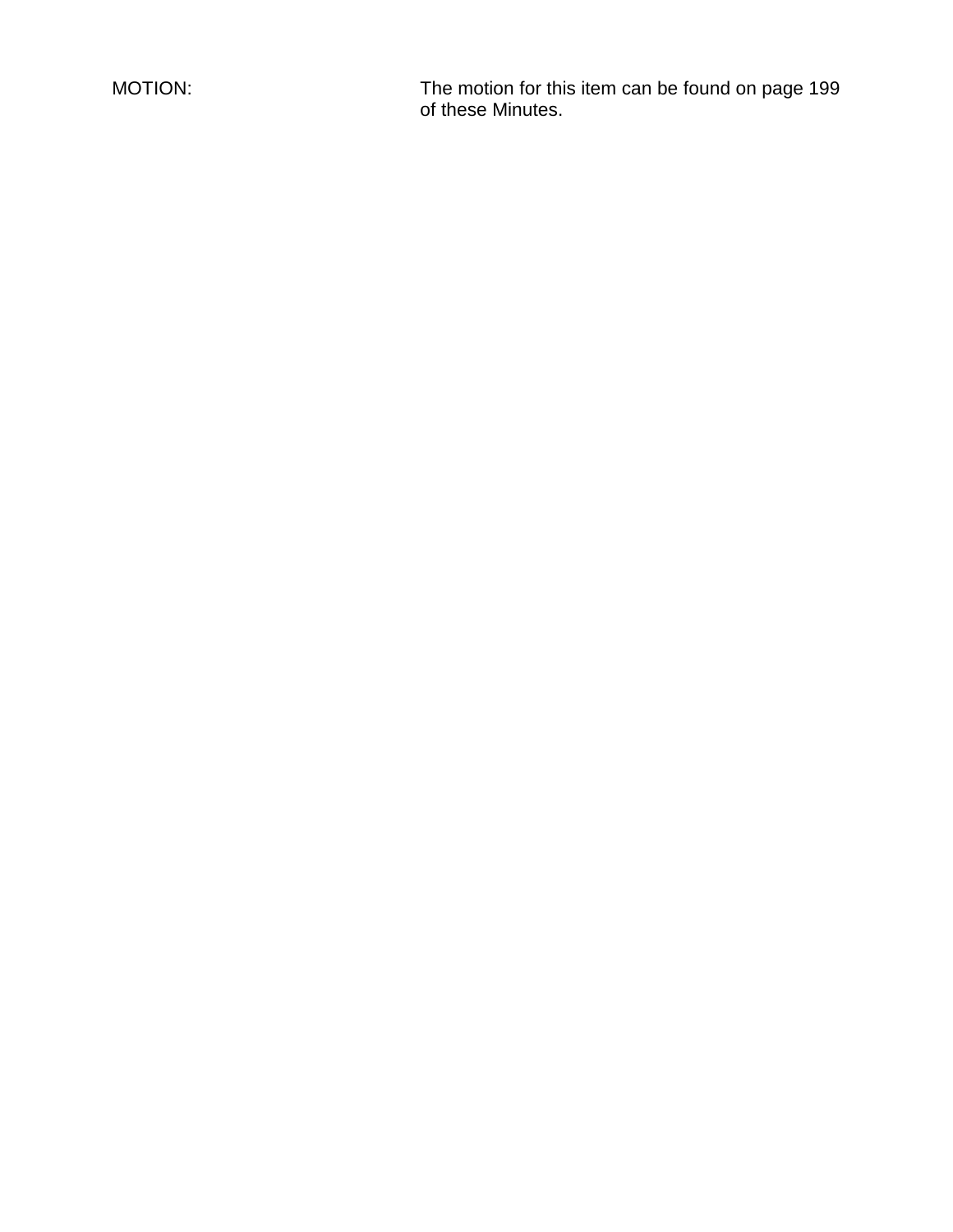**REPORT ON BUDGET PRIORITIES FOR FISCAL YEARS 1997 AND 1998**. The Board Office recommended the Board approve the priorities for twenty-five percent of each institution's adjusted base operating appropriations to fulfill State statutory requirements for budget development for FY 1997 and FY 1998.

The State of Iowa requires by statute (Chapter 8.23 Iowa Code) that each institution develop modified base budgets for FY 1997 and for FY 1998, assuming that appropriations are reduced by 25 percent from the FY 1996 base budget level.

The 75 percent base is built back by the institutions to the FY 1997 and FY 1998 request of the Board with a series of identified decision packages listed in priority sequence. The amounts of the 75 percent base, 25 percent restoration and FY 1996 appropriation for the Regent institutions are as follows:

|                             |                 | 25%            | FY 1996          |
|-----------------------------|-----------------|----------------|------------------|
|                             | 75% Base        | Restoration    | Appropriation    |
| University of Iowa*         | \$189,503,345   | \$63,167,781   | \$252,671,126    |
| Iowa State University*      | \$160,761,895   | \$53,587,298   | \$214,349,193    |
| University of Northern Iowa | \$53,755,328    | \$17,918,443   | \$71,673,771     |
| Iowa School for the Deaf    | 5,001,073<br>\$ | 1,667,024<br>S | 6,668,097<br>\$. |
| Iowa Braille & Sight Saving | 2,775,800       | 925,266<br>\$  | 3,701,066        |
|                             |                 |                |                  |
| <b>TOTAL APPROPRIATIONS</b> | \$411,797,441   | \$137,265,812  | \$549,063,253    |

\*excludes Special Purpose Appropriations

Each institution described the impact of the 25 percent reduction and established priorities for restorations of the 25 percent reduction to appropriations at the FY 1996 level.

MOTION: Regent Kennedy moved to approve the priorities for twenty-five percent of each institution's adjusted base operating appropriations to fulfill State statutory requirements for budget development for FY 1997 and FY 1998. Regent Mahood seconded the motion. MOTION CARRIED UNANIMOUSLY.

**FIVE-YEAR CAPITAL PLANS**. The Board Office recommended the Board (1) approve the Board Office recommendation of \$289,756,000 for the five-year general fund capital program for FY 1997- FY 2001 and (2) approve the five-year capital program of \$76,355,000 for the University of Iowa Hospitals and Clinics.

The Board Office recommendation was more realistic in terms of available revenue than the institutional requests which totaled \$428,755,000. For comparison purposes, for the period FY 1990 through FY 1995 projects totaling more than \$152 million were authorized by the Governor and General Assembly.

General Fund Capital Program FY 1997 - FY 2001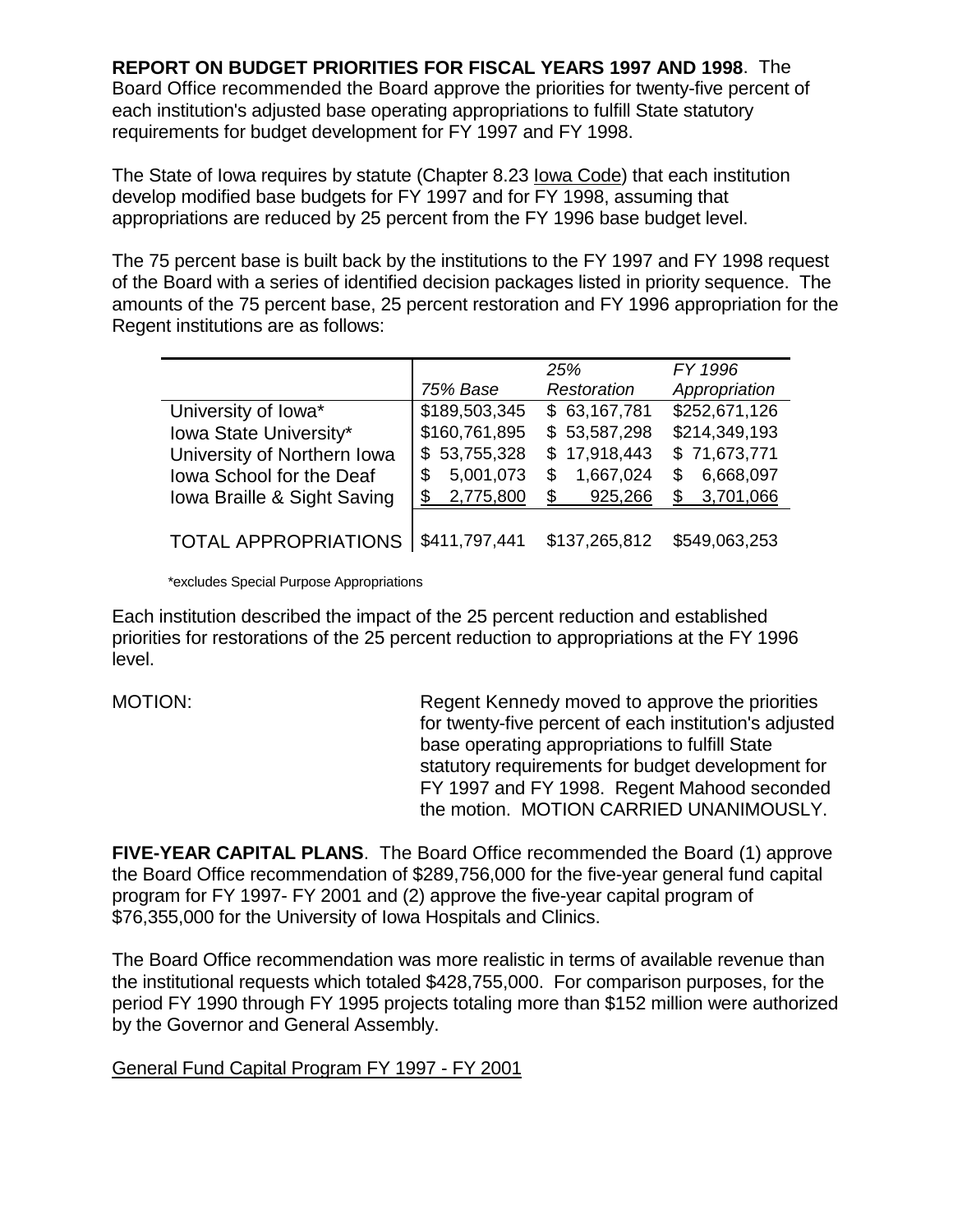The Board Office recommendation was for a general fund plan of \$289,756,000 to be financed by appropriations or bonding. The only change from the Board Office preliminary recommendation presented in July 1995 was the transfer of the National Advanced Driving Simulator (NADS) building to the special purpose budget category.

The recommendation for the NADS building funds was moved back to the special purpose appropriation in the operating budget since NADS has historically been reported as a special purpose appropriation. The transfer of the funding recommendation to the capital request created misunderstanding and concern by constituencies of the universities. It was anticipated that funding for the NADS will be considered by the Governor and General Assembly separately from the capital program of the Board of Regents because the program is contingent upon Federal participation.

In addition to the recommended general funds, the sum of \$80,325,000 from other fund sources will help finance the recommended projects.

All state agencies must submit five-year capital project priority plans to the Legislative Capital Projects Committee no later than November 1 of each year. The Board is required by statute to submit a five-year building program to the General Assembly at the beginning of each legislative session.

The Board Office recommendations focused on academic/instructional facilities; they identify and provide for critical needs related to the missions of each institution. Major remodeling is emphasized and a high priority is placed on environmental health and safety and deferred maintenance.

The institutional total general fund requests and Board Office recommendations for FY 1997 - FY 2001 were as follows: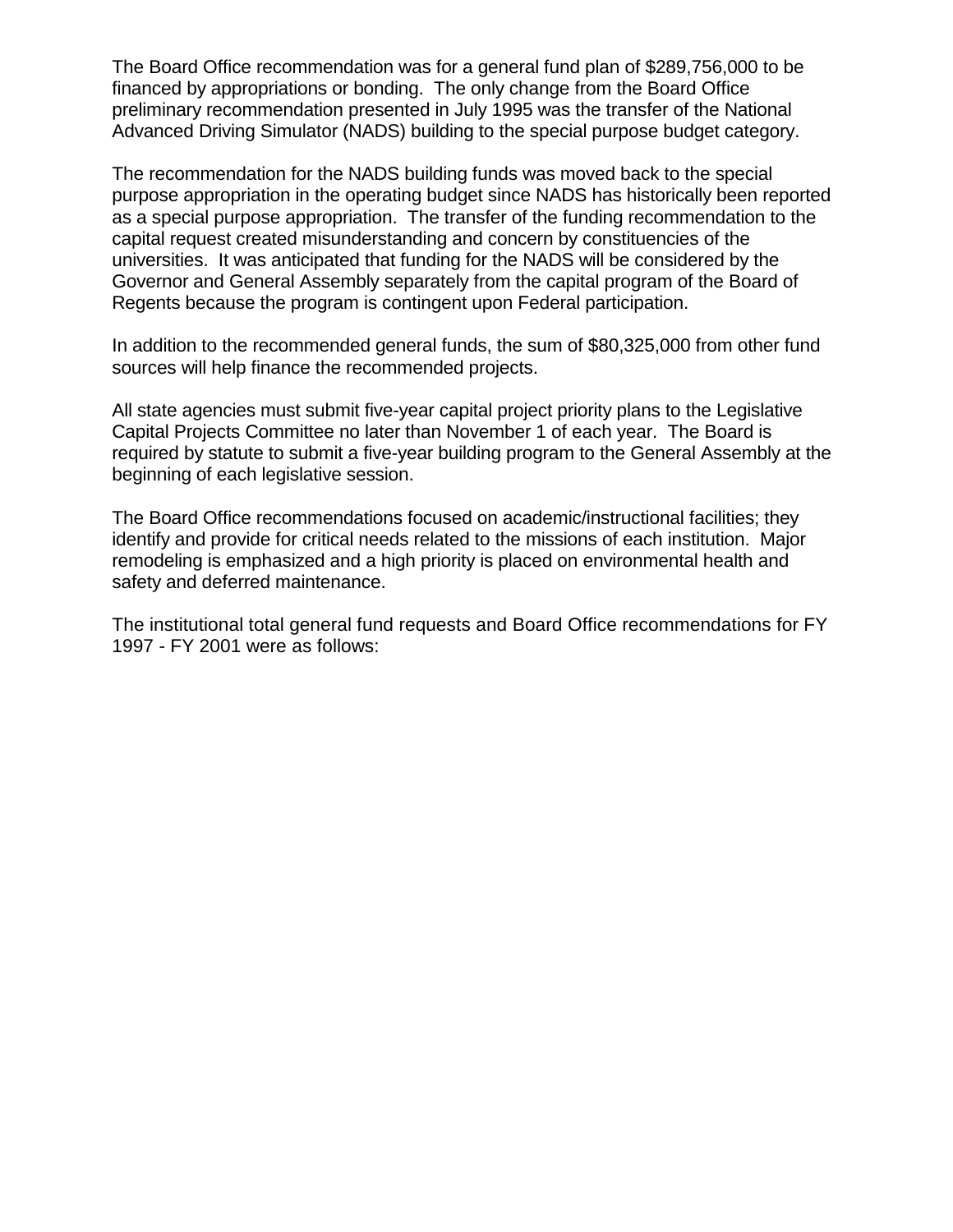| Institution  | <b>Total Request</b> | Total<br>Recommendation |
|--------------|----------------------|-------------------------|
| <b>SUI</b>   | \$164,790,000        | \$115,440,000           |
| <b>ISU</b>   | 146,110,000          | 106,320,000             |
| <b>UNI</b>   | 106,500,000          | 61,700,000              |
| <b>ISD</b>   | 10,403,000           | 5,644,000               |
| <b>IBSSS</b> | 952,000              | 652,000                 |
| Total        | \$428,755,000        | \$289,756,000           |

In some cases, funding was recommended in a fiscal year different than the year in which it was requested. The recommended amounts differ in some instances from the amounts requested.

University of Iowa officials requested State funding of \$52,600,000 for Bio-Medical Research and Education over the five-year period; State funding of \$27,000,000 was recommended.

Iowa State University requested \$22,000,000 in FY 1997 and \$9,320,000 in FY 1999 for the Engineering and Teaching Research Complex; the recommendation was for \$11,000,000 in FY 1997 and \$20,320,000 in FY 1999. The Board Office recommendation for State funding for the two phases of this project was consistent with past university requests.

Deferred maintenance funding was reduced from a total request of \$75,583,000 for the five-year period to a recommendation of \$33,276,000. Fire safety and deferred maintenance items will also be incorporated into the major remodeling projects recommended for funding.

It was recommended that utility projects at the University of Iowa be funded from other than State appropriations for that purpose.

Lower priority institutional projects were to be deferred into the out years.

Approval of the five-year capital program did not constitute approval of specific projects but was an estimate of future capital needs.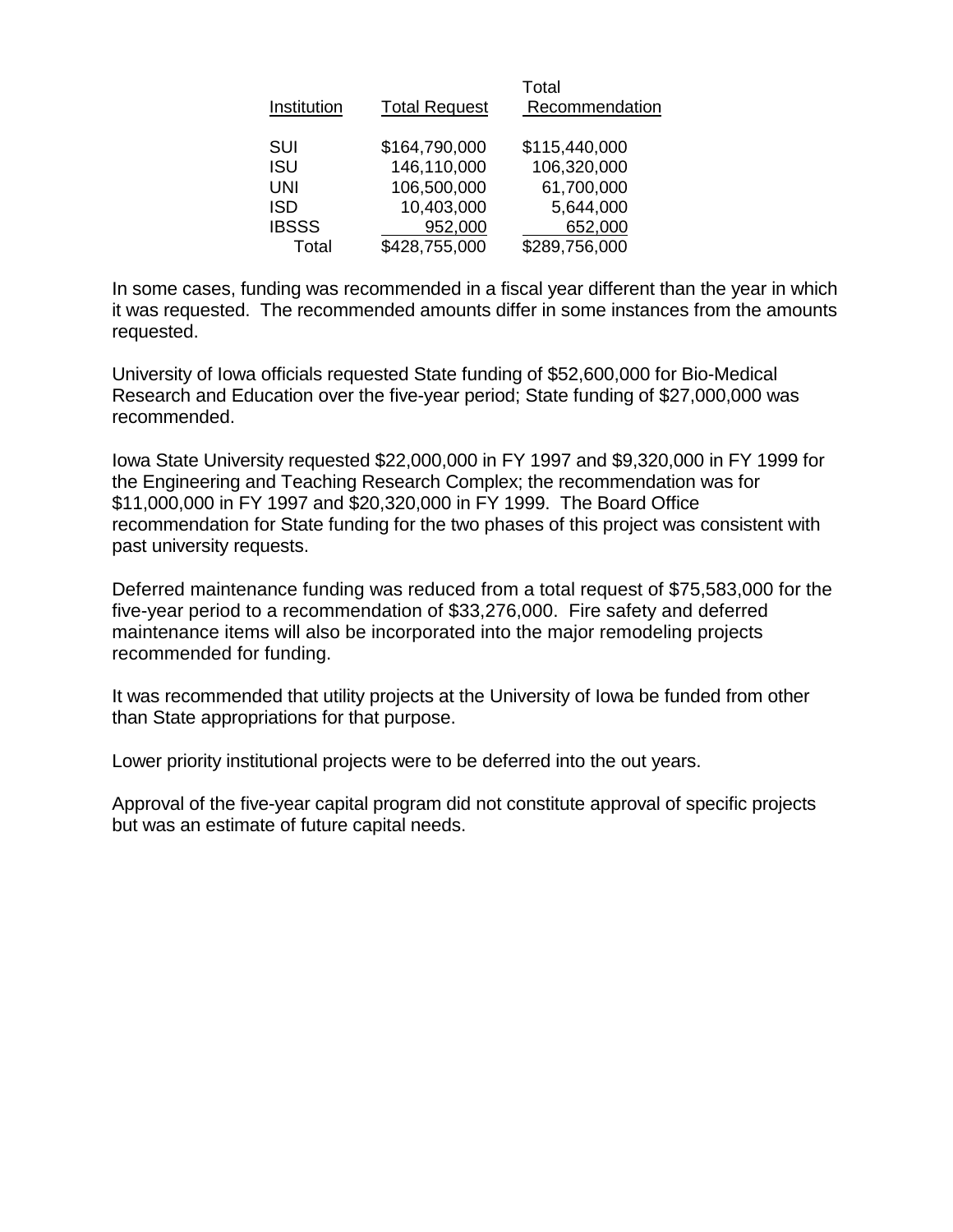The Board Office recommended the University of Iowa Hospitals and Clinics' requested five-year plan of \$76,355,000 to be financed with patient-generated revenues. The proposed projects were summarized by type as follows:

| <b>New Construction</b>              | \$37,747,000 |
|--------------------------------------|--------------|
| Remodeling/Renovation                | 31,154,000   |
| <b>Fire and Environmental Safety</b> | 7,454,000    |
| Total                                | \$76,355,000 |

All projects listed on the plan will be brought forward for specific project approval by the Board.

Regent Tyrrell asked when the Regents would receive the report on deferred maintenance. Mr. Richey responded that the Regents would be presented with the report in November.

Regent Tyrrell asked whether steady improvement had been made in addressing deferred maintenance. Mr. Richey responded affirmatively, noting that special effort had been made by institutional officials.

MOTION: Regent Newlin moved to (1) approve the Board Office recommendation of \$289,756,000 for the five-year general fund capital program for FY 1997- FY 2001 and (2) approve the five-year capital program of \$76,355,000 for the University of Iowa Hospitals and Clinics. Regent Collins seconded the motion. MOTION CARRIED UNANIMOUSLY.

**CAPITAL REQUESTS FOR FISCAL YEARS 1997 AND 1998**. The Board Office recommended the Board (1) approve the Board Office recommendations for general fund capital budget requests of \$77,465,000 for FY 1997 and \$51,710,000 for FY 1998, and (2) approve tuition replacement appropriation requests of \$27,900,000 for FY 1997 and \$28,200,000 for FY 1998 with the understanding that FY 1997 needs will be reassessed by November 15, 1995.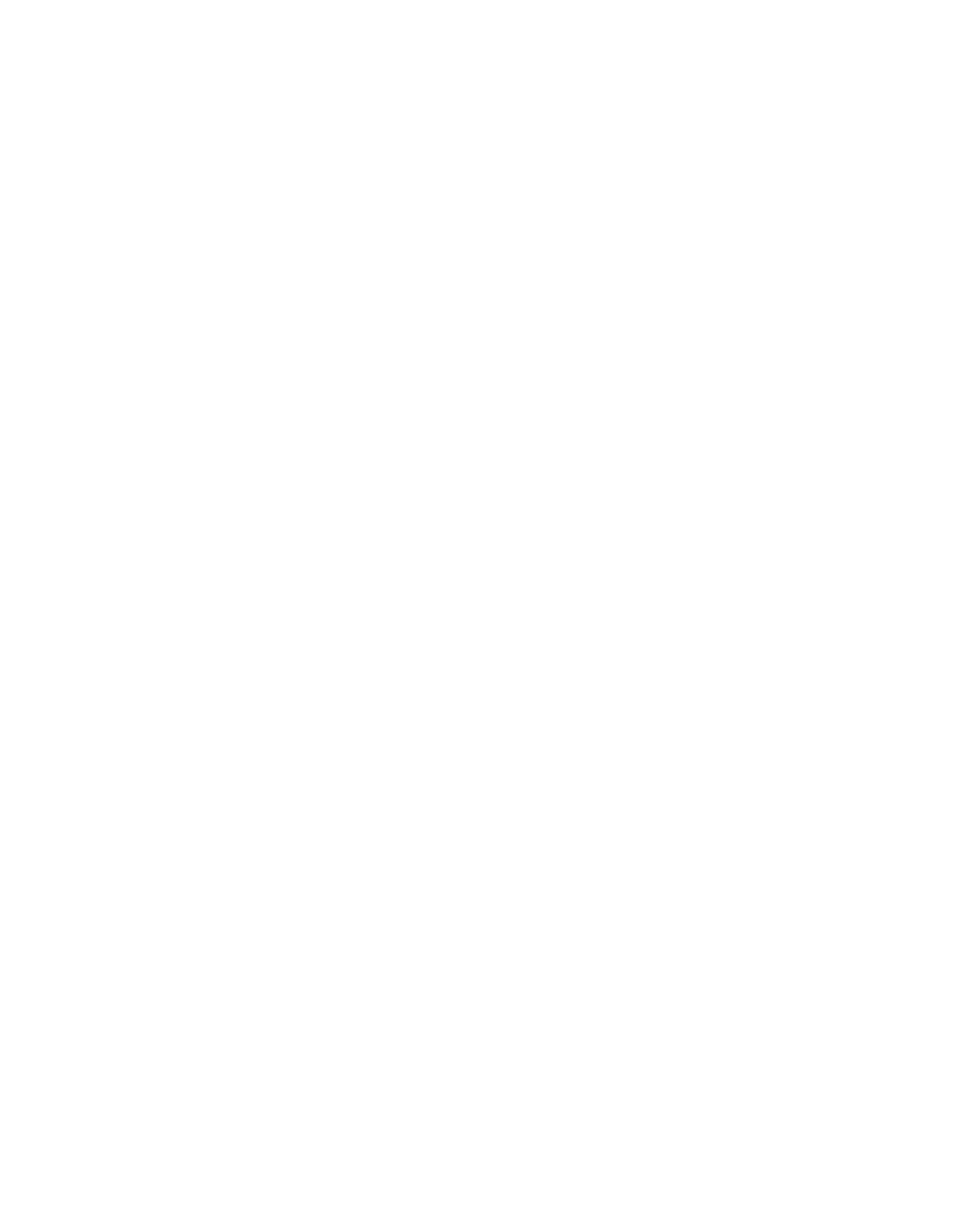## FY 1997 and FY 1998 General Fund Capital Budget Requests

The Board Office general fund recommendations for capital improvement projects total \$77,465,000 for FY 1997 and \$51,710,000 for FY 1998. The institutions requested general funds of \$106,833,000 for FY 1997 and \$94,662,000 for FY 1998 for capital improvements.

The only change from the Board Office preliminary recommendations presented in July 1995 was the transfer of the National Advanced Driving Simulator (NADS) building to the special purpose budget category. The recommendation for these funds was moved to the special purpose appropriation in the operating budget since NADS has historically been reported as a special purpose appropriation. The transfer of the funding recommendation to the capital request created misunderstanding and concern by constituencies of the universities. It was anticipated that funding for the NADS would be considered by the Governor and General Assembly separately from the capital program of the Board of Regents because the program is contingent upon Federal participation.

The recommended program for FY 1997 was quite optimistic in terms of the amount of funding available. However, most of the recommended projects have received some funding support from the Governor and the General Assembly or permission to proceed with project planning has been given by the Board.

Fire safety and deferred maintenance needs were given major attention in the recommended program. The highest priorities were the recommendations of \$2.2 million each year for fire and environmental safety and \$3.1 million each year for deferred maintenance. Additional fire safety and deferred maintenance needs were to be incorporated into the following major remodeling projects recommended for funding:

- SUI Biological Sciences Renovation
- SUI Engineering Modernization
- UNI Lang Hall (Auditorium) Remodel
- ISU Gilman Hall Addition HVAC & Fume Hoods
- UNI Physics Building Remodel

New construction and renovation projects recommended are detailed on Table 1 (page 227 of these Minutes).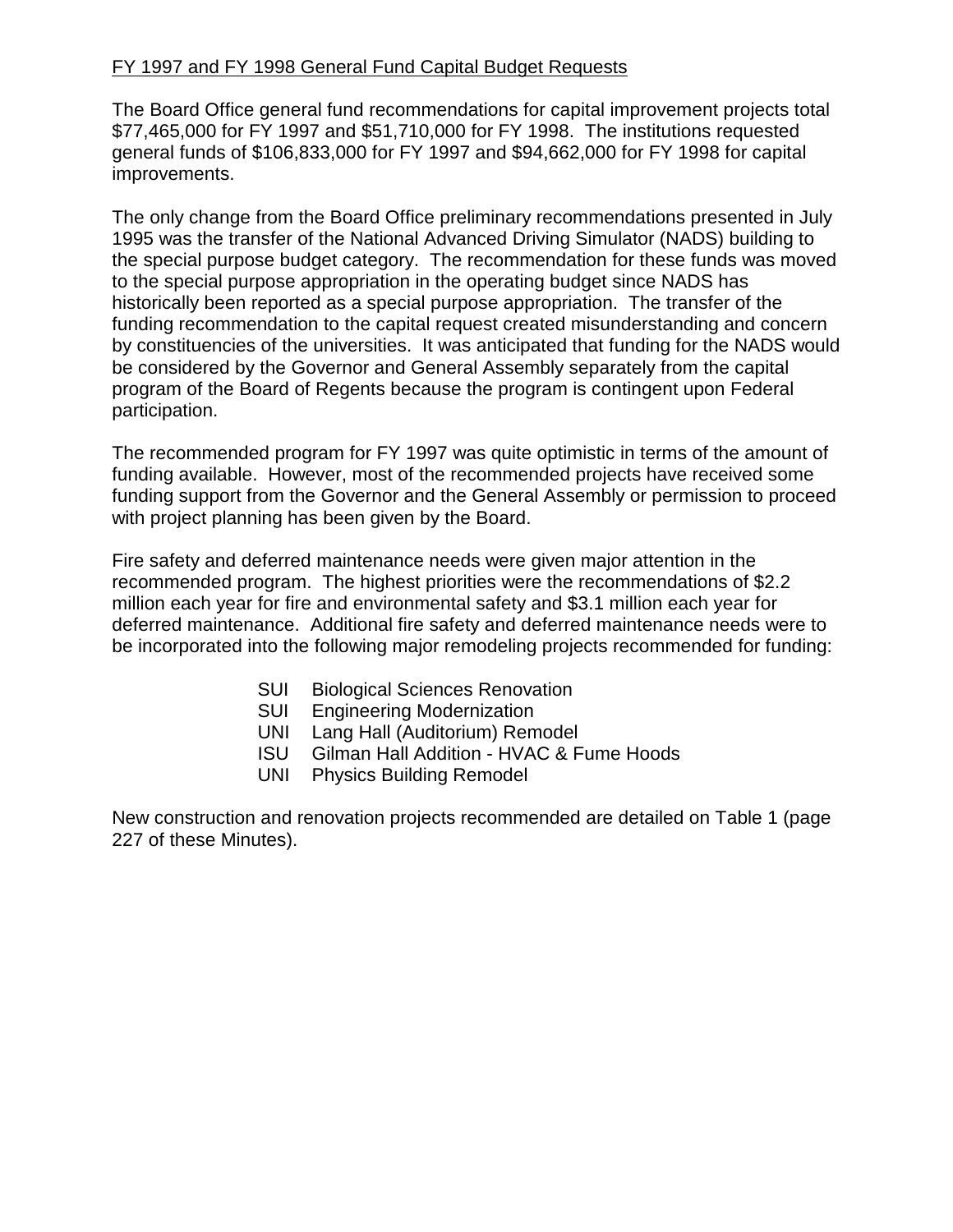|            |                                                  | (\$ Thousands) |         |
|------------|--------------------------------------------------|----------------|---------|
|            |                                                  | FY 1997        | FY 1998 |
|            |                                                  | Recom.         | Recom.  |
|            | School of Music Classroom Building /             |                |         |
| <b>UNI</b> | <b>Performing Arts Center</b>                    | \$7,100        |         |
| <b>ISU</b> | Intensive Livestock Research Facilities          | 17,640         | 9,000   |
| <b>SUI</b> | <b>Biological Sciences Renovation/Addition</b>   | 17,160         |         |
| <b>ISU</b> | <b>Engineering Teaching and Research Complex</b> | 11,000         |         |
| <b>SUI</b> | <b>Engineering Modernization</b>                 | 16,225         |         |
| <b>SUI</b> | <b>Bio-Medical Research and Education</b>        | 2,000          | 25,000  |
| <b>UNI</b> | Lang Hall (Auditorium) Remodel                   | 1,000          | 9,100   |
| ISU        | Gilman Hall Addition - Systems Upgrade           |                | 3,000   |
| <b>UNI</b> | <b>Physics Building Remodel</b>                  |                | 300     |

Projects requested but not recommended for funding in FY 1997 or FY 1998 include:

## University of Iowa

Power Plant Steam and Electric Power Plant Ash Silo Water Plant Well Substation L Improvements Chemistry Building Remodel North Campus CWP Expansion

Iowa State University

Livestock Units for Swine and Cattle Research

University of Northern Iowa

Steam Distribution System Replacement, Phase I Steam Distribution System Replacement, Phase II McCollum Science Hall Addition East Gym (planning)

Iowa School for the Deaf

Recreation Complex

Many of these projects were included in the outyears (FY 1999 - FY 2001) of the Board Office recommendations for the five-year general fund capital priority plan.

### Tuition Replacement Appropriation

The recommendation for FY 1997 totalled \$27,900,000; the recommendation for FY 1998 was \$28,200,000. The FY 1996 tuition replacement appropriation was \$27,400,000; as of September 1995, FY 1996 expenditures were estimated at \$26,898,128.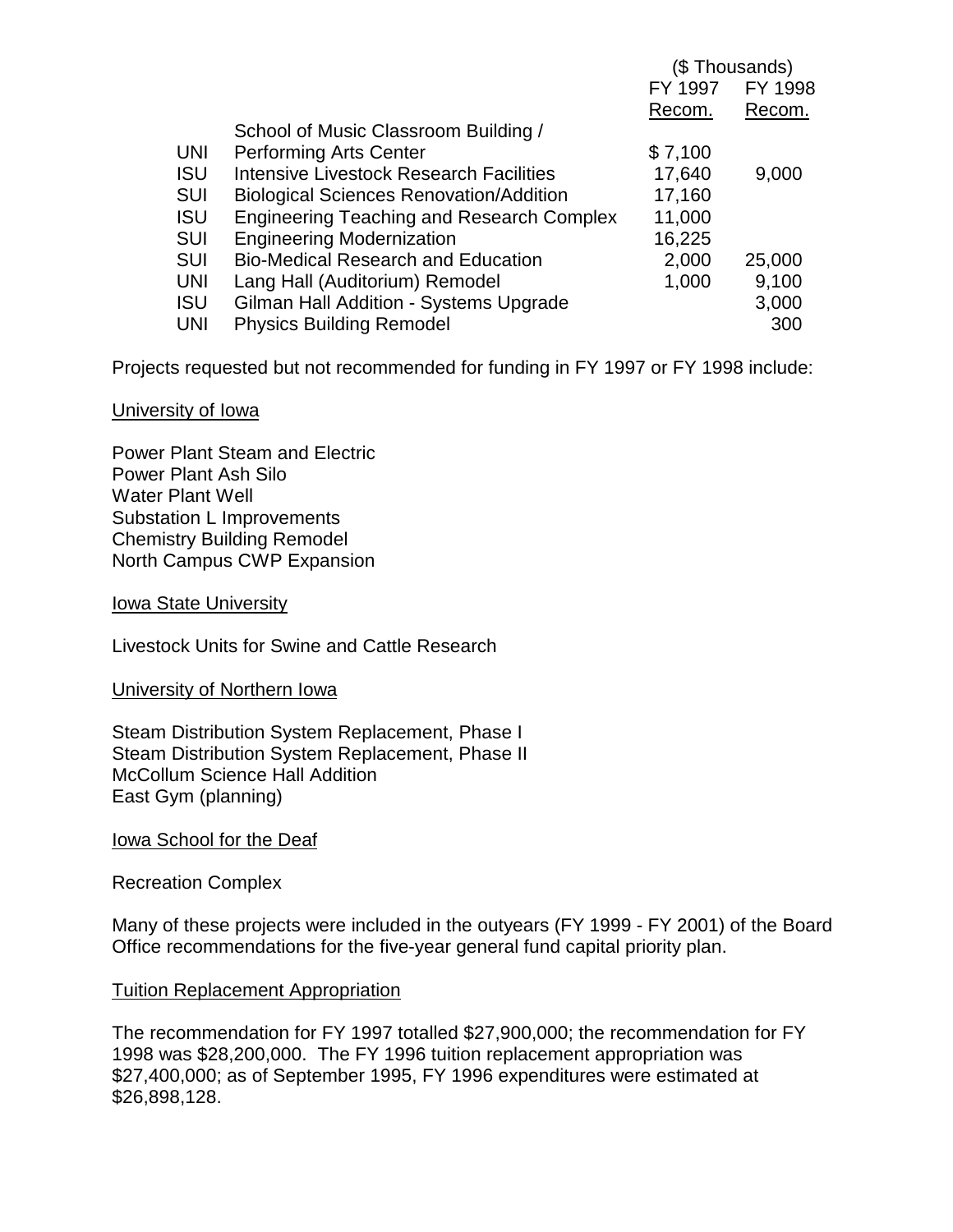The FY 1996 education appropriation bill requires the Board of Regents, Department of Management and Legislative Fiscal Bureau to determine and agree upon, by November 15, 1995, the amount that needs to be appropriated for tuition replacement for the fiscal year beginning July 1, 1996.

Board Office staff will be working with the Department of Management and Legislative Fiscal Bureau to refine the FY 1997 estimate during fall 1995.

The Board's financial advisor, Springsted, Inc., projects tuition replacement needs for each campus based on known debt service obligations and the universities' estimates of investment earnings.

The tuition replacement appropriation request may require modification due to changing interest rates, or speed of construction draws among other factors.

MOTION: Regent Tyrrell moved to (1) approve the Board Office recommendations for general fund capital budget requests of \$77,465,000 for FY 1997 and \$51,710,000 for FY 1998, and (2) approve tuition replacement appropriation requests of \$27,900,000 for FY 1997 and \$28,200,000 for FY 1998 with the understanding that FY 1997 needs will be reassessed by November 15, 1995. Regent Mahood seconded the motion. MOTION CARRIED UNANIMOUSLY.

**ANNUAL REPORT ON ENERGY CONSERVATION**. The Board Office recommended the Board receive the report and encourage the institutions to continue to pursue actively energy conservation measures and other methods to control energy costs.

Board of Regents institutions have significantly reduced their energy consumption on a BTU per gross square foot basis since FY 1979, the peak consumption year. Consumption has declined more than 16 percent per gross square foot at the University of Iowa and the University of Northern Iowa and more than 39 percent at Iowa State University from FY 1979 to FY 1995.

The reductions are even more impressive than the data show since there has been a growth in the installation of energy consuming research equipment, desk-top personal computers, and air-conditioning equipment.

In 1989 engineering analyses of the Regent facilities were undertaken to identify energy conservation measures (ECMs) to reduce energy consumption and control energy costs. To date more than \$12.9 million (1995 dollars) have been spent on these identified projects, saving more than \$3.1 million annually (1995 dollars).

Additional identified projects should be undertaken if they are cost effective and feasible.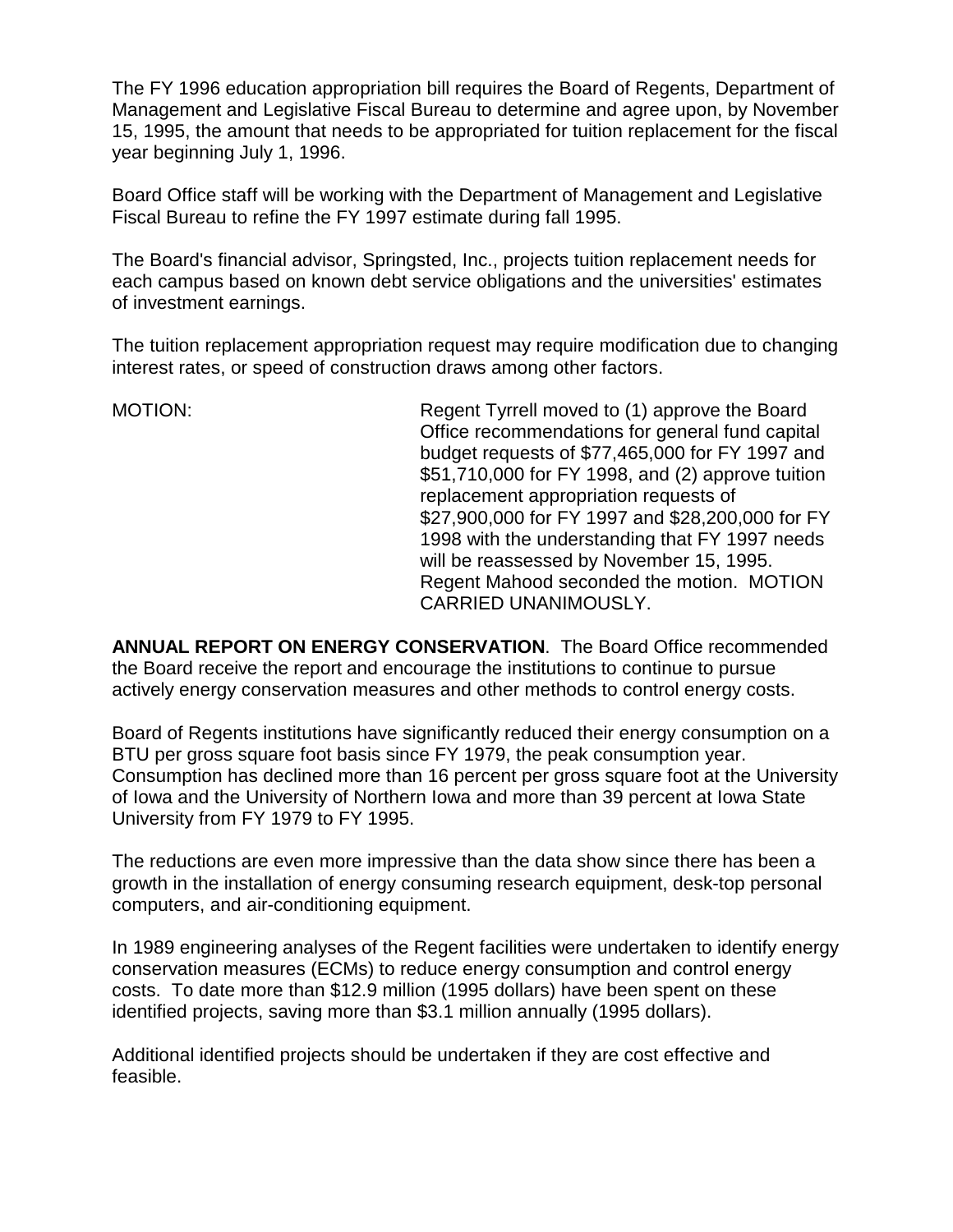Potential residence hall system ECMs should be reviewed since relatively few of the identified projects have been completed; savings which result from completion of these projects can help minimize future residence hall rate increases.

There are a number of energy conservation measures yet to be completed at the University of Iowa Hospitals and Clinics: the UIHC five-year plan includes energy conservation projects totaling almost \$5 million.

Other ECMs not identified in the 1989 studies have been completed either as part of renovation projects or separately.

To control energy costs the institutions also contract for fuel at the lowest cost, use the least cost fuel if there is a choice, and schedule air handling units around class schedules.

Regent Dorr asked if the annual report on energy conservation was still mandated by statute. Associate Director Racki responded affirmatively.

Regent Dorr stated that if this governance report was essential and provided good information, that was fine; however, if it resulted from the energy crisis and was of no continued value, then this matter should be re-evaluated.

MOTION: Regent Newlin moved to receive the report and encourage the institutions to continue to pursue actively energy conservation measures and other methods to control energy costs. Regent Collins seconded the motion. MOTION CARRIED UNANIMOUSLY.

**TIAA/CREF RETIREMENT OPTIONS**. The Board Office recommended the Board (1) Approve proposed changes in the Board of Regents' TIAA/CREF retirement plan that permits transferability at time of retirement to an approved vehicle which administers the assets in conformance with Regents policies. (2) Approve proposed changes in the Board of Regents' TIAA/CREF retirement plan that permits those who have separated from the Regents institutions to be governed by the rules of the institution by which they are currently employed and/or from which they retired. (3) Approve the modification of the current cashability provision in the retirement plan so that:

- (a) Distribution is allowed for up to one-third of the retirement accumulation which is attributable to the employee's contribution.
- (b) Distribution, which ordinarily begins at age 62 or older, is allowed to occur upon entry into a retirement incentive agreement.
- (4) Approve the development of an additional early retirement option to offset the impact of the elimination of mandatory retirement coupled with the need for a differently trained mix of faculty and staff for presentation to the Board in December 1995.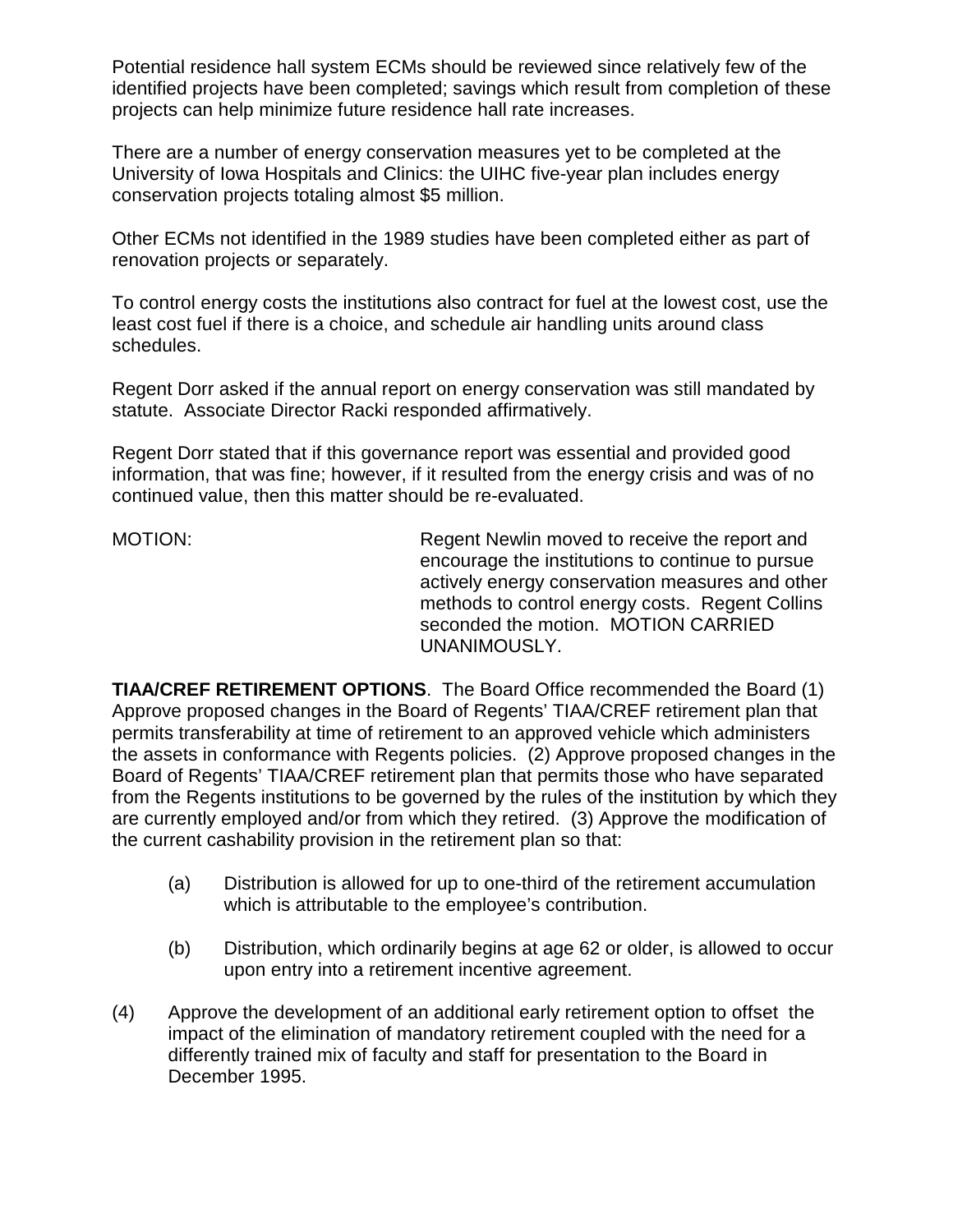(5) Approve the implementation of a study by the institutions to begin to review the existing Board of Regents early and phased retirement programs by July 1, 1996, in order to determine if these programs should be extended beyond their current expiration date of June 30, 1997.

The proposed policy would allow retiring participants in the Board of Regents TIAA/CREF retirement plan to transfer accumulations to an approved carrier which would administer the assets in conformance with Regents policies. Approval of the policy would allow those employees who have separated from the Regents institutions to transfer their TIAA/CREF retirement accumulations to the employing institution and be governed by the rules of that institution.

Employees would be allowed to distribute up to one-third of the retirement accumulation coupled with an educational program advising faculty and staff on how to arrange a rollover of the funds to an Individual Retirement Account (IRA). The policy change would permit this distribution to occur upon entry into a retirement incentive agreement at an age earlier than the current threshold age of 62.

Approval of the policy would allow the development of an additional retirement option which will be presented to the Board in December 1995 to offset the impact of the elimination of mandatory retirement and the need for a differently trained mix of faculty and staff. This option might include an enhanced set of retirement inducements which would be available for only a brief period of time (a window plan).

In the last two years, 188 faculty and staff have retired under the Board's early retirement program. As mandated by the Age Discrimination in Employment Act (ADEA) mandatory retirement at age 70 was eliminated as of December 31, 1993.

Currently, there are 23 faculty aged 70 or older employed at the three universities.

Regent Dorr asked if the proposal would allow a retiree to roll over into another approved retirement account both the employee's contribution and that of the institution. Mr. Richey responded affirmatively.

Regent Newlin asked if an individual had a choice on the transferability. Mr. Richey responded that the individual did, within approved policy.

MOTION: Regent Kennedy moved to approve the recommended action as outlined on page 232 of these Minutes. Regent Smith seconded the motion. MOTION CARRIED UNANIMOUSLY.

**POLICY ON DONATION OF ANNUAL LEAVE FOR CATASTROPHIC ILLNESS**. The Board Office recommended that the Board approve the following policy and its addition to the Board of Regents Procedural Guide:

# CATASTROPHIC ILLNESS POLICY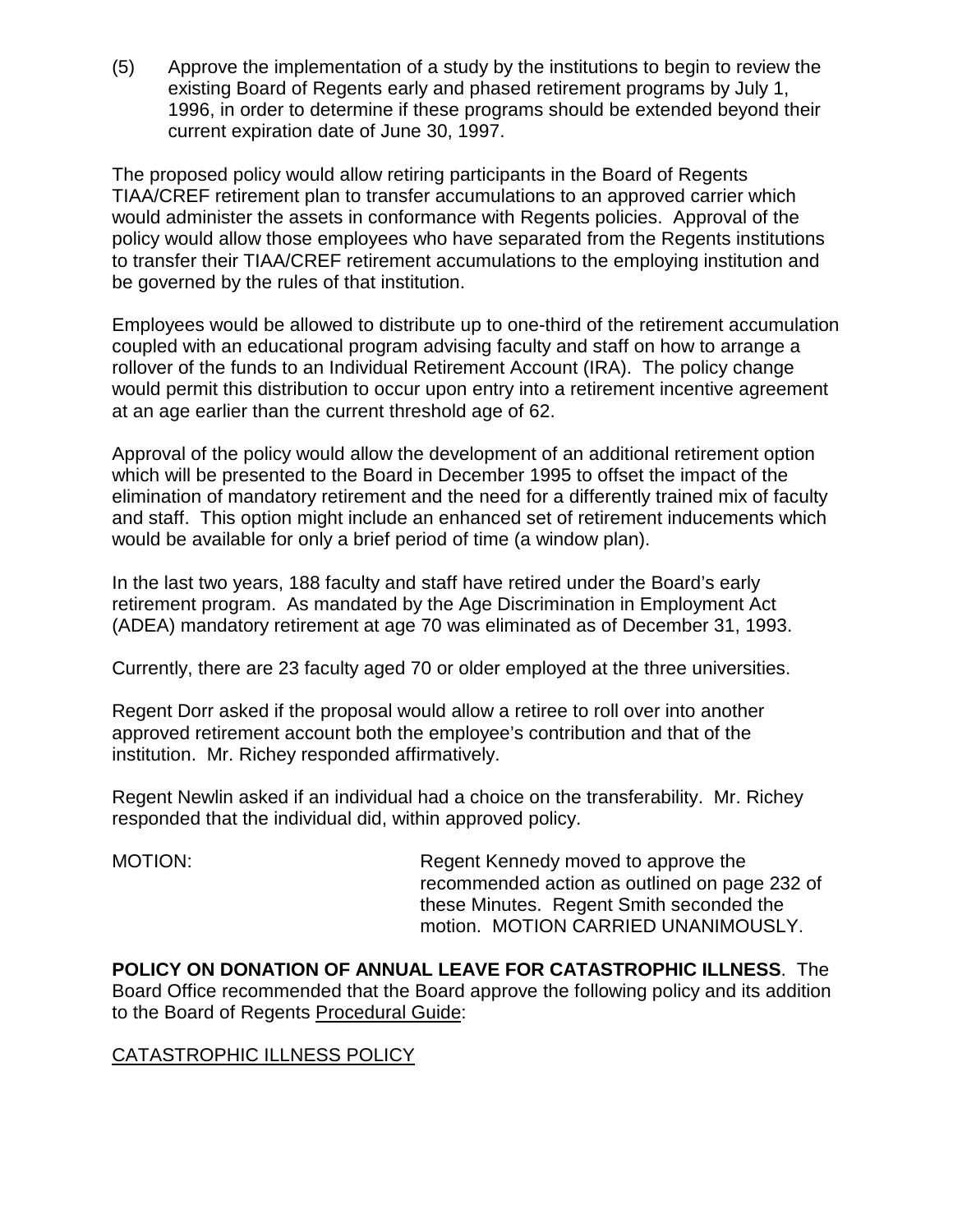POLICY: Eligible employees may donate accrued vacation leave to another eligible employee for use as sick leave during a catastrophic illness or injury. Eligible employees are nonorganized faculty and staff who accrue vacation.

This contribution to an employee is converted to sick leave and used for a catastrophic illness or injury when the employee has exhausted all the sick leave, vacation, converted sick leave and compensatory time to which that employee is otherwise entitled and has not yet satisfied the waiting period for long-term disability benefits.

DEFINITION OF CATASTROPHIC ILLNESS OR INJURY: "Catastrophic illness or injury" means an illness and injury resulting in a medical condition for which a physician has certified the condition is likely to result in a loss of 30 or more work days.

ELIGIBILITY: All nonorganized faculty and staff who accrue vacation and are eligible for long-term disability coverage are eligible to receive donations provided that they meet the standard and provide the certification as set forth in item 2 above, have exhausted all paid leave and are not receiving any other supplemental payments (e.g., worker compensation or long-term disability).

## RELATIONSHIP TO POLICY UNDER COLLECTIVE BARGAINING AGREEMENTS:

Nonorganized faculty and staff covered by this policy are able to contribute vacation to and to receive vacation from those covered by collective bargaining agreements, which contain reciprocal catastrophic illness policies.

Leave can only be transferred between employees in the same Regents institution.

Leave shall be donated in increments of one hour or more.

Leave shall be calculated and distributed in actual hourly dollars.

The total leave donations received by an employee shall not exceed the amount necessary to cover the long-term disability waiting period.

Each Regent institution will develop a process by which eligible faculty and staff members may make the contributions provided in this policy.

The policy would allow nonorganized faculty and staff who earn vacation to donate leave to employees, either nonorganized or AFSCME-covered, who have a qualifying catastrophic illness and have exhausted all their leave. The vacation leave donated would be placed in the recipient's sick leave account and could not be returned to the donating employee.

Donated leave may be used up until the time the recipient has satisfied the waiting period for long-term disability coverage.

Nine-month faculty, since they do not accrue vacation, are not eligible to receive donations.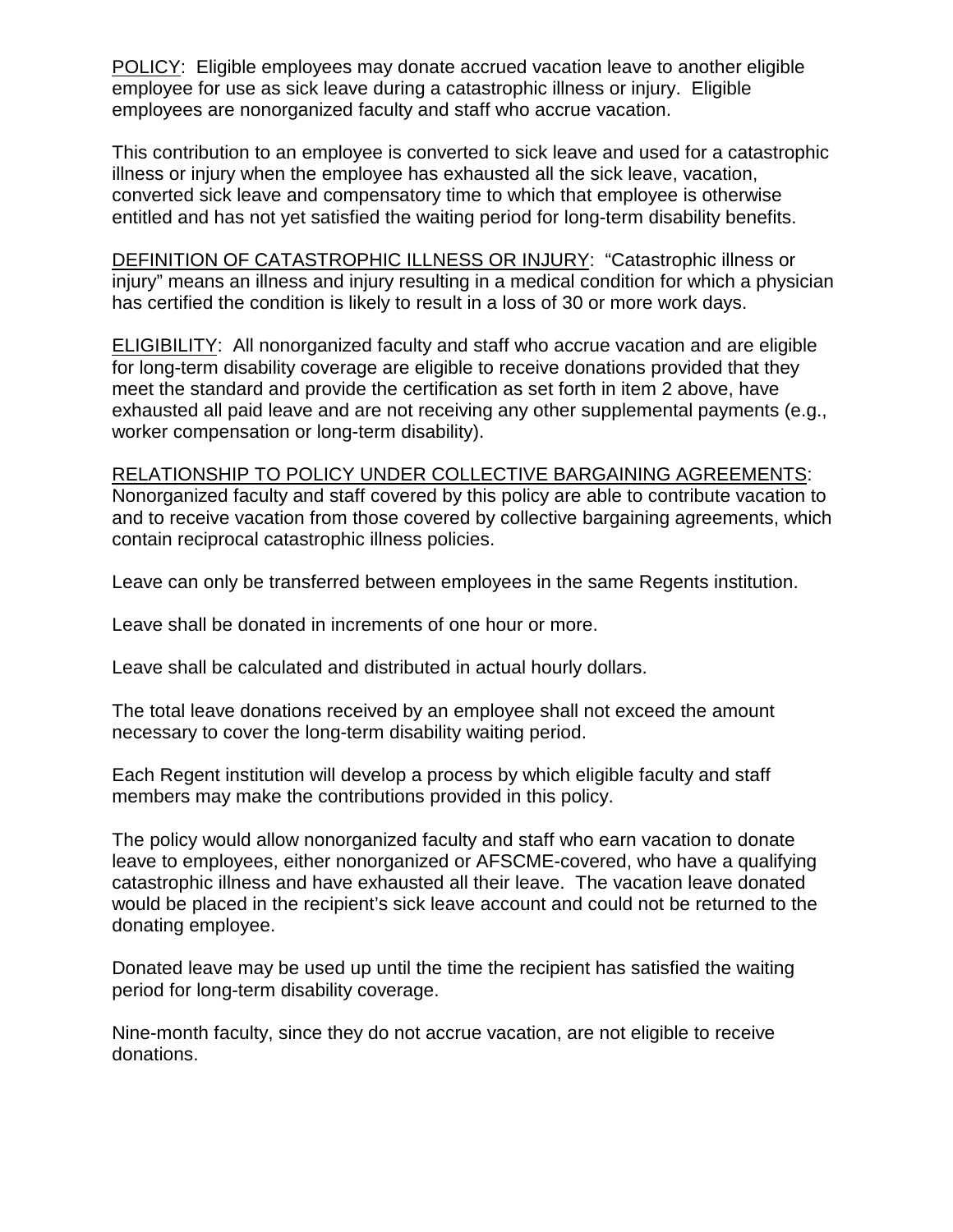Employees in AFSCME bargaining units have been able to donate vacation to other AFSCME employees with catastrophic illnesses since the 1993-95 agreement was effective. The provision remains in the 1995-97 contract.

Since the option was available to AFSCME employees, only 14 employees have received donated leave at Regent institutions.

Approval of the policy would allow similar treatment of eligible employees covered by the AFSCME agreement and those not covered by the collective bargaining agreement.

Individual departments within the institutions would calculate the hourly salary/wage costs between the donating and receiving employees.

Mr. Richey stated the Board Office recommended that monetary equivalents be transferred in dollars, and not time.

Regent Pellett asked how the Regents' policy differed from the State's policy. Mr. Richey responded that the State has no employees who cannot earn vacation. Twelve-month Regent faculty do earn vacation versus 9-month faculty who do not earn vacation.

Regent Collins asked how often the Board Office expected this policy to be used. Mr. Richey responded that he did not expect the policy to be used overwhelmingly but that the Regents would have to wait to see how the pattern of usage will change.

Regent Pellett referred to the language in the proposed policy concerning the loss of "30 or more work days", and asked if those were consecutive work days. Director Williams responded affirmatively, noting that a normal work month would be 21 work days, not counting the weekend.

Regent Pellett asked how the policy would apply to an employee who is trying to fulfill his/her obligations of employment by working 1/2 days a couple of days per week, for example. Are those employees then not covered under this proposed policy?

Director Williams responded that the employee has to have exhausted all of his/her accrued vacation, sick leave, etc. The policy is designed to assist employees until they are eligible for long-term disability.

Mr. Richey stated that the issue of an employee who has utilized all his/her leave but is trying to work on a part-time basis had not been specifically addressed. The matter would be looked into and reported back to the Board.

President Pomerantz stated that the proposed policy addresses a catastrophic situation where an employee has used up their earned vacation and sick leave, and before the catastrophic coverage takes effect.

Regent Dorr asked whether the long-term disability program for non-contract covered employees was different than that for other State employees.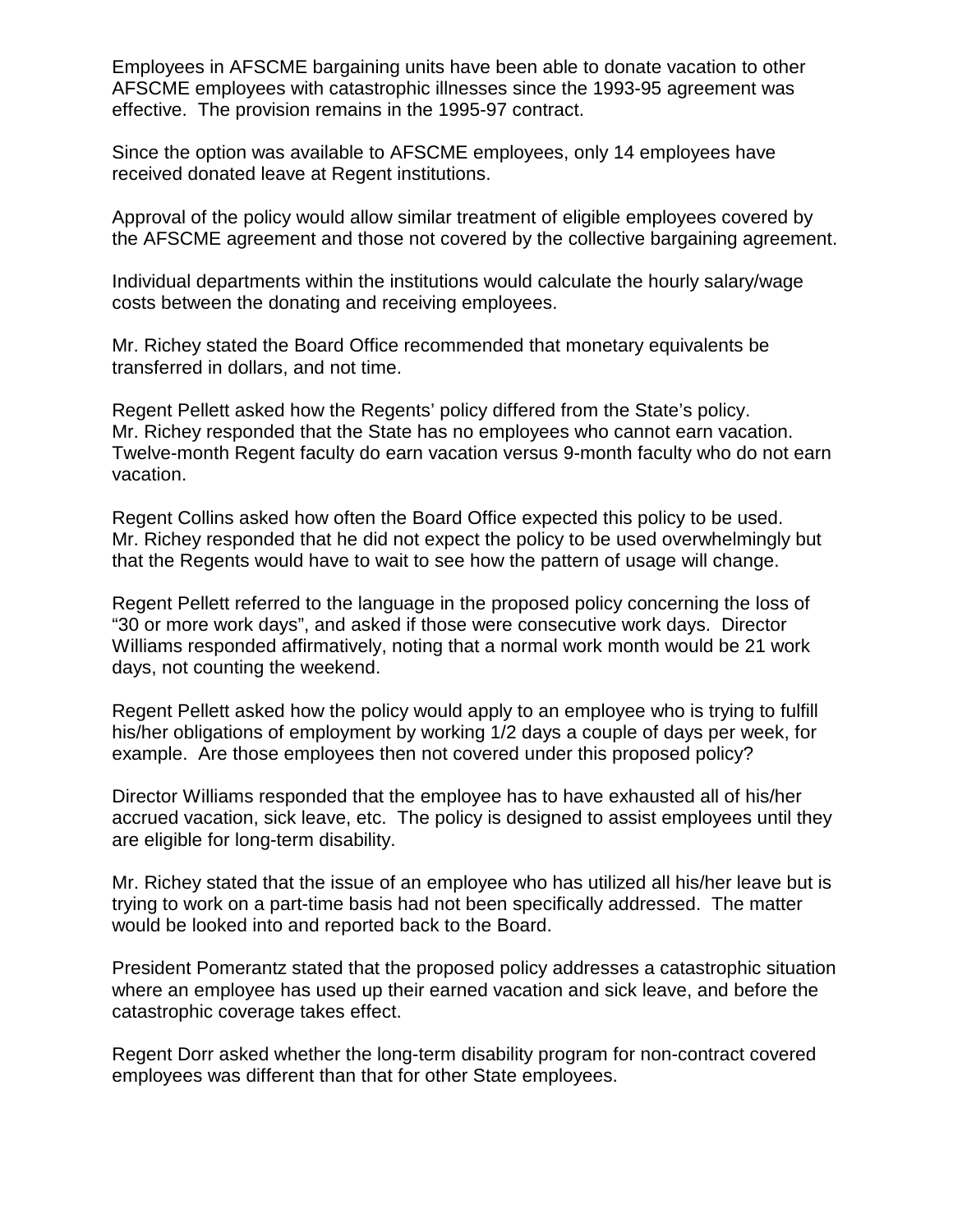Vice President Madden responded that the long-term disability programs all pay a certain percentage of an employee's gross salary.

President Jischke stated that the policy allows employees who are not ill to contribute to employees who are.

Mr. Richey stated that the value of the donating employee's vacation time is transferred, not the number of hours; an employee cannot give more than they are making.

MOTION: MOTION: Regent Tyrrell moved to approve the proposed policy, as recommended. Regent Pellett seconded the motion. MOTION CARRIED WITH REGENT DORR OPPOSED.

**BOARD OFFICE PERSONNEL TRANSACTIONS**. The Board Office recommended the Board ratify the Register of Personnel Transactions which included the following item:

Accept the early retirement of ROGER MAXWELL, EEO Compliance Officer, effective October 1, 1995.

MOTION: Regent Pellett moved to ratify personnel transactions, as presented. Regent Mahood seconded the motion. MOTION CARRIED UNANIMOUSLY.

President Pomerantz asked Roger Maxwell to come forward, which he did. He stated that Mr. Maxwell was retiring as Affirmative Action Compliance Officer for the Board of Regents after serving for 26 years. President Pomerantz invited Mrs. Maxwell and their four children who were also in the audience to come forward, which they did. President Pomerantz presented Mr. Maxwell with certificates of appreciation from the Board of Regents and the Governor, on behalf of the entire state.

Compliance Officer Maxwell thanked President Pomerantz and the Board for the recognition. He also expressed appreciation for the richness of his experience working for Iowa's Regent system.

**ANNUAL REPORT OF EARLY AND PHASED RETIREMENT**. The Board Office recommended the Board (1) receive reports from the institutions on the operation of the PHASED AND EARLY RETIREMENT programs in 1994-95, (2) establish a present value rate of 5.52 percent for lump sum payout under the EARLY RETIREMENT program for fiscal year 1996; and (3) direct that the institutions and Board Office conduct a study of the current EARLY AND PHASED RETIREMENT programs which expire on June 30, 1997, to determine if they should be continued, modified, or eliminated. Study is to be presented to the Board of Regents in March 1996.

During fiscal year 1995, there were 26 new entrants into the PHASED RETIREMENT program. Total cost of incentives for PHASED RETIREMENT program participants was \$524,618.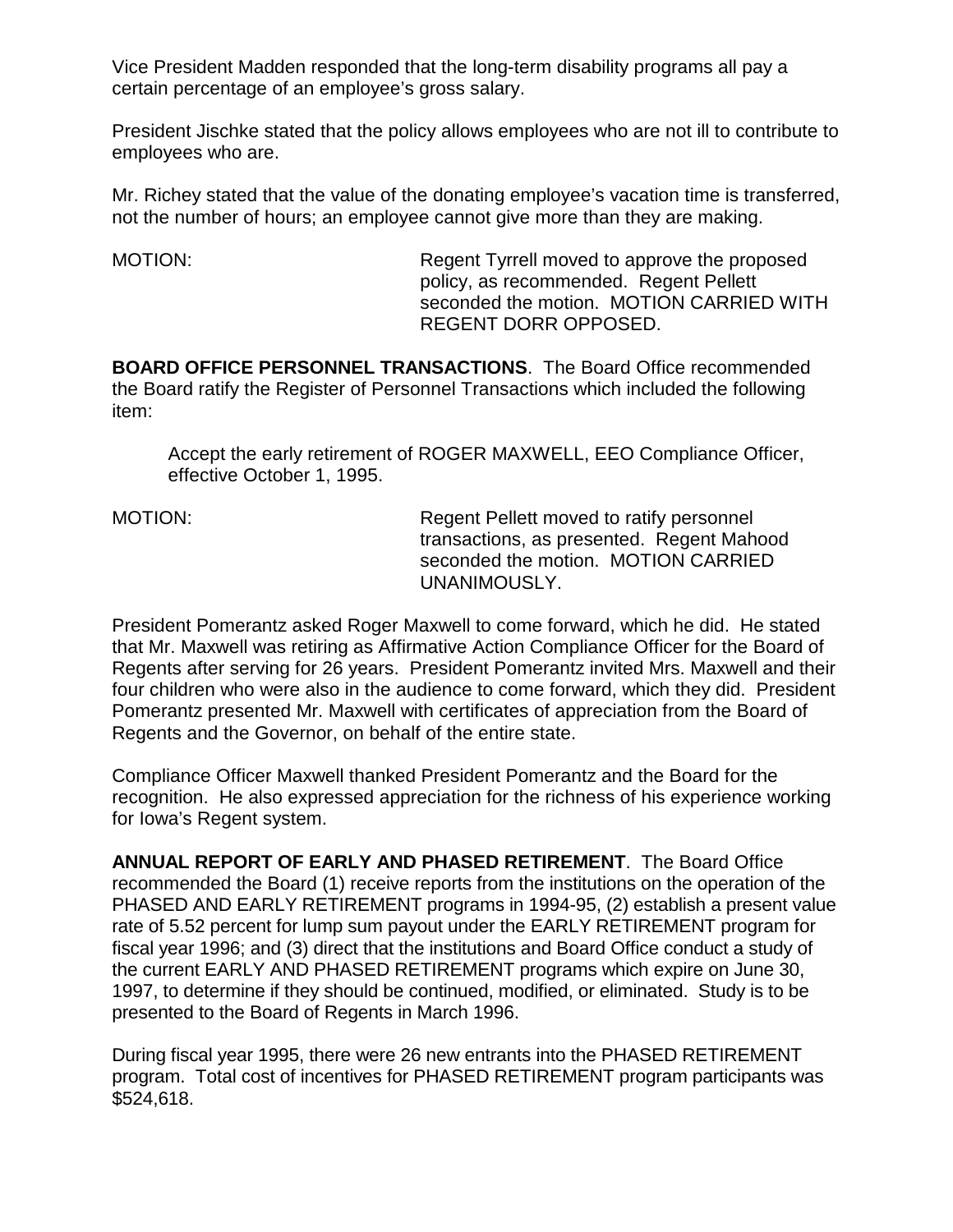The difference between the total compensation received by the participants and the total compensation that would have been received if they had remained full time was \$1,259,995. The net saving realized was \$735,377.

Since its inception in 1982, 254 employees have participated in PHASED RETIREMENT with 63 still active.

New entrants into the PHASED RETIREMENT program for the last five years is as follows:

| Fiscal year 1991 | 28 |
|------------------|----|
| Fiscal year 1992 | 15 |
| Fiscal year 1993 | 18 |
| Fiscal year 1994 | 18 |
| Fiscal year 1995 | 26 |

In fiscal year 1995, 113 faculty and staff members at the five institutions and Board Office participated in the EARLY RETIREMENT program.

Significant reductions were made in the benefits received in the program at the beginning of fiscal year 1993. Participation since fiscal year 1992 is as follows:

| Fiscal year 1992 | 323 (last year of original policy)              |
|------------------|-------------------------------------------------|
| Fiscal year 1993 | 52 (first year of policy with reduced benefits) |
| Fiscal year 1994 | 75                                              |
| Fiscal year 1995 | 113                                             |

Since the inception of the program in 1986, 1,114 employees have chosen this retirement option.

Savings result when employees who elect EARLY RETIREMENT are either not replaced or replaced at lower salaries. 113 employees chose EARLY RETIREMENT in fiscal year 1995. 60 were replaced at lower salaries. 40 were not replaced. 6 were replaced at a higher salary; 7 at the same salary. An estimated saving of \$1.9 million was realized from future salary obligations over the period of time these 113 individuals will be in the program.

Over the past three years, the institutions have estimated the savings over the period of time the early retirees are in the EARLY RETIREMENT program at \$18 million. Most of the estimated savings is due to the fact that over 50 percent of the employees who retired under the early retirement program were not replaced.

Participants in the EARLY RETIREMENT program may elect to have the value of all or part of their future benefits paid in a lump sum. These payments are discounted.

For fiscal year 1995, the Board approved a present value discount rate of 4.81 percent which is the average of rates earned on 90-day and one-year Treasury Bills. The rate of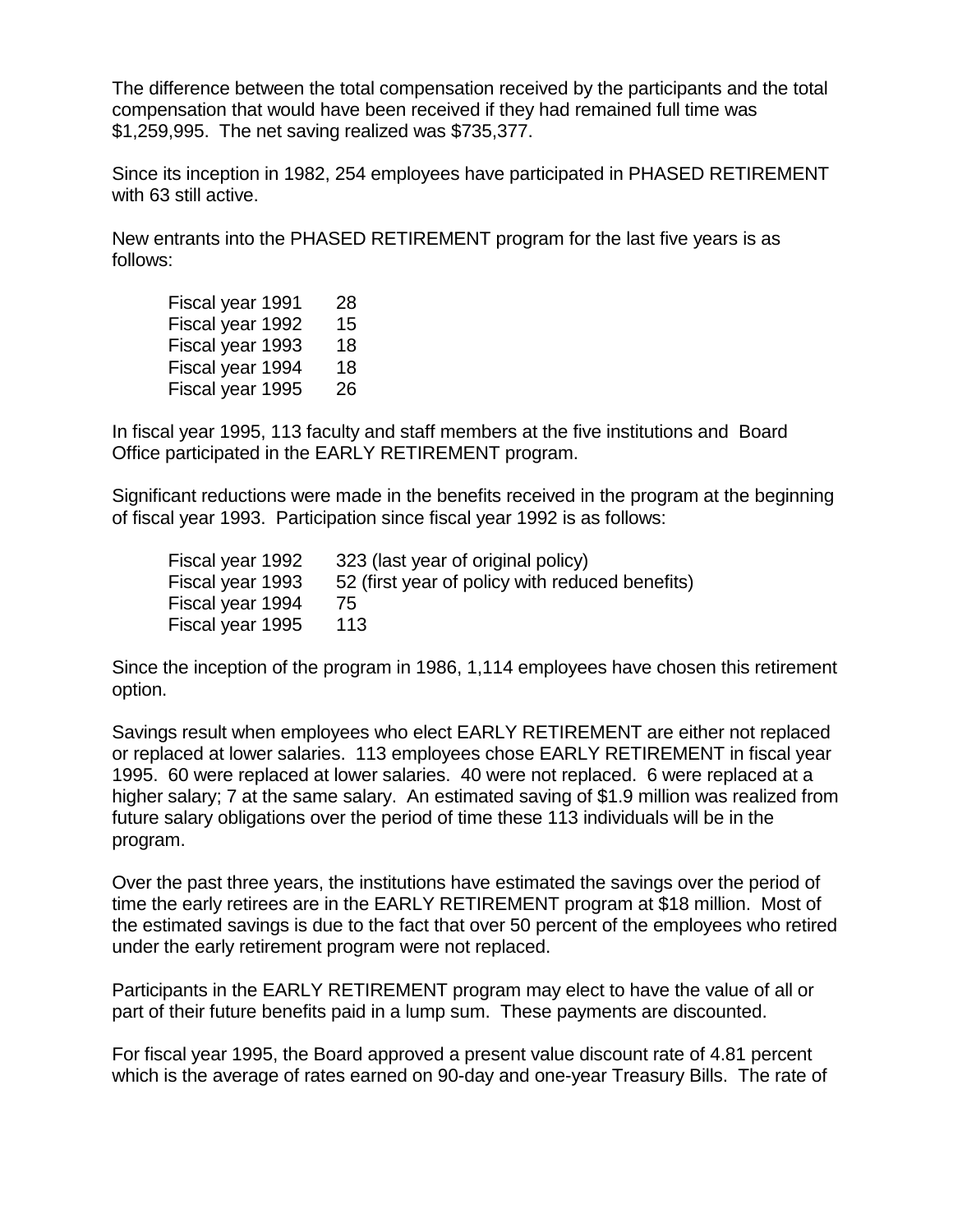5.52 percent was recommended for fiscal year 1996 which is the average of July 1 rates earned on 90-day and one-year Treasury Bills.

MOTION: Regent Tyrrell moved to approve the recommended action, as outlined on page 237 of these Minutes. Regent Mahood seconded the motion. MOTION CARRIED UNANIMOUSLY.

**APPOINTMENTS TO COMMITTEES AND ORGANIZATIONS**. The Board Office recommended the Board approve the committee appointments recommended by President Pomerantz, as presented.

The resignation of Regent Melissa Johnson-Matthews and the appointment of Aileen Mahood to the Board necessitated changes in appointments to committees and organizations on which members of the Board serve. In addition, a new Strategic Planning Oversight Committee was created by the Iowa Coordinating Council for Post-High School Education. President Pomerantz was requested to designate persons to represent the Board on that important committee.

University of Iowa officials suggested that the liaison function with the University Hospitals be broadened to include the clinical enterprises in the College of Medicine for the purpose of effective communication. The Board would continue to act in its customary capacity as the Board of Trustees for University Hospitals. The addition of the clinical enterprises will encourage communication to the Board through its representatives on a structured basis. President Pomerantz recommended that the liaisons be the President and the Executive Director of the Board by virtue of their offices. The full Board will be kept fully informed by either or both of those two officers.

MOTION: Regent Pellett moved to approve the committee appointments recommended by President Pomerantz, as presented. Regent Tyrrell seconded the motion. MOTION CARRIED UNANIMOUSLY.

**APPEALS TO BOARD OF REGENTS**. (a) Two Faculty and One Student. The Board Office recommended (1) that the Board deny the request of the two faculty members for review of final institutional decisions and (2) that the Board deny the request of a student for a review of a final institutional decision.

Note: The Board had before it CONFIDENTIAL MEMORANDUMS and supporting documents in this matter.

The faculty members' request for a review of a final institutional decision was before the Board pursuant to the Board of Regents Procedural Guide, Section 2.07 as further explained by Section 4.25. The faculty members were appealing the decision of the institution with respect to the denial of promotion and tenure.

The student's request for review of a final institutional decision was before the Board pursuant to the Board of Regents Procedural Guide, Section 2.07. The student was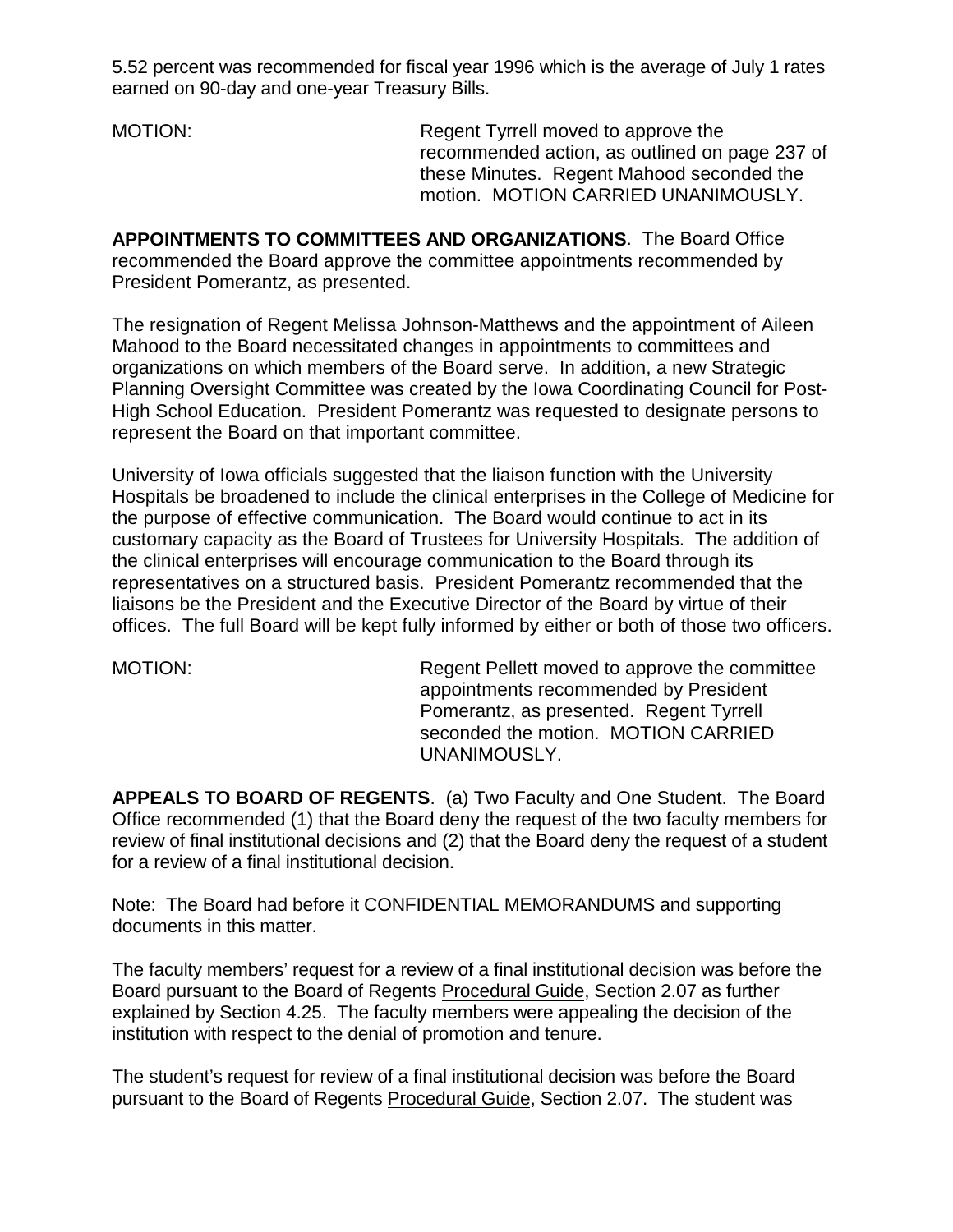appealing the decision of the institution with respect to disciplinary action taken by the university against the student.

The Board Office and Attorney General's Office reviews of the documents submitted by the persons seeking review and the university relative to these matters concluded that the process and conclusion were consistent with pertinent laws and regulations and were substantially in compliance with policies and procedures of the Board and the university.

The Board Office recommended that the Board, based on the records before it, deny the request of the appellants to review the final institutional decisions. The Board's decision in these matters represents the final agency action for which the faculty members and student may seek judicial review as permitted by law.

MOTION: Regent Newlin moved (1) that the Board deny the request of the two faculty members for review of final institutional decisions and (2) that the Board deny the request of a student for a review of a final institutional decision. Regent Collins seconded the motion. MOTION CARRIED UNANIMOUSLY.

(b) Employee. The Board Office recommended that the Board affirm the decision of the president and deny the appeal on the basis of the record.

This was an appeal of an institutional decision to deny an employee's charges of discrimination against the employee's supervisor. The appeal was reviewed by the Attorney General's Office and it was recommended that the appeal be denied based on the record before the Board of Regents.

MOTION: Regent Dorr moved to affirm the decision of the president and deny the appeal on the basis of the record. Regent Mahood seconded the motion. MOTION CARRIED UNANIMOUSLY.

**VENDORS WITH POTENTIAL CONFLICT OF INTEREST**. The Board Office recommended that the Board approve the requests of:

- (1) Iowa State University to add Jaspering Electric to the list of approved vendors with a potential conflict of interest; and
- (2) Iowa State University to add Greg Johnson to the list of approved vendors with a potential conflict of interest.

Jaspering Electric is an electrical contracting business. Donald Jaspering, sole proprietor of Jaspering Electric, is the spouse of Marcia Jaspering, an information clerk in the Registrar's Office at Iowa State University. Marcia Jaspering does not have an active role in the business decisions of Jaspering Electric and has no influence or job responsibilities related to the awarding of contracts for projects at Iowa State University.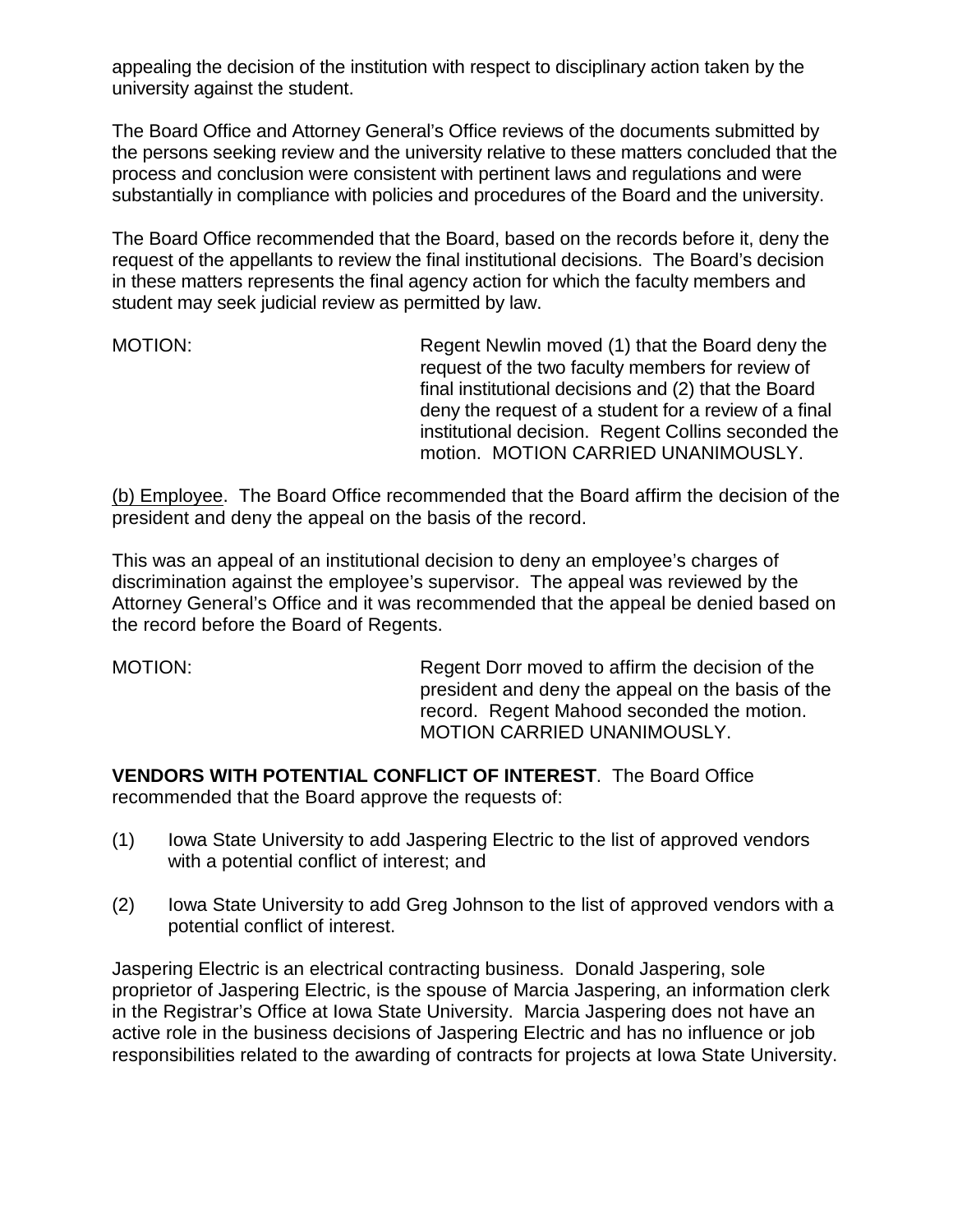Greg Johnson provides custom hay baling. Greg Johnson is the spouse of Kay Johnson, a secretary in the College of Education at Iowa State University. Kay Johnson is not involved in her husband's business and has no influence or job responsibilities related to bid processing for forage handling at Iowa State University.

MOTION: Regent Collins moved to approve the requests of: (1) Iowa State University to add Jaspering Electric to the list of approved vendors with a potential conflict of interest; and (2) Iowa State University to add Greg Johnson to the list of approved vendors with a potential conflict of interest. Regent Dorr seconded the motion, and upon the roll being called, the following voted: AYE: Collins, Dorr, Kennedy, Mahood, Newlin, Pellett, Pomerantz, Smith, Tyrrell. NAY: None. ABSENT: None.

MOTION CARRIED UNANIMOUSLY.

**REVISION OF ADMINISTRATIVE RULES, APPLICATION FEES**. The Board Office recommended the Board approve final adoption of changes to Chapter 1, "Admission Rules Common to the Three Universities," of section 681, Board of Regents, of the Iowa Administrative Code.

In July, the Board approved submitting a Notice of Intended Action to amend the Board of Regents' Administrative Rules. The amendment removes the specific dollar amount necessary as application fee for admission to the Regent universities and replaces the specific amount with the phrase "in the amount approved by the Board of Regents."

The Notice of Intended Action was published August 16 in the Iowa Administrative Bulletin and was open for public comment. No written comments were received; nor were comments received during the public hearing on September 7.

The Administrative Rules Review Committee of the legislature reviewed the proposed amendments on September 13 and asked that the amount of the fee be listed in the Administrative Rules. The amendments were changed to read "with a \$20 application fee for U.S. citizens or permanent residents and a \$30 application fee for foreign students."

The Board was asked to complete the amendment procedure to the Administrative Rules. This action was undertaken because of a recent change in the fee by the Board and the need to bring congruity between the fee and its reference in Administrative Rules.

MOTION: Regent Newlin moved to approve final adoption of changes to Chapter 1, "Admission Rules Common to the Three Universities," of section 681, Board of Regents, of the Iowa Administrative Code.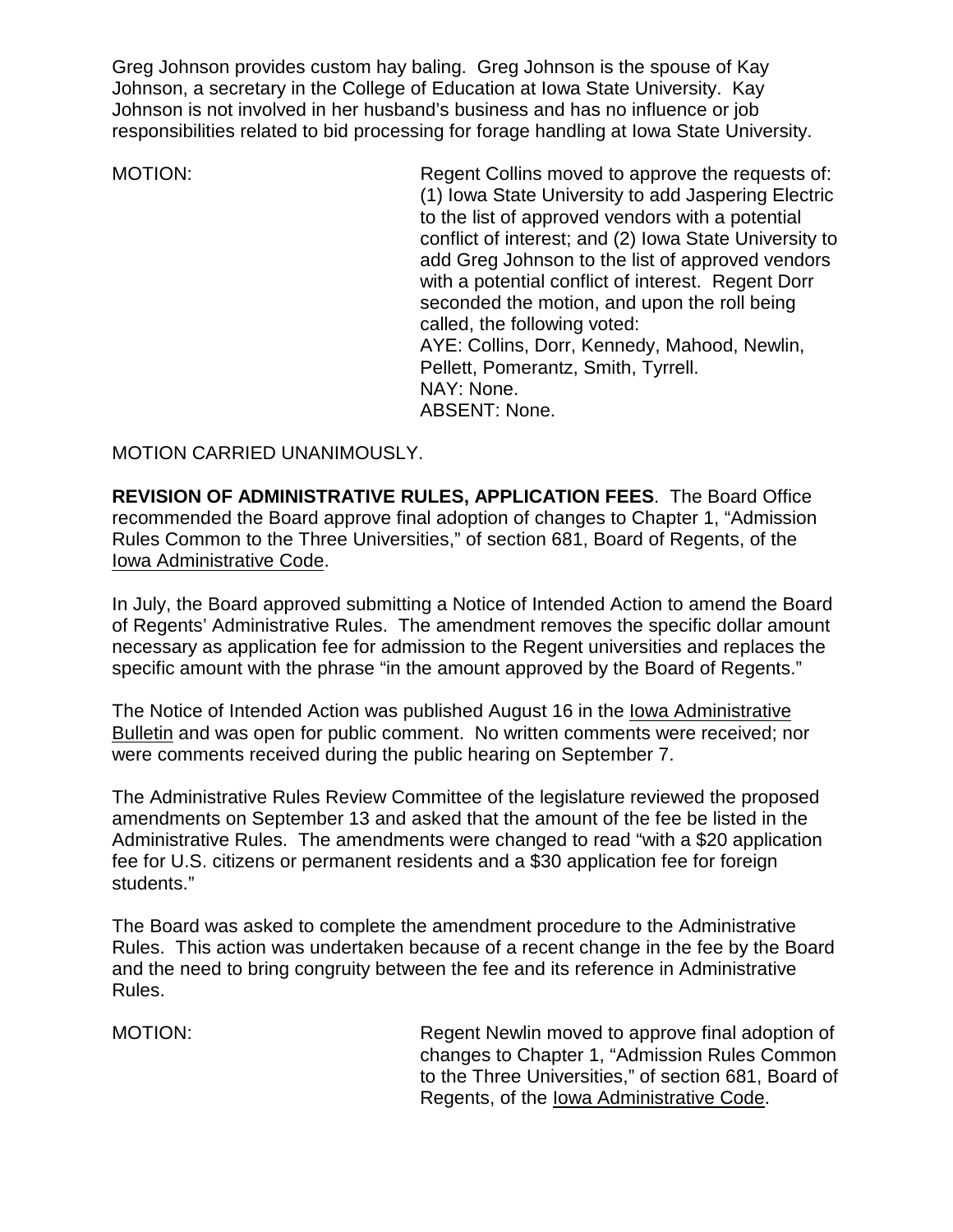Regent Tyrrell seconded the motion. MOTION CARRIED UNANIMOUSLY.

**ADOPTION AND EMERGENCY FILING OF AN AMENDMENT TO THE ADMINISTRATIVE RULES ON DISASTER LEAVE AND DELETION OF OLYMPIC**

**COMPETITION LEAVE**. The Board Office recommended the Board (1) approve proposed changes in Section 681 of the Iowa Administrative Code and (2) approve filing changes with Administrative Rules Review Committee.

The 1995 General Assembly in Senate File 106 approved a new category of leave for State employees. This leave referred to as "disaster leave" would allow employees who are certified by the American Red Cross as Disaster Service Volunteers to participate in disaster relief services in Iowa at the request of the American Red Cross.

The General Assembly also has rescinded the provision for Olympic competition leave. The current Regents Merit System administrative rule allowing for Olympic competition leave will be replaced with the rule implementing Senate File 106 allowing for disaster leave.

These amendments will be filed and adopted as emergency rules with the Administrative Rules Review Committee.

MOTION: Regent Newlin moved to (1) approve proposed changes in Section 681 of the Iowa Administrative Code and (2) approve filing changes with Administrative Rules Review Committee. Regent Collins seconded the motion. MOTION CARRIED UNANIMOUSLY.

**AFFILIATED ORGANIZATIONS REPORTS**. The Board Office recommended the Board receive reports on the following affiliated organizations:

- a. Iowa Measurement Research Foundation (SUI)
- b. Stanton Memorial Carillon Foundation (ISU)

The annual reports and financial information of the organizations presented in this report are on file at the Board Office.

ACTION: These reports were received by consent.

**BOARD MEETINGS SCHEDULE**. The Board Office recommended the Board approve the Board Meetings Schedule.

| October 18-19, 1995 | University of Northern Iowa  | <b>Cedar Falls</b> |
|---------------------|------------------------------|--------------------|
| November 15-16      | <b>Iowa State University</b> | Ames               |
| December 13-14      | <b>Hotel Fort Des Moines</b> | Des Moines         |
| January 17, 1996    | Telephonic                   |                    |
| February 21-22      | University of Iowa           | lowa city          |
| <b>March 20-21</b>  | University of Northern Iowa  | <b>Cedar Falls</b> |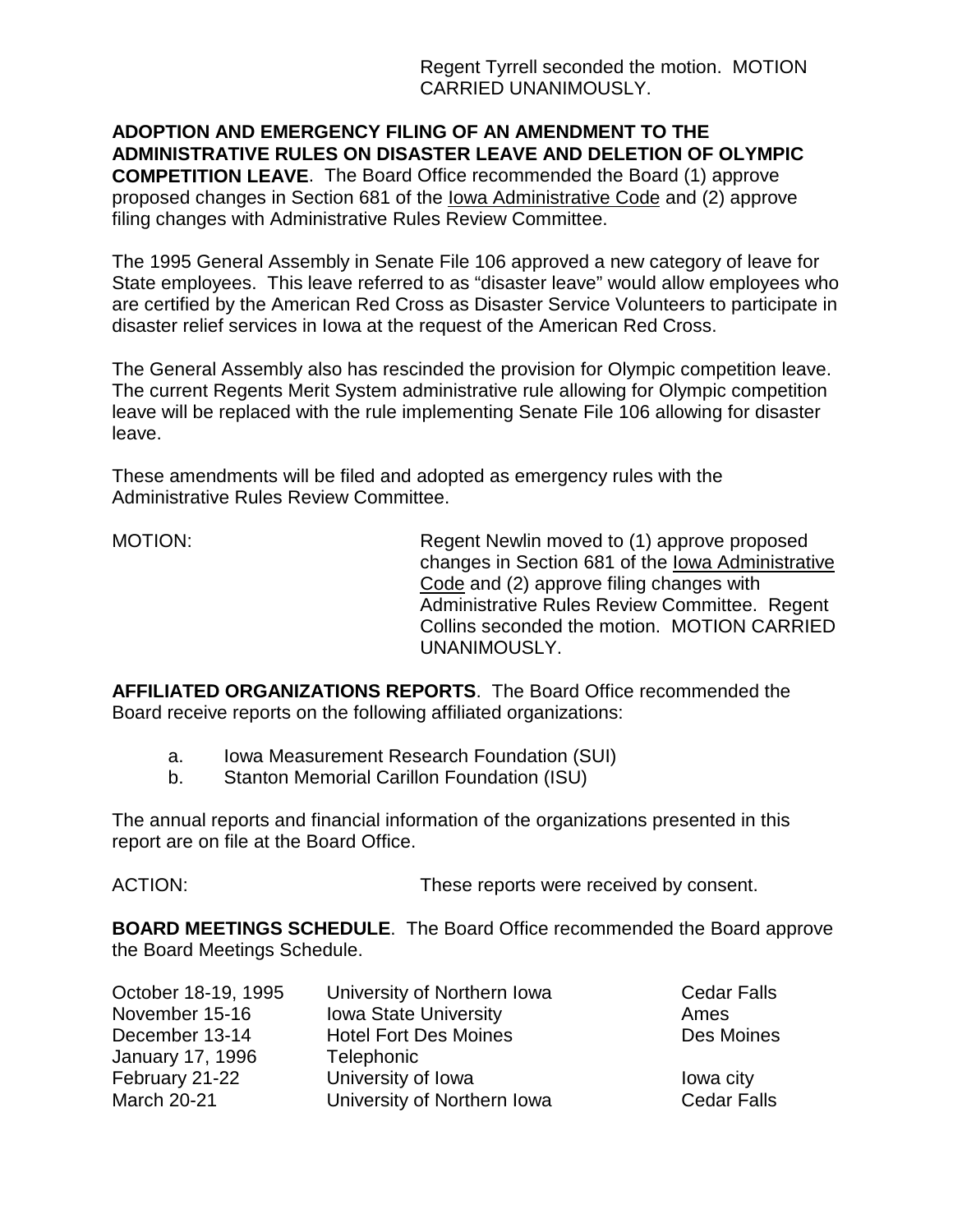| April 17-18       | <b>Iowa State University</b>         | Ames               |
|-------------------|--------------------------------------|--------------------|
| May 15 (p.m.)     | Iowa Braille and Sight Saving School | Vinton             |
| <b>May 16</b>     | University of Iowa                   | <b>Iowa City</b>   |
| June 19-20        | University of Northern Iowa          | <b>Cedar Falls</b> |
| <b>July 17-18</b> | <b>Iowa State University</b>         | Ames               |
| September 18-19   | University of Iowa                   | <b>Iowa City</b>   |
| October 16-17     | University of Northern Iowa          | <b>Cedar Falls</b> |
| November 20-21    | <b>Iowa State University</b>         | Ames               |
| December 11       | To be Determined                     | Des Moines         |
|                   |                                      |                    |

ACTION: The Board Meetings Schedule was approved, by consent.

President Pomerantz then asked Board members and institutional officials if there were additional general or miscellaneous items for discussion. There were none.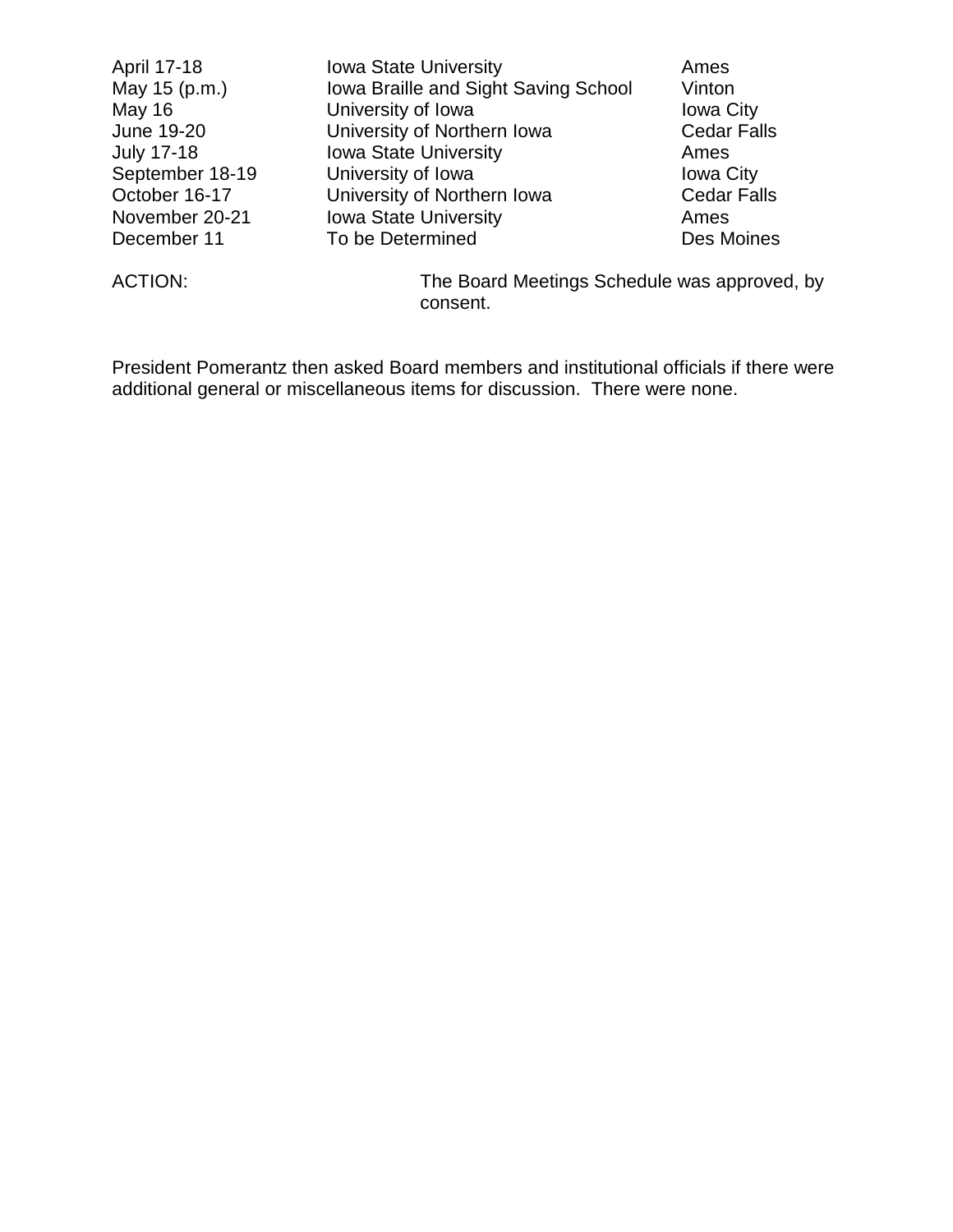# STATE UNIVERSITY OF IOWA

The following business pertaining to the State University of Iowa was transacted on Wednesday, September 20, 1995.

**RATIFICATION OF PERSONNEL TRANSACTIONS**. The Board Office recommended the Board ratify personnel transactions, as follows:

Register of Personnel Changes for June and July 1995.

In accordance with the Board of Regents Procedural Guide, Section 4.22, approve the commissioning of MICHAEL A. HANKS and CHARLES D. GREEN as special security officers. Both individuals have successfully completed training at the Iowa Law Enforcement Academy.

MOTION: Regent Pellett moved to ratify personnel transactions, as presented. Regent Mahood seconded the motion. MOTION CARRIED UNANIMOUSLY.

**PROFESSIONAL AND SCIENTIFIC CLASSIFICATION SYSTEM**. The Board Office recommended that the Board approve the addition of a new classification within the Professional and Scientific Classification System of the University of Iowa: Environmental Compliance Manager, pay grade 15 (\$49,535 - \$87,475).

The proposed position is in pay grade 15 with a salary range of \$49,535 to \$87,475. The proposed position will be responsible for ensuring the university's compliance with growing numbers of Federal and State environmental regulations.

Currently, the responsibility for monitoring the university's compliance with the many Federal and State environmental regulations has been shared by several different individuals.

Vice President True stated that the request was for a critical position in the Business and Finance office and would report to him. He hoped to fill the position as rapidly as possible.

MOTION: Regent Tyrrell moved to approve the addition of a new classification within the Professional and Scientific Classification System of the University of Iowa: Environmental Compliance Manager, pay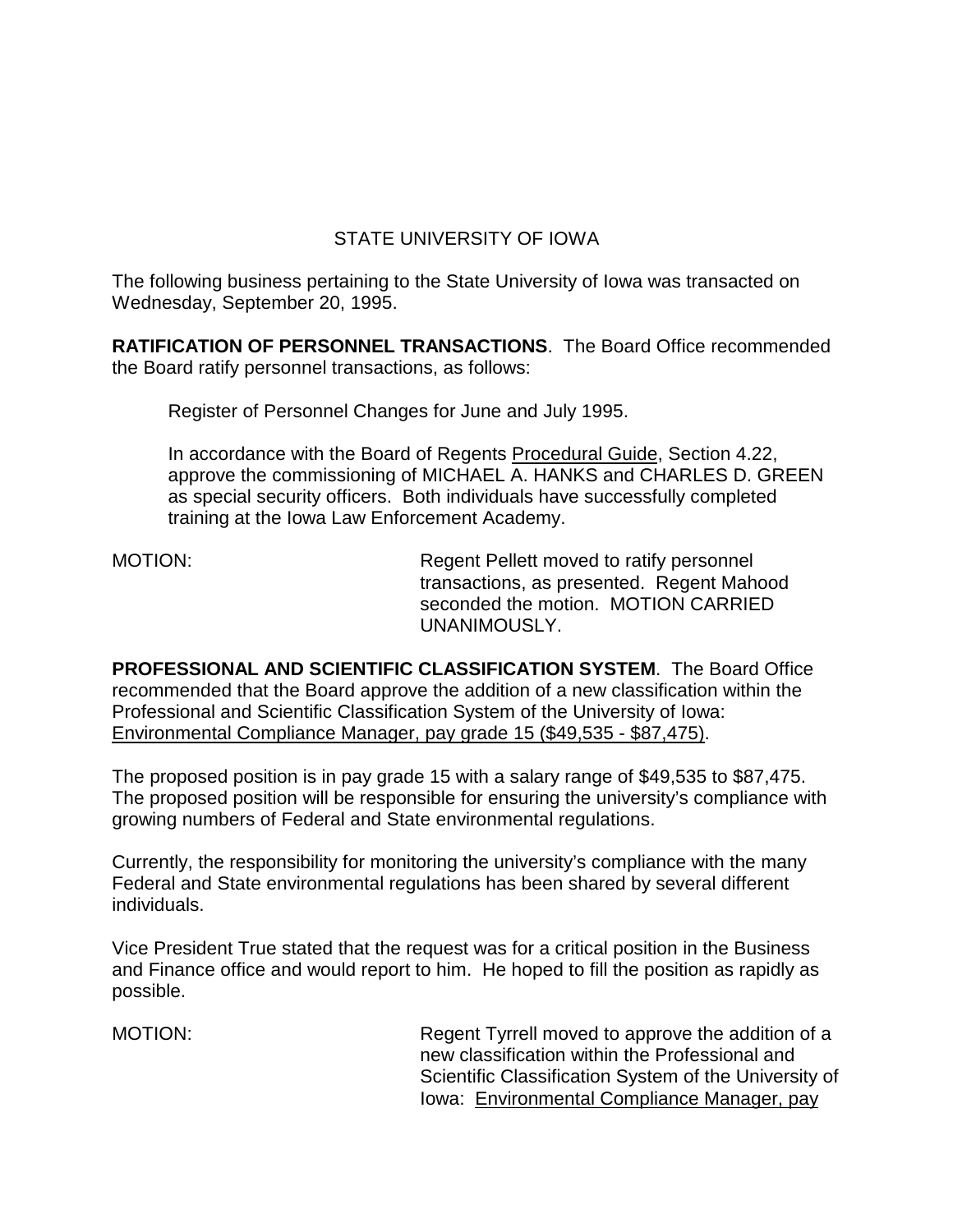grade 15 (\$49,535 - \$87,475). Regent Dorr seconded the motion. MOTION CARRIED UNANIMOUSLY.

**STRATEGIC PLANNING PROGRESS REPORT**. The Board Office recommended the Board receive a progress report on strategic planning at the University of Iowa.

The progress report on college planning provided a summary of the differences between the 1989/90 and 1995 strategic plans of the colleges and selected other first- level planning units.

Development of a "new plan" is on hold pending the arrival of a new permanent president and review of strategic planning as a part of the organizational audit.

The College of Business Administration has significantly altered its primary strategic planning goals. The new plan emphasizes: 1) enrollment growth (since enrollments are now at a much lower level and graduate increases appear to be attainable with wellorganized student recruiting efforts), 2) better curriculum integration, 3) specialized programs only in areas of particular faculty strength, and 4) research pre-eminence in a small set of areas and excellence in all critical areas.

The College of Liberal Arts' plan focuses on goals that will contribute to achieving the level of excellence to which the faculty aspires: a diverse, high quality faculty of sufficient size; a diverse, high quality student body; excellence in teaching and learning; and improved infrastructure to support the teaching and research missions of the college. This plan incorporates some of the important objectives from the previous plan that have not yet been accomplished, but in large part it consists of new objectives and strategies, as the college met many of the objectives it set for itself in its earlier plan. Completely new are a more comprehensive mission statement, a limitation to four goals, and a greater emphasis on improvements in teaching and learning.

The College of Education's new strategic plan reorients the college significantly by 1) stressing that it is a professional college, since most of those it trains will become teachers and other types of educational practitioners; recognizing that 2) the reorganization has worked and requires little further attention; 3) the college must build on successes in the areas of research and scholarship, program excellence, teaching, and professional partnerships; and 4) fewer (than nine) major goals will help focus the college's aspirations.

The College of Engineering has completed a draft of a new plan. The college's long-term aspiration has been modified to add "with selected areas in which the college holds a leading position nationwide"--because, given the small college size, in order to gain national visibility the college needs to build on highly selective areas of strength. The college needs at least a few programs that are on everyone's short list of premier programs in the nation, regardless of size. A new section on long-term growth potential was also added to the plan. No other public engineering college rated among the top ten in the nation has an FTE less than 100.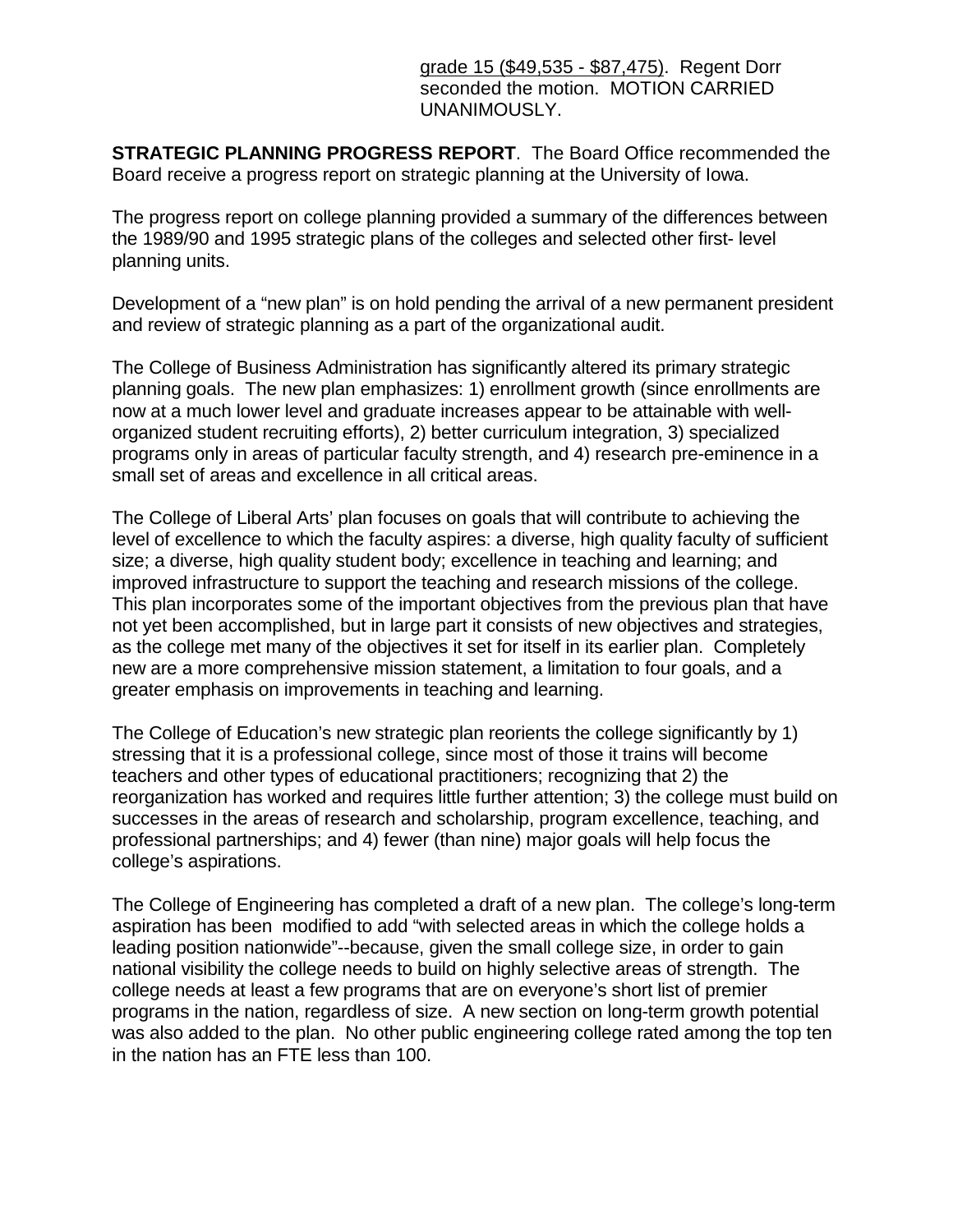The Graduate College's 1995 strategic plan is predicated upon a much more comprehensive and realistic assessment of environmental assumptions; the number of goals was reduced from 10 to 5; there is increased emphasis upon retention, graduation and successful movement into career paths for minority and other underrepresented students recruited to Iowa graduate programs; and there is increased emphasis upon the contribution of the graduate program to the state of Iowa, as well as to the region, the nation, and the world.

The mission statement for the University Libraries was revised to reflect an increased emphasis on providing access to information regardless of where it may be found (locally or remotely), to reflect the staff of the libraries' increasing important leadership role on both the state-wide and national levels, and to reflect more directly the libraries' teaching mission in support of an information-literate academic community and general citizenry.

Acting President Nathan stated that Associate Provost John Folkins had assumed responsibility for monitoring the strategic plan process and was available to answer questions or provide comments.

President Pomerantz suggested that the Regents be provided with a presentation next month at which time they could discuss the plan in more depth. Acting President Nathan agreed to do so.

ACTION: President Pomerantz stated the Board deferred this item until the October Board of Regents meeting.

**PROGRESS REPORT ON ENHANCEMENT OF UNDERGRADUATE EDUCATION**. The Board Office recommended the Board hear the presentation on the "Enhancement of Undergraduate Education at the University of Iowa."

The presentation showed the way in which Iowa's investment in undergraduate education is helping a sample of individual students achieve their goals. Topics of in the presentation included: Undergraduate Research Assistant Program, Opportunity at Iowa, the arts, the four-year plan and combining of academic advising, internship training, and placement services.

Interim Provost Becker stated that the Regents would be presented with experiences of five students who had taken advantage of some of the opportunities at the University of Iowa. He introduced Jeanne Pugh, a senior from Ames, who was in the honors program.

Ms. Pugh stated that one of the reasons she came to the University of Iowa was because of encouragement from the university to come as an open major, and to use GERs to explore what she wanted to do. Ms. Pugh decided to become a global studies major. She said that through the honors program she has been given a lot of opportunities. She has had the opportunity to work with the honors teaching practicum. She was on the search committee for an international studies vice president. Her internship was done in the Peace Corps in Washington, D. C. She will be working on her honors thesis this fall. She said she has been able to work with many faculty on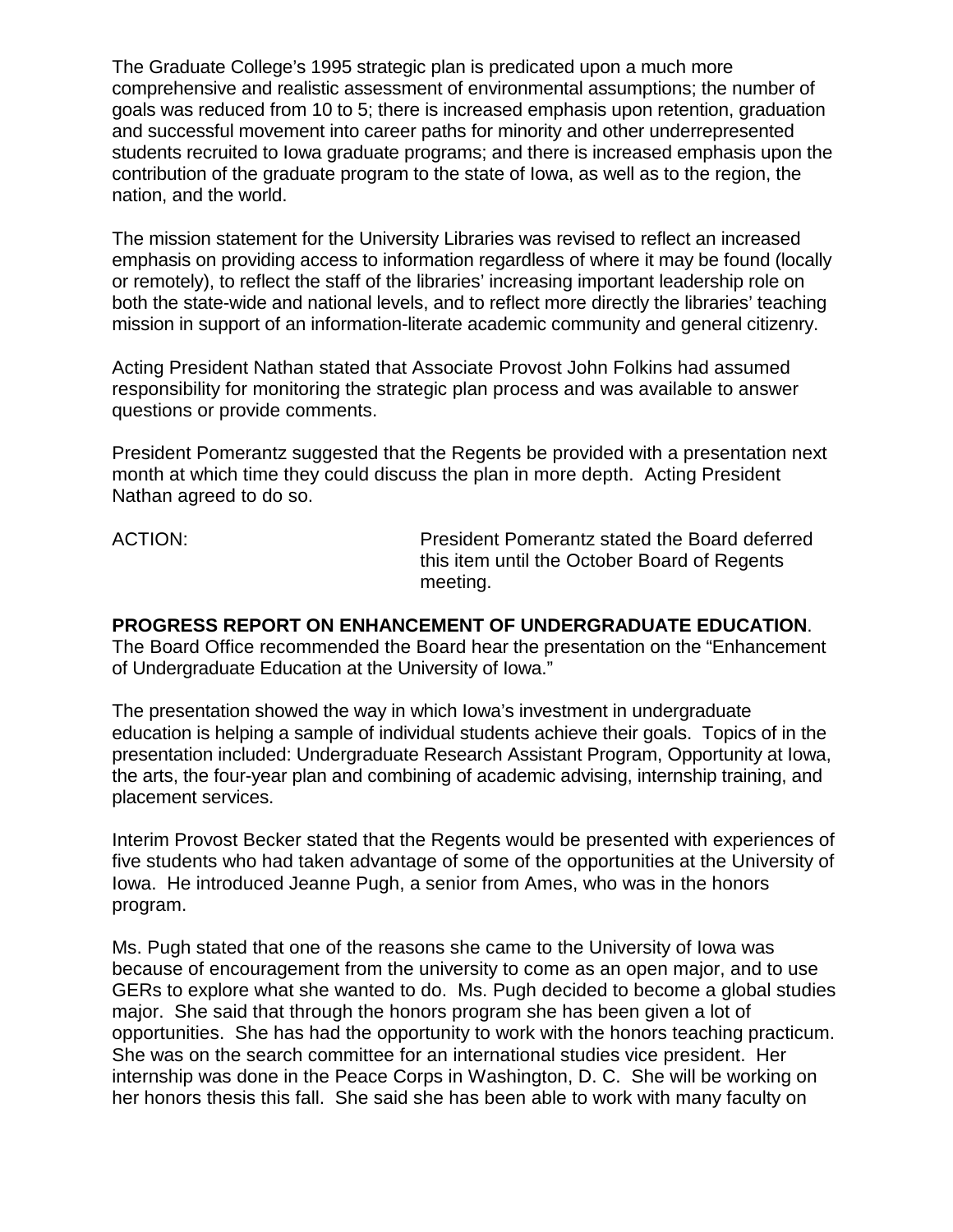campus who have had diverse experiences. Teachers go out of their way to find opportunities for students once they know of students' interests.

Interim Provost Becker introduced Pete Diebel from Florida, noting that Pete was born at UIHC.

Mr. Diebel invited the Regents to stop by the Java House, which would not have been possible without the entrepreneurship program at the University of Iowa. He described the entrepreneurship program and what it has meant to him. He joined the entreprenuarship program while in the undergraduate college. University of Iowa students from various majors are invited to join the entrepreneurship program. The mixing of majors creates a much better experience. Technology is brought into the learning experience. He noted that one student was offered a job after interviewing an entrepreneur. Mr. Diebel interviewed an entrepreneur. Before the interview was over he could feel the passion this man has for what he does with his life.

Mr. Diebel stated that he is from Winter Park, Florida. He has friends who attend college in Florida and Texas; none of them have experienced anything like the entrepreneurship program at the University of Iowa. He was glad that Iowa is in the forefront.

Interim Provost Becker introduced Regina Muhl, a senior majoring in biomedical engineering. He noted that Ms. Muhl was from Mount Pleasant where she attended Van Allen Elementary School.

Ms. Muhl stated that she had an internship opportunity as an undergraduate research associate in biomedical engineering. After working in the laboratory for a semester, the professor asked her to be a teaching assistant for an engineering course, which led to an internship with General Motors in Michigan. She said she did not think she could have gotten all of these experiences at any other university.

Interim Provost Becker introduced Shawn Hingtgen from Cedar Rapids.

Mr. Hingtgen stated that he is an undergraduate scholar assistant involved in a program called vox blast which was written at the University of Iowa. Through the use of visual aids he demonstrated for the Regents what he has actually done while working with a professor in the laboratory.

Interim Provost Becker stated that every once in while after sitting in meetings all day he goes out and talks to undergraduates to remind himself what this is all about. He then introduced Traevena Potter-Hall, a second year student in the College of Law.

Ms. Potter-Hall read the essay that gave her the opportunity to study at the University of Iowa. She said she has done many of the same things the other students had spoken about. She described her home life with a crack-addicted mother; where she started from and where she is now. She said she represented the human face of the university. The doors have always been open to her.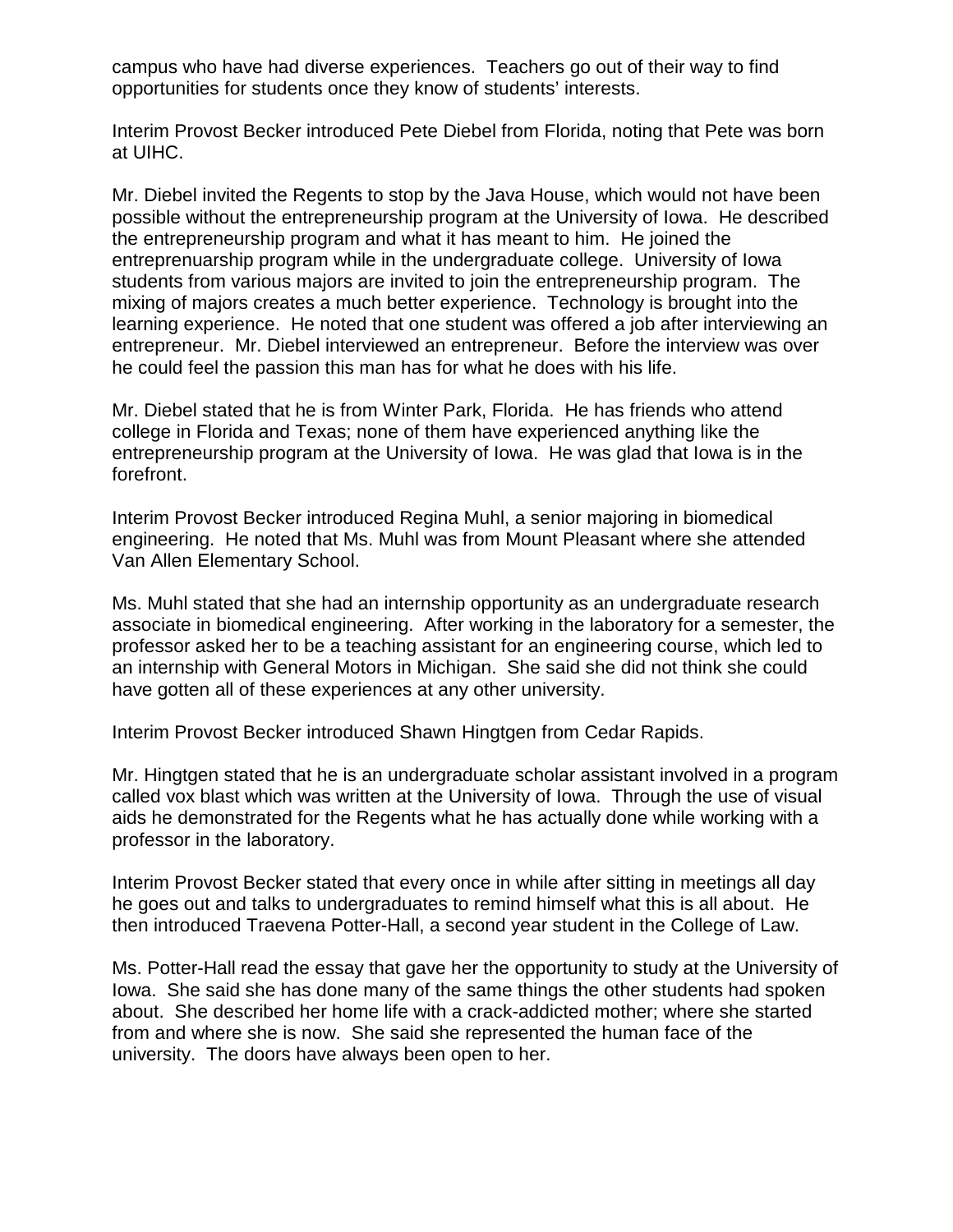Interim President Nathan said he echoed Dr. Becker's sentiment that the students are what the university is all about. He said it was impossible to conceive of a great university that does not have a great undergraduate program. Research universities offer extraordinary opportunities for undergraduates. He expressed great pride in the five young people who had just spoken, and in the university's ability to offer them the experiences they had described.

President Pomerantz thanked the students and university officials for the presentation. He said this was indeed what it was all about and about which they need be reminded of from time to time. These presentations are very meaningful.

ACTION: President Pomerantz stated the Board received the presentations, by general consent.

**REGISTER OF CAPITAL IMPROVEMENT BUSINESS TRANSACTIONS**. The Board Office recommended the Board approve the university's capital register.

## PERMISSION TO PROCEED WITH PROJECT PLANNING

## Chilled Water Expansion

University officials requested permission to proceed with project planning for two chilled water expansion projects. The university initiated a central chilled water system on the campus in 1973. A major impetus for the project was to provide central chilling to the University Hospitals and Clinics and a number of health sciences buildings under construction at that time. Studies show central chilling to be cost effective by not duplicating multiple pieces of equipment in each building, conserving building space and reducing maintenance, labor and energy costs.

The university recently completed a major campus-wide chilled water study, conducted by Black and Veatch, which provides a 20-year plan for future expansion of the system. The two chilled water expansion projects presented at this time were consistent with the recommendations of that study.

## Expansion of the East Campus Chilled Water Distribution System

This project will extend the east campus chilled water distribution system to the area of the English-Philosophy Building and the Library. Both of these buildings have dedicated chilled water systems which are at the end of their useful lives and in need of repair or replacement. The cost of this expansion was expected to exceed

1 million. University officials wish to proceed with the project at this time in order to provide reliable air conditioning service to these critical facilities before the 1996 cooling season begins.

## Expansion of the West Campus Chilled Water Plant

This project will provide additional chilled water production on the west campus to supply the Pomerantz Family Pavilion and facilities with dedicated systems in need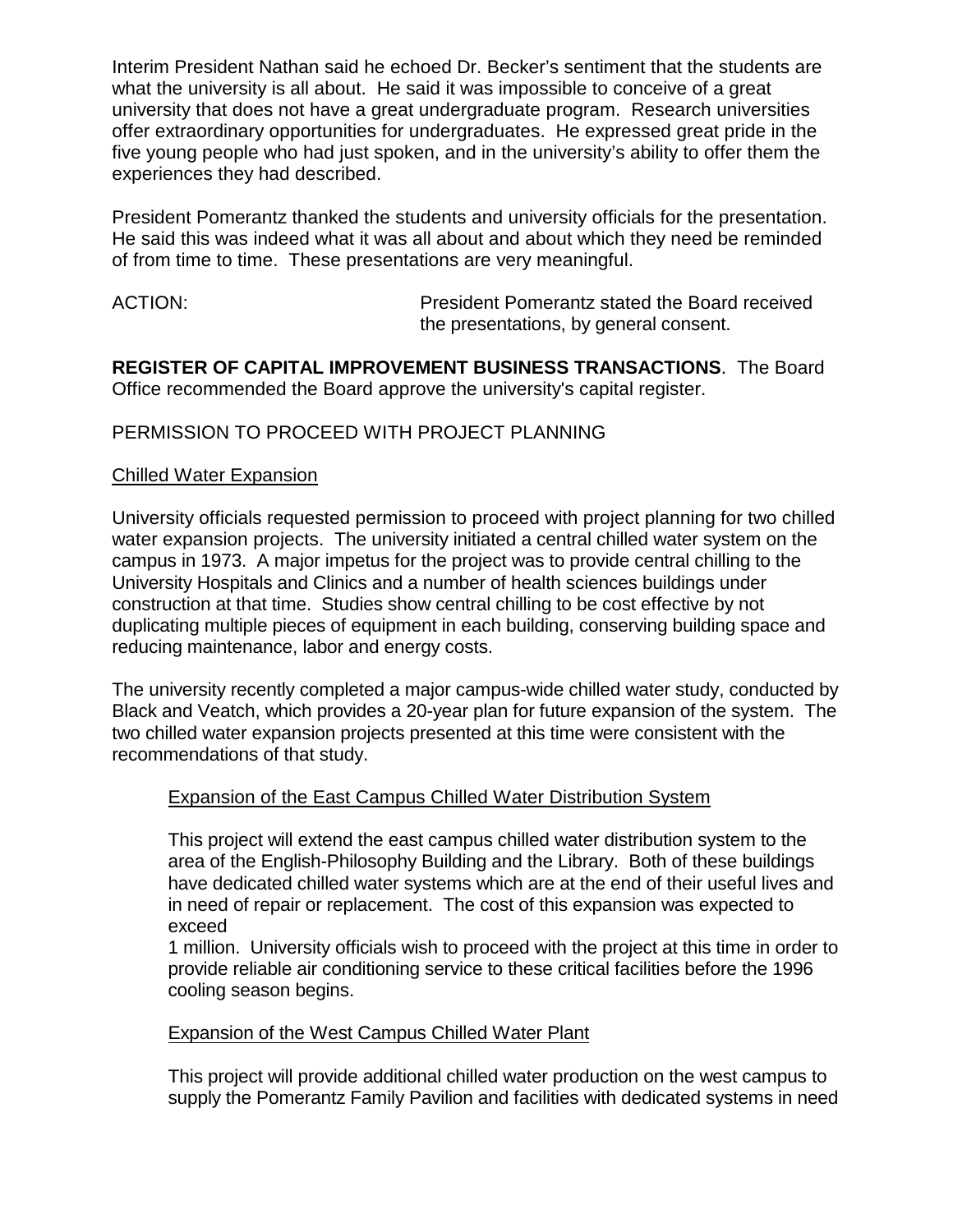of replacement. The project, the cost of which is expected to exceed \$1 million, will provide for mechanical improvements to the West Campus Chilled Water System to increase its output. The additional chilled water service will be needed on the west campus in 1996.

#### Hillcrest Residence Hall--Renovate Secondary Electrical System

University officials requested permission to proceed with project planning to address deficiencies in the secondary (interior) electrical service of Hillcrest Residence Hall. University officials wish to begin renovation of the secondary (interior) electrical system which is expected to exceed \$1 million. The project will be funded by Dormitory Improvement Reserves.

### APPROVAL OF PROGRAM STATEMENTS AND DESIGN DOCUMENTS

#### University Hospitals and Clinics--A Family Care Center

It is critical for University Hospitals to develop the capacity to expand its primary care programs. The Family Care Center will meet these requirements by providing a multidisciplinary setting for outpatient primary care services.

The project will finish approximately 55,000 gross square feet of shell space on the lower level of the Pomerantz Family Pavilion to accommodate the functional requirements of the Family Care Center. Approximately 37,000 gross square feet of this space will accommodate the ambulatory care clinics and patient care support functions, and 13,000 gross square feet will be developed to serve the faculty and staff office and conference and teaching needs of the Department of Family Practice. Another 5,000 gross square feet will serve as general circulation needs on this level of the pavilion.

## PROJECT DESCRIPTIONS AND BUDGETS

| University Hospitals and Clinics--A Family Care Center     | \$11,558,750 |
|------------------------------------------------------------|--------------|
| Source of Funds: University Hospitals Building Usage Funds |              |

#### Preliminary Budget

| Construction                      | \$9,455,000  |
|-----------------------------------|--------------|
| Architectural/Engineering Support | 685,500      |
| <b>Planning and Supervision</b>   | 472,750      |
| Contingency                       | 945,500      |
| <b>TOTAL</b>                      | \$11,558,750 |

University officials requested approval of the project budget in the amount of \$11,558,750. The work to be accomplished includes finishing of existing shell space; installation of mechanical, electrical, HVAC and fire protection systems; construction of walls, partitions and doors; installation of ceiling, wall and floor finishes and hospital casework. Estimates for finishing the 55,000 square feet of interior space range from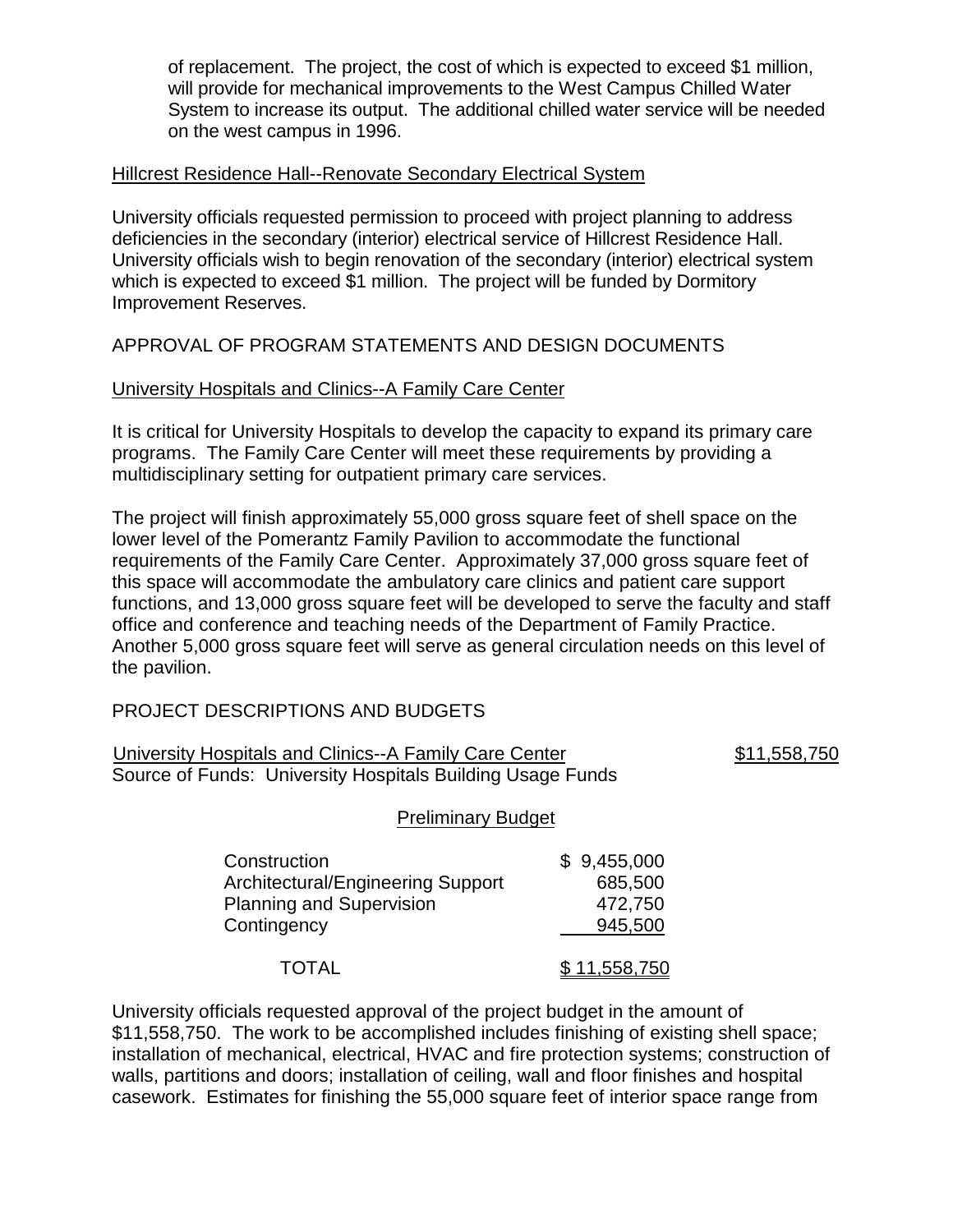\$82 to \$126 per square foot depending on the type of space to be finished. These costs are comparable to construction costs for similar recent projects at University Hospitals.

The project will also include construction of a vehicular canopy to provide shelter for patients as they access the Center, installation of an air handling unit and a chiller to support air conditioning requirements, and the landscaping of an exterior building courtyard. The canopied entrance will be served with completion of the Pomerantz Family Pavilion Main Entrance Drop-Off Drive project.

University Hospitals and Clinics--Code Compliant Exit Passageway \$383,400 and Elevator Vestibule--Carver Pavilion Source of Funds: University Hospitals Building Usage Funds

#### Preliminary Budget

| Construction                      | \$307,000 |
|-----------------------------------|-----------|
| Architectural/Engineering Support | 30,700    |
| <b>Planning and Supervision</b>   | 15,000    |
| Contingency                       | 30,700    |
| <b>TOTAL</b>                      | \$383,400 |

University officials requested approval of a project description and budget to reroute a portion of the main corridor exit passageway on the first floor of the Carver Pavilion. The project will create two new fire/smoke elevator vestibules in order to comply with current National Fire Protection Association codes. The project will also include the relocation or modification of corridor lighting, air handling systems, and new corridor signage.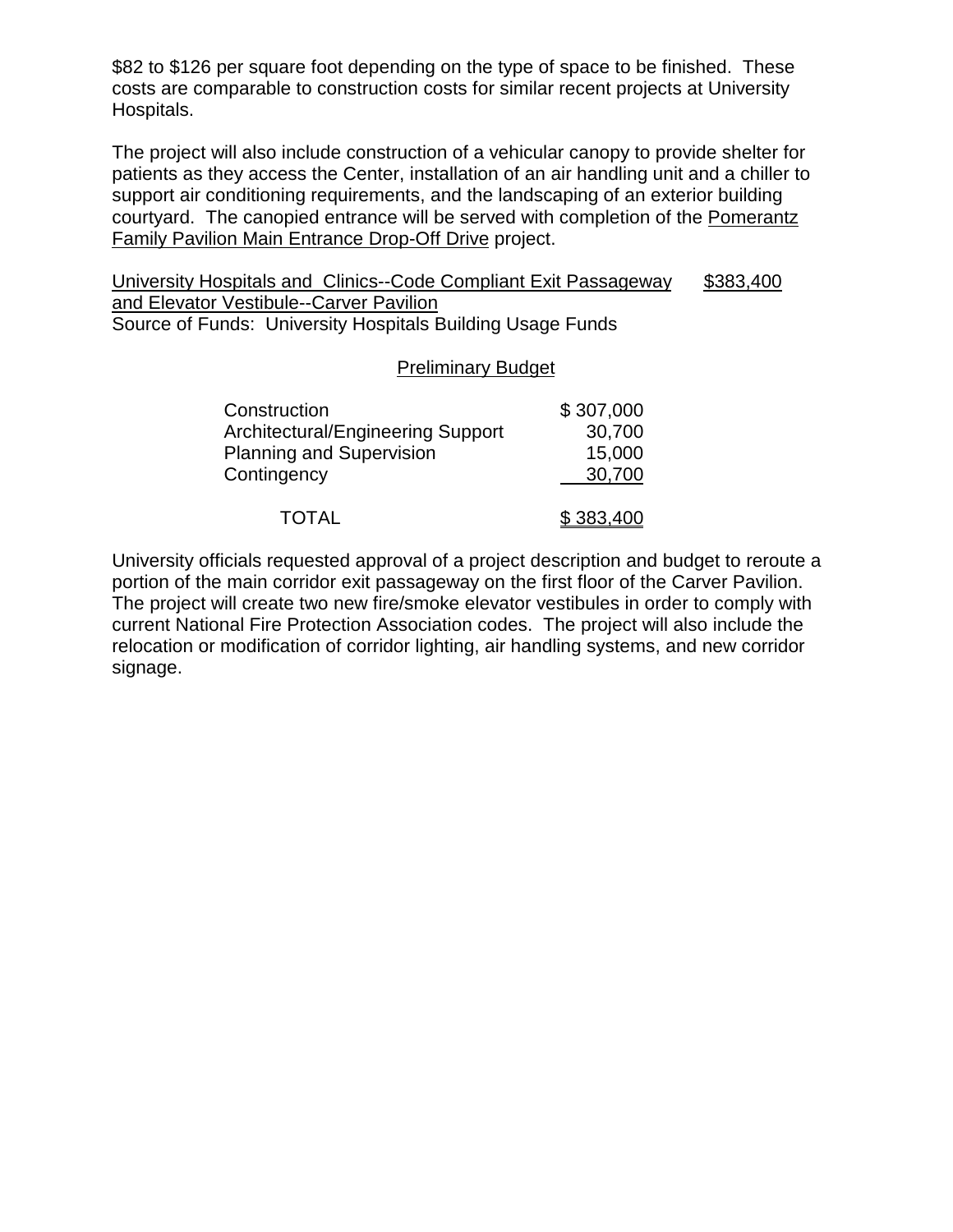#### Preliminary Budget

| Construction                      | \$269,800 |
|-----------------------------------|-----------|
| Architectural/Engineering Support | 24,800    |
| <b>Planning and Supervision</b>   | 13,500    |
| Contingency                       | 27,000    |
| <b>TOTAL</b>                      | \$335,100 |

University officials requested approval of a project description and budget for renovation and structural modifications to accommodate the installation of a replacement treatment simulator in University Hospitals Radiation Oncology Treatment Center. The project will permit the replacement of the existing 17 year old simulator which has become unreliable, technologically outmoded and increasingly expensive to maintain.

Hillcrest Residence Hall--Replace Primary Electrical Service \$908,700 Source of Funds: Utility Enterprise Improvement and Replacement Fund

#### Preliminary Budget

| Construction                          | \$772,000 |
|---------------------------------------|-----------|
| Design, Inspection and Administration |           |
| Consultants                           | 46,000    |
| <b>Architect/Engineering Services</b> | 13,700    |
| Contingencies                         | 77,000    |
|                                       | 908.700   |

University officials presented the project description and budget in the amount of \$908,700 for Board approval. The project will replace the two-phase high voltage supply with three-phase high voltage service compatible with the balance of the campus electrical system. Work will include the installation of new cable and ductbank, two 1,500 KVA transformers, and 480 volt transformers and ductbank adjacent to the building.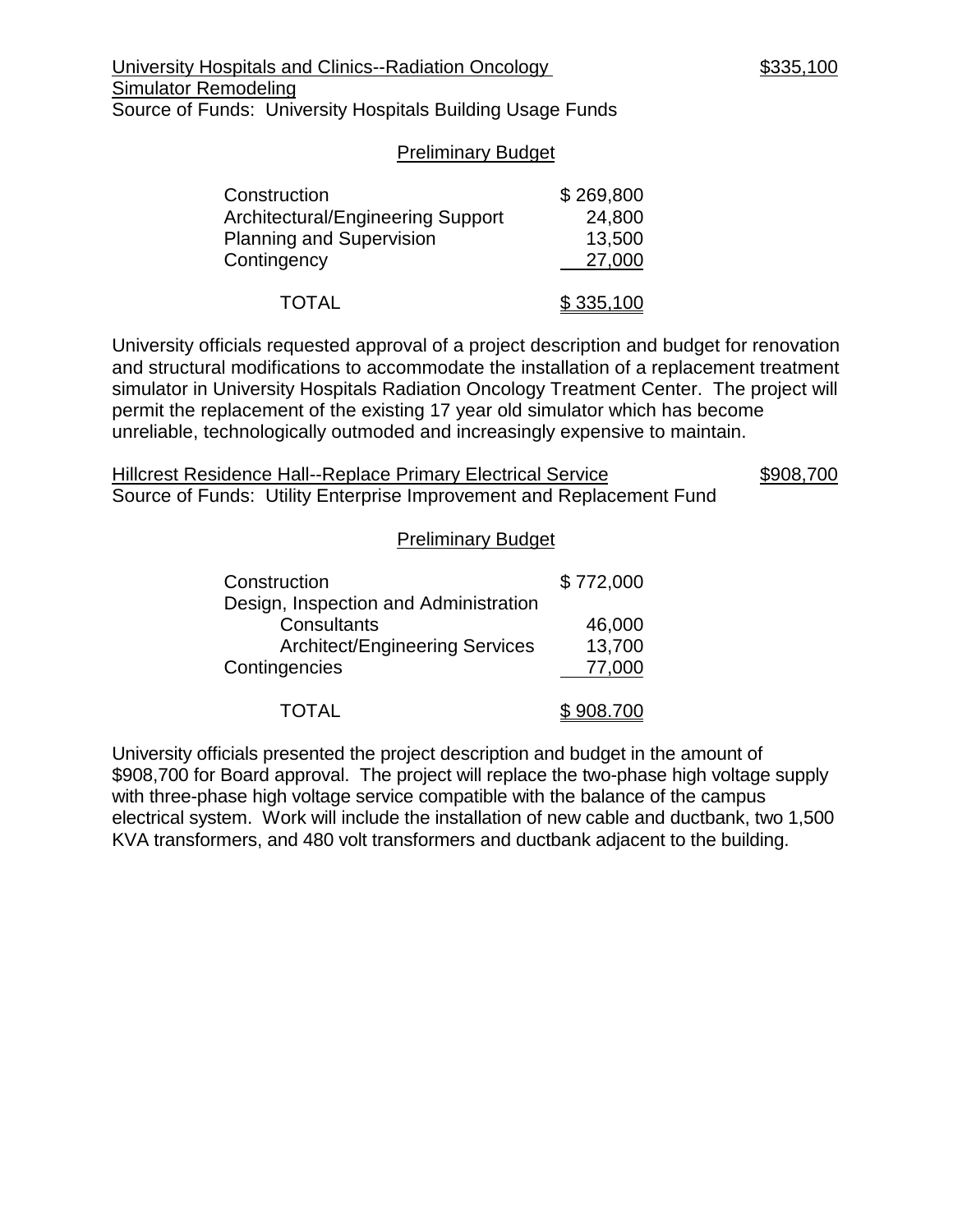#### Preliminary Budget

| Construction                          | \$291,000 |  |
|---------------------------------------|-----------|--|
| Design, Inspection and Administration |           |  |
| Consultants                           | 50,304    |  |
| <b>Architect/Engineering Services</b> | 3,700     |  |
| Contingencies                         | 29,000    |  |
| TOTAL                                 |           |  |

University officials requested approval of a project description and budget to construct approximately 124 new parking spaces in the area directly west of Clapp Recital Hall. This project is necessary to replace parking which will be displaced by construction of the Levitt Center for University Advancement. The project will also provide additional parking to support the new building.

Bowen Science Building--Diabetes Research Laboratory Remodeling \$292,700 Source of Funds: College of Medicine Earnings

#### Preliminary Budget

| Construction                          | \$231,300 |  |
|---------------------------------------|-----------|--|
| Design, Inspection and Administration |           |  |
| Consultants                           | 5,800     |  |
| <b>Architect/Engineering Services</b> | 32,500    |  |
| Contingencies                         | 23,100    |  |
|                                       | \$292,700 |  |

University officials requested approval of a project description and budget to remodel approximately 2,200 square feet of space in the 5-500 core of the Bowen Science Building to provide laboratory space for diabetes research. The project will include: 1) removal of laboratory casework, walls, mechanical and electrical systems, 2) installation of partitions, doors, finishes, and laboratory casework, 3) minor repainting of the casework to be reinstalled, 4) installation of sinks and utility outlets, 5) connection of new ductwork to existing HVAC systems, and 6) installation of new lighting, panels, and electrical wiring.

University officials presented the following amended project budgets for Board approval.

Schaeffer Hall--Remodeling and Renewal Criginal Budget \$8,938,000

Amended Budget

\$8,938,000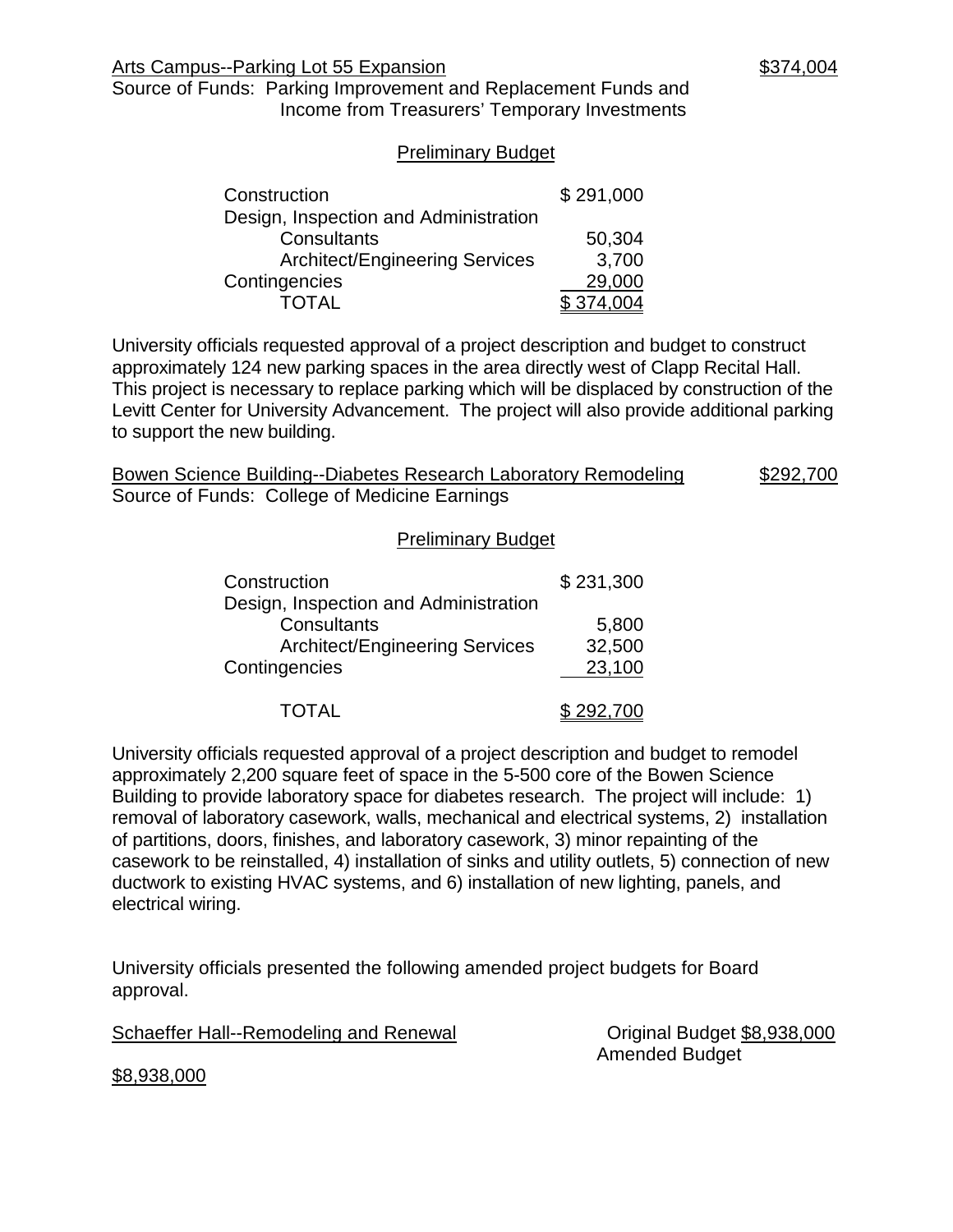# Project Budget

|                                                             | Original<br><b>Budget</b> | Amended<br><b>Budget</b> |
|-------------------------------------------------------------|---------------------------|--------------------------|
|                                                             | May 1995                  | Sept. 1995               |
| Construction<br>Design, Inspection, and Administration      | \$6,390,400               | \$6,390,400              |
| Consultants                                                 | 742,000                   | 742,000                  |
| <b>Architectural/Engineering Services</b>                   | 290,300                   | 290,300                  |
| <b>Utility Extensions</b>                                   | 704,000                   | 704,000                  |
| <b>Asbestos Abatement</b>                                   | 56,000                    | 56,000                   |
| Art in State Buildings                                      | 40,300                    | 40,300                   |
| Contingencies                                               | 715,000                   | 715,000                  |
| <b>TOTAL</b>                                                | \$8,938,000               | \$8,938,000              |
| Source of Funds:                                            |                           |                          |
| <b>Academic Building Revenue Bonds</b>                      | \$7,945,305               | \$7,945,305              |
| <b>Building Renewal</b><br>1996 Capital Infrastructure Fund | 992,695                   | 642,695                  |
| Appropriation                                               |                           | 350,000                  |
| TOTAL                                                       | <u>\$8,938,000</u>        | <u>\$8,938,000</u>       |

University officials requested approval of an amended project budget to reflect modifications to the source of funds, which included the addition of funding from a capital appropriation.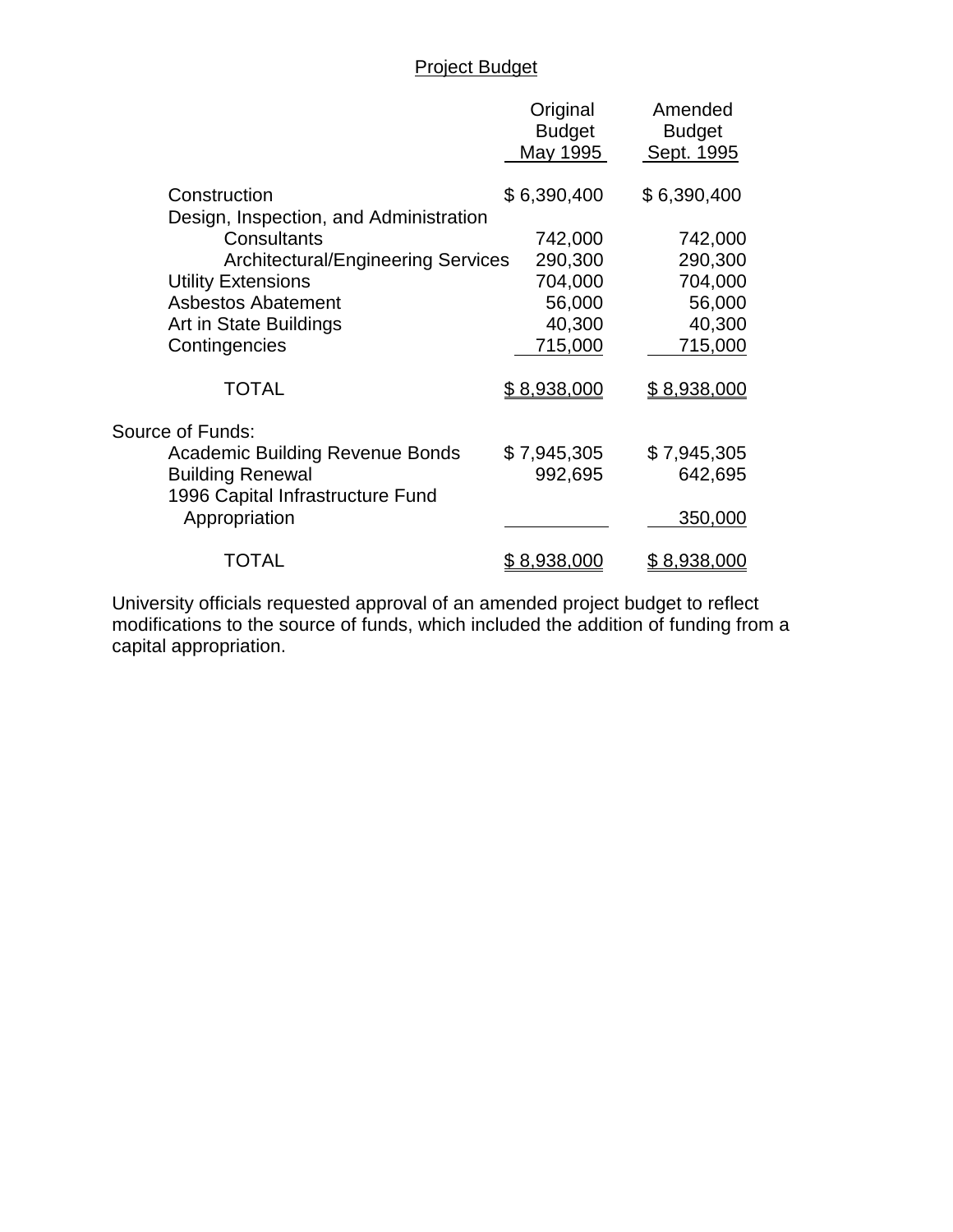# Project Budget

|                                                                                     | Original<br><b>Budget</b><br>May 1995 |         | Amended<br><b>Budget</b><br>Sept. 1995 |
|-------------------------------------------------------------------------------------|---------------------------------------|---------|----------------------------------------|
| Construction                                                                        | \$1,005,900                           |         | \$1,005,900                            |
| Design, Inspection, and Administration<br>Consultants                               | 92,550                                |         | 92,550                                 |
| <b>Architectural/Engineering Services</b>                                           | 58,350                                |         | 58,350                                 |
| Contingencies                                                                       | 100,600                               |         | 100,600                                |
|                                                                                     |                                       |         |                                        |
| <b>TOTAL</b>                                                                        | <u>\$1,257,400</u>                    |         | <u>\$1,257,400</u>                     |
| Source of Funds:                                                                    |                                       |         |                                        |
| <b>Building Renewal and Income from</b><br><b>Treasurer's Temporary Investments</b> | \$1,184,400                           |         |                                        |
| <b>Building Renewal</b>                                                             |                                       | \$      | 600,000                                |
| Income from Treasurer's Temporary                                                   |                                       |         |                                        |
| Investments                                                                         |                                       |         | 196,400                                |
| Danforth Foundation                                                                 | 29,000                                |         | 29,000                                 |
| Gifts to the University                                                             | 44,000                                |         | 44,000                                 |
| 1996 Capital Infrastructure Fund<br>Appropriation                                   |                                       | 388,000 |                                        |
| TOTAL                                                                               | <u>\$1,257,400</u>                    |         | <u>\$1,257,400</u>                     |

University officials requested approval of an amended project budget to reflect modifications to the source of funds, which included the addition of funding from a capital appropriation and the distribution of building renewal and Treasurer's Temporary Investments funds.

#### \* \* \* \* \* \* \*

University officials reported nine new projects with budgets of less than \$250,000. The titles, source of funds and estimated budgets for the projects were listed in the register prepared by the university. Included was one project at the President's Residence, as follows:

| President's Residence--Interior Repairs and Improvements | \$16,000 |
|----------------------------------------------------------|----------|
| Source of Funds: Building Renewal                        |          |

## Preliminary Budget

Construction \$15,700 Design, Inspection and Administration 100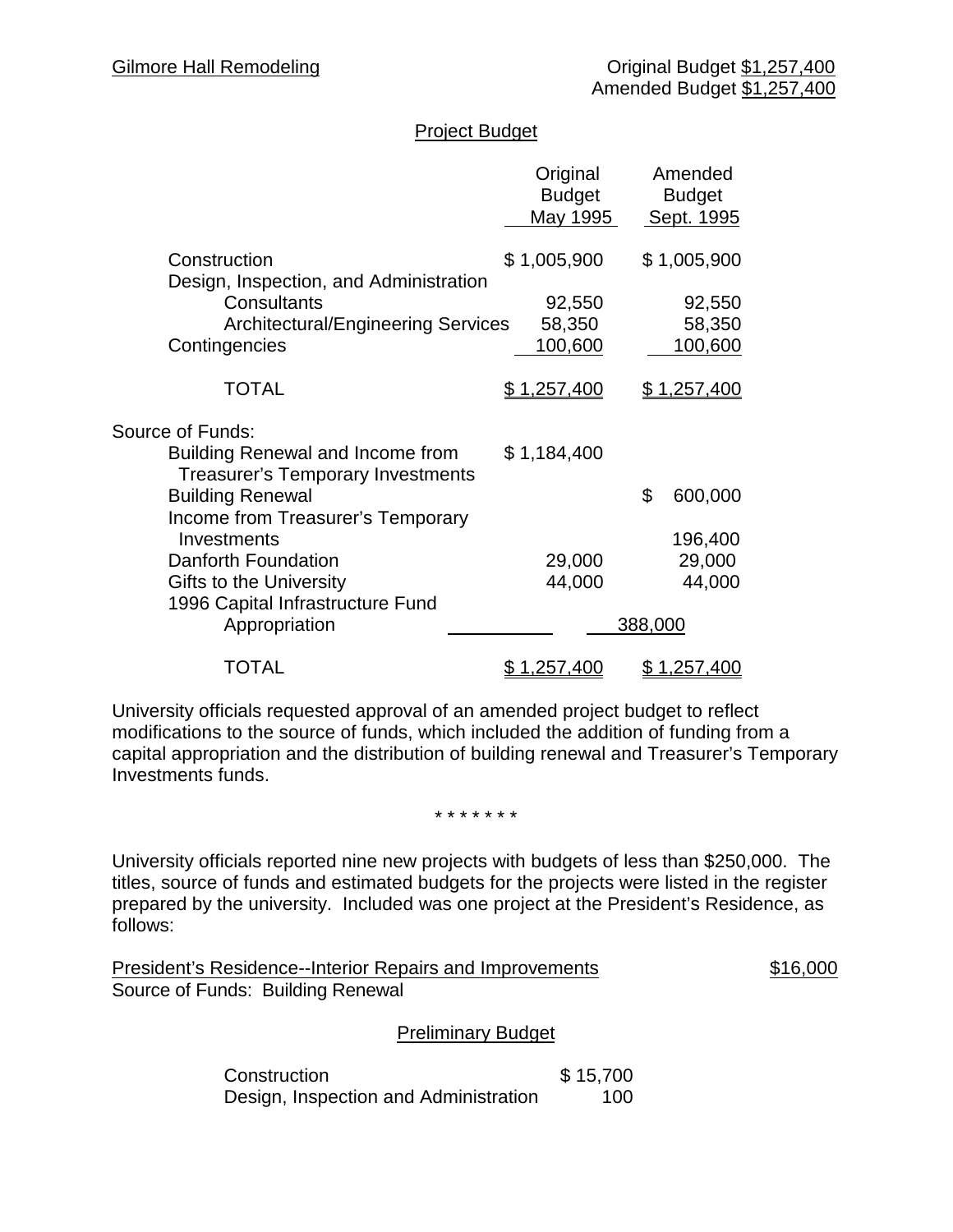Contingencies 200

TOTAL \$16,000

University officials requested approval of a project description and budget in the amount of \$16,000 for general repairs and improvements to the President's Residence to prepare the facility for re-occupancy. Work will include wall repairs and painting, fireplace screening, floor repairs, repairs to the third floor bathroom and replacement of the front door.

\* \* \* \* \* \* \*

# ARCHITECT/ENGINEER AGREEMENTS

Campus Fiber Optic Network--Phase B \$330,000 MIS Labs, Watertown, WI

University officials requested approval to enter into a second agreement with MIS Labs to provide schematic design and cost estimates for the remaining 66 buildings to be included in the network. The agreement provides for a fee of \$330,000, including reimbursables.

University officials also requested approval of agreements for engineering services for three individual Campus Fiber Optic Network projects, as follows:

#### Campus Fiber Optic Network - Project 3

#### \$126,484

Shive-Hattery Engineers and Architects, Iowa City, Iowa

University officials requested approval of an agreement with Shive-Hattery Engineers and Architects to provide engineering services for Project 3 of the Campus Fiber Optic Network which includes connections to Old Capitol, Macbride Hall, Seashore Hall, Phillips Hall, and Van Allen Hall. The agreement provides for a fee of \$126,484 including reimbursables.

## Campus Fiber Optic Network - Project 5

## \$183,167

MIS Labs, Watertown, WI

University officials requested approval of an agreement with MIS Labs to provide engineering services for Project 5 of the Campus Fiber Optic Network which includes connections to the Engineering Building, Medical Laboratories, Eastlawn and the Bowen Science Building. The agreement provides for a fee of \$183,167, including reimbursables.

Campus Fiber Optic Network - Project 6  $$275,299$ MIS Labs, Watertown, WI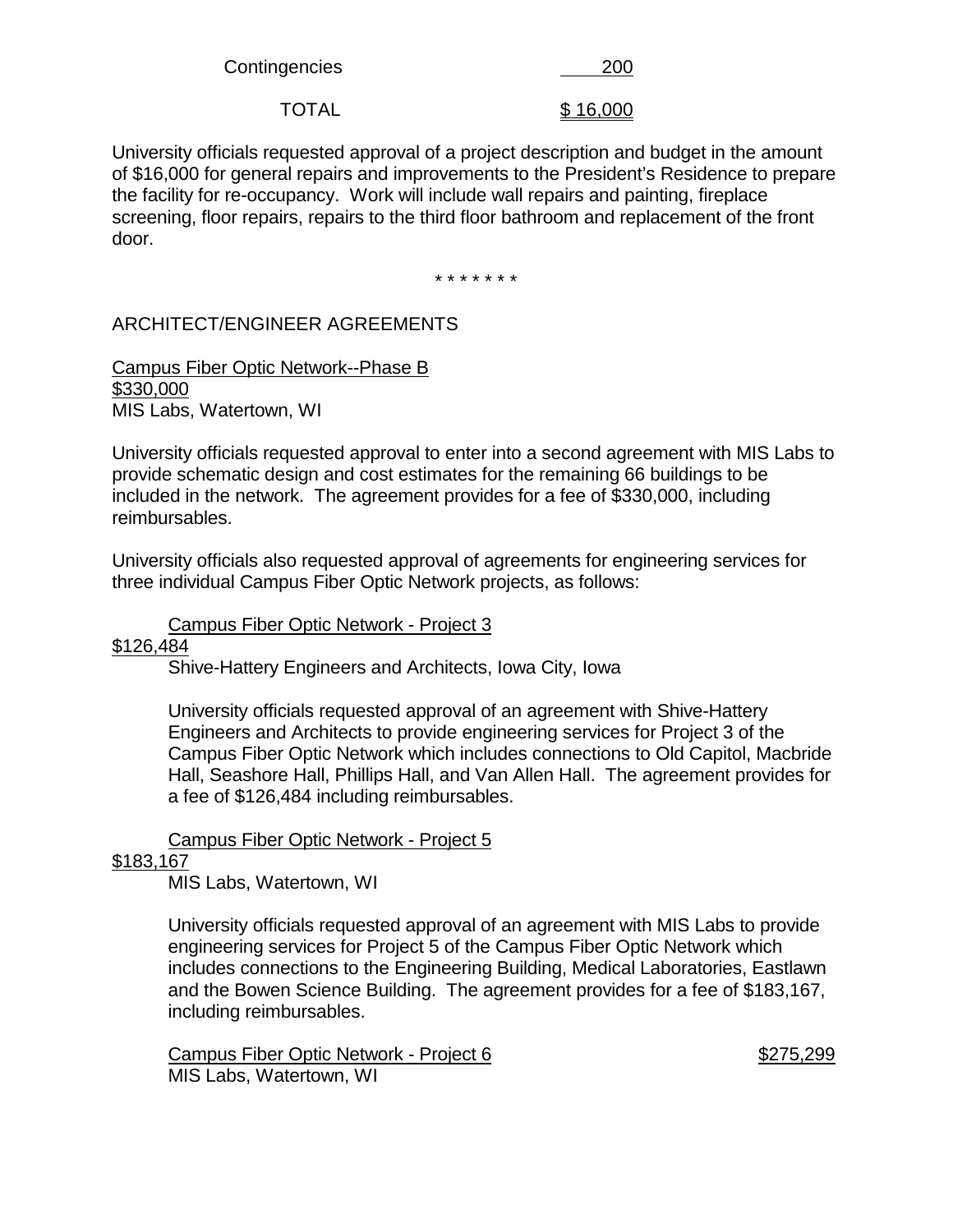University officials requested approval of an agreement with MIS Labs to provide engineering services for Project 6 of the Campus Fiber Optic Network which includes connections to the Medical Education Building, Van Allen Hall, and the Dental Science Building. The agreement includes engineering services to the Medical Research Center in Project 6 as well as full-time resident engineering services. A budget revision will be forthcoming to include these services and updated construction costs. The agreement provides for a fee of \$275,299, including reimbursables.

Hillcrest Residence Hall--Renovate Secondary Electrical System \$115,800 Alvine and Associates, Omaha, NE

University officials requested approval to enter into an agreement with Alvine and Associates to provide design services to upgrade the secondary (interior) electrical service to Hillcrest Residence Hall. The agreement provides for a fee of \$115,800, including reimbursables.

Arts Campus--Parking Lot 55 Expansion **\$44,904** Shive-Hattery Engineers and Architects, Iowa City, Iowa

University officials requested approval to enter into an agreement with Shive-Hattery Engineers and Architects to provide engineering services and construction documents for the construction of new parking spaces near Clapp Recital Hall. Shive-Hattery will employ Michael Van Valkenburgh Associates as a sub-consultant to facilitate compliance with the arts campus master plan. The agreement provides for a fee of \$44,904, including reimbursables.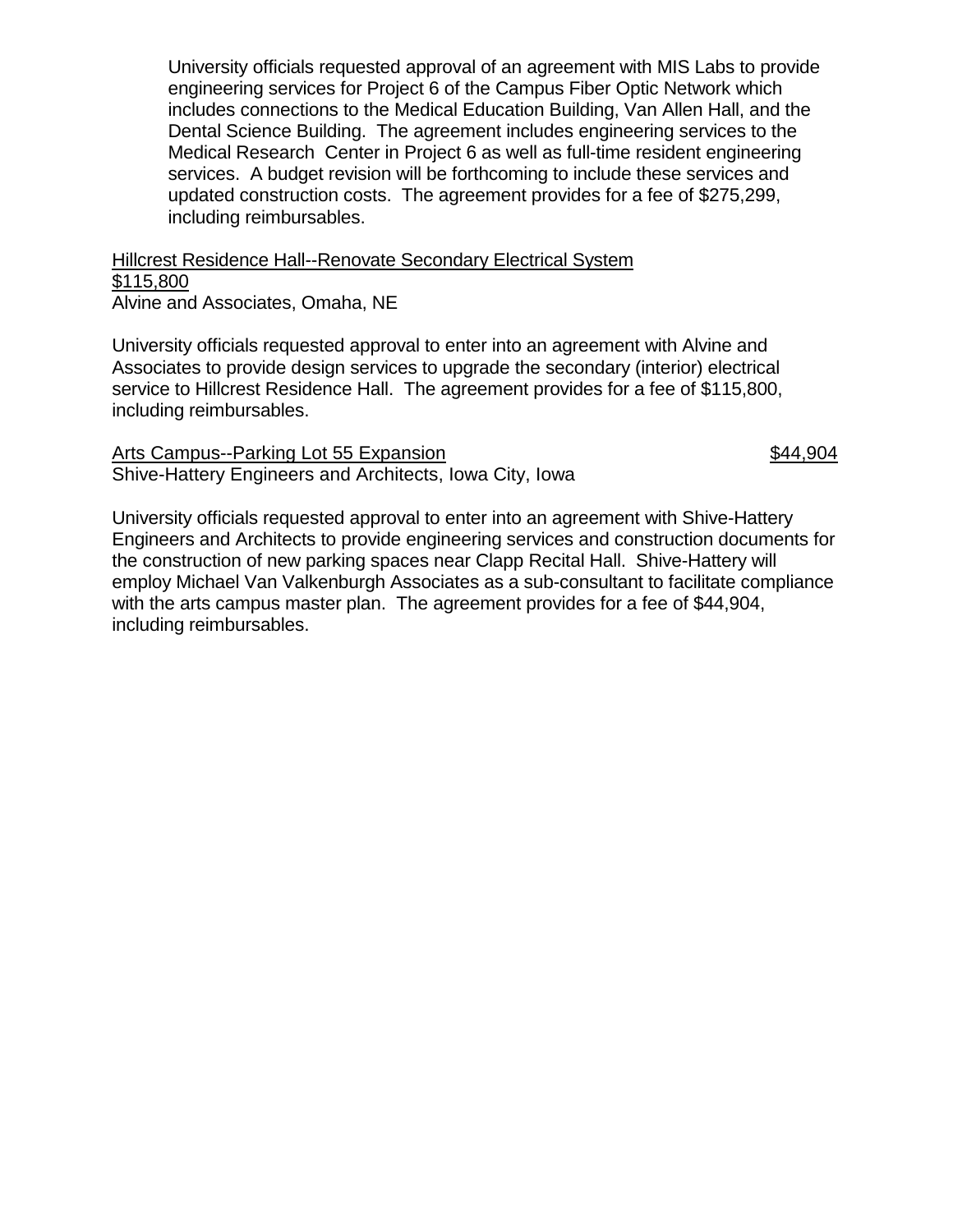University Hospitals and Clinics--O.R. Suite Support Facility \$42,450 Mechanical/Electrical Equipment Hansen Lind Meyer, Iowa City, Iowa

University officials requested approval to enter into an agreement with Hansen Lind Meyer to provide preliminary design services for the installation of headend air handling and associated electrical equipment for operating room suite support space. The project will provide heating, ventilation and air conditioning to an area that is currently served by an alternate air handling system or no system at all. The agreement provides for a fee of \$42,450, including reimbursables.

| University Hospitals and Clinics--Pomerantz Family Pavilion | \$35,000 |
|-------------------------------------------------------------|----------|
| Main Entrance Drop-Off Drive                                |          |
| Hansen Lind Meyer, Iowa City, Iowa                          |          |

University officials requested approval of an agreement with Hansen Lind Meyer to provide design services for the project. The agreement provides for a fee of \$35,000, including reimbursables.

Schaeffer Hall--Remodeling and Renewal--Utilities \$41,080 Shive-Hattery Engineers and Architects, Iowa City, Iowa

University officials requested approval to enter into an agreement with Shive-Hattery Engineers and Architects to provide design services and construction observation for the utility connections and the portion of the Campus Fiber Optic Network, Project 2 involving the Pentacrest. The inclusion of the fiber optic connection in this contract will result in cost savings for both the utilities and the fiber optic projects. The agreement provides for a fee of \$41,080, including reimbursables.

University Hospitals and Clinics--UIHC Comprehensive Exterior Signage \$27,500 Between John Pappajohn Pavilion and Pomerantz Family Pavilion Hansen Lind Meyer, Iowa City, Iowa

University officials requested approval to enter into an agreement with Hansen Lind Meyer to provide preliminary design services for a comprehensive signage plan to include the University Hospitals exterior, Emergency Treatment Center, Pomerantz and Pappajohn Pavilions, and directions to interstate highways. The project will enhance patient and visitor exterior wayfinding to University Hospitals. The sign upgrades are necessitated by roadway improvements in the vicinity of the Pappajohn and Pomerantz Family Pavilions. The agreement provides for a fee of \$27,500, including reimbursables.

Biomedical Research and Education Building and Related Capital Planning for the Health Sciences Center

Payette Associates, Boston, Massachusetts, and Baldwin White Architects, Des Moines, Iowa

The Architect Selection Committee recommended the selection of Payette Associates and Baldwin White Architects to provide design services for the project. All of the firms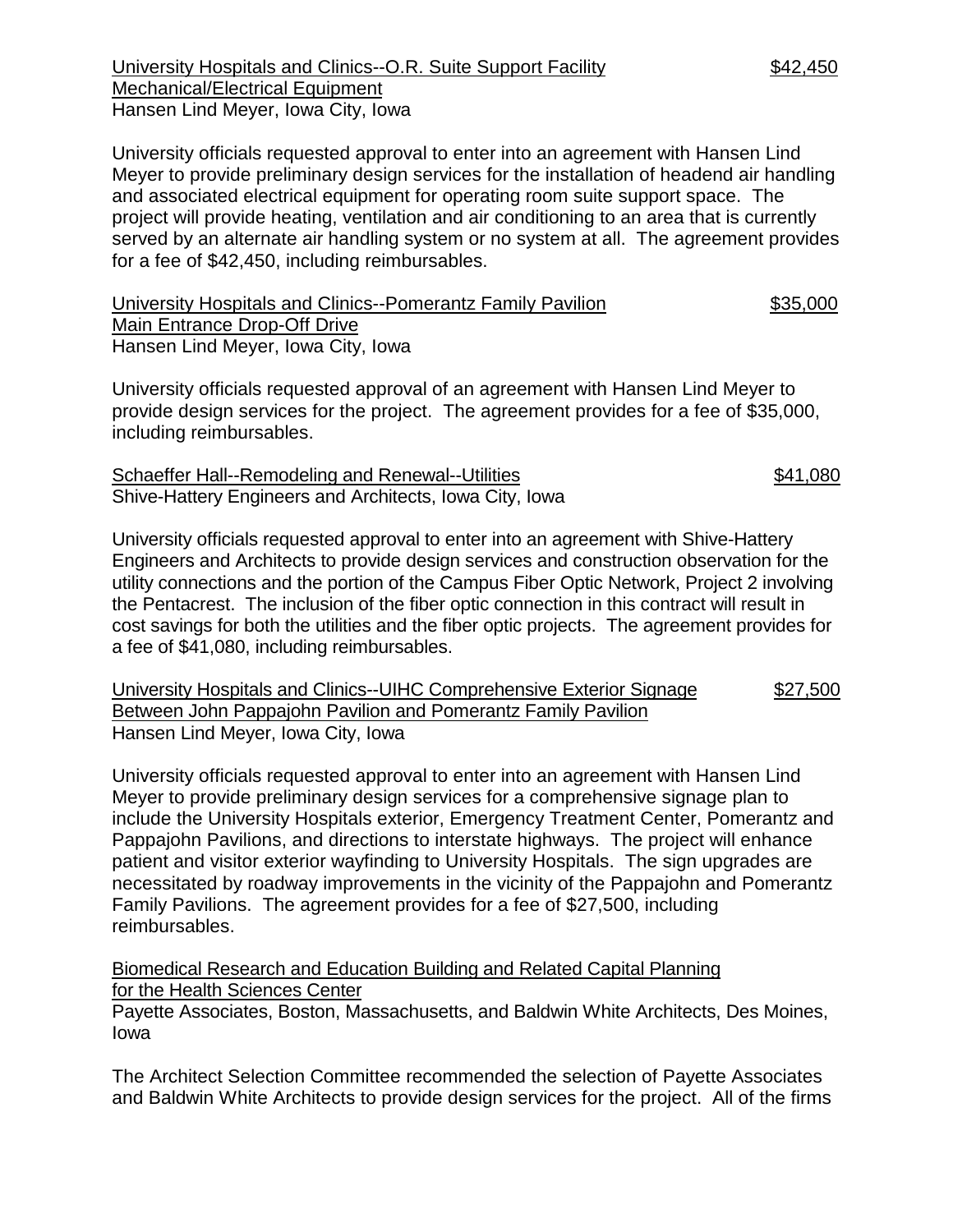interviewed had impressive credentials and extensive national-level experience with projects similar to the Biomedical Research project. The Payette Associates/Baldwin White Architects association was thought to have a narrow advantage over the other well-qualified firms.

Expansion of East Campus Chilled Water Distribution System Expansion of the West Campus Chilled Water Plant Black and Veatch, Kansas City, KS

University officials requested approval to negotiate agreements with Black and Veatch to provide preliminary design services for both projects. The university will return to the Board for approval of the negotiated agreements.

#### Amendments:

Water Plant--Sludge Dewatering Improvements **Amendment #1** \$89,540 Howard R. Green Company, Des Moines, Iowa

University officials requested approval of Amendment #1 in the amount of \$89,540 which will provide construction administration and observation services, which were not included in the original agreement. Amendment #1 will not result in an increase in the project budget.

| Multi-Tenant Facility, Oakdale Research Park--Remodel for                                                                                               | \$11,024.00  |
|---------------------------------------------------------------------------------------------------------------------------------------------------------|--------------|
| <b>Transgenic Facility</b><br>CPMI, Inc., Des Moines, Iowa                                                                                              |              |
| <b>Institutional Roads--UIHC Emergency Drive</b><br>Shive-Hattery Engineers and Architects, Iowa City, Iowa                                             | \$8,237.50   |
| <b>Institutional Roads--South Grand Avenue Improvements</b><br>Shive-Hattery Engineers and Architects, Iowa City, Iowa                                  | \$2,046.00   |
| <b>CONSTRUCTION CONTRACTS</b>                                                                                                                           |              |
| <b>Gilmore Hall Remodeling</b><br>Award to: Hillebrand Construction of the Midwest, Davenport, Iowa<br>(6 bids received)                                | \$904,200.00 |
| <b>Art Building--Correct Fire Safety Deficiencies, West Wing</b><br>Award to: McComas-Lacina Construction Company, Iowa City, Iowa<br>(1 bid received)  | \$388,200.00 |
| <b>Medical Research Center--Correct Fire Safety Deficiencies</b><br>Award to: McComas-Lacina Construction Company, Iowa City, Iowa<br>(2 bids received) | \$321,006.00 |
| <b>Library Area Master Plan--North Pedestrian Walkway and</b><br><b>South Plaza Developments--South Parking Lot</b>                                     | \$140,774.53 |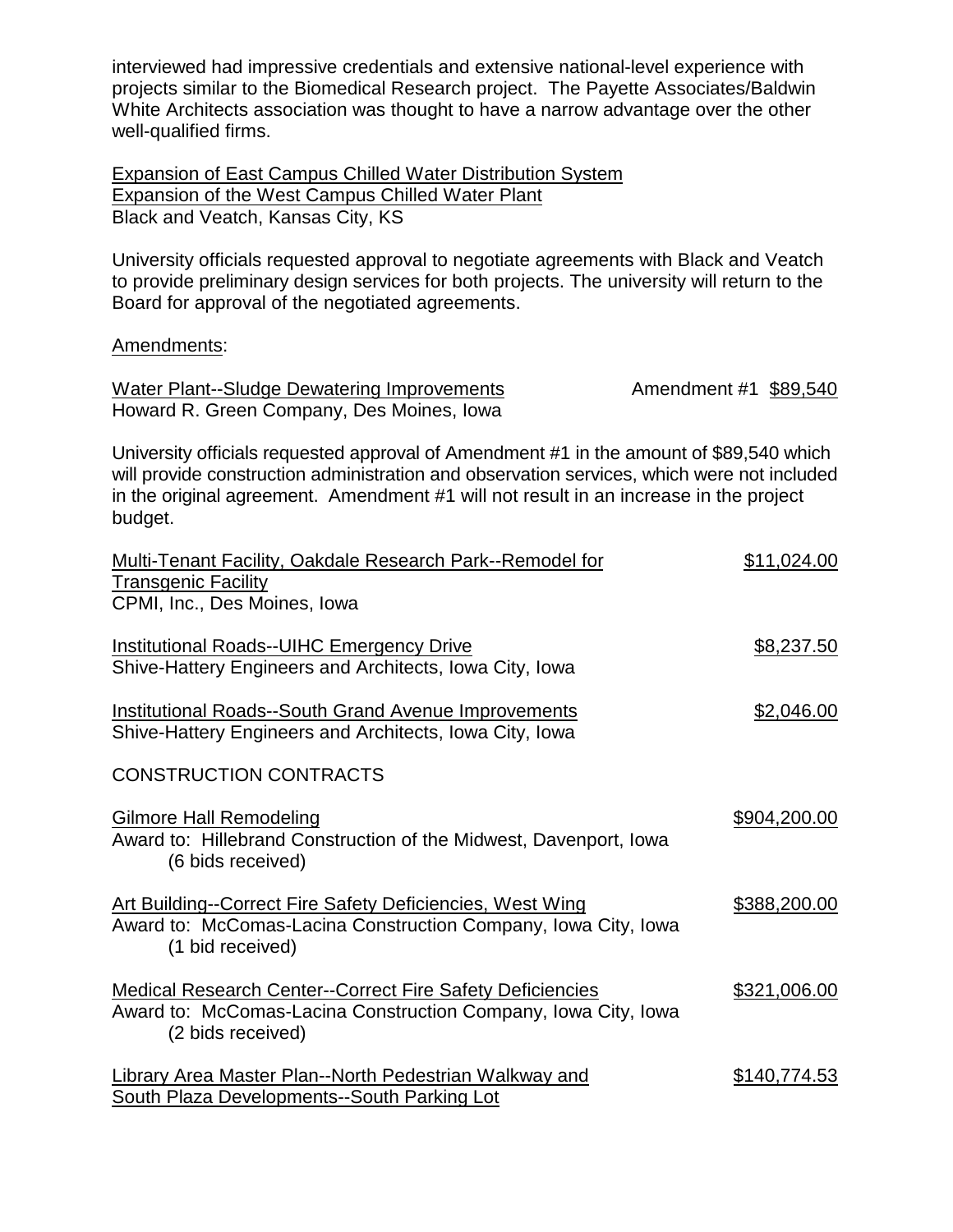Award to: Metro Pavers, Inc., Iowa City, Iowa (3 bids received)

Art Building--Correct Fire Safety Deficiencies, West Wing-- \$42,130.00 Asbestos Abatement Award to: Enviro Safe Air, Sioux City, Iowa (3 bids received)

CHANGE ORDERS TO CONSTRUCTION CONTRACTS

### Pharmacy Building Addition

Mid-America Construction Company of Iowa, Iowa City, Iowa Change Order #15 \$128,574 Change Order #16 \$221,549

University officials requested approval of Change Orders #15 and #16 to the agreement with Mid-America Construction Company which were necessitated by new regulations. Change Order #15 in the amount of \$128,574 will provide for the addition of process control data collection points necessary for continuous quality validation to the control system. Change Order #16 in the amount of \$221,549 will cover increased costs for a purified water system resulting from the addition of purification equipment and storage capacity, and modification of the distribution system from a standard design plastic system to a recirculating stainless steel system with very precise design and construction specifications as required by the FDA.

## ACCEPTANCE OF COMPLETED CONSTRUCTION CONTRACTS

Phillips Hall Remodeling McComas-Lacina Construction Company, Iowa City, Iowa

West Campus Chilled Water Plant--Final Phase--Ceramic Cooling Tower Tower Engineering, Fort Worth, TX

Medical Education Building--Upgrade Research Laboratories Selzer-Werderitsch Construction Company, Iowa City, Iowa

University Hospitals and Clinics--CSS and Processed Stores Relocation--Material Services Staff Restroom McComas-Lacina Construction Company, Iowa City, Iowa

Burge Hall--Replace Windows, First and Fourth Houses Swanson Glass, Des Moines, Iowa

Multi-Tenant Facility--Oakdale Research Park--Remodel for Transgenic Facility Meisner Electric, Newton, Iowa

University Hospitals and Clinics--A Multi-Disciplinary Rehabilitation Center an Expanded Orthopaedic Clinic with Radiology and an Orthopaedic Faculty Office Suite Merit Construction, Cedar Rapids, Iowa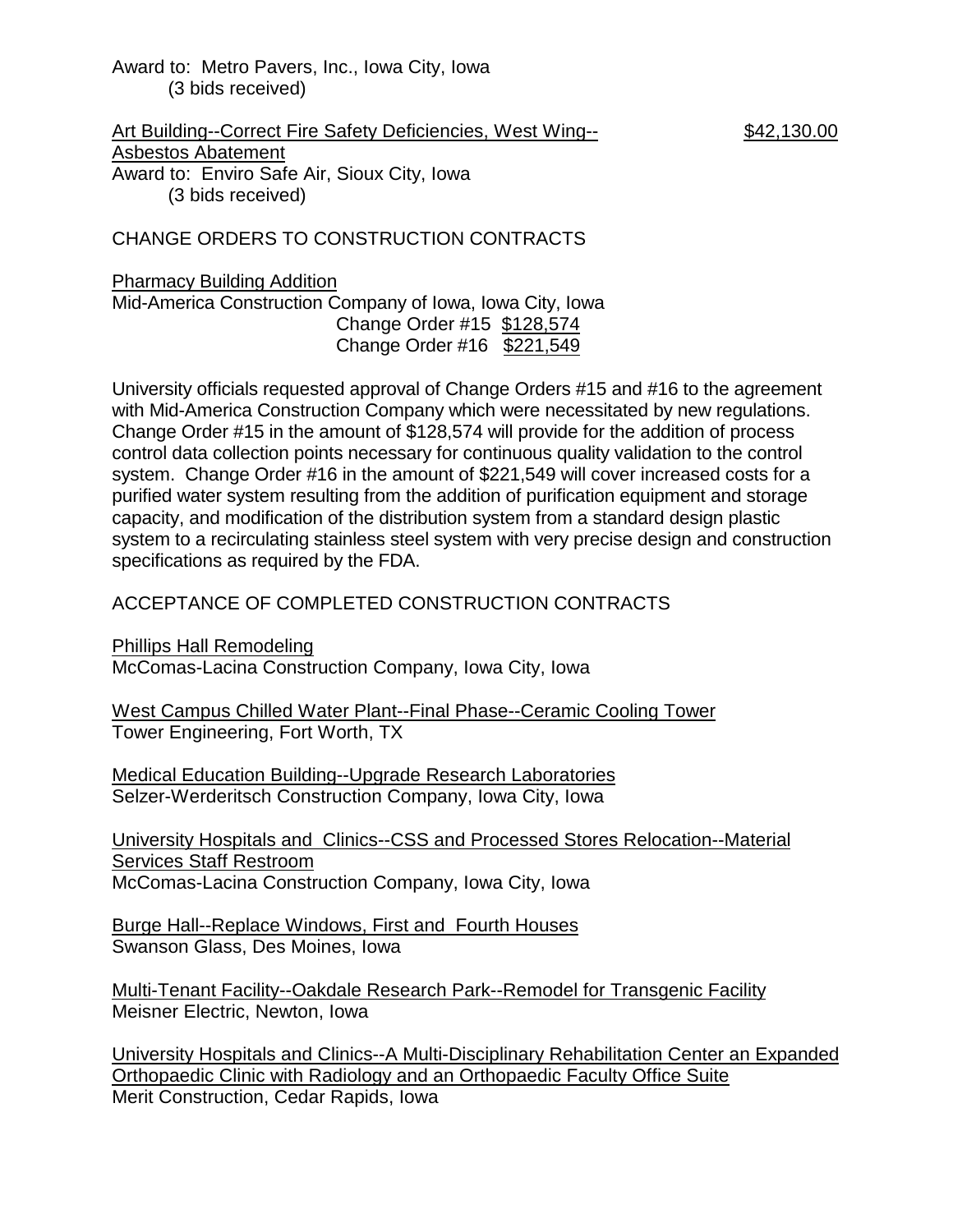University Hospitals and Clinics--Replace East Carver Pavilion Roof Iowa Falls Roofing of Cedar Rapids, Cedar Rapids, Iowa

University Hospitals and Clinics--General Hospital Sprinkler Installation--Phase A Blackhawk Automatic Sprinklers, Waterloo, Iowa

Burge Hall--Replace Windows, First and Fourth Houses Swanson Glass, Des Moines, Iowa

Biology Building--Animal Quarters Renovation McComas-Lacina Construct Company, Iowa City, Iowa

Multi-Tenant Facility--Oakdale Research Park, Remodel for Transgenic Facility Denis Della Vedova, Albia, Iowa

University Hospitals and Clinics--Urodynamics Suite Development and Urology Clinics Remodeling McComas-Lacina Construction Company, Iowa City, Iowa

MOTION: Regent Tyrrell moved to approve the university's capital register, as presented. Regent Newlin seconded the motion. MOTION CARRIED UNANIMOUSLY.

**APPROVAL OF LEASES**. The Board Office recommended the Board approve leases, as presented.

University officials requested approval to enter into a new lease as lessor with Oakdale Systems for its use of 857 square feet of business incubator space at the Technology Innovation Center at the Oakdale Research Park at the rate of \$428.50 per month (\$6 per square foot, \$5,142 per year) for a one-year period.

University officials requested approval to renew a lease as lessor with Bio-Research Products, Inc., for its use of 800 square feet of business incubator space at the Technology Innovation Center at the Oakdale Research Park at the rate of \$1,066.67 per month (\$16 per square foot, \$12,800 per year) for a one-year period.

University officials requested approval of an amendment to its lease as lessee with Mercy Health Center, Dubuque, Iowa, reflecting the relocation of the space used for the Child Health Specialty Clinic and the addition of 208 square feet, for a total of 436 square feet at the rate of \$181.67 per month (\$5 per square foot, \$2,180 per year) for a 16-month period.

University officials requested approval of an amendment to its lease as lessee with the United Way of Central Iowa, Des Moines, Iowa, reflecting the addition of 1,005 square feet of space for use by the School of Social Work at the rate of \$998 per month (\$11.92 per square foot, \$11,976 per year) for an eight-month period.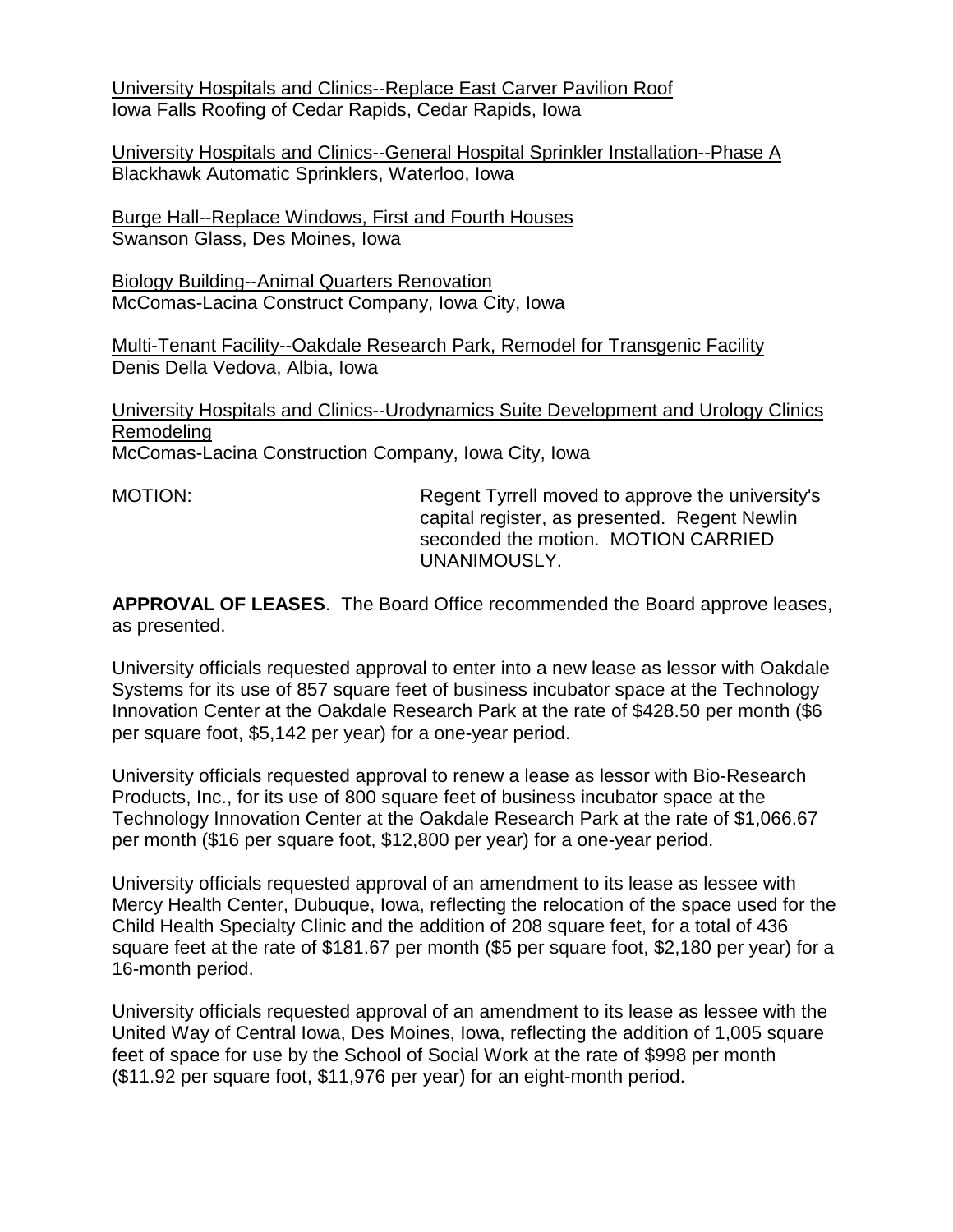University officials requested approval to enter into a new lease as lessee with Towncrest Investment Associates for the university's use of 2,200 square feet of office space located in Iowa City, Iowa, to be utilized by University Hospitals for the Johnson County Blood Program at the rate of \$2,383.33 per month (\$13 per square foot, \$28,600 per year) for a one-year period.

MOTION: Regent Newlin moved to approve the leases, as presented. Regent Kennedy seconded the motion, and upon the roll being called, the following voted: AYE: Collins, Dorr, Kennedy, Mahood, Newlin, Pellett, Pomerantz, Smith, Tyrrell. NAY: None. ABSENT: None.

MOTION CARRIED UNANIMOUSLY.

## **EXERCISE OPTION FOR THE PURCHASE OF THE OAKDALE RESEARCH PARK**

**PROPERTY**. The Board Office recommended that the Board approve the action by the Oakdale Research Park Corporation to designate the University of Iowa Facilities Corporation as its assignee to exercise the Oakdale Research Park Corporation's option to purchase the 48,000 square foot Multi-Tenant Research Facility from CPMI - CRE Coralville Venture at the purchase price of \$5 million.

The property consists of a one story, multi-purpose building containing 48,000 gross square feet. Under the building lease approved at the March 1993 Board of Regents meeting, the entire building is leased to the university for research needs.

CPMI financed the building with Firstar Bank of Des Moines on a 15-year mortgage, which is consistent with the length of the building lease between CPMI and the Board.

On August 28, 1995, the Research Park Corporation approved a resolution to exercise the purchase option and designated the University of Iowa Facilities Corporation as recipient of the rights of the Research Park Corporation to purchase the building. Upon exercising the option to purchase the property, the University of Iowa Facilities Corporation could assume the three-year adjustable rate mortgage. After amortization of the mortgage, ownership would be transferred to the university.

The university is evaluating the merits of converting the financing from conventional bank loans to tax-exempt bonds; the conversion, if approved and implemented, would occur subsequent to the acquisition of the building and prior to the first repricing date - April 1, 1996. The funding flow for debt service payments would continue to be provided by the building lease.

MOTION: Regent Tyrrell moved to approve the action by the Oakdale Research Park Corporation to designate the University of Iowa Facilities Corporation as its assignee to exercise the Oakdale Research Park Corporation's option to purchase the 48,000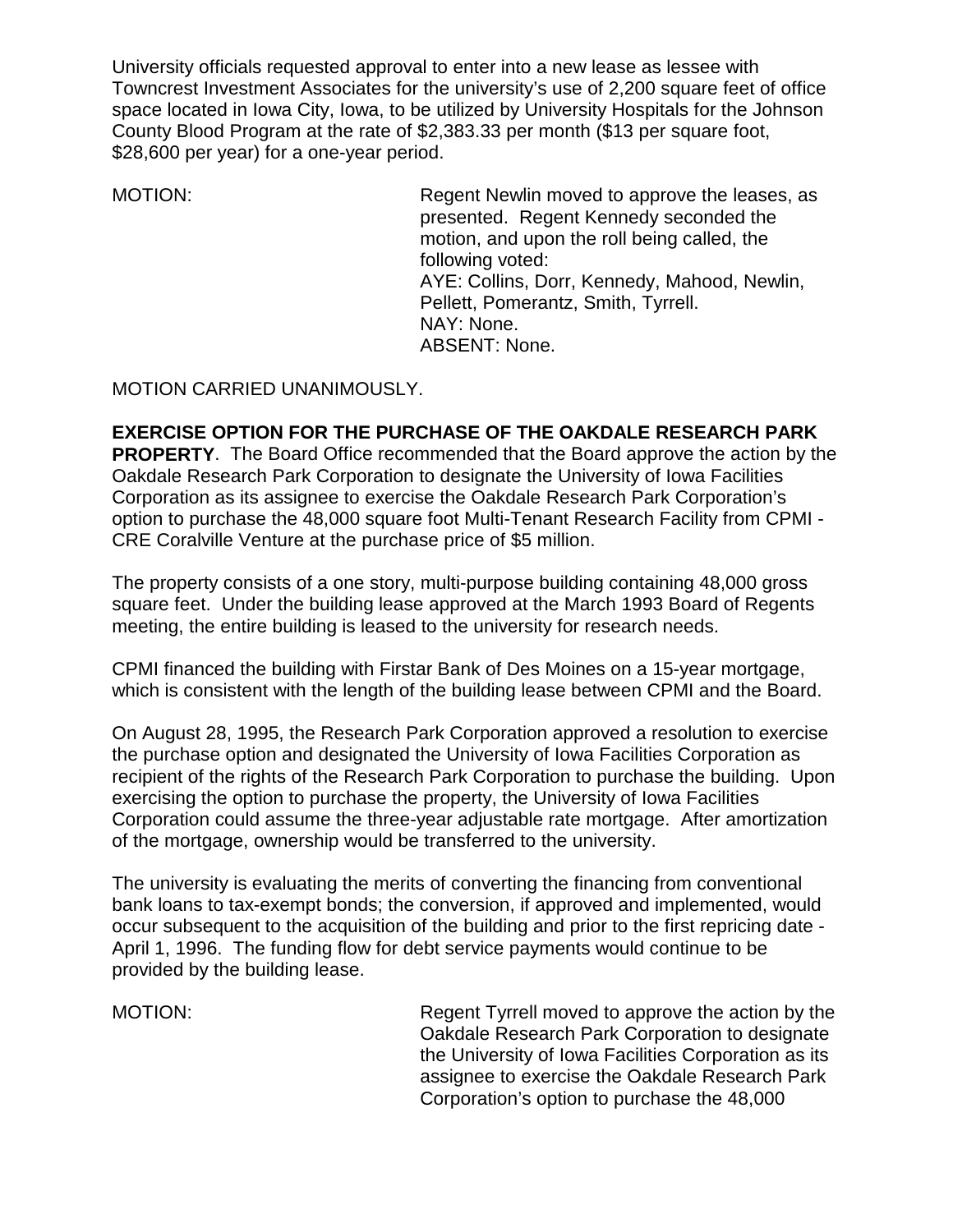square foot Multi-Tenant Research Facility from CPMI - CRE Coralville Venture at the purchase price of \$5 million. Regent Smith seconded the motion, and upon the roll being called, the following voted: AYE: Collins, Dorr, Kennedy, Mahood, Newlin, Pellett, Pomerantz, Smith, Tyrrell. NAY: None. ABSENT: None.

MOTION CARRIED UNANIMOUSLY.

**PRELIMINARY RESOLUTION FOR THE SALE OF UP TO \$15,900,000 TELECOMMUNICATIONS FACILITIES REVENUE BONDS**. The Board Office recommended that the Board adopt A Resolution authorizing the Executive Director to fix the date or dates for the sale of up to \$15,900,000 Telecommunications Facilities Revenue Bonds, Series S.U.I. 1995.

The bid opening and award is scheduled for October 18, 1995.

The University of Iowa Office of Information Technology, Hospitals & Clinics and Business Office developed an improvement plan to meet the university's voice, video and data communications needs for instruction, research, administration and outreach services.

The primary source of funding is \$14,020,000 in proceeds from a proposed Telecommunications Facilities Revenue bond issue. The size of the bond issue including project costs, issuance costs and debt service reserve would not exceed \$15,900,000. The repayment period will be 15 years.

The debt service on the bonds would be met through charges to users of the telecommunications facilities. The bonds also will be secured by a debt service reserve equal to the lesser of 10% of the bond principal or maximum annual debt service in any year prior to the final maturity year, together with investment earnings thereon.

The financing will enable the university to accelerate the completion of a modern campus network system in 1996 and 1997; the estimated date of completion is December 1997.

MOTION: The motion for this item can be found under the Report of the Banking Committee, page 192 of these Minutes.

President Pomerantz then asked Board members and institutional officials if there were additional items for discussion pertaining to the University of Iowa. There were none.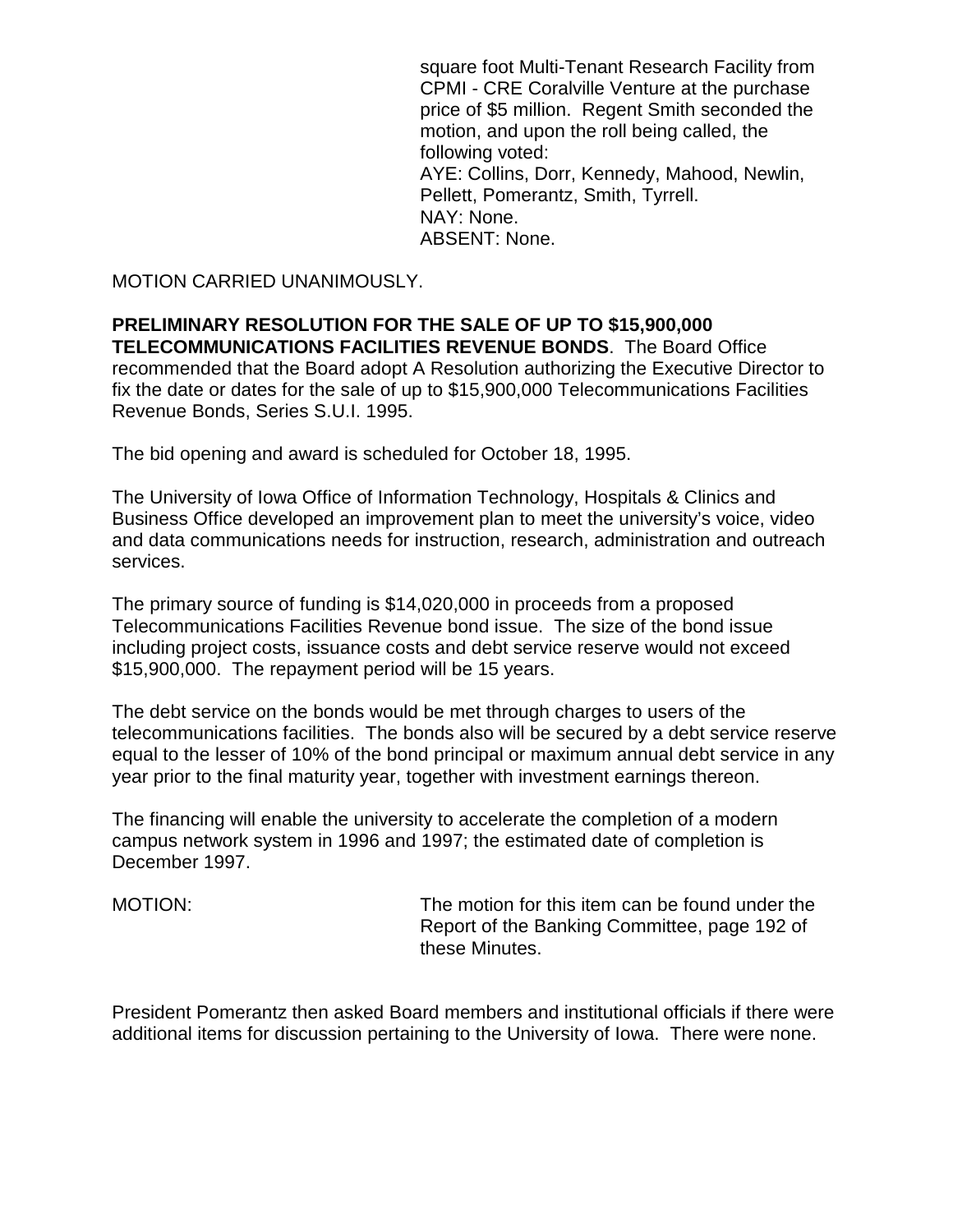# IOWA STATE UNIVERSITY

The following business pertaining to Iowa State University was transacted on Wednesday, September 20, 1995.

**RATIFICATION OF PERSONNEL TRANSACTIONS**. The Board Office recommended the Board approve personnel transactions, as follows:

Register of Personnel Changes for July and August 1995 which included seven requests for early retirement and two requests for phased retirement.

Accept the resignation of REID W. CRAWFORD, Vice President for External Affairs, effective September 6, 1995.

Approve the appointment of MURRAY BLACKWELDER as Interim Vice President for External Affairs effective September 7, 1995, at an annual salary of \$140,000.

Approve the appointment of DR. NOLAN HARTWIG as Interim Vice Provost for Extension effective August 1, 1995, at an annual salary of \$116,100.

Provided for the Board's information was the appointment of JEANNE K. JOHNSON as Interim Director of Affirmative Action at an annual salary of \$33,600 for half-time effective August 1, 1995.

MOTION: Regent Pellett moved to approve the university's personnel transactions, as presented. Regent Mahood seconded the motion. MOTION CARRIED UNANIMOUSLY.

**RENAME THE ISU CENTER THE AMES CENTER FOR ANIMAL HEALTH**. The Board Office recommended the Board refer the university's request to the Interinstitutional Committee on Educational Coordination and the Board Office for review and recommendation.

Iowa State University officials requested a change in the name of the Center for Immunity Enhancement in Domestic Animals to the Ames Center for Animal Health.

The Ames Center for Animal Health (ACAH) is a cooperative effort between Iowa State University, the USDA Animal and Plant Health Inspection Service, National Veterinary Services Laboratories and the USDA Agricultural Research Service National Animal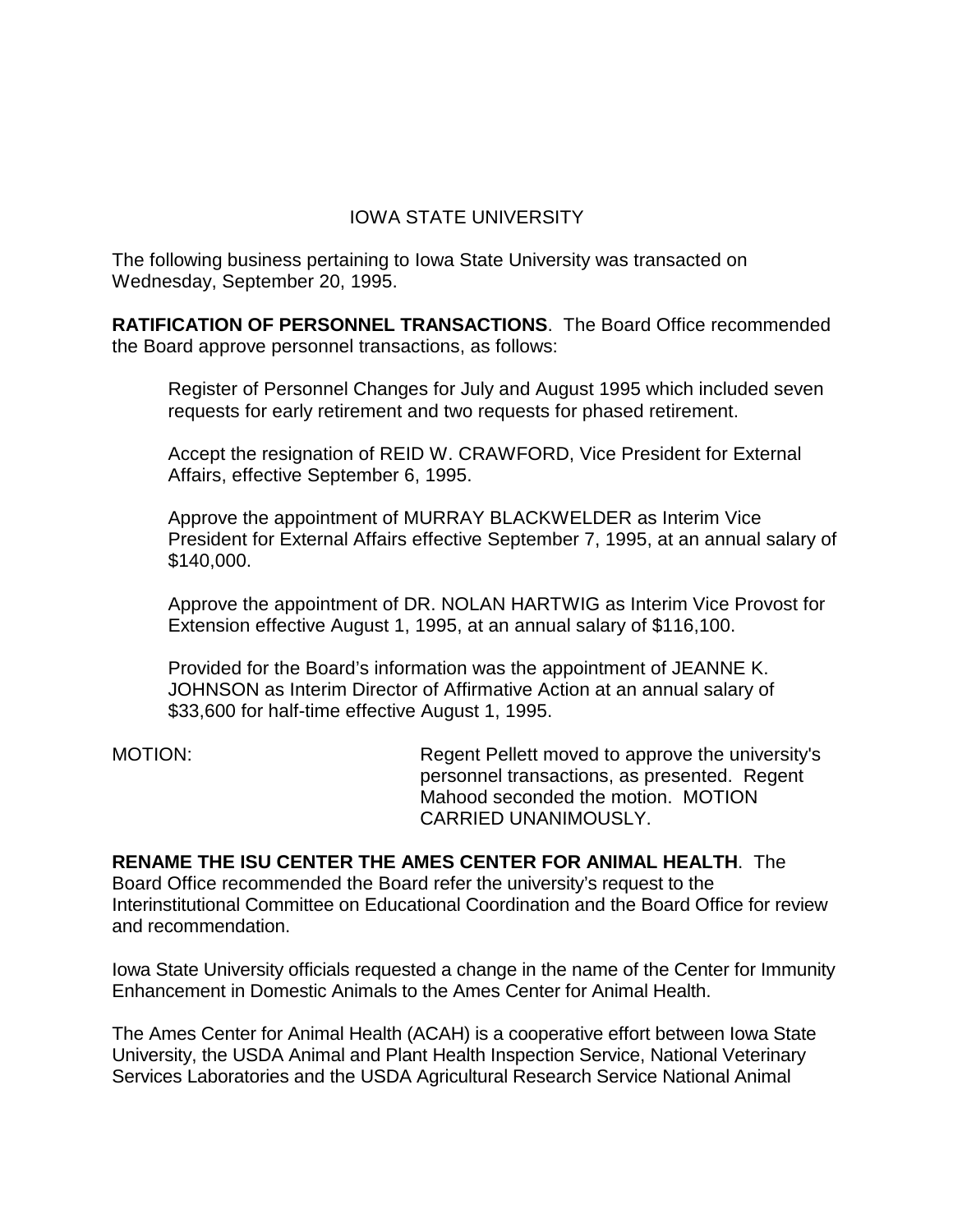Disease Center. The center is closely linked to the College of Veterinary Medicine as the Dean of the College is one of three Directors of the Center.

The proposed name change better reflected the center's relationship with other entities.

ACTION: This request was referred by consent.

**AUTHORIZE A NEW INSTITUTE ENTITLED THE INSTITUTE FOR INTERNATIONAL COOPERATION IN ANIMAL BIOLOGICS**. The Board Office recommended the Board refer the university's request to the Interinstitutional Committee on Educational Coordination and the Board Office for review and recommendation.

Iowa State University officials requested approval for a new institute to be called the Institute for International Cooperation in Animal Biologics (biologics means vaccines and in this instance, animal vaccines).

This institute is a cooperative effort between Iowa State University, the USDA Animal and Plant Health Inspection Service and the USDA Agricultural Research Service. The overall goal of this institute is to improve the availability, safety, efficacy and use of veterinary biologics throughout the world.

The institute was being formed because of the need for greater international exchange in research, training and regulatory issues related to animal biologics.

ACTION: This request was referred by consent.

**REGISTER OF CAPITAL IMPROVEMENT BUSINESS TRANSACTIONS**. The Board Office recommended that the Register of Capital Improvement Business Transactions for Iowa State University be approved.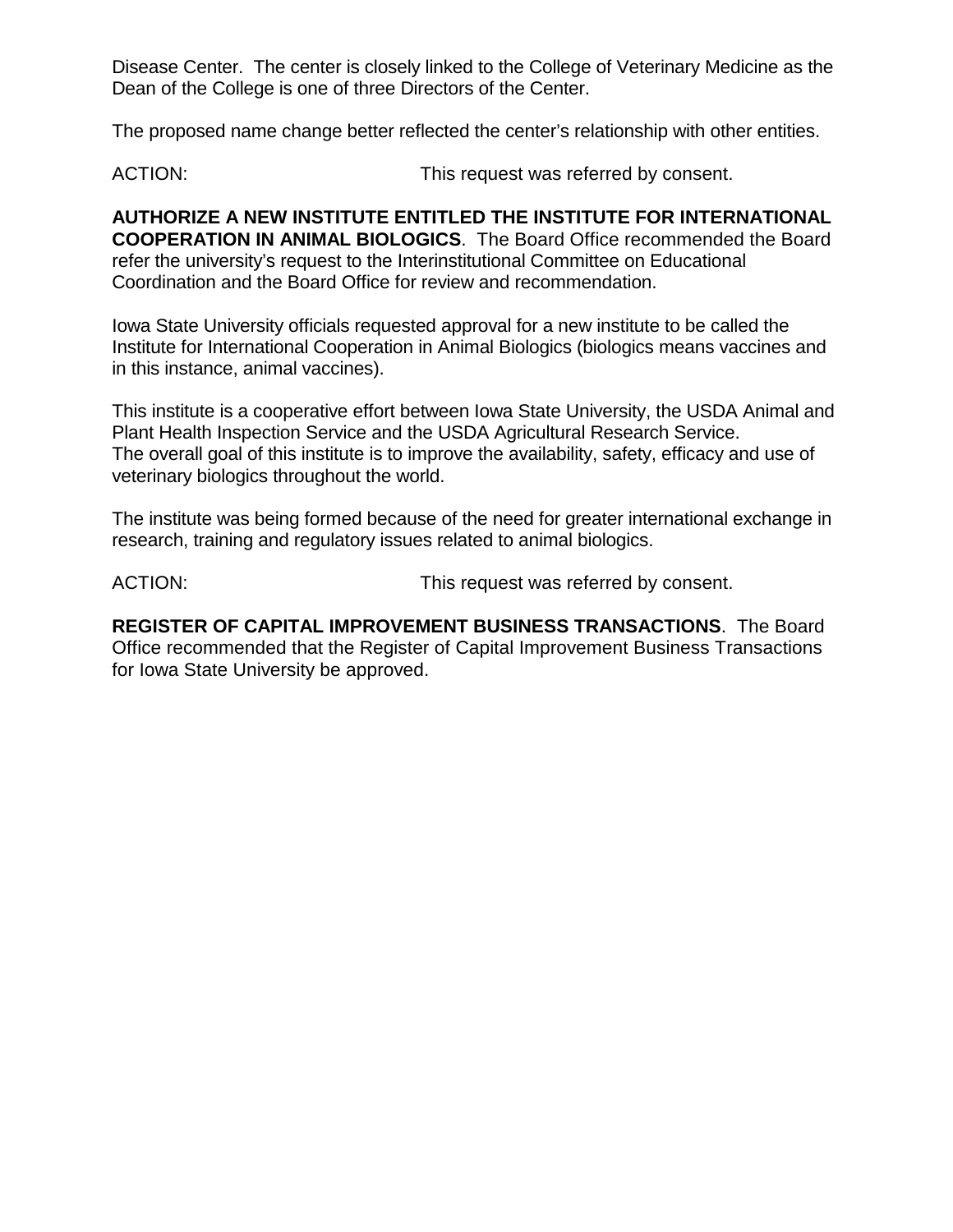## PROJECT DESCRIPTIONS AND BUDGETS

Utilities--Heating Plant--Turbine Generator No. 5 Overhaul \$350,000 Source of Funds: Utility Repairs

#### Preliminary Budget

| Contracts                          | \$250,000 |
|------------------------------------|-----------|
| Design Services                    | 3,000     |
| <b>Construction Administration</b> | 250       |
| <b>University Services</b>         | 45,000    |
| <b>Project Reserve</b>             | 51,750    |
| <b>TOTAL</b>                       | \$350,000 |

University officials requested approval of a project description and budget in the amount of \$350,000 for an internal inspection and major overhaul of Turbine Generator No. 5. The turbine generator is a 12 megawatt machine which was installed in 1969. The generator is due for a major overhaul based on the hours and cycles of operation as mandated by the university's insurance carrier and recommended by the manufacturer. The last major overhaul on the unit was completed in 1990. This project will permit continued and reliable operation of the generator.

#### Fire Safety Improvements--FY 1995 **\$1,863,650**

#### Project Budget

| Contracts                          | \$1,153,700 |
|------------------------------------|-------------|
| <b>Design Services</b>             | 183,000     |
| <b>Construction Administration</b> | 250,000     |
| <b>University Services</b>         | 140,000     |
| <b>Miscellaneous</b>               | 11,000      |
| <b>Project Reserve</b>             | 116,950     |
|                                    |             |
| <b>TOTAL</b>                       | \$1,863,650 |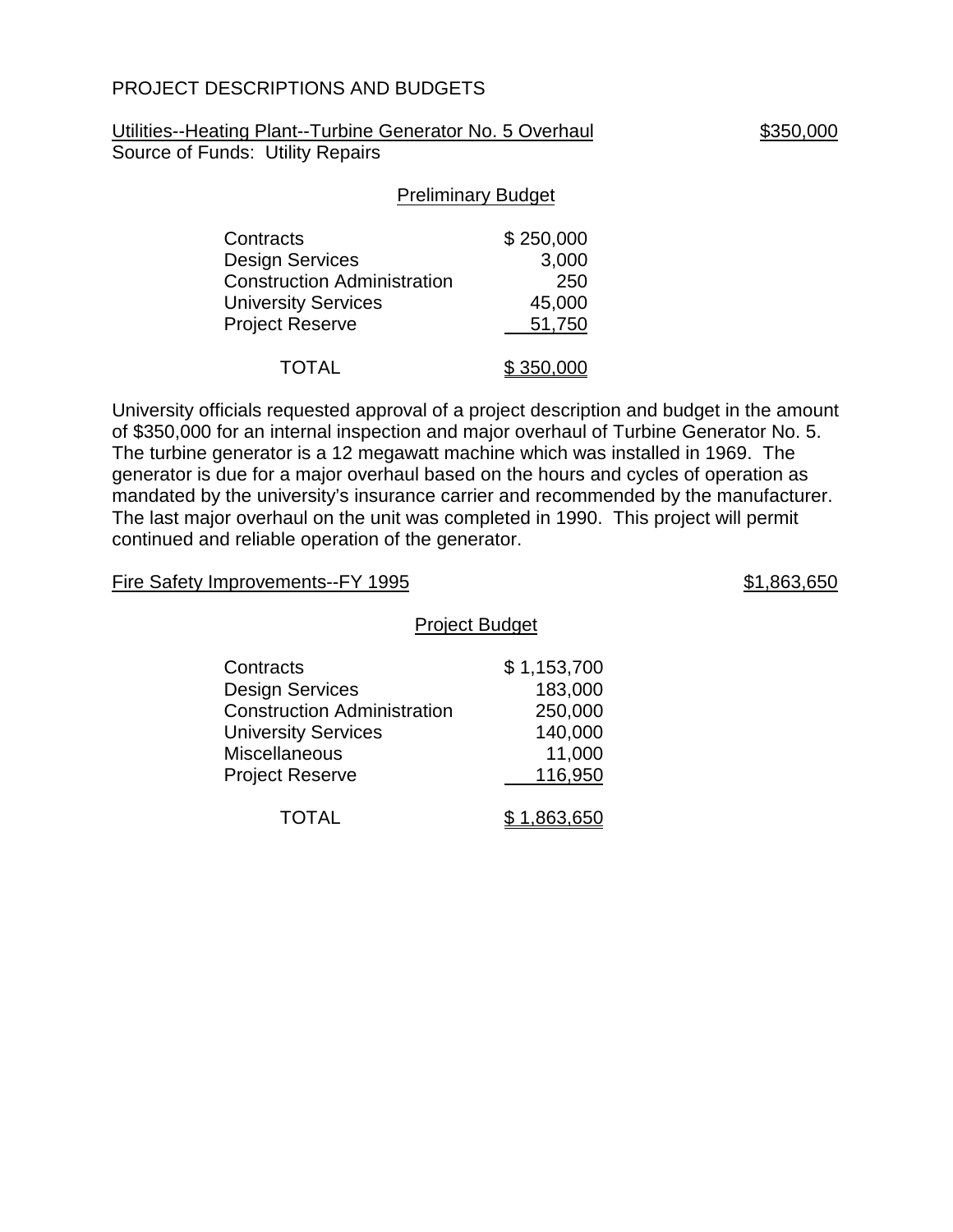| Source of Funds:                                                |           |
|-----------------------------------------------------------------|-----------|
| <b>General University Funds</b>                                 | 245,000   |
| 75th General Assembly Academic<br><b>Building Revenue Bonds</b> | 618,650   |
| <b>76th General Assembly Capital</b><br>Appropriation           | 1,000,000 |
| TOTAL                                                           | 1,863,650 |

University officials requested approval of a project budget in the amount of \$1,863,650 which will combine these projects into one improvement project. This project will also include fire and life safety projects to be initiated with a \$1 million capital appropriation authorized by the 76th General Assembly. This comprehensive project will allow the university to address its growing list of fire and life safety deficiencies cited by the State Fire Marshal and the university's Department of Environmental Health and Safety. None of the individual projects are expected to exceed \$250,000.

#### \* \* \* \* \* \* \*

Utilities--Deaerator Surge Tank Replacement Feb. 1995 Budget \$240,000 Source of Funds: Utility Repairs **Revised Budget \$320,000** 

#### Project Budget

|           |                                    | Feb. 1995<br><b>Budget</b> | <b>Revised</b><br><b>Budget</b><br>Sept. 1995 |
|-----------|------------------------------------|----------------------------|-----------------------------------------------|
| Contracts |                                    | \$180,000                  | \$250,000                                     |
|           | <b>Design Services</b>             | 32,000                     | 40,000                                        |
|           | <b>Construction Administration</b> | 4,140                      | 5,000                                         |
|           | <b>University Services</b>         | 10,000                     | 10,000                                        |
|           | <b>Miscellaneous</b>               | 1,000                      | 1,000                                         |
|           | <b>Project Reserve</b>             | 12,860                     | 14,000                                        |
|           | TOTAL                              |                            |                                               |

University officials requested approval of a revised project budget in the amount of \$320,000, an increase of \$80,000, to allow award of the construction contract for the project.

A single bid was received for the project in the amount of \$238,900. The project consultant has analyzed the bid and believes it is fair representation of the work. Therefore, the university requests approval of the revised project budget.

Meats Laboratory--Refrigeration System **Communist Constructs** Conservation Conservation Conservation Conservation Replacement Revised Budget \$755,500

Project Budget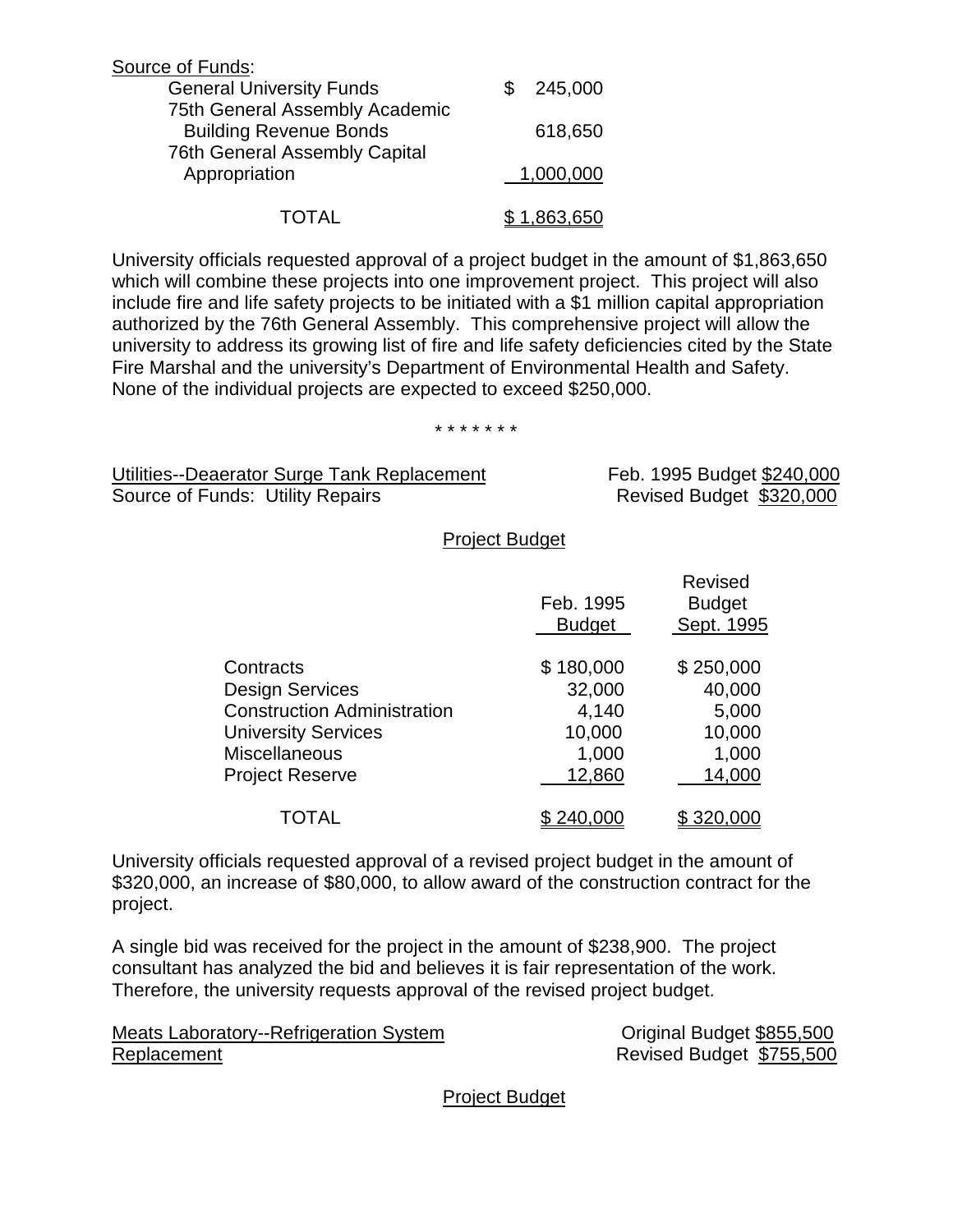|                                             | Original      | Revised        |
|---------------------------------------------|---------------|----------------|
|                                             | <b>Budget</b> | <b>Budget</b>  |
|                                             | Dec. 1994     | Sept. 1995     |
| Contracts                                   | \$650,000     | \$593,830      |
| <b>Design Services</b>                      | 78,500        | 59,500         |
| <b>Construction Administration</b>          | 34,000        | 32,100         |
| <b>University Services</b>                  | 10,000        | 10,000         |
| <b>Miscellaneous</b>                        | 5,000         | 5,000          |
| <b>Building Automation</b>                  | 16,000        | 5,000          |
| <b>Project Reserve</b>                      | 62,000        | 50,070         |
| <b>TOTAL</b>                                | \$855,500     | \$755,500      |
| Source of Funds:                            |               |                |
| Facilities Overhead Use Allowance \$855,500 |               | \$400,000      |
| <b>Agriculture Experiment Station</b>       |               | 300,000        |
| <b>Cooperative Extension Service</b>        |               | 30,000         |
| <b>General University Funds</b>             |               | 25,500         |
| TOTAL                                       | 855,500       | <u>755,500</u> |
|                                             |               |                |

University officials requested approval of a revised project budget in the amount of \$755,500, a decrease of \$100,000. The reduction results from savings in engineering fees and the construction contract. The project budget now reflected the actual amount of the construction contract (\$593,830) and a reduction in design services.

The revised budget also included the addition of three fund sources to the project and a reduction in funding from Facilities Overhead Use Allowance.

\* \* \* \* \* \* \*

#### Animal Science Teaching Farm--Arena and Classroom

 April 1995 Budget \$926,750 Amended Budget \$926,750

Project Budget

|                                    | <b>April 1995</b><br><b>Budget</b> | Amended<br><b>Budget</b><br>Sept. 1995 |
|------------------------------------|------------------------------------|----------------------------------------|
| Contracts                          | \$746,750                          | \$746,750                              |
| <b>Design Services</b>             | 74,675                             | 74,675                                 |
| <b>Construction Administration</b> | 16,430                             | 16,430                                 |
| Miscellaneous                      | 1,000                              | 1,000                                  |
| <b>Fixed Equipment</b>             | 4,800                              | 4,800                                  |
| Movable Equipment                  | 4,800                              | 4,800                                  |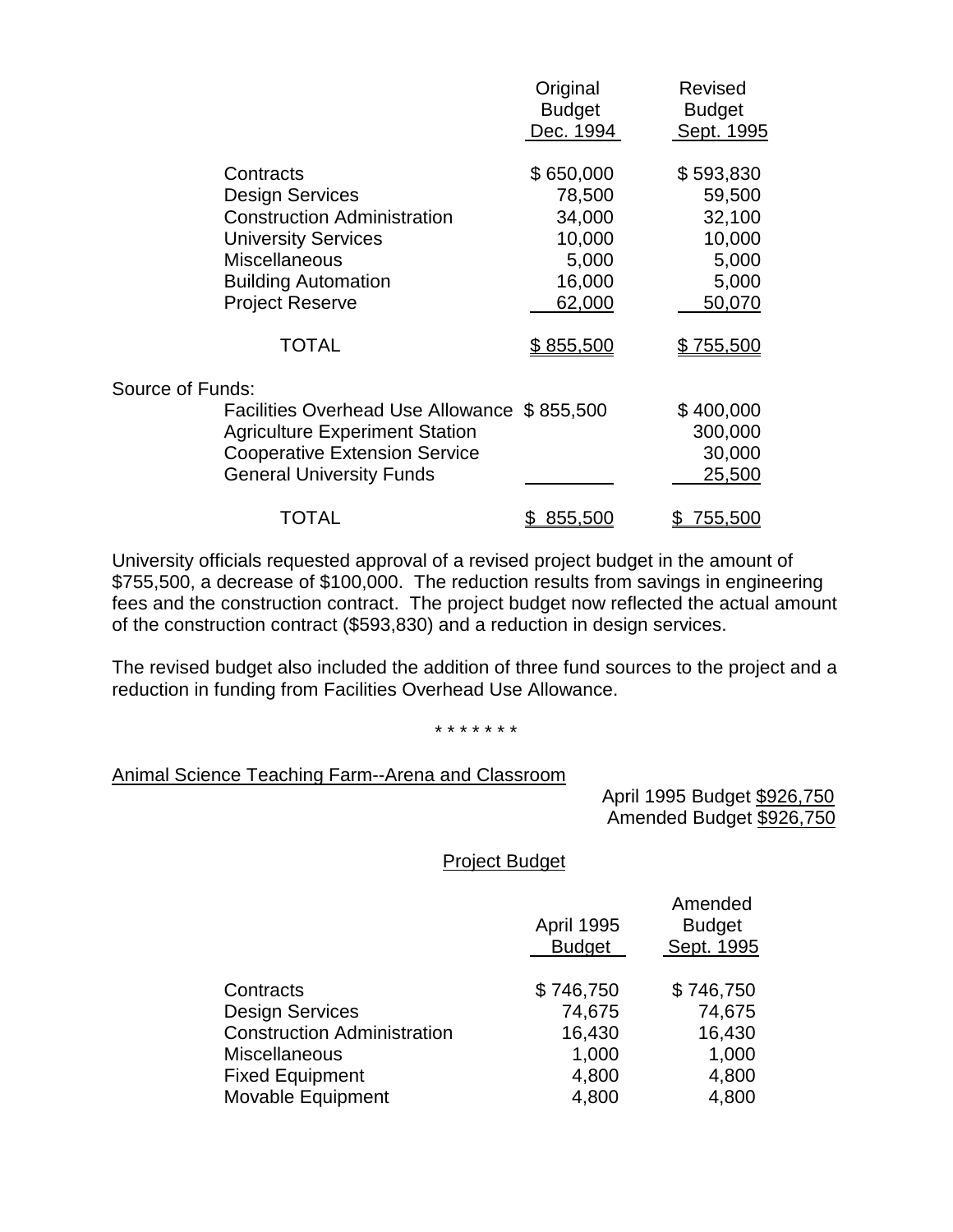| <b>Project Reserve</b>                                                                                    | 78,295    | 78,295              |
|-----------------------------------------------------------------------------------------------------------|-----------|---------------------|
| <b>TOTAL</b>                                                                                              | \$926,750 | \$926,750           |
| Source of Funds:<br><b>Academic Building Revenue Bonds</b><br><b>Future Bonds or State Appropriations</b> | \$926,750 | \$51,750<br>875,000 |
| TOTAL                                                                                                     | \$926,750 | 926,750             |

University officials requested approval of an amended project budget which reflected the reallocation of \$875,000 in Academic Building Revenue Bond funds from the Arena and Classroom project to the three agriculture projects which follow.

The amended budget included the addition of future bonds or State appropriations in the amount of \$875,000 to construct the project. The remaining bond funds in the amount of \$51,750 will be utilized for the project design. Construction will be delayed until additional funding is received.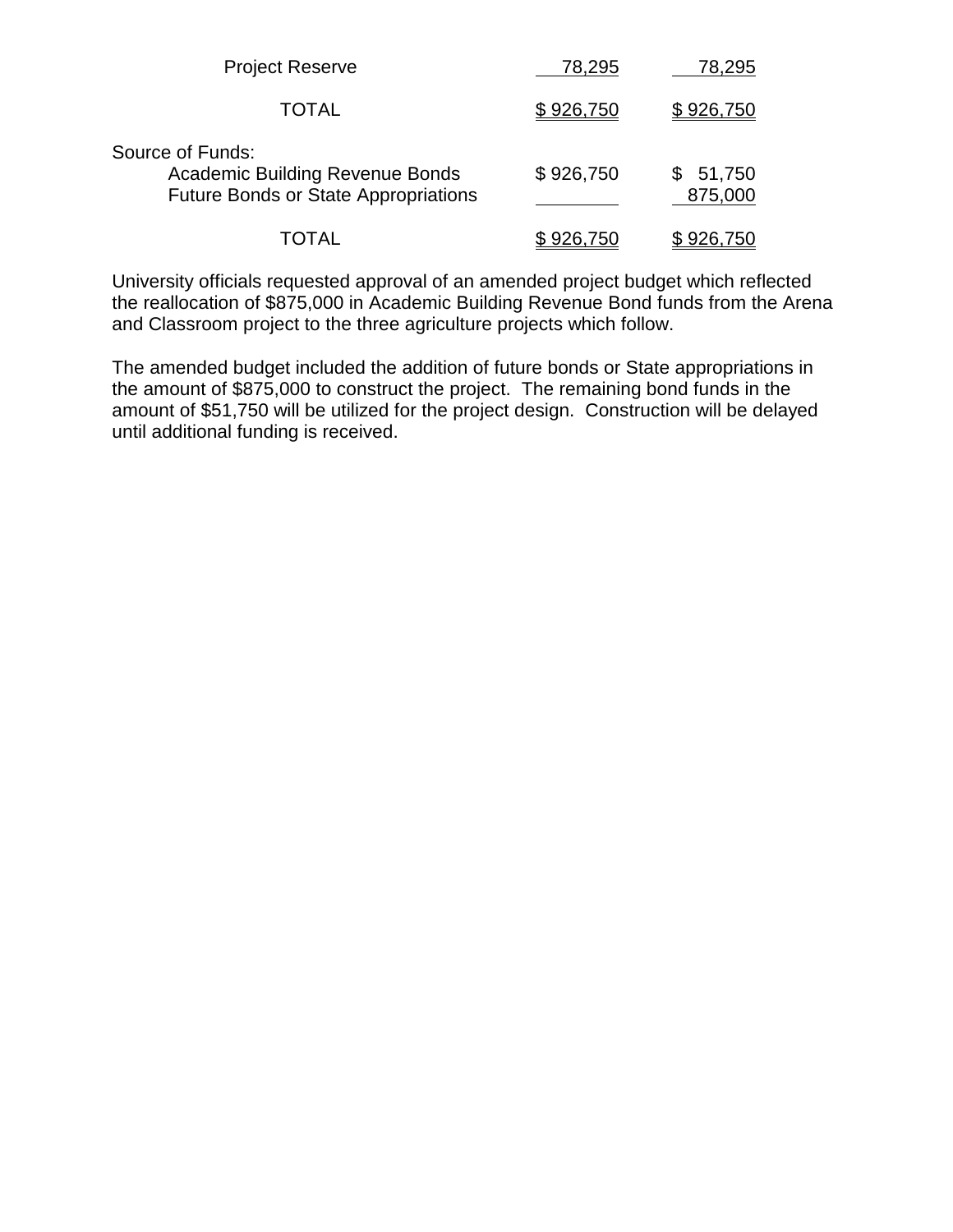Original Budget \$400,000 Revised Budget \$985,000

## Project Budget

|                                                               | Original<br><b>Budget</b><br><b>July 1994</b> | <b>Revised</b><br><b>Budget</b><br>Sept. 1995 |
|---------------------------------------------------------------|-----------------------------------------------|-----------------------------------------------|
| Contracts                                                     | \$300,000                                     | \$800,000                                     |
| <b>Design Services</b>                                        | 30,000                                        | 75,000                                        |
| <b>Construction Administration</b>                            | 6,000                                         | 17,500                                        |
| <b>Miscellaneous</b>                                          | 1,000                                         | 1,000                                         |
| <b>Fixed Equipment</b>                                        | 16,000                                        | 4,800                                         |
| Movable Equipment                                             | 16,000                                        | 9,000                                         |
| <b>Project Reserve</b>                                        | 31,000                                        | 78,500                                        |
| <b>TOTAL</b>                                                  | \$400,000                                     | \$985,000                                     |
| Source of Funds:<br>Academic Building Revenue Bonds \$400,000 |                                               | \$985,000                                     |
|                                                               |                                               |                                               |

University officials requested approval of a revised project budget in the amount of \$985,000, an increase of \$585,000, to reflect an increase in the project scope to include a classroom and finishing buildings in Phase I of the project. The revised budget also reflected an additional \$585,000 in Academic Building Revenue Bond funds which was reallocated from the Animal Science Teaching Farm--Arena and Classroom project.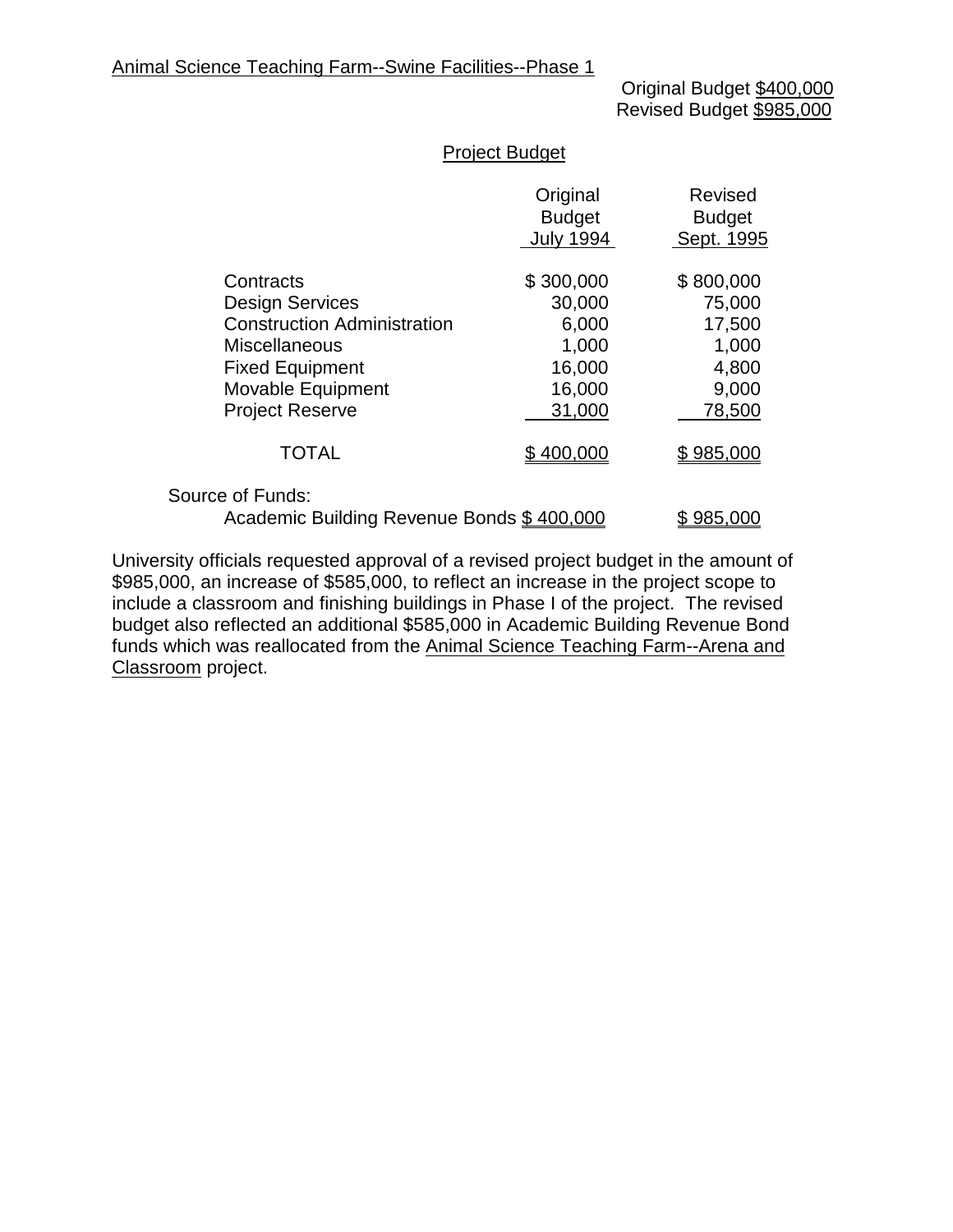# Project Budget

|                                                               | Original<br><b>Budget</b><br><b>July 1994</b> | Revised<br><b>Budget</b><br>Sept. 1995 |
|---------------------------------------------------------------|-----------------------------------------------|----------------------------------------|
| Contracts                                                     | \$750,000                                     | \$750,000                              |
| <b>Design Services</b>                                        | 75,000                                        | 75,000                                 |
| <b>Construction Administration</b>                            | 25,000                                        | 25,000                                 |
| <b>Miscellaneous</b>                                          | 1,000                                         | 1,000                                  |
| <b>Fixed Equipment</b>                                        | 12,000                                        | 12,000                                 |
| Movable Equipment                                             | 12,000                                        | 52,000                                 |
| <b>Project Reserve</b>                                        | 75,000                                        | 75,000                                 |
| <b>TOTAL</b>                                                  | \$950,000                                     | \$990,000                              |
| Source of Funds:<br>Academic Building Revenue Bonds \$950,000 |                                               | \$990,000                              |

University officials requested approval of a revised project budget in the amount of \$990,000, an increase of \$40,000, which reflected the inclusion of additional movable equipment. The revised budget also reflected an additional \$40,000 in Academic Building Revenue Bonds which was reallocated from the Animal Science Teaching Farm--Arena and Classroom project.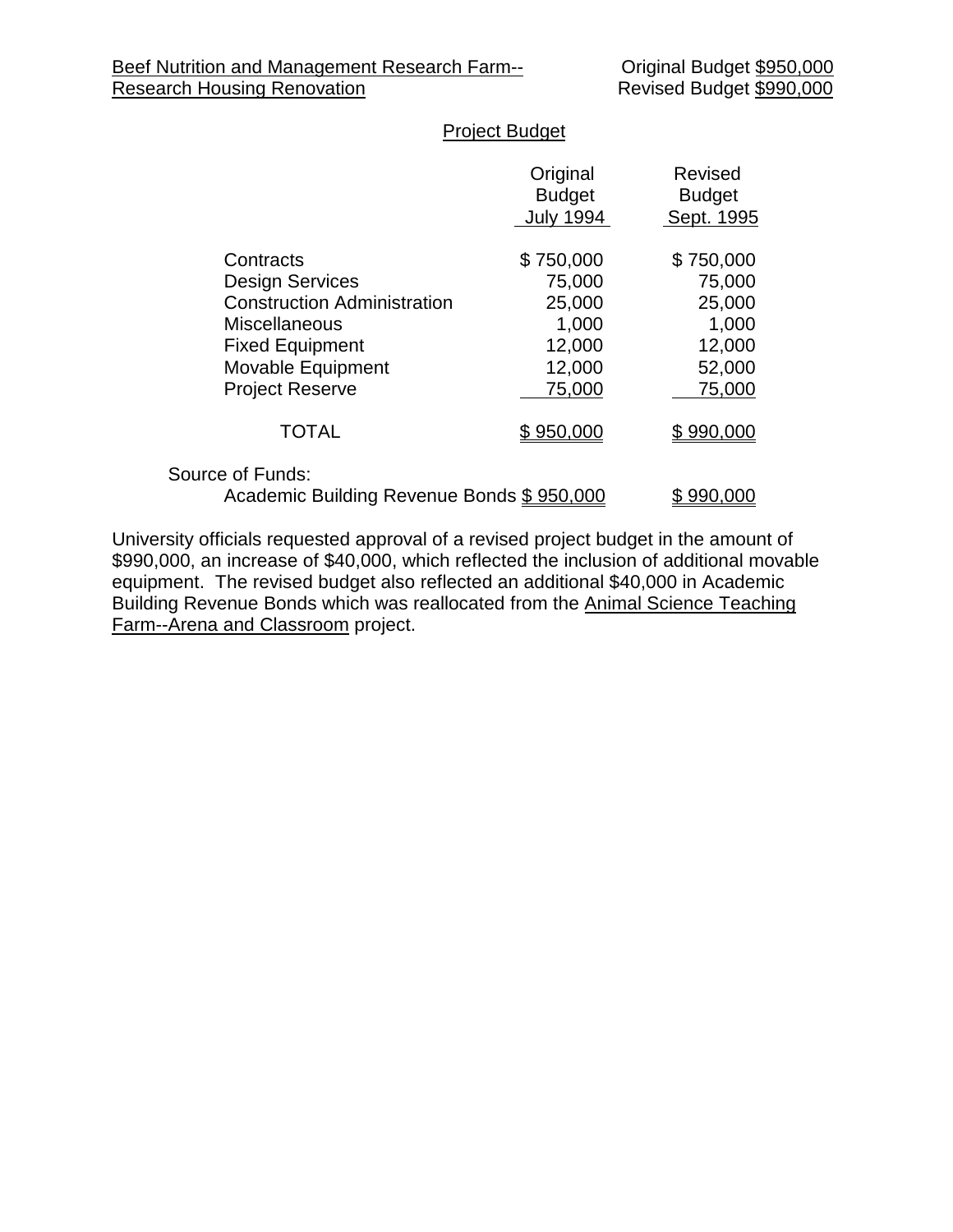#### Project Budget

|                                           | Original<br><b>Budget</b><br><b>July 1994</b> | Revised<br><b>Budget</b><br>Sept. 1995 |
|-------------------------------------------|-----------------------------------------------|----------------------------------------|
| Contracts                                 | \$550,000                                     | \$755,000                              |
| <b>Design Services</b>                    | 55,000                                        | 75,000                                 |
| <b>Construction Administration</b>        | 21,000                                        | 26,000                                 |
| <b>Miscellaneous</b>                      | 1,000                                         | 1,000                                  |
| <b>Fixed Equipment</b>                    | 9,000                                         | 9,000                                  |
| Movable Equipment                         | 9,000                                         | 9,000                                  |
| <b>Project Reserve</b>                    | 55,000                                        | 75,000                                 |
| <b>TOTAL</b>                              | \$700,000                                     | \$950,000                              |
| Source of Funds:                          |                                               |                                        |
| Academic Building Revenue Bonds \$700,000 |                                               | \$950,000                              |

University officials requested approval of a revised project budget in the amount of \$950,000, an increase of \$250,000, which reflected an increase in the project scope to include construction of a finishing building and the remodeling of existing facilities. The revised budget also reflected an additional \$250,000 in Academic Building Revenue Bond funds which was reallocated from the Animal Science Teaching Farm--Arena and Classroom project.

\* \* \* \* \* \* \*

University officials reported 27 new projects with budgets of less than \$250,000. The titles, source of funds and estimated budgets for the projects were listed in the register prepared by the university.

\* \* \* \* \* \* \*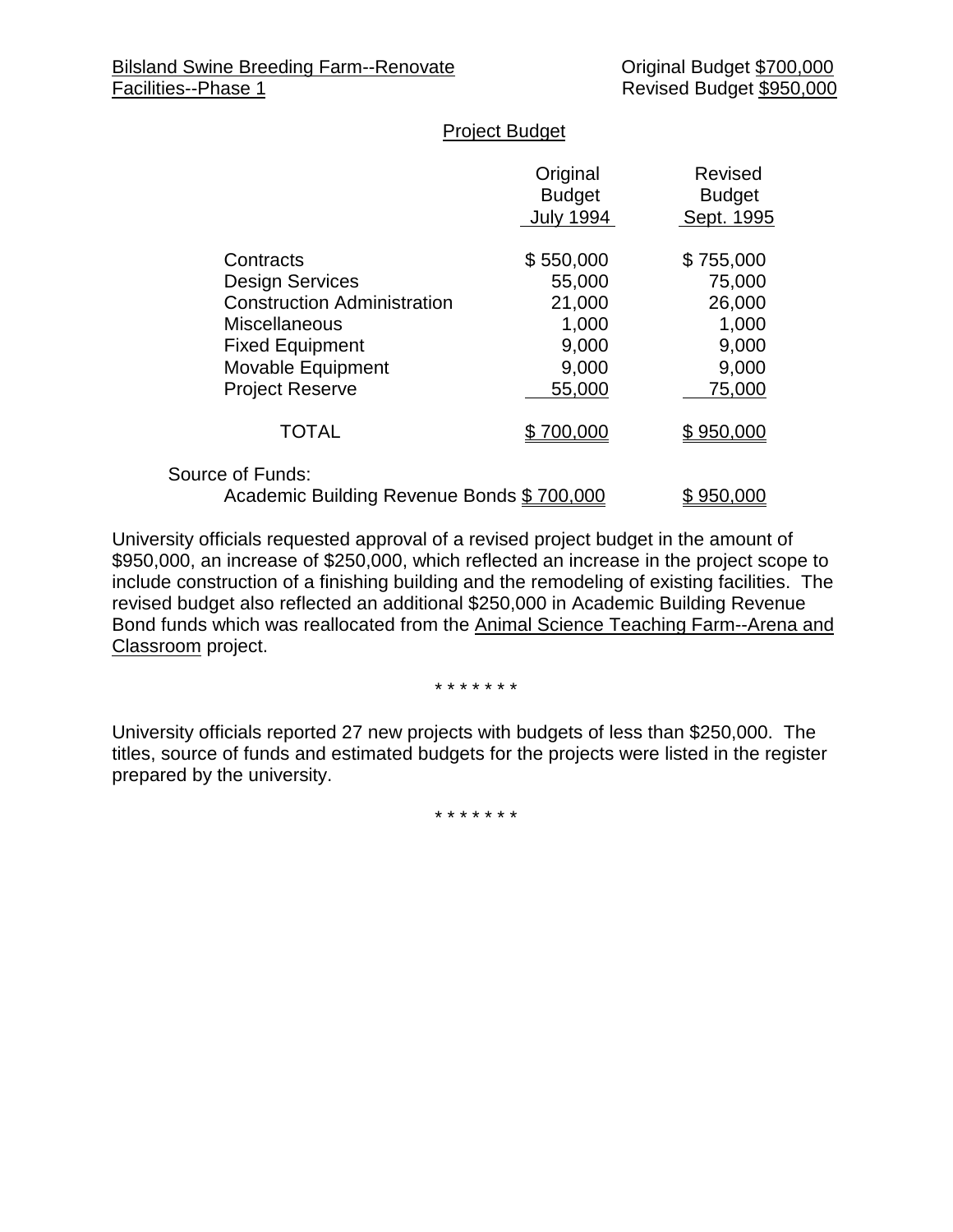# ARCHITECT/ENGINEER AGREEMENTS

Amendments:

| Intensive Livestock Research and Instruction Facilities<br>RDG Bussard Dikis, Des Moines, Iowa                                                                             | \$14,662.00  |
|----------------------------------------------------------------------------------------------------------------------------------------------------------------------------|--------------|
| <b>Carrie Chapman Catt Hall Remodeling</b><br>Baldwin White Architects, Des Moines, Iowa                                                                                   | \$1,080.00   |
| Lake LaVerne Restoration<br>Gjersvik and Associates, Pleasant Hill, Iowa                                                                                                   | \$5,585.17   |
| <b>CONSTRUCTION CONTRACTS</b>                                                                                                                                              |              |
| Utilities--Deaerator Surge Tank Replacement<br>ACI Mechanical, Ames, Iowa                                                                                                  | \$238,900.00 |
| University officials requested approval to award the construction contract to the single<br>bidder, ACI Mechanical, in the amount of \$238,900.                            |              |
| <b>Iowa State Center Soffit Restoration</b><br>Award to: Wasche Interiors, Des Moines, Iowa<br>(2 bids received)                                                           | \$195,450.00 |
| <b>Gilman Hall Renovation--Phase 3--South Entrance Renovation</b><br>Award to: Harold Pike Construction Company, Ames, Iowa<br>(2 bids received)                           | \$315,000.00 |
| <b>Armory--Roof and Curtain Wall Replacement--Phase 3</b><br>Award to: Wood Roofing Company, Des Moines, Iowa<br>(7 bids received)                                         | \$67,771.00  |
| lowa Braille and Sight Saving School--Boiler Replacement<br>Award to: Young Plumbing and Heating Company, Waterloo, Iowa<br>(7 bids received)                              | \$104,400.00 |
| Veterinary Medicine--Energy Conservation Remodeling--Phase 3--<br><b>Testing and Balancing</b><br>Award to: Energy Management and Control, Topeka, KS<br>(2 bids received) | \$101,990.00 |
| <b>Athletic Office and Training Facility--Steam Service</b><br>Award to: ACI Mechanical, Ames, Iowa<br>(2 bids received)                                                   | \$276,900.00 |
| <b>Carrie Chapman Catt Hall Remodeling--Telecommunications</b><br>Award to: Wiring by Design, Urbandale, Iowa<br>(3 bids received)                                         | \$9,606.00   |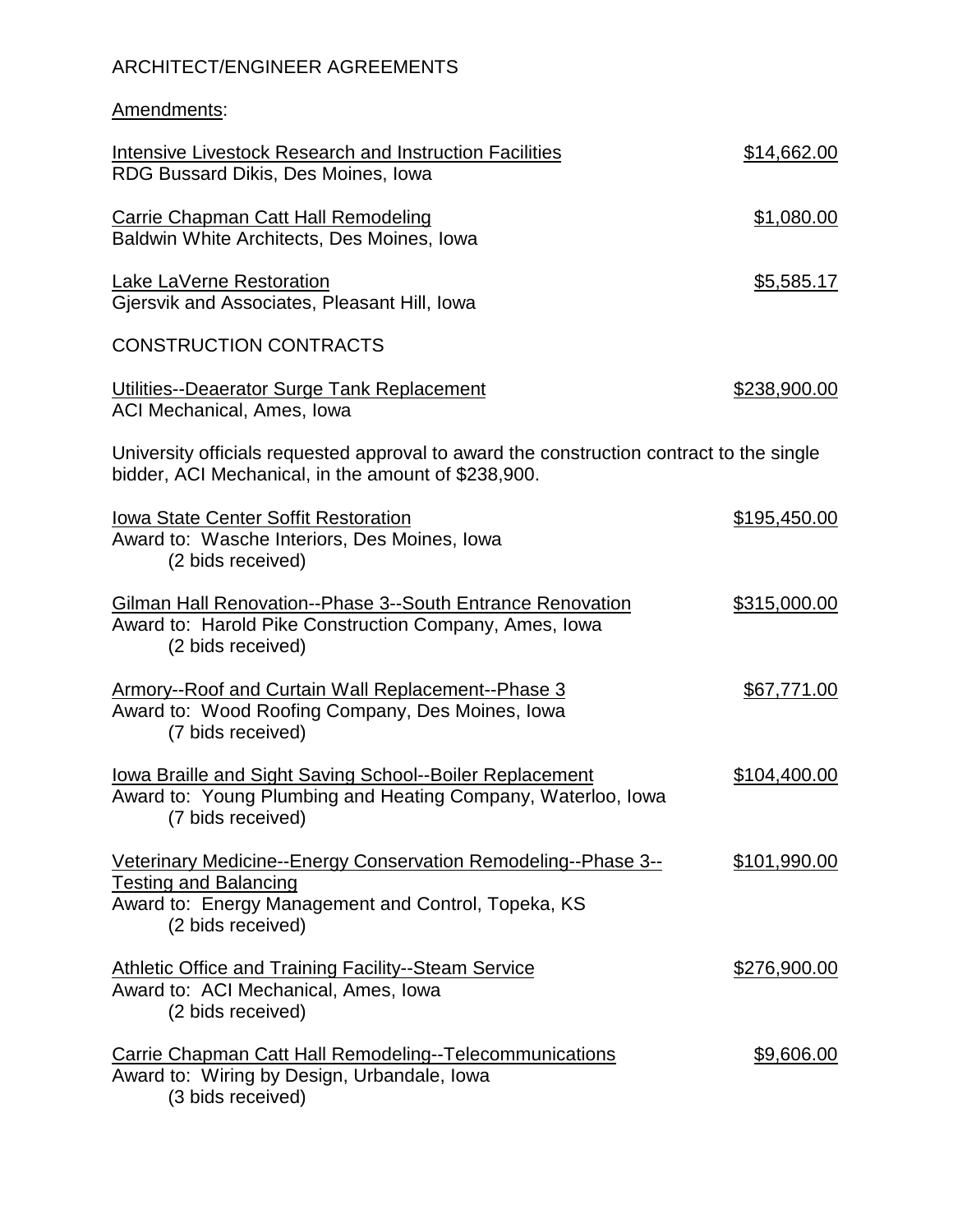# CHANGE ORDERS TO CONSTRUCTION CONTRACTS

Parking Lots 28 and 29 Improvements **\$54,665.27** Manatt's, Inc., Ames, Iowa

University officials requested approval of a change order in the amount of \$54,665.27 to the agreement with Manatt's, Inc., for the Parking Lots 28 and 28 Improvements project. The change order reflected additional costs for the actual quantity of various items over the amount estimated at the time of bidding. In addition to the quantity adjustments, the change order also included the installation of an additional concrete curb and gutter section, additional crack repair, and rim adjustment on two manholes.

ACCEPTANCE OF COMPLETED CONSTRUCTION CONTRACTS

Gilman Hall--Partial Third Floor Remodeling--Phase 2 Harold Pike Construction Company, Ames, Iowa

**Insectary Greenhouse Renovation--Phase I** Koester Construction Company, Des Moines, Iowa

Insectary Greenhouse Renovation--Phase 2 Manning-Seivert Mechanical Contractors, Granger, Iowa

FINAL REPORTS

Utilities--City of Ames Tie Line  $$2,975,090.61$ 

MOTION: Regent Newlin moved that the Register of Capital Improvement Business Transactions for Iowa State University be approved. Regent Tyrrell seconded the motion. MOTION CARRIED UNANIMOUSLY.

**APPROVAL OF LEASES**. The Board Office recommended the Board approve leases, as presented.

University officials requested approval of an extension of its lease as lessee with Dayton Road Development Corporation for the university's use of 2,401 square feet of office space located in Ames, Iowa, for the Small Business Development Center, at the rate of \$2,346.75 per month (\$11.73 per square foot, \$28,161 per year), for an additional one-year period.

University officials requested approval to enter into a new lease as lessor with Vista R and D Company for its use of 187 square feet of space in the Iowa State Innovation System at the ISU Research Park at the rate of \$225 per month (\$14.44 per square foot, \$2,700 per year) for a six-month period.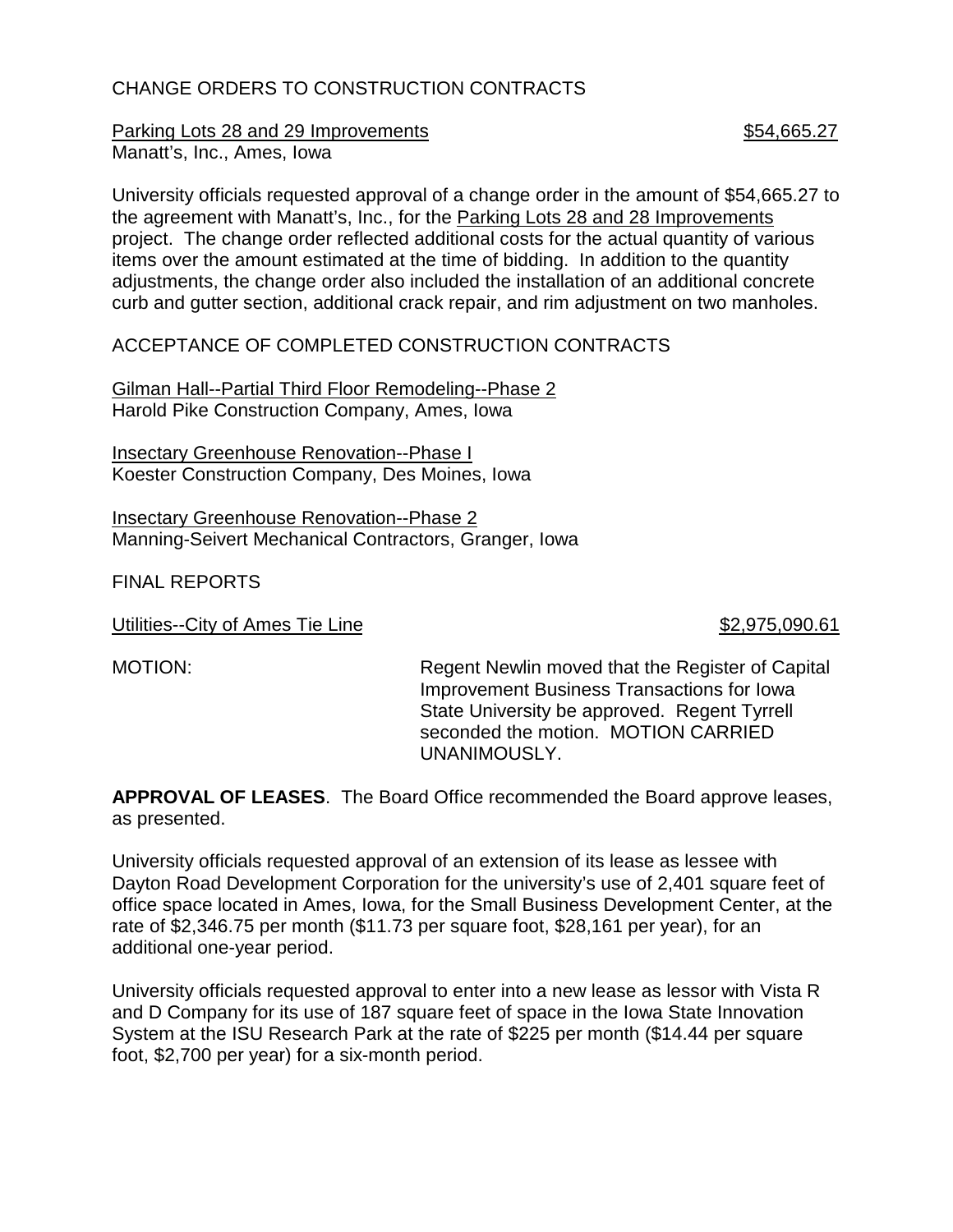University officials requested approval to release John Hillebo, of Hillebo Farms, Ltd., from his farm lease as operator of 406.7 acres located in Polk County, effective February 28, 1996; the request was made by Mr. Hillebo at the advice of his physician due to health problems.

MOTION: Regent Newlin moved to approve leases, as presented. Regent Kennedy seconded the motion, and upon the roll being called, the following voted: AYE: Collins, Dorr, Kennedy, Mahood, Newlin, Pellett, Pomerantz, Smith, Tyrrell. NAY: None. ABSENT: None.

MOTION CARRIED UNANIMOUSLY.

**FARMLAND EXCHANGE - IOWA STATE UNIVERSITY/REILLY**. The Board Office recommended the Board authorize Iowa State University to exchange approximately 20 acres of Ruminant Nutrition Farm land located in Story County, Iowa, for 20 acres of farmland owned by Lawrence and Dorothy Reilly, subject to approval of the Executive Council of Iowa.

The proposed exchange would allow the university to straighten the north property line of the Ruminant Nutrition Farm; this will greatly assist the university in its farm operations. The exchange will enhance both parties' operating efficiencies and longterm land values.

The standard quality measurement of farmland in Iowa is the Corn Suitability Rating (CSR). This method establishes a value for each soil type and the combination of various soils determines the aggregate CSR. While the CSR for the 20 acres of the Ruminant Farm to be exchanged is slightly better than the 20 acres of the Reilly tract, the Iowa State University property is not nearly as well tiled as the Reilly tract.

These factors offset each other leading to the conclusion that the properties are equally valued; university officials did not believe that property appraisals are needed.

The property exchange was reviewed by the Attorney General's Office and was recommended for approval. Approval of the Executive Council of Iowa is required for the property exchange.

MOTION: Regent Collins moved to authorize Iowa State University to exchange approximately 20 acres of Ruminant Nutrition Farm land located in Story County, Iowa, for 20 acres of farmland owned by Lawrence and Dorothy Reilly, subject to approval of the Executive Council of Iowa. Regent Mahood seconded the motion, and upon the roll being called, the following voted: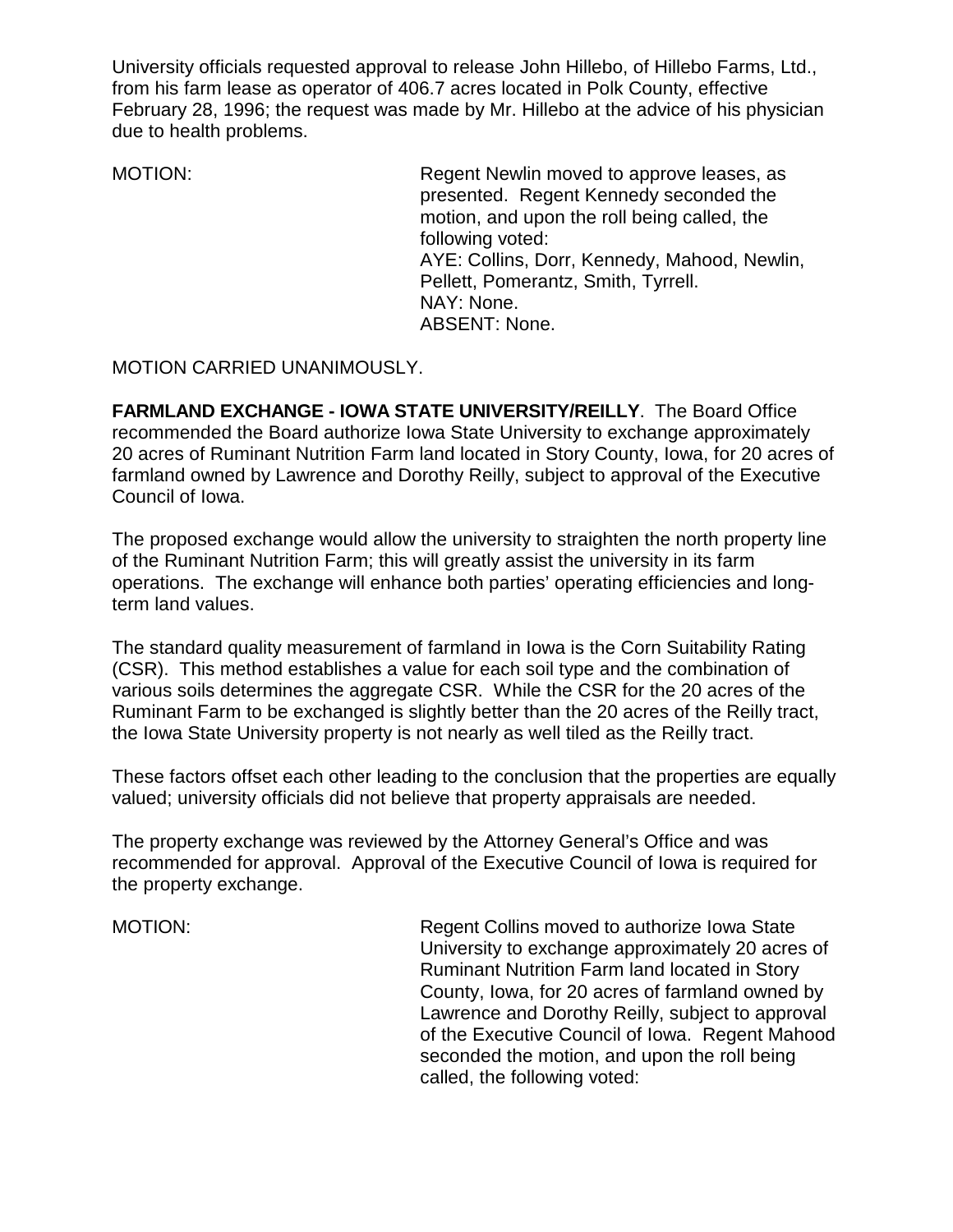AYE: Collins, Dorr, Kennedy, Mahood, Newlin, Pellett, Pomerantz, Smith, Tyrrell. NAY: None. ABSENT: None.

MOTION CARRIED UNANIMOUSLY.

**UNION FOOD SERVICE AND STUDENT OFFICE SPACE REMODELING AND FINANCING**. The Board Office recommended:

- (1) That the Board, subject to final review by the Regents' legal and financial advisors, authorize the Memorial Union Board of Directors to proceed with the Iowa State University Memorial Union Food Service and Student Office Space Remodeling and Financing.
- (2) That the Board Adopt a Resolution authorizing the Iowa State Memorial Union to begin initial proceedings to issue its 1995 Promissory Note in the estimated principal amount of not to exceed \$7,300,000 for the purpose of financing improvements to the Memorial Union Building, and partially refunding the outstanding principal amount of the \$1,658,881.23 Promissory Note dated May 22, 1992, and fully refunding the principal amounts of the \$200,000 Promissory Note dated January 24, 1978, and the \$2,350,000 Promissory Note dated May 20, 1977, and funding a reserve fund and related matters.

Iowa State University officials and the Memorial Union Board of Directors proposed to remodel approximately 37,000 gross square feet (GSF) of the ground floor of the Memorial Union at an estimated cost of \$5.8 million.

The Board of Regents was requested to adopt a resolution authorizing the Iowa State Memorial Union to begin initial proceedings to issue a Promissory Note in an amount not to exceed \$7.3 million. Proceeds from the note would be used for the renovation of the ground floor of the union and to refund existing promissory notes.

The note purchase agreement and final terms of the note would be brought forward for approval at the October 1995 Board of Regents meeting.

MOTION: The motion for this item can be found under the Report of the Banking Committee, page 193 of these Minutes.

President Pomerantz then asked Board members and institutional officials if there were additional items for discussion pertaining to Iowa State University. There were none.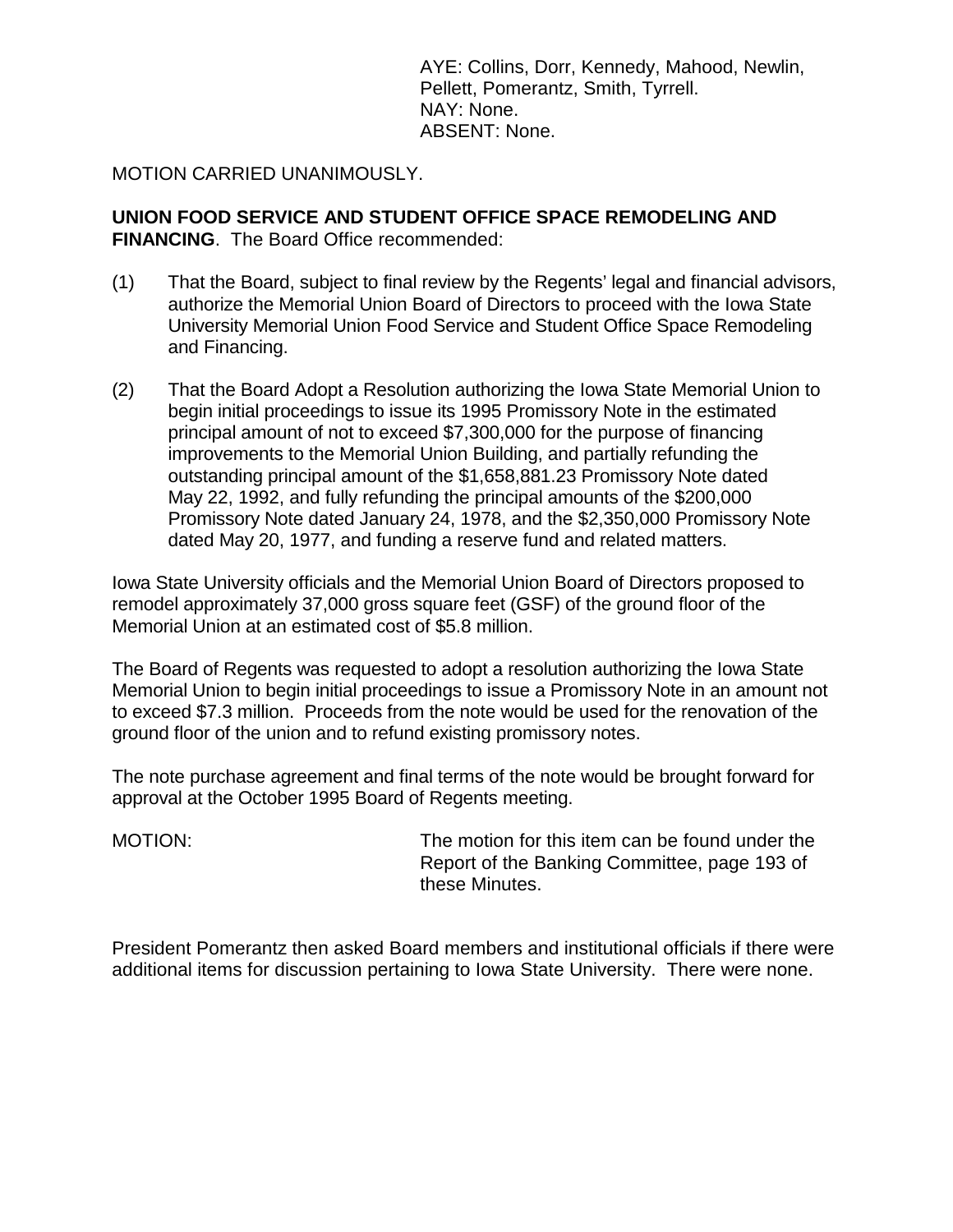# UNIVERSITY OF NORTHERN IOWA

The following business pertaining to the University of Northern Iowa was transacted on Wednesday, September 20, 1995.

**RATIFICATION OF PERSONNEL TRANSACTIONS**. The Board Office recommended the Board approve the university's personnel transactions, as follows:

Register of Personnel Changes for July and August 1995.

Ratify the appointment of ROBERT D. KOOB as President of the University of Northern Iowa effective July 15, 1995, instead of August 15, 1995, at an annual salary of \$150,000.

MOTION: Regent Pellett moved to ratify the university's personnel transactions, as presented. Regent Mahood seconded the motion. MOTION CARRIED UNANIMOUSLY.

**REGISTER OF CAPITAL IMPROVEMENT BUSINESS TRANSACTIONS**. The Board Office recommended the Board approve the Register of Capital Improvement Business Transactions, as presented.

PROJECT DESCRIPTIONS AND BUDGETS

Baker Hall--Exterior and Electrical Repairs **\$576,000** \$576,000 Source of Funds: State Appropriation

### Preliminary Budget

| <b>Contracts/Purchase Orders</b>  | \$480,000 |
|-----------------------------------|-----------|
| <b>Consultant/Design Services</b> | 72,000    |
| Contingencies                     | 24,000    |
| <b>TOTAL</b>                      | \$576,000 |

University officials requested approval of a project description and budget to replace windows, doors and concrete spandrels on the east wing of Baker Hall. The project will also connect the building to the campus 12,500 volt system.

UNI-Dome Emergency Repairs--Phases I and II Criginal Budget \$500,000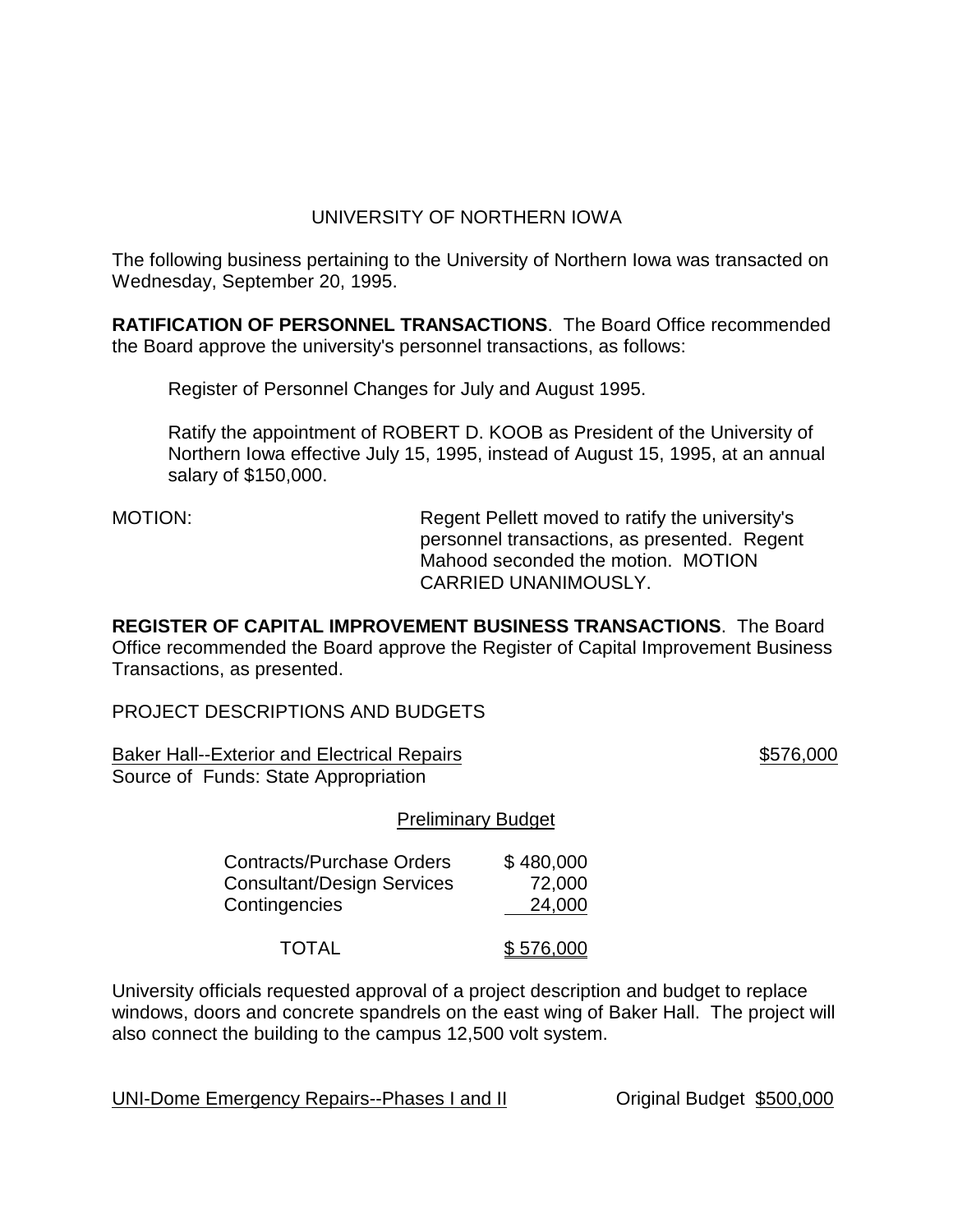## Project Budget

|                                                                                                                     | Original<br><b>Budget</b><br>Jan. 1995  | <b>Revised</b><br><b>Budget</b><br>Sept. 1995 |
|---------------------------------------------------------------------------------------------------------------------|-----------------------------------------|-----------------------------------------------|
| <b>Contracts/Purchase Orders</b><br><b>Consultant/Design Services</b><br><b>UNI Plant Services</b><br>Contingencies | \$400,000<br>20,000<br>40,000<br>40,000 | \$600,000<br>20,000<br>40,000<br>40,000       |
| TOTAL                                                                                                               | \$500.000                               | '00.000                                       |

University officials requested approval of a revised project budget in the amount of \$700,000, an increase of \$200,000, for Phases I and II of the project. The budget was being revised to reflect the actual repair costs to date.

\* \* \* \* \* \* \*

University officials reported one new project with a budget of less than \$250,000. The title, source of funds and estimated budget for the project was listed in the register prepared by the university.

\* \* \* \* \* \* \*

# ARCHITECT/ENGINEER AGREEMENTS

Institutional Roads 1994--Jennings Drive **\$5,000.00** \$5,000.00 Kirkham Michael and Associates, Cedar Falls, Iowa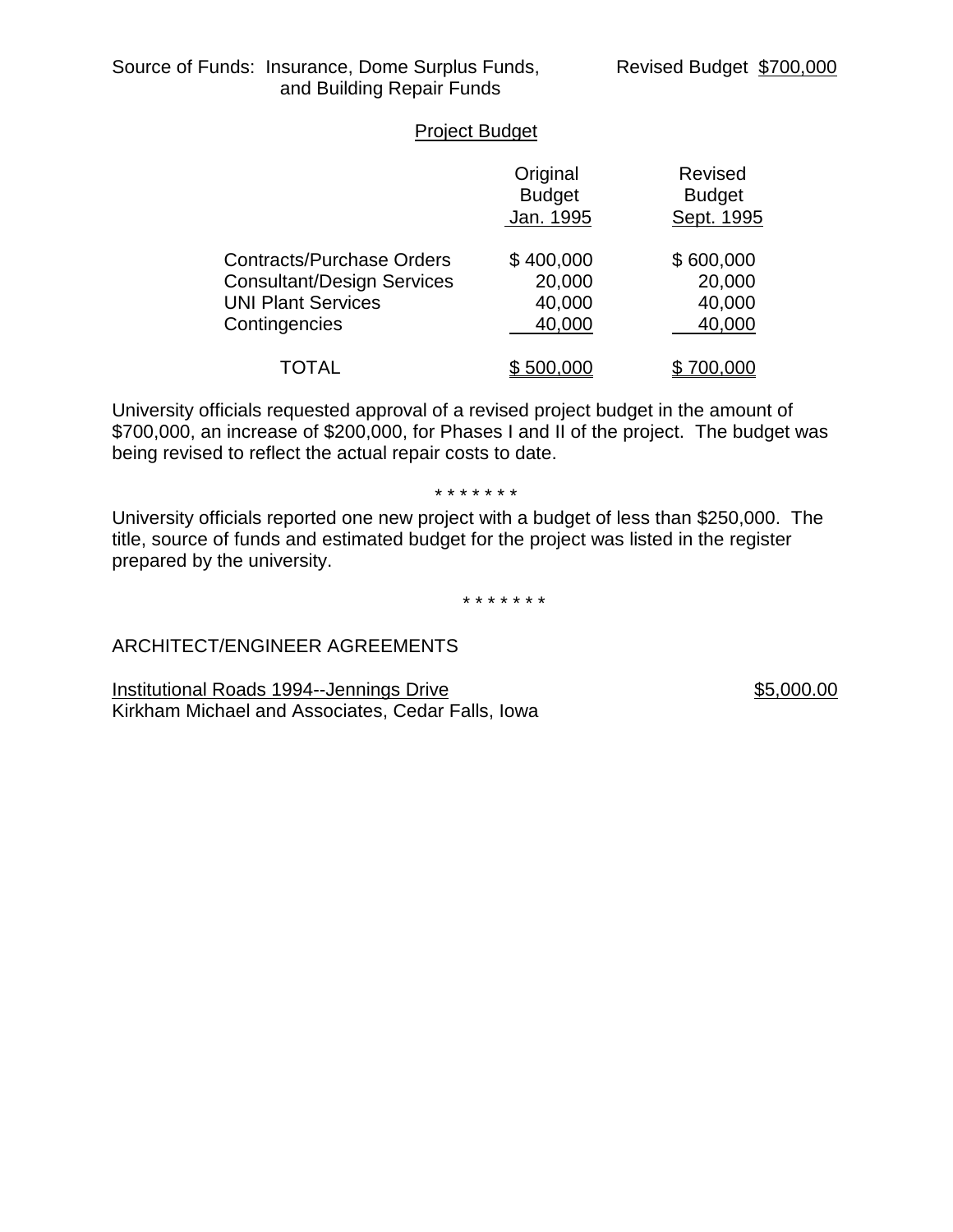# ACCEPTANCE OF COMPLETED CONSTRUCTION CONTRACTS

Commons Renovation--Art Work  $$4,900.00$ Jeff Easley, Oxford, Iowa

Library Addition--Telecommunication System **\$209,833.00** Paulson Electric Company, Waterloo, Iowa

FINAL REPORTS

Sabin Hall--Windows and Doors **\$254,388.08** \$254,388.08

MOTION: Regent Kennedy moved to approve the university's capital register, as presented. Regent Collins seconded the motion. MOTION CARRIED UNANIMOUSLY.

**PROPOSED PROPERTY PURCHASE - 2412 WEST 27TH STREET**. The Board Office recommended the Board authorize the University of Northern Iowa, subject to approval of the Executive Council of Iowa, to purchase property located at 2412 West 27th Street, Cedar Falls, Iowa, at a cost of \$693,000.

University of Northern Iowa officials requested approval to purchase property located at 2412 West 27th Street, Cedar Falls, Iowa, from Wayne Engineering Corporation. The property consists of a 33,400 square foot single story pre-fabricated metal building (2,640 square feet of office space and 30,760 square feet of open warehouse space) located on 5.7 acres of land.

The property is located west of campus adjacent to university farm land with athletic fields to the north, and the university coal pile to the south.

The property would be purchased to consolidate campus warehousing needs and to provide space for the Iowa Waste Reduction Center. Currently, the university leases warehouse space and space for the Iowa Waste Reduction Center (total annual lease cost - \$48,400).

The purchase price for the property, based on two appraisals, was established at \$693,000, which was within Board policy. The cost per square foot to purchase this facility, including the land, was \$20.75. Construction of a comparable facility was estimated at \$23.40 per square foot. Funds for the purchase were available from Treasurer's Temporary Investments.

The property was within the university's campus master plan. The property purchase was reviewed by the Attorney General's Office and was recommended for approval.

Approval of the Executive Council is required for the property purchase.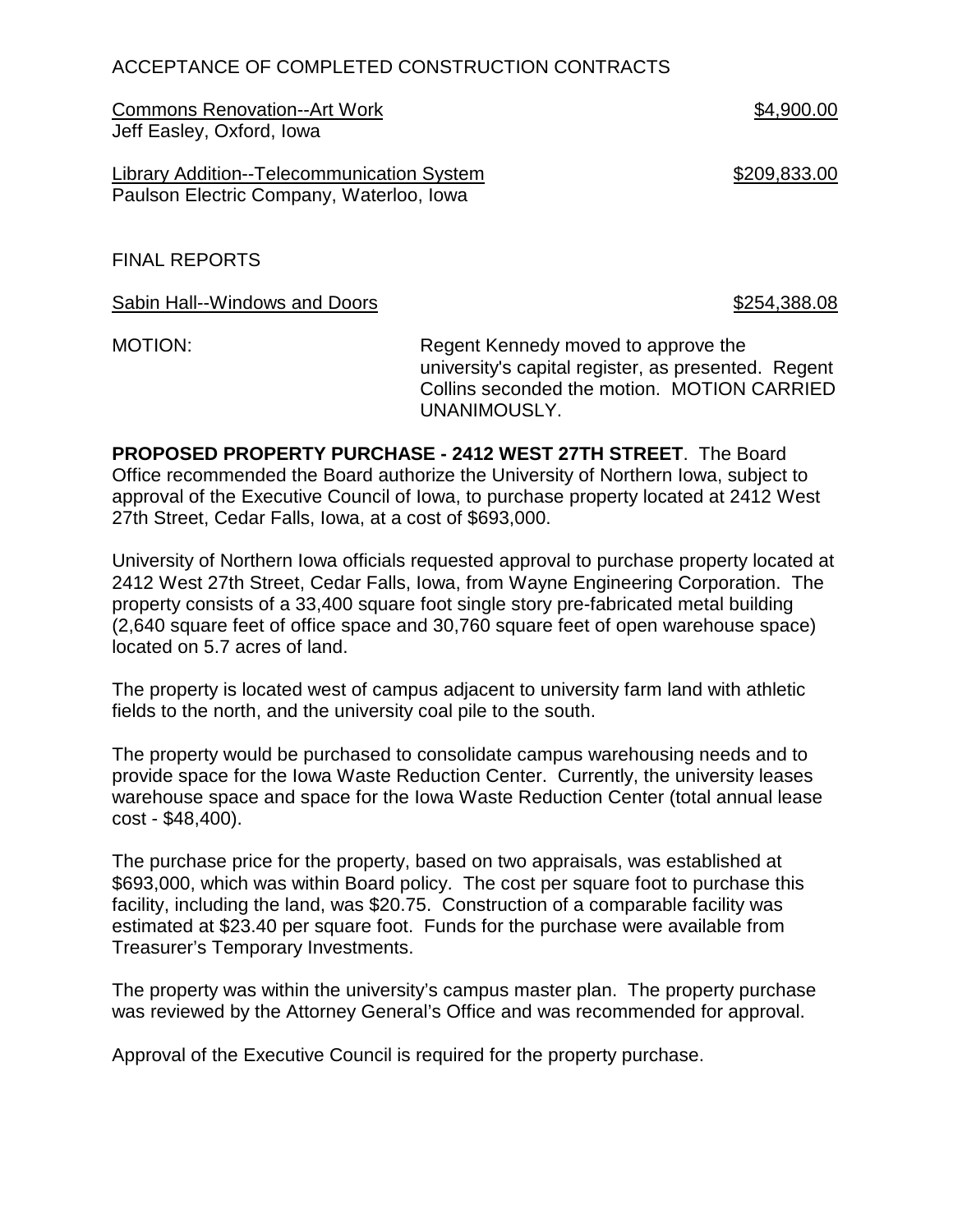Vice President Conner stated that in a Board meeting two months ago university officials indicated that they expected this sale of property would be brought to closure in the near future. The property has been in the university's land acquisition plan. A large number of storage areas will be consolidated and approximately \$48,000/year in rental payments will be freed up, with approval of this action.

President Pomerantz asked how much land was being purchased for \$693,000. Vice President Conner responded that the building, which was in excellent condition, was on 5.7 acres of land.

President Pomerantz asked who performed the appraisals. Vice President Conner stated that appraisals were obtained from two firms -- one selected by the seller and one selected by the university. He did not remember the names of the appraisers.

President Pomerantz asked that university officials inform the Regents of the names of the appraisers subsequent to this meeting.

MOTION: Regent Dorr moved to authorize the University of Northern Iowa, subject to approval of the Executive Council of Iowa, to purchase property located at 2412 West 27th Street, Cedar Falls, Iowa, at a cost of \$693,000. Regent Collins seconded the motion, and upon the roll being called, the following voted: AYE: Collins, Dorr, Kennedy, Mahood, Newlin, Pellett, Pomerantz, Smith, Tyrrell. NAY: None. ABSENT: None.

MOTION CARRIED UNANIMOUSLY.

**PROPERTY RENTAL.** The Board Office recommended the Board approve leases, as presented.

University officials requested approval of an agreement to lease as lessor a universityowned home located in Cedar Falls which will provide temporary housing to faculty and staff while they seek permanent housing, with the home to be rented by the month for up to one year per tenant at the rate of \$460 per month for fiscal year 1996.

MOTION: Regent Newlin moved to approve the recommended action, as presented. Regent Kennedy seconded the motion, and upon the roll being called, the following voted: AYE: Collins, Dorr, Kennedy, Mahood, Newlin, Pellett, Pomerantz, Smith, Tyrrell. NAY: None. ABSENT: None.

MOTION CARRIED UNANIMOUSLY.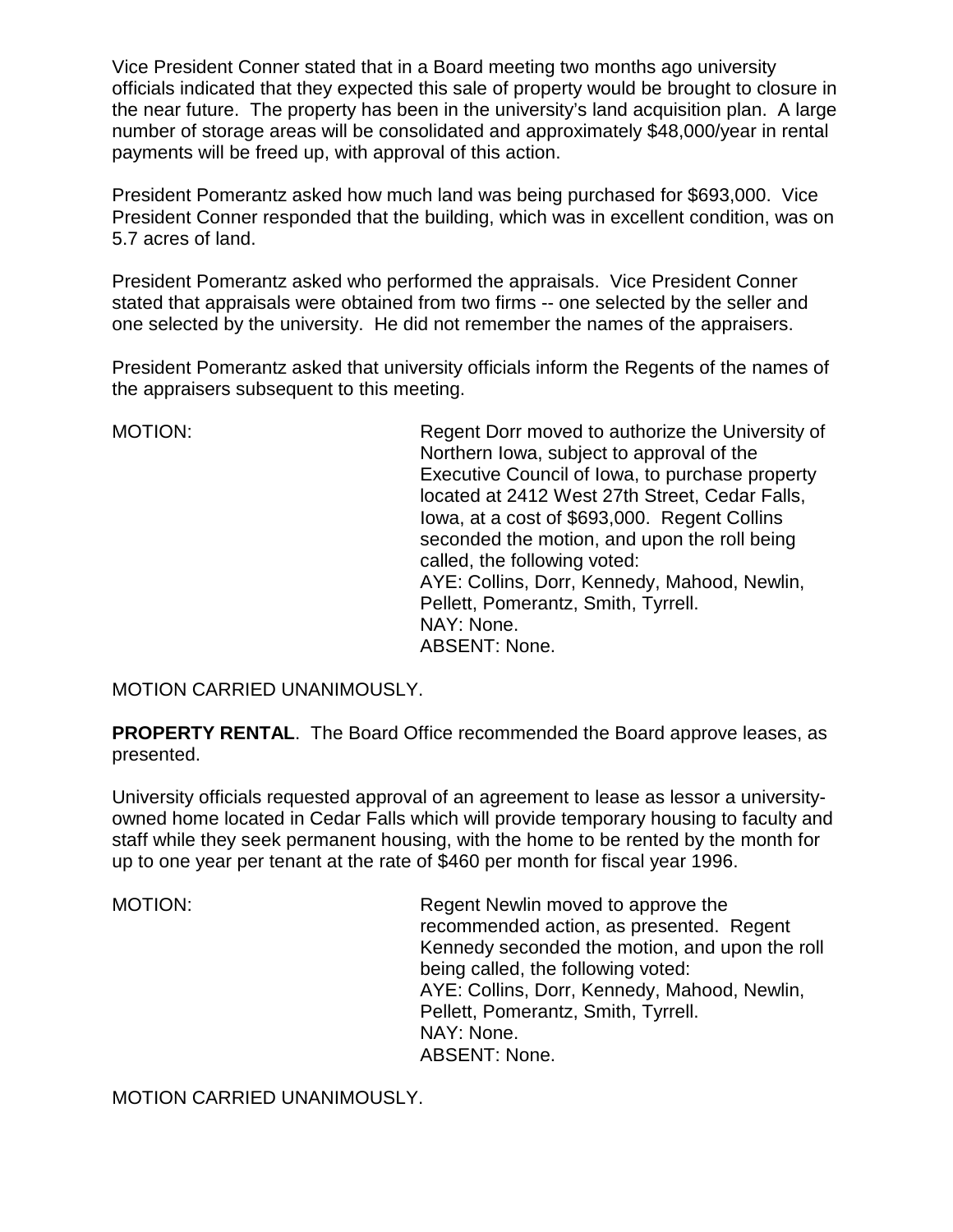President Pomerantz then asked Board members and institutional officials if there were additional items for discussion pertaining to the University of Northern Iowa. There were none.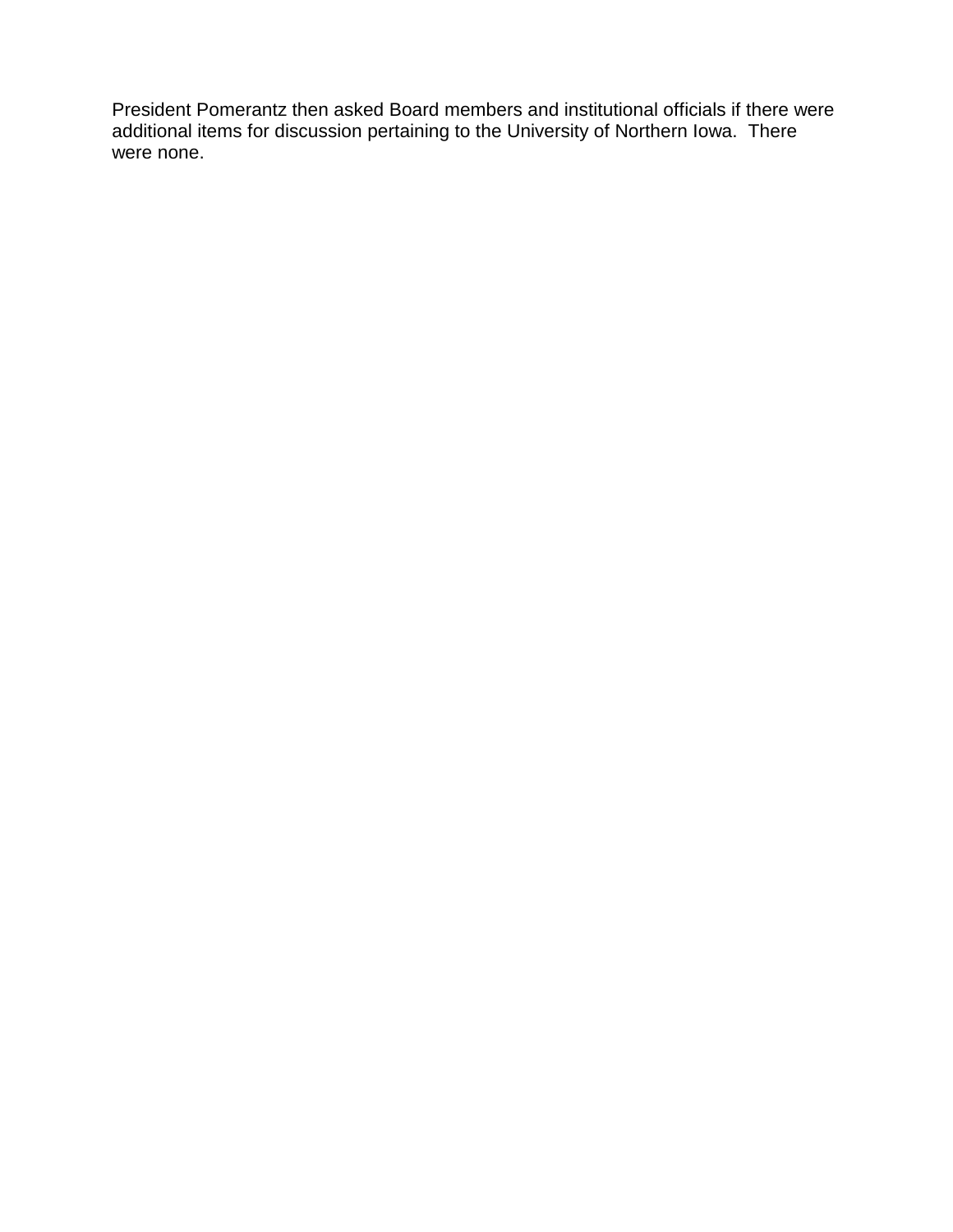# IOWA SCHOOL FOR THE DEAF

The following business pertaining to Iowa School for the Deaf was transacted on Wednesday, September 20, 1995.

**RATIFICATION OF PERSONNEL TRANSACTIONS**. The Board Office recommended the Board approve personnel transactions, as follows:

Register of Personnel Changes for July and August 1995.

MOTION: Regent Pellett moved to approve the personnel transactions, as presented. Regent Mahood seconded the motion. MOTION CARRIED UNANIMOUSLY.

**REGISTER OF CAPITAL IMPROVEMENT BUSINESS TRANSACTIONS**. The Board Office reported there were no transactions on the Iowa School for the Deaf capital register this month.

**APPROVAL OF AGREEMENT WITH AREA EDUCATION AGENCY 13 AND LEWIS CENTRAL SCHOOL DISTRICT**. The Board Office recommended the Board approve the agreement with Area Education Agency 13 and Lewis Central Community School District.

Iowa School for the Deaf officials submitted the annual renewal of an umbrella agreement that indicates that Area Education Agency 13, Lewis Central, and Iowa School for the Deaf will work together in programming for Iowa School for the Deaf students who wish to attend Lewis Central for classes determined in their Individual Education Plan.

The only difference between this contract and last year's contract was an increase in cost of interpreter services from \$19.00 per hour to \$19.50 per hour in item 4b.

This agreement sets forth responsibilities of Area Education Agency 13, Lewis Central Community School District, and Iowa School for the Deaf to provide special education services for Iowa School for the Deaf students who wish to attend Lewis Central. Parties to the agreement will meet a minimum of two times per year to review the program.

One member from each agency shall serve as a screening committee to determine feasibility and the parameters of each student placement.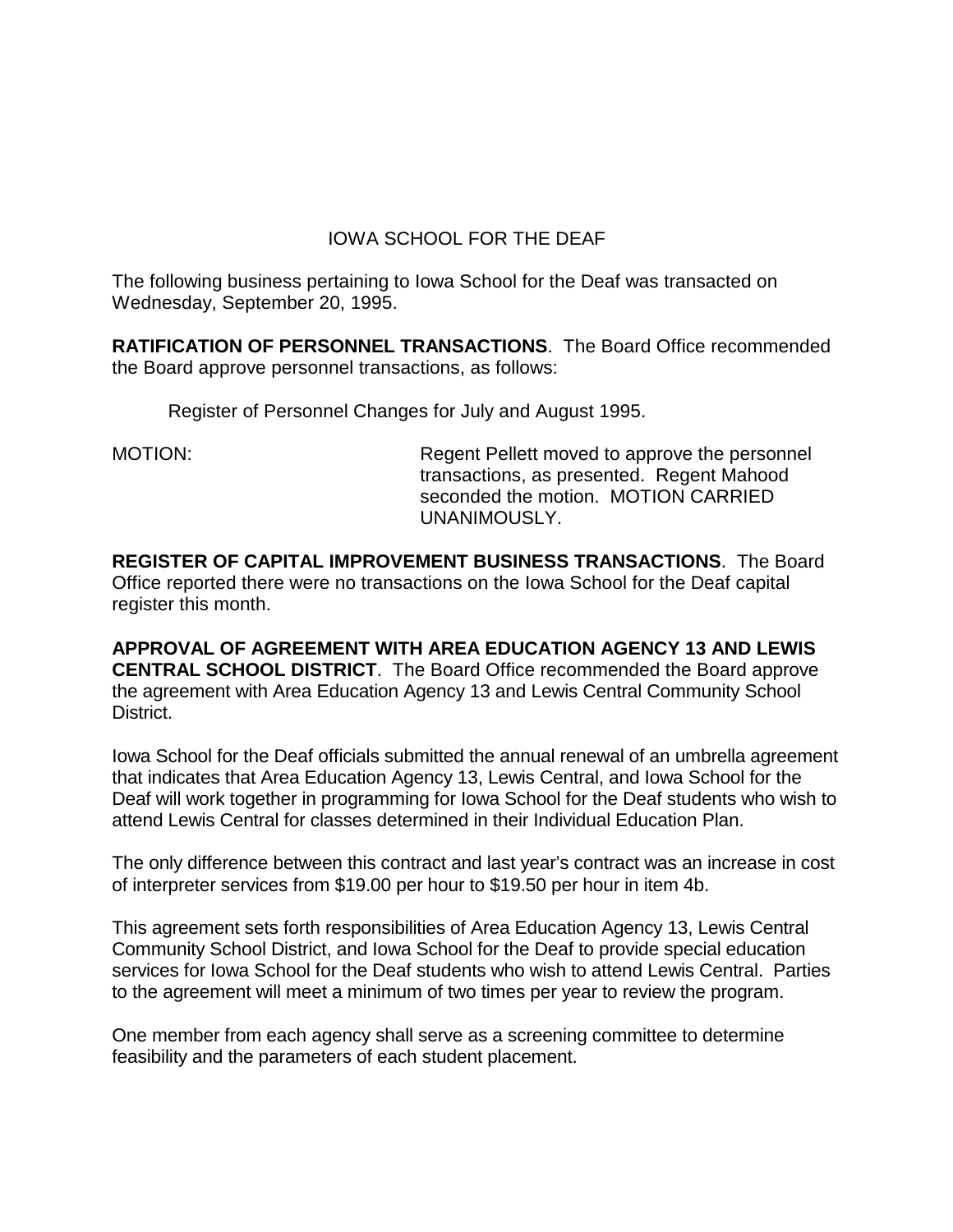This agreement was consistent with Federal law that mandates that disabled students be educated to the maximum extent possible with their non-disabled peers.

The agreement was reviewed by the Attorney General's Office.

MOTION: Regent Newlin moved to approve the agreement with Area Education Agency 13 and Lewis Central Community School District. Regent Smith seconded the motion. MOTION CARRIED UNANIMOUSLY.

President Pomerantz then asked Board members and institutional officials if there were additional items for discussion pertaining to the Iowa School for the Deaf. There were none.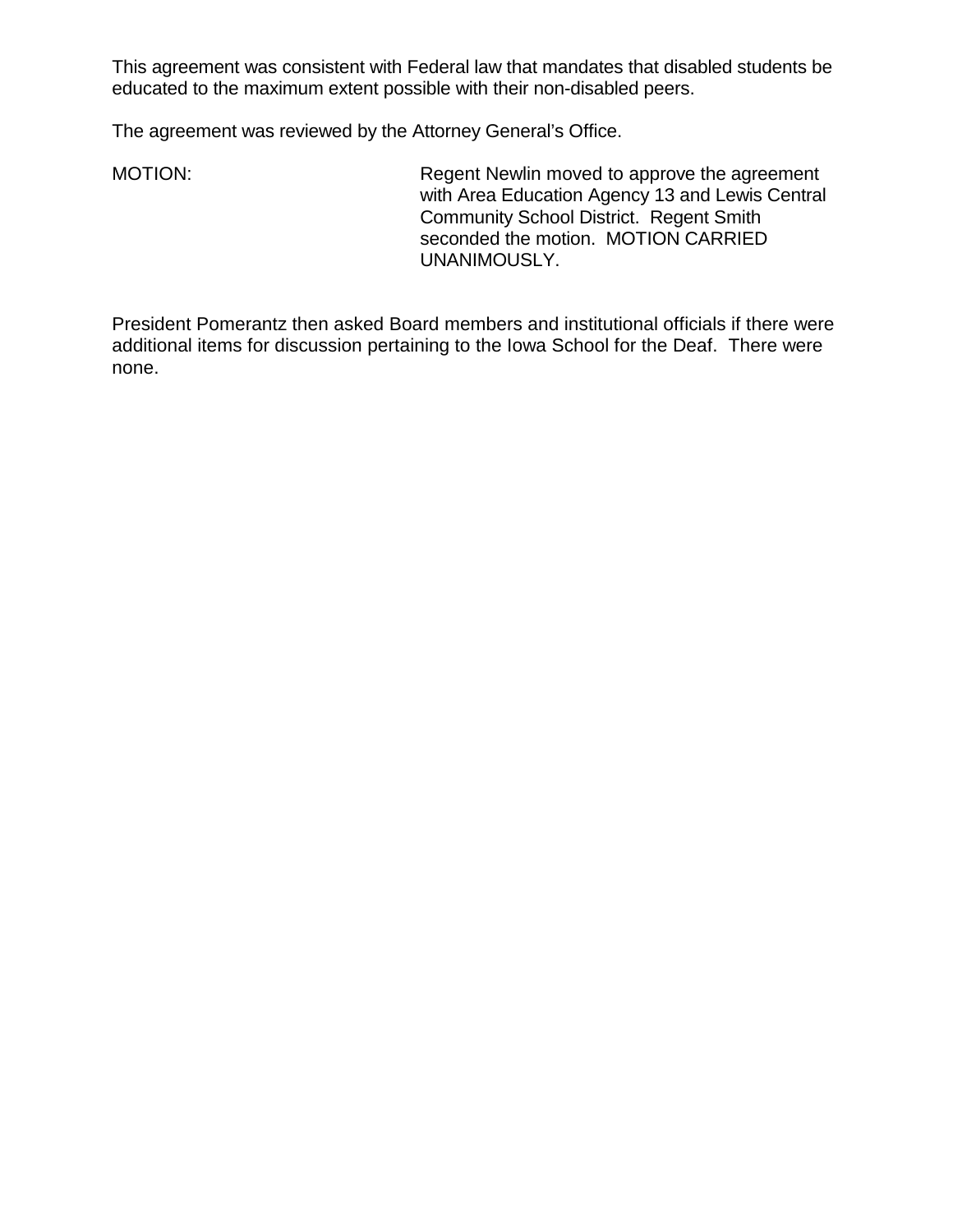## IOWA BRAILLE AND SIGHT SAVING SCHOOL

The following business pertaining to Iowa Braille and Sight Saving School was transacted on Wednesday, September 20, 1995.

**RATIFICATION OF PERSONNEL TRANSACTIONS**. The Board Office recommended the Board approve personnel transactions, as follows:

Register of Personnel Changes for the period of June 18 to August 12, 1995.

MOTION: Regent Pellett moved to approve personnel transactions, as presented. Regent Mahood seconded the motion. MOTION CARRIED UNANIMOUSLY.

Superintendent Thurman introduced Mike Hooley, newly-appointed Director of Education at Iowa Braille and Sight Saving School. Director Hooley expressed appreciation for the opportunity that the Board and Superintendent Thurman had given him.

**REGISTER OF CAPITAL IMPROVEMENT BUSINESS TRANSACTIONS**. The Board Office reported there were no transactions this month on the school's capital register.

**AMENDMENT TO THE LEASE OF THE OLD HOSPITAL BUILDING**. The Board Office recommended the Board approve the lease, as presented.

School officials requested approval of an amendment to its lease as lessor with the Area Substance Abuse Council reflecting a decrease in the total amount of space leased from 965 square feet to 831 square feet at the reduced rate of \$496.52 per quarter (\$2.39 per square foot, \$1,986.08 per year) for a nine-month period.

MOTION: MOTION: Regent Newlin moved to approve the lease, as presented. Regent Kennedy seconded the motion, and upon the roll being called, the following voted: AYE: Collins, Dorr, Kennedy, Mahood, Newlin,

Pellett, Pomerantz, Smith, Tyrrell.